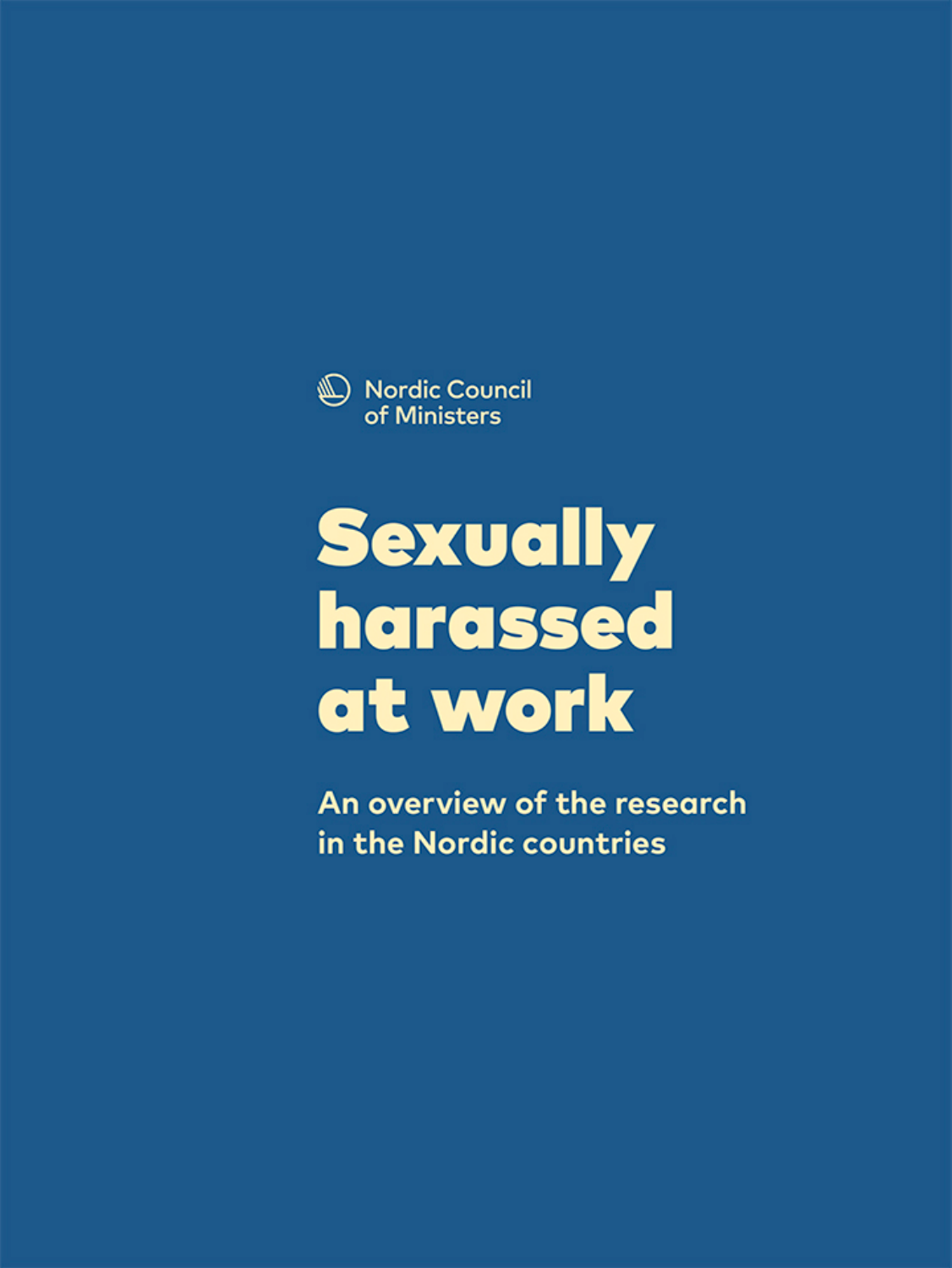# **Table of contents**

| Foreword                                                                                   | 4  |
|--------------------------------------------------------------------------------------------|----|
| Acknowledgements                                                                           | 6  |
| Summary                                                                                    | 7  |
| How should we understand sexual harassment?                                                | 7  |
| Current knowledge about sexual harassment in the workplace in the Nordic countries         | 8  |
| General observations about the research field in the Nordic countries                      | 9  |
| Sector-specific observations concerning sexual harassment                                  | 9  |
| Theoretical lines of inquiry to develop                                                    | 12 |
| Identified knowledge gaps                                                                  | 12 |
| Materials and implementation                                                               | 15 |
| Structure of the research overview                                                         | 15 |
| Introduction                                                                               | 16 |
| Purpose of this research overview                                                          | 16 |
| The Nordic model                                                                           | 16 |
| Knowledge gaps concerning sexual harassment                                                | 17 |
| Structure of the research overview                                                         | 19 |
| Background                                                                                 | 20 |
| Sexual harassment as a concept                                                             | 20 |
| Methodological opportunities and challenges                                                | 22 |
| Theoretical lines of inquiry in the sexual harassment research field                       | 24 |
| An 'other' understanding of sexual harassment                                              | 25 |
| Methodology                                                                                | 27 |
| Systematic searches                                                                        | 27 |
| Thematic classification of the material                                                    | 28 |
| Four themes - studies included in the overview                                             | 29 |
| 1. Physical work                                                                           | 29 |
| 2. Work that involves client contact                                                       | 36 |
| 3. Work that involves patient/customer contact                                             | 41 |
| 4. Academic and organisational work                                                        | 45 |
| Concluding discussion                                                                      | 52 |
| Knowledge contributions and knowledge gaps in the Nordic countries based on four<br>themes | 52 |
| Theoretical lines of inquiry to develop within the research field                          | 53 |
| Identified knowledge gaps                                                                  | 57 |
| Bibliography                                                                               | 63 |
| Annex 1. Systematic literature search                                                      | 68 |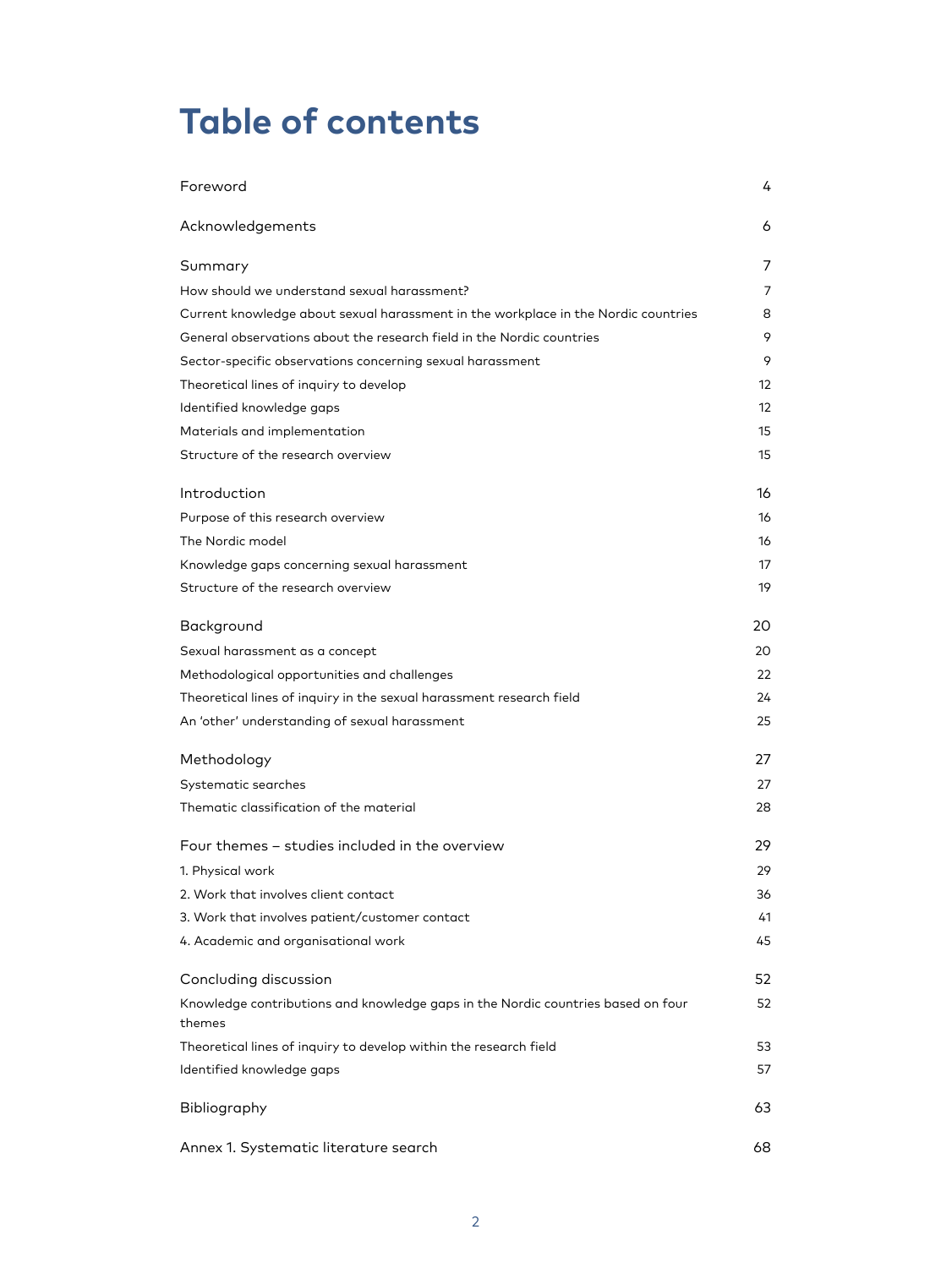| Literature search by KvinnSam at the University of Gothenburg Library                | 68 |
|--------------------------------------------------------------------------------------|----|
| Search strategy                                                                      | 68 |
| Databases, limitations and quality review                                            | 69 |
| The selection process and supplementary searches                                     | 72 |
| Annex 2. Ongoing and recently completed research projects in the Nordic<br>countries | 74 |
| Search process                                                                       | 74 |
| Denmark                                                                              | 75 |
| Finland                                                                              | 76 |
| Iceland                                                                              | 76 |
| Norway                                                                               | 77 |
| Sweden                                                                               | 77 |
| About this publication                                                               | 80 |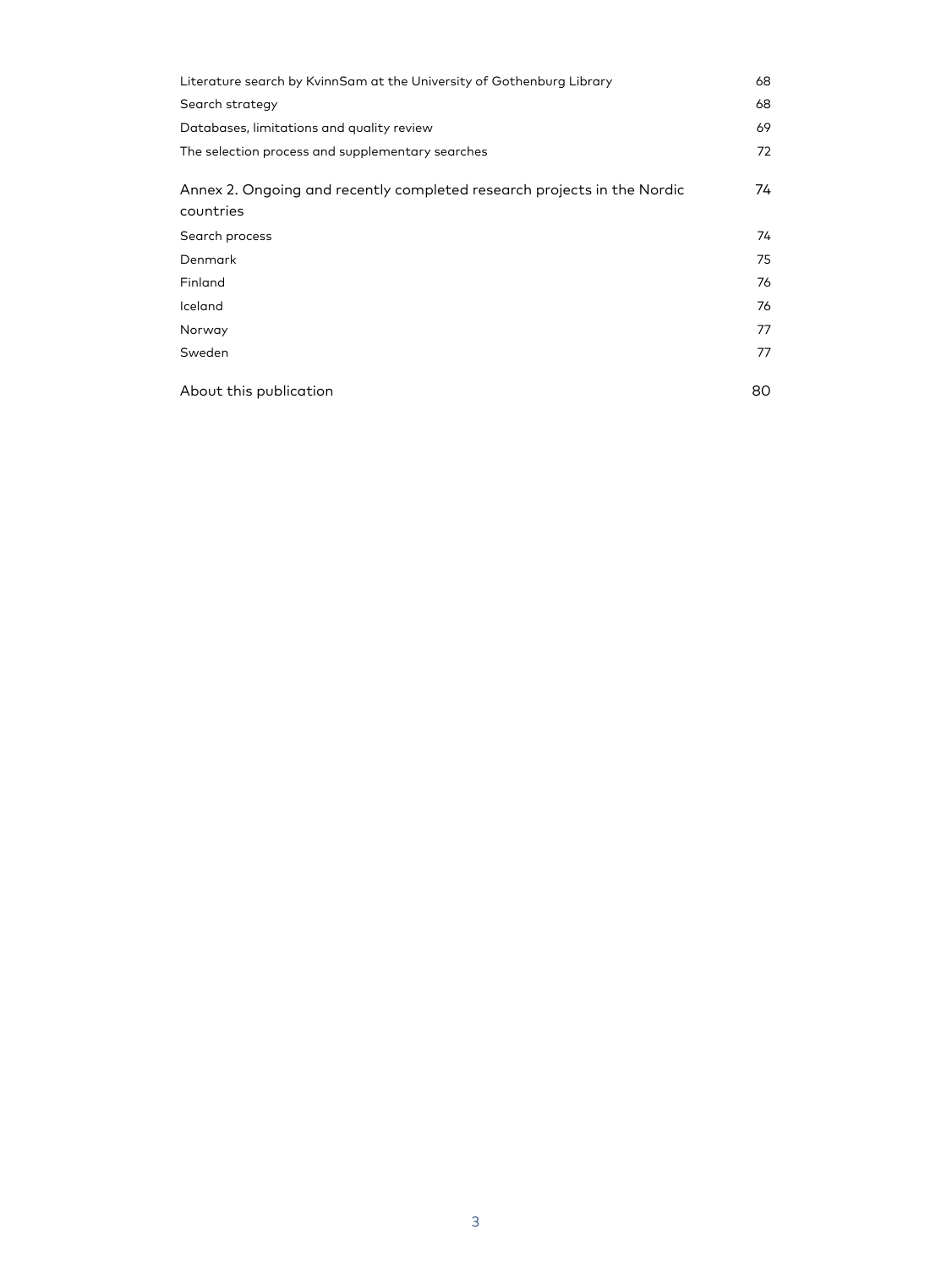### <span id="page-3-0"></span>**Foreword**

As countries around the world faced the COVID 19 outbreak in the early spring of 2020, many drew up official lists of 'key workers', whose children enjoyed priority to childcare and education. These lists of key workers demonstrate the importance of education, health and social care and other frontline services, not only in responding to a pandemic, but also for the general functioning of our societies. Many of these occupations are dominated by women, abroad as well as within the Nordic countries. Interestingly, some of these occupations also suffer from high rates of sexual and gender-based harassment, exposing power structures not only at work, but in society more generally.

This report is part of long journey of addressing sexual harassment in the workplace in the Nordic countries. The Me Too movement served as the latest reminder of the prevalence of such harassment and its links to women's inequality more widely. Sexual harassment at work is a threat to women's rights to financial independence and to taking part in public life – these rights are fundamental to gender equality.

Last year under Iceland's presidency, the Nordic Council of Ministers hosted an international conference on the scope and impact of the Me Too movement. The discussions initiated during the conference generated important questions that need to be considered further in the Nordic countries' context. While all the Nordic countries have made much progress on gender equality, the intersections of gender, race, class, ethnicity and disability have not been properly addressed in relation to violence and harassment. The abuse directed at occupations dominated by women demonstrates that today – a century after women's suffrage and other civil rights – we still have a long way to go.

This report offers an important overview of the gaps and indeed chasms in our factual knowledge of sexual harassment in the workplace. It highlights the importance of multidisciplinary research and of continuing Nordic collaboration on ending sexual harassment at work and other forms of violence against women and girls. Such violence is both the cause and consequence of wider gender inequalities and we have both a legal and a moral obligation to end it.



Katrín Jakobsdóttir, Prime Minister of Iceland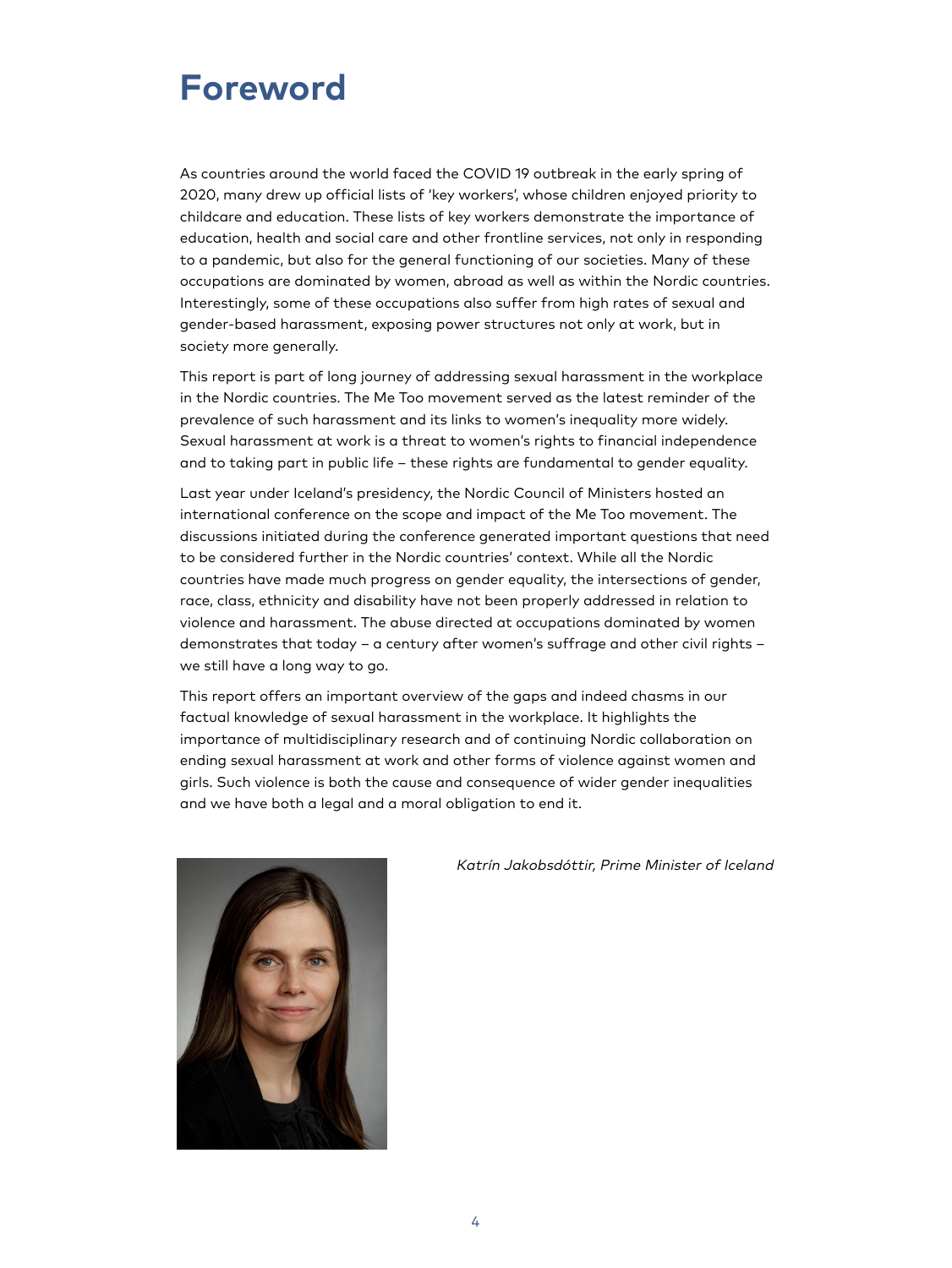# <span id="page-4-0"></span>**Acknowledgements**

The Nordic Council of Ministers for Gender Equality has initiated an effort to identify gaps in our knowledge of sexual harassment in the workplace and to develop a proposal for a research initiative that could boost knowledge in the Nordic countries' context about gender-based harassment in the workplace. The cooperation body Nordic Information on Gender (NIKK) at the Swedish Secretariat for Gender Research, University of Gothenburg, was given the task of developing this proposal, and this overview of the research in the Nordic countries forms part of that task.

NIKK commissioned Malin Svensson, PhD in child and youth studies and investigator at the Swedish Secretariat for Gender Research, to survey the research and produce this research overview.

To assure the quality of the research overview, a researcher from each Nordic country was invited to participate in a reference group who have been consulted throughout the work process.

Thanks to:

- Eva Sophia Myers, MA and Head of Strategic Organizational Development, Gender Equality Team, University of Southern Denmark.
- Marjut H. Jyrkinen, Associate Professor in Working Life Equality and Gender Studies, University of Helsinki
- Ásta Snorradóttir, PhD, Assistant Professor, School of Social Sciences, Faculty of Social Work, University of Iceland
- Cathrine Holst, Professor at Department of Sociology and Human Geography, University of Oslo.
- Gunilla Carstensen, PhD, Senior Lecturer, Department of Education, Stockholm University

Thanks also to:

- Sanna Hellgren and Louise Preinitz Gärdinge, librarians at KvinnSam at the University of Gothenburg Library for their expertise in literature searches.
- The Working Group at the Swedish Secretariat for Gender Research for their constructive comments, conversations and perspectives.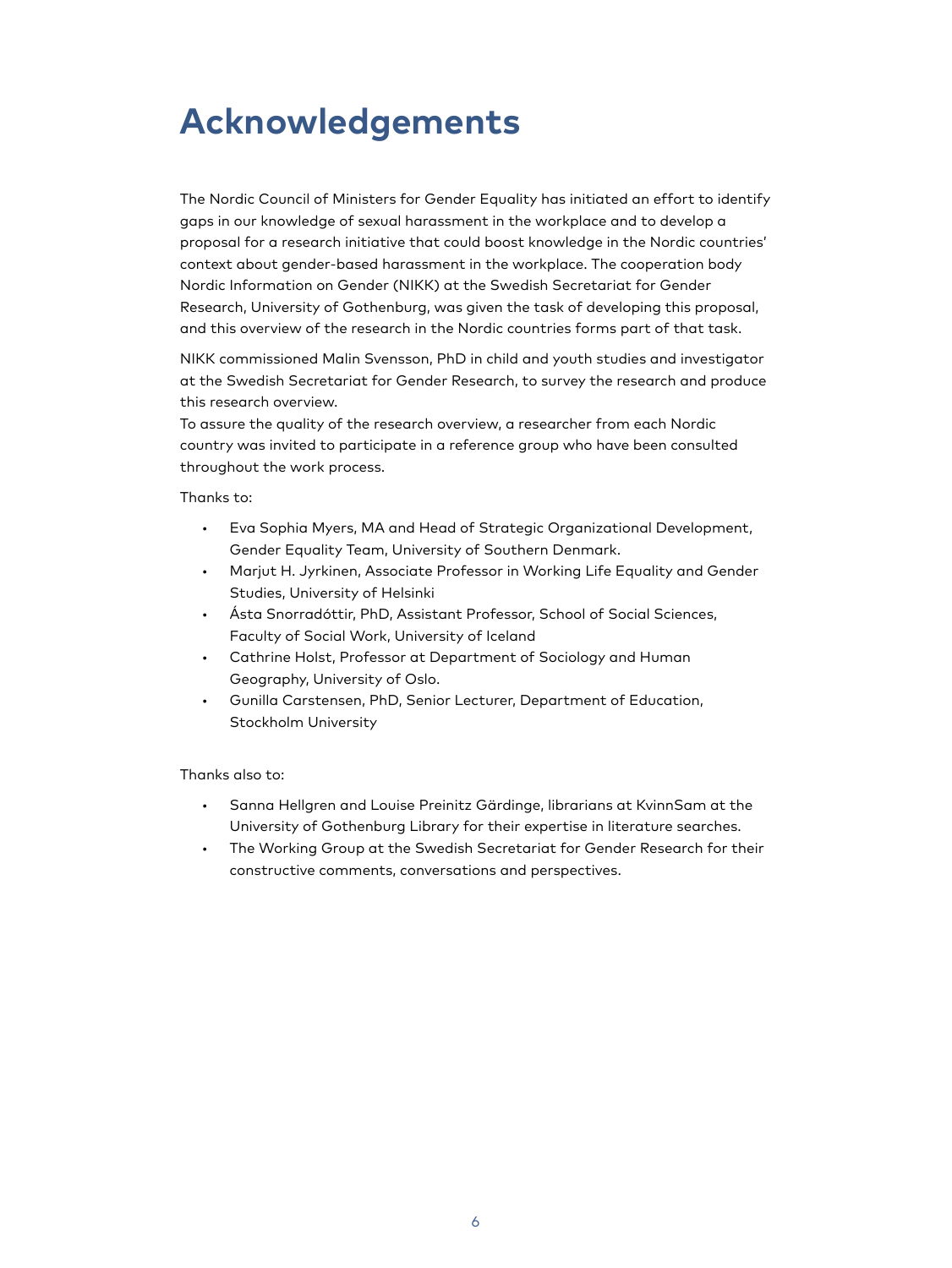# <span id="page-5-0"></span>**Summary**

Sexual harassment is a major social problem in working life in the Nordic countries, which the Me Too movement of autumn 2017 demonstrated in particular. This research overview has been compiled on behalf of the Nordic Council of Ministers for Gender Equality. The purpose of this overview is to provide an account of current knowledge about sexual harassment in the workplace in the Nordic countries and to identify the knowledge gaps to form the basis for a Nordic research initiative in this area. The work is based on a survey of the research into the various ways in which sexual harassment is expressed in people's working lives based on occupations of varying nature, in professional situations, in peer relations, and in meetings with customers, patients and clients.

The research overview is based on a systematic review of the research and other relevant literature from the Nordic countries between the years 2014–2019. The overview does not claim to be comprehensive, although there has been an endeavour to present current research from all the Nordic countries.

The studies contribute knowledge about the conditions for employees and how some tasks can constitute vulnerability factors for being sexually harassed. There is a tendency to present the studied sector/industry or the studied occupation as worst affected and more affected than other sectors/industries and occupations. The risk with this is that knowledge about specific sectors/industries and occupations is perceived as representative of the whole of the labour market. By bringing together studies from different occupations, industries and sectors this research overview contributes an insight into the specific contexts of different occupations but also contributes a cross-sectoral picture of sexual harassment in the workplace in the Nordic countries.

#### <span id="page-5-1"></span>**How should we understand sexual harassment?**

Research on sexual harassment has its background in the law and in American feminism in the 1970s, and has been seen as a means for women themselves to formulate the problem of men's economic and sexual dominance. Since then, the problem has received attention in politics, legal systems and research. In all of the Nordic countries, sexual harassment in the workplace is currently against the law. Their national legislation contains legal definitions of sexual harassment, focuses on the employer's responsibility to create a work environment that is free from sexual harassment, and sets out the employer's obligation to actively combat discrimination and to promote equal rights. In this research overview, some studies define sexual harassment in legal terms while other studies do not include any definition at all. The term is therefore very open to interpretation and it is not always clear what is meant by sexual harassment in each individual study. Sexual harassment is thus a term, but equally a social problem that has been legislated against and investigated in research studies. Above all, it is a phenomenon that impacts people daily in their work.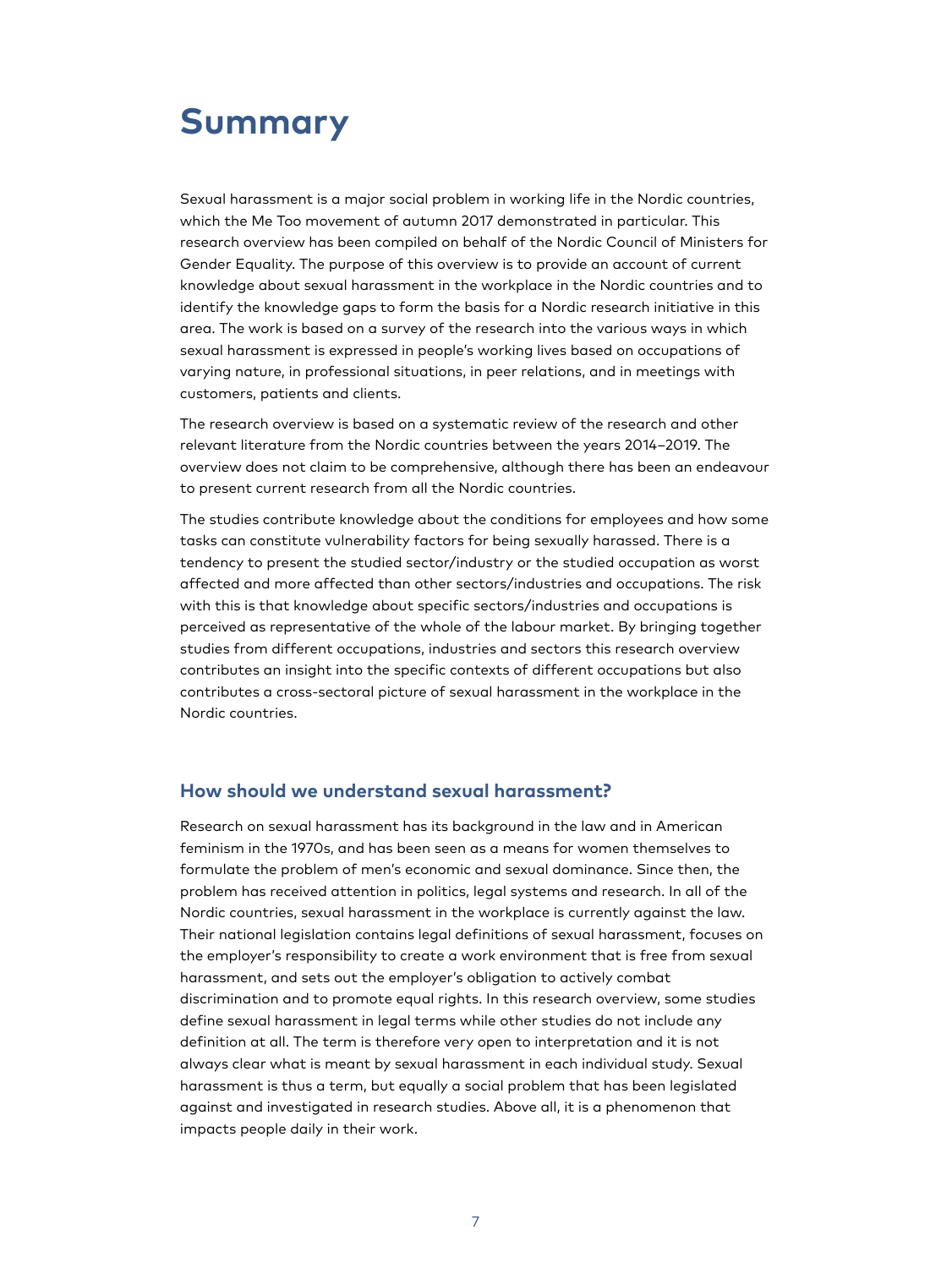#### <span id="page-6-0"></span>**Current knowledge about sexual harassment in the workplace in the Nordic countries**

Sexual harassment is studied in various academic disciplines, but as a research field per se, it is not really cohesive. Instead, it can be described as a patchwork of studies that rarely relate to each other in a multidisciplinary context. What we know mainly about sexual harassment in the Nordic countries comes from studies of specific occupations and industries, but the results of these are rarely compared. This is despite the fact that there are common features that recur, for example a culture of silence and under-reporting at workplaces are considerable problems in all the studied sectors/industries.

The collective knowledge that we have from international as well as Nordic studies is that women are most frequently the victims of sexual harassment and that young women are harassed to a greater extent than older women. And our collective knowledge from international and Nordic studies is that the perpetrators of sexual harassment are mainly men. The position of the perpetrator varies depending on the sector or occupation in which the harassment occurs. In the occupations that are included in this research overview such as the performing arts, sports, the forest industry and professional armed forces, it is most often a superior or colleague who is the perpetrator. In health and care occupations and in the hotel and restaurant industry, it is most often patients or customers or guests who are the perpetrators, but superiors and colleagues also do figure among the perpetrators. In occupations in public administration, such as the police and the teaching profession, it is citizens, customers and clients, superiors and colleagues who are the perpetrators. In academia and organisational occupations, students, colleagues, supervisors and other superiors within the organisation are the perpetrators. The consequences for the victim depend very much on who the perpetrator is – a colleague or manager, patient, customer or client.

Sexual harassment is often explained as being about superiority or inferiority within an organisational hierarchy, men's domination of women, and the prevailing masculinity and femininity norms within the society. In the research field, organisational theory with a focus on patriarchal structures, heteronormativity and masculinity norms are important perspectives on such systems of power. On the other hand, there are no perspectives that render homophobia, racism, disablism and other power hierarchies visible, which also affect workplace cultures and the risks of being sexually harassed.

Many studies claim that sexual harassment is only one aspect of sexual violence and that one of the reasons why it is difficult to name sexual harassment as a form of violence is that the emotional impacts of violence do not leave visible marks on the body. Other aspects, such as consent, are rarely problematised at all in the studies. According to some of the studies, consent is more multi-layered than a yes or a no, since sexual harassment is often a process of trust-building, frequent contact and transgressions of boundaries. In the research, the organisational structures that enable sexual harassment in the workplace tend to identify the individuals as responsible when sexual harassment occurs rather than organisations bearing a responsibility to both prevent and combat the phenomenon. It is often difficult to prove that sexual harassment has occurred or is occurring, because the words and actions of the perpetrator are subtle and calculated. There is an emphasis on the individual, in particular the victim, while the perpetrators often have the upper hand,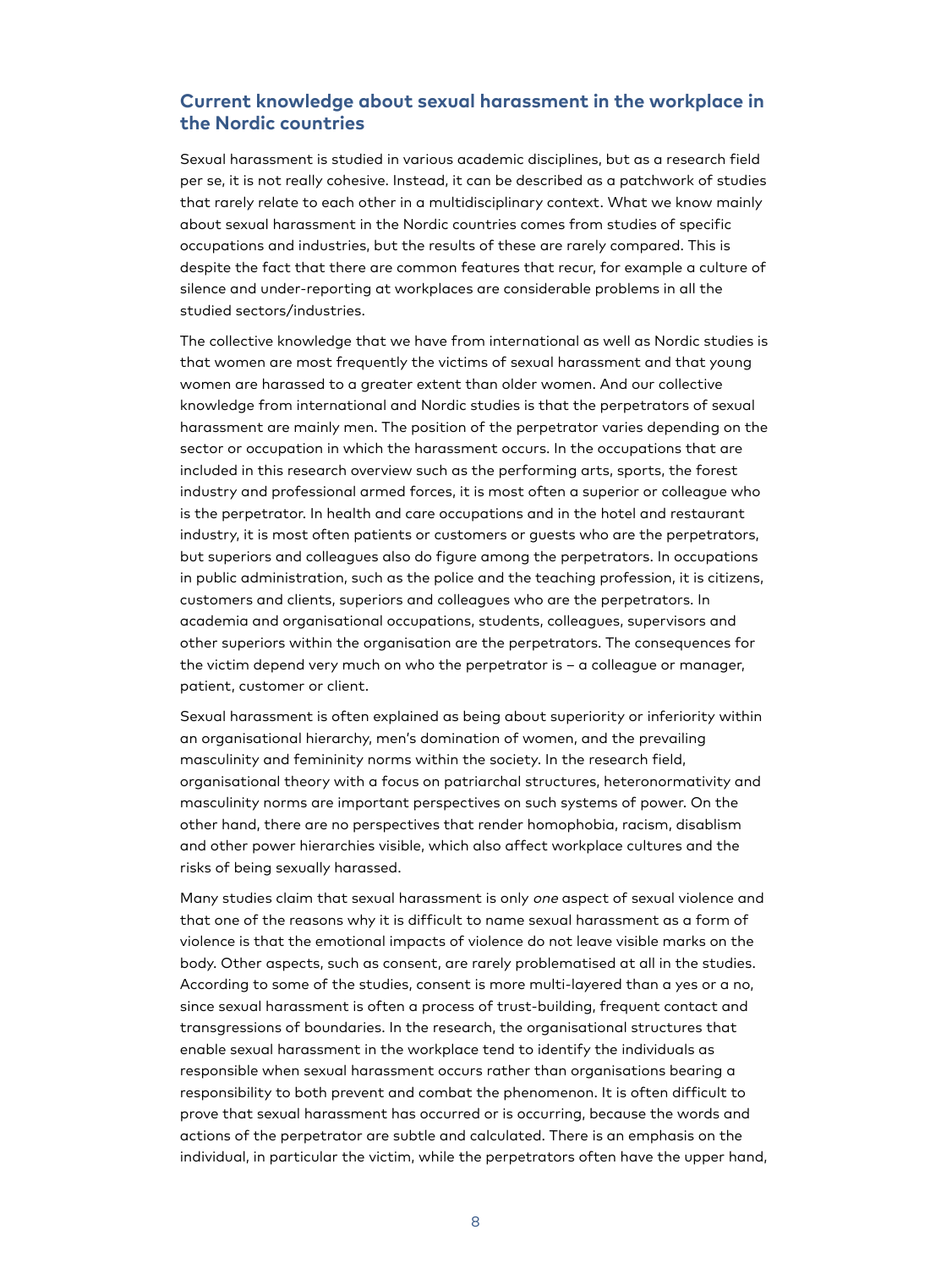go unnoticed, or pass under the radar. The consequences of sexual harassment in the workplace are devastating, especially for many of the individuals who are subjected to it. Studies point to feelings such as fear, guilt and shame, anxiety, diminished career opportunities, reduced job motivation, and the risk of dismissal. A further risk is that victims are forced to remain in the workplace under working conditions that diminish their quality of life.

#### <span id="page-7-0"></span>**General observations about the research field in the Nordic countries**

Our knowledge is largely based on prevalence studies, i.e. quantitative studies that measure how prevalent and how widespread sexual harassment is at a certain point in time. Prevalence studies show that women are over-represented when it comes to being sexually harassed in the workplace while men are most often the perpetrators. Some of the studies included are based on qualitative studies and interviews that aim to obtain a more in-depth picture of the victim's perspective on sexual harassment. Interview studies also show that women are over-represented when it comes to being subjected to sexual harassment in the workplace and that men are over-represented when it comes to subjecting others to sexual harassment. Both of these approaches are needed because they bring a range of perspectives to the knowledge base. However, comparing results between studies has proved difficult because of the different approaches taken. Both prevalence studies and interview studies investigate women in greater proportions and men in lesser proportions and the empirical evidence is remarkably homogeneous with regard to the grounds of discrimination of 'gender' and 'age'. However in studies that have used testimonies from the Me Too movement as empirical data, it is apparent that such testimonies contribute detail and a broader empirical foundation and that such testimonies act as a window into how sexual harassment manifests itself in people's working lives in different sectors. These kinds of studies reveal what lies behind the behaviours that are clustered into categories in prevalence studies. In the research field, there is an imbalance in what occupations, industries and sectors are investigated. An observation made in this research overview is that occupations in certain industries in the public sector are studied more frequently and that occupations in industries in the private sector are investigated less frequently. There is also a focus in the research field on vulnerable individuals and groups while there are virtually no studies of perpetrators, or the individuals who witness others being harassed, i.e., bystanders.

#### <span id="page-7-1"></span>**Sector-specific observations concerning sexual harassment**

This research overview is the result of a systematic literature review. The pattern that emerges is that studies of sexual harassment in the Nordic countries have been conducted in different sectors of the labour market and in a thematic categorisation of them, tasks and working conditions are of central importance. The conditions for sexual harassment to occur in the workplace are affected by whether the body and the physical work of the employee are the main tools used, whether social relationships feature strongly in the work in the form of client, customer or patient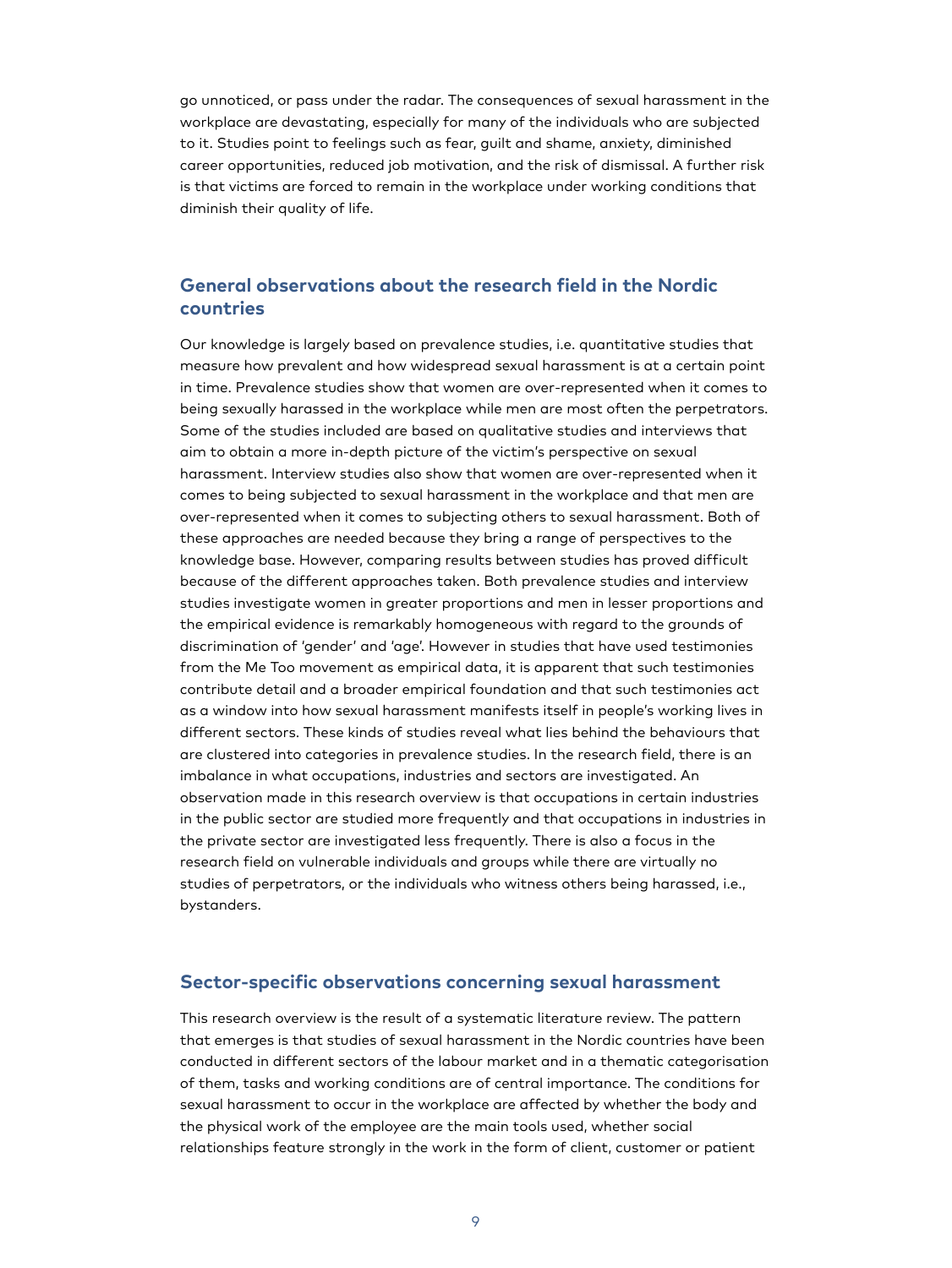contact, or whether the work is less physical and related more to office tasks. The individual, as a social actor and a performing actor but also as a body, came to be what guided the determination of the four themes: (1) physical work, (2) work that involves client contact, (3) work that involves patient/customer contact, (4) academic and organisational work.

In occupations where the body and the physical work of the employee are the main tools used, for example in the theatre, performing arts and sports, the body is what creates the aesthetics and the strength that are essential to the performance of the work. In occupations in the forest industry and in the professional armed forces, masculinity norms and strength are the ideals for understandings about who is suitable – and unsuitable – to carry out the work. In occupations characterised by social relationships in the form of client contact, as in the public sector, employees' tasks heavily involve direct contact with the organisation's clients. Examples of such professions are the police, teachers and social workers. In occupations characterised by social relationships in the form of patient/customer contact, the tasks involve providing health care and care, intimate care and services, for example in the health care professions and in the hotel and restaurant sector. In academic and organisational occupations, the work is characterised by non-physical tasks and the body has no great importance for being able to perform the tasks involved in the job. On the other hand, the body can be objectified within such occupations and be the object of ideals in terms of functionality/disability, aesthetics and beauty in a specific sector or a particular profession. All in all, the thematic categorisation of the included studies spans many sectors and large parts of the labour market. Below is a summary of the main perspectives within each theme.

#### **Physical work**

- In studies of industries characterised by physical work, a pattern emerges where the boundaries between the individual's private body and their occupational body often become blurred, for example for theatre actors and athletes.
- In occupations where the body is central, physical contact is normalised and the boundaries for what is a transgression of a sexual nature are shifted and become multi-layered in the everyday work environment.
- Occupations that involve physical work can also be heavily centred on physical strength. Usually, it is a man's physical strength that constitutes the ideal and is seen as proper and appropriate, while women must fight to gain legitimacy, for example in the forest industry and the professional armed forces.

#### **Work that involves client contact**

- These employees find themselves in the middle somewhere, where they must take into account the expectations and demands of both their employer and the target group of the activity, while their work also involves considerable discretion for them to make decisions that give them power and influence over citizens, students or clients.
- Studies of sexual harassment are common in occupations or industries that are dominated by employees who are either men or women. But masculinity norms are seen as having an impact irrespective of the occupation or sector,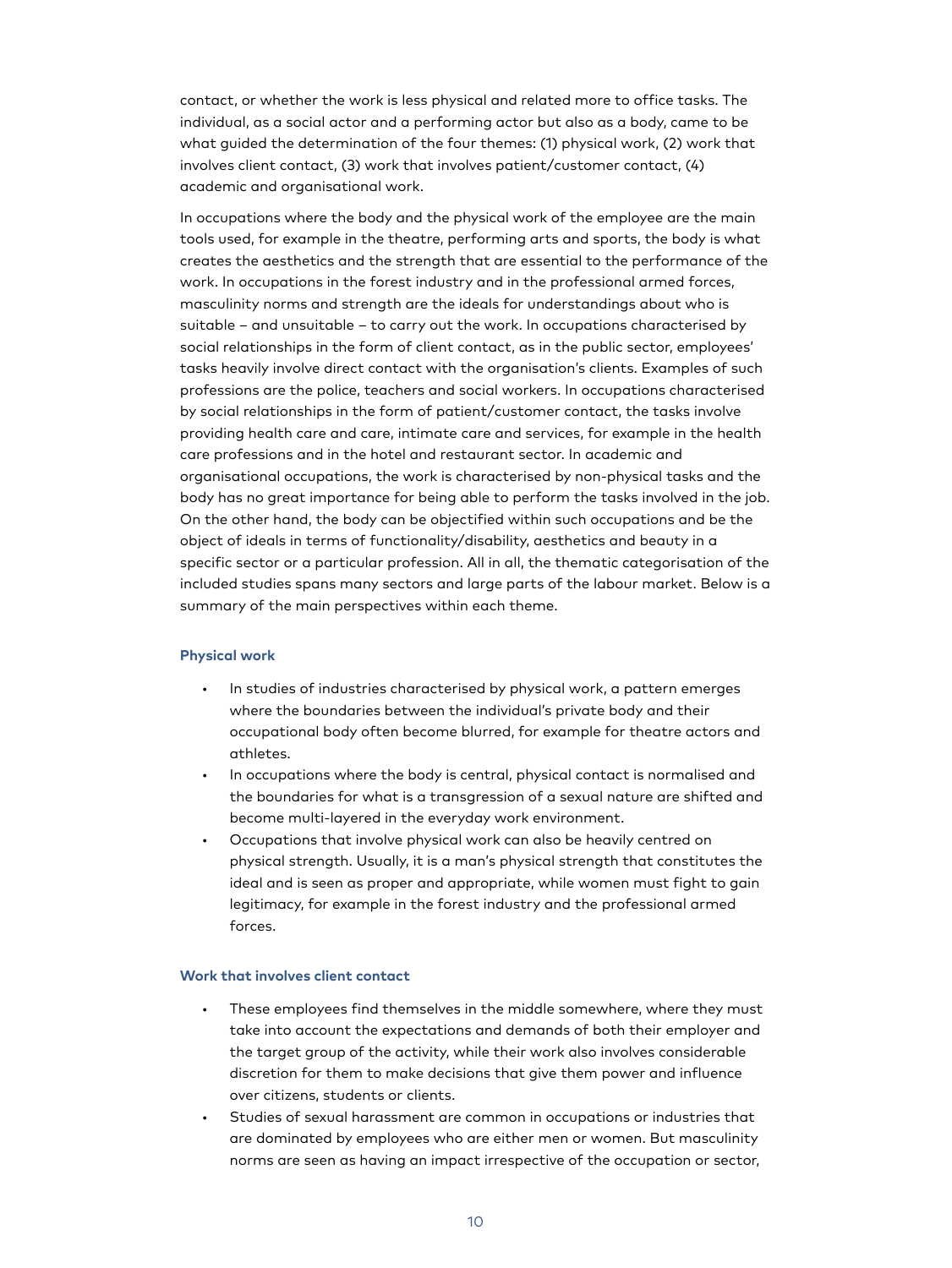for example men's status as superiors even in occupations traditionally dominated by women such as social services.

• In some cases, sexual harassment is studied alongside bullying, for example within the police force and in the teaching profession, while the boundaries between these phenomena are described in vague terms.

#### **Work that involves patient/customer contact**

- In health care occupations such as nursing, according to the studies it is most common for the patient to be the perpetrator. It can be difficult for those who carry out tasks within the care professions to determine what lies behind unwelcome sexual behaviours, and there is a risk of confusing a patient's/ customer's mental state or illness with sexual harassment. This can occur for example in nursing or within service occupations where the motto "the customer is always right" constitutes part of the working conditions.
- The normalisation of physical contact and unclear boundaries between what is considered permissible behaviour by patients and customers can have consequences for how organisations manage sexual harassment. For example, there is a risk that the workplace will disclaim responsibility and instead see putting up with unwelcome sexual behaviours as just part of the job.
- Individuals from ethnic minority backgrounds constitute a high proportion of those who work in health care occupations and in the hotel and restaurant sector. In studies of these industries however, there are no analyses or theoretical perspectives that examine harassment and privilege based on ethnicity and skin colour.

#### **Academic and organisational work**

- Students, young women, women with precarious employment conditions and visible minorities (based on ethnicity, skin colour, disability and sexuality) are more often the victims of sexual harassment than other groups.
- Work to prevent sexual harassment in academia is often lacking, the instruments used are primarily bureaucratic, and there is a lack of evidence that they have any effect.
- In the private sector, for example within management occupations, physical and aesthetic aspects are highlighted as part of the workplace culture. For example youthful, Western ideals of beauty and norms for a woman's weight and height, but also a disparaging view of ageing in women, tend to legitimise sexual harassment in the sector.
- Research that investigates sexual harassment in academia is dominated by prevalence studies, i.e. studies that investigate the prevalence of sexual harassment based on measurable variables. What may be problematic in the analysis of such studies is that the context in which sexual harassment occurs is not described. For example, it may be difficult to make visible how sex and gender constitute a context for wrongs and harassment on the basis of predetermined quantitative variables.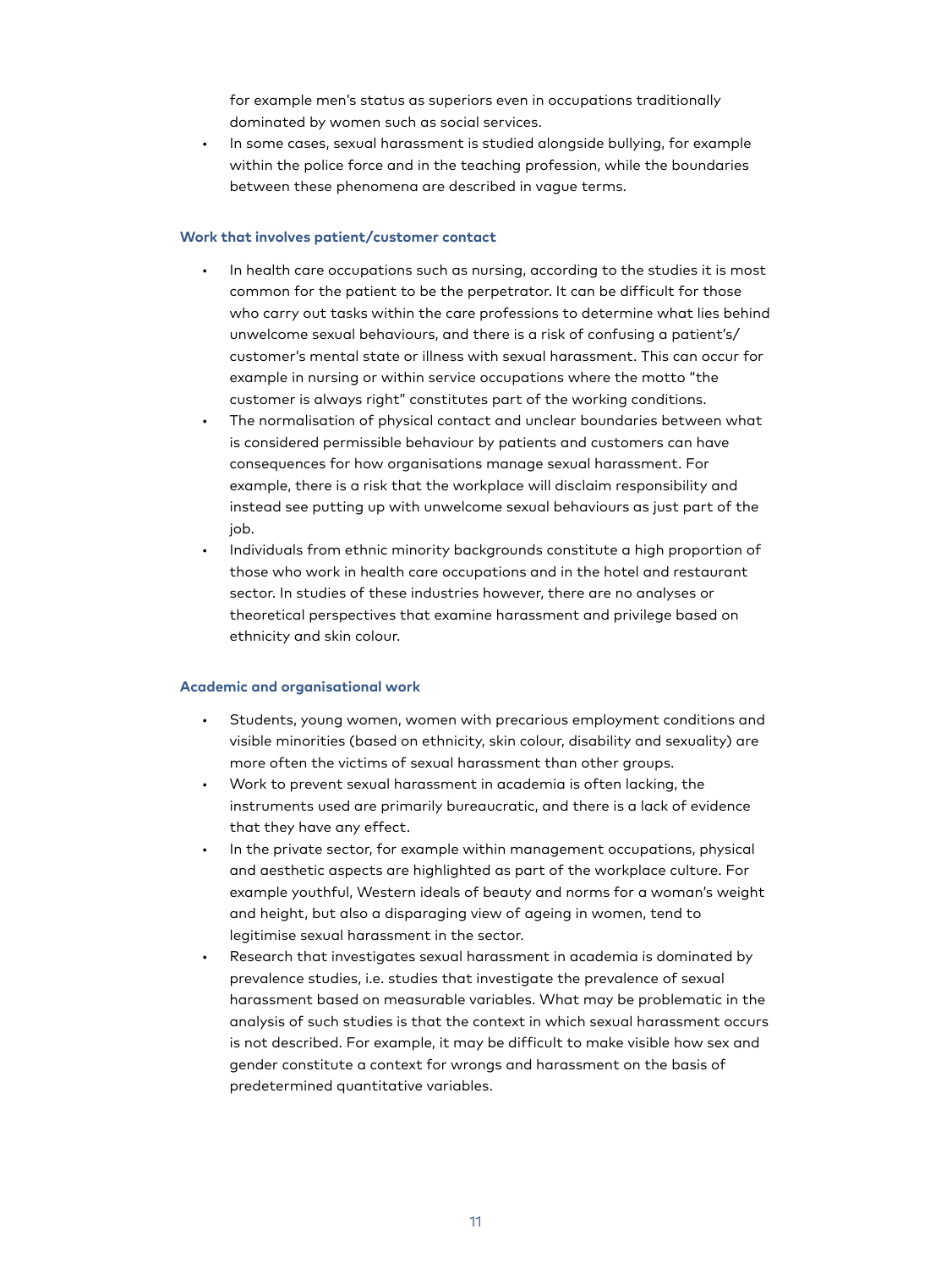#### <span id="page-10-0"></span>**Theoretical lines of inquiry to develop**

The studies included in this research overview depict men and women in a relatively traditional and unproblematic way with heterosexuality as the norm. This heteronormativity means that sexual harassment of persons who do not fit this norm, for example LGBTQI persons, are seen as abnormal. The fact that men are not only perpetrators – there are also men who are sexually harassed in the workplace – and that there are men and women who are harassed by someone of the same sex, are additional facets of heteronormativity constituting a limit on our knowledge about sexual harassment. Every individual's identity involves more factors than just gender and age, but those who are seen as deviating from a number of social norms run a higher risk of harassment.

In a Norwegian study of the hotel and restaurant industry, immigrant women and men are highlighted as some of the most frequently harassed sexually in the workplace, but there has been no development of knowledge around this fact. Instead, there is a striking silence in the research field and a 'colour blindness' concerning different categories of women and men, their backgrounds, and whether any grounds of discrimination besides gender and age apply to them. Studies of sexual harassment include predominantly white men and women and those that fall outside these categories are described as "other groups" with "other forms of harassment" than the majority population. This masks who these other groups are in working life in the Nordic countries, what the prevalence of sexual harassment is for them, and how sexual harassment is experienced from the perspectives of these individuals and groups. Statistical studies show that there are considerable differences between majority and minority population groups in the Nordic countries when it comes to access to the labour market, working conditions, and terms of employment. To focus solely on gender and age can therefore lead to a fragmentation of knowledge about sexual harassment in the workplace in the Nordic countries. Intersectional perspectives on harassment in the lives of individuals and groups could add knowledge about sexual harassment in the workplace in the Nordic countries.

#### <span id="page-10-1"></span>**Identified knowledge gaps**

The knowledge gaps identified in this research overview are listed below.

- **The concept sexual harassment** suffers from a lack of clarity and in terms of knowledge this poses challenges for what we can really know about the phenomenon. The problem with too general a definition is that the results of different studies become difficult to compare, which has an impact on how generalisable they are. On the other hand, too precise a definition risks diminishing the effects of words and actions that are interpreted and perceived as sexual harassment, but which do not fit into the legal definitions of the term.
- **Organisational and workplace culture** refers to norms, values and social patterns that characterise organisations and workplaces in different industries and sectors. There is a knowledge gap about the processes surrounding the incidence of sexual harassment, who is responsible for what happens, and what it is that ought to be prevented. It is important to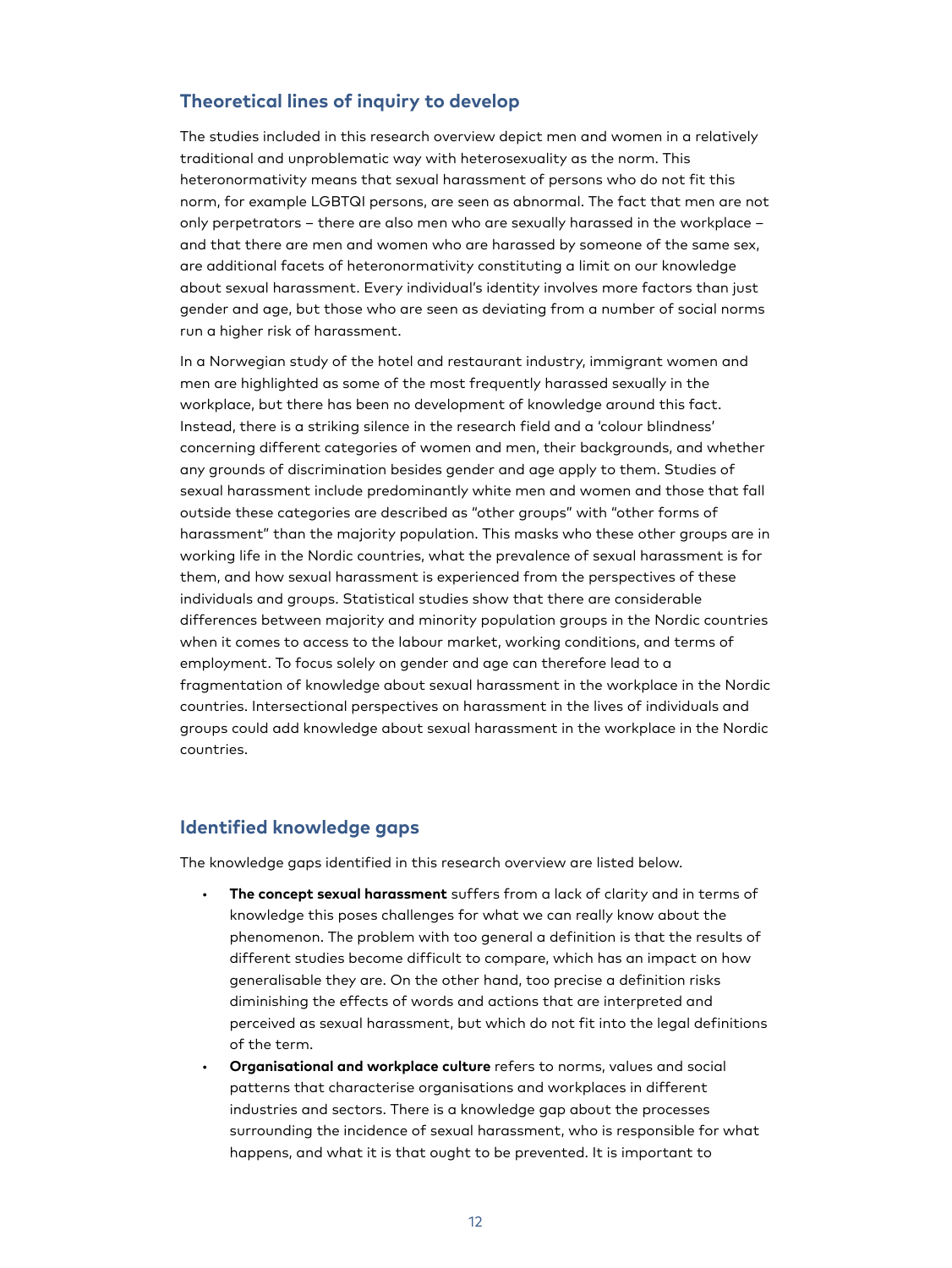increase knowledge about how organisational and workplace cultures can constitute both opportunities and obstacles to individuals being willing and having the courage to speak out about what they have been subjected to. This is important because such knowledge is central to prevention even being possible.

- **The individualisation of the problem of sexual harassment** refers to the fact that the research in the field is mainly based on legal definitions and studies that focus on behaviour at the individual level to explain the phenomenon. Thus, there is a knowledge gap concerning structures that result in sexual harassment occurring.
- **Culture of silence and under-reporting in the workplace** means that when only a few of all those who are sexually harassed report it, the number of unreported cases is large and this limits the usefulness of the knowledge base. Furthermore, under-reporting is also most often a result of a study, rather than its point of departure or an initial question. It is important to draw attention to the reasons why individuals do not speak about and report what they have been subjected to.
- **The consequences of sexual harassment in the workplace** affect both individuals and organisations. At the level of the individual, the consequences depend greatly on who the perpetrator is – a colleague or manager, patient, customer or client – and can take the form of mental ill-health, sickness absence, diminished career opportunities and wanting to quit the workplace where the incidents occurred. At the organisation level, the consequences can be costly staff turnover, investigation costs and legal costs, but also fortifying efforts in the form of training and development. There is in general very little knowledge about the consequences of sexual harassment, but those studies that do exist seem to have examined the phenomena at the individual level to a greater extent than at the level of the organisation.
- **Perpetrators and bystanders** refer to those individuals who subject others to sexual harassment, and those who witness when others are being harassed. The studies included deal largely with individuals' experiences of harassment and vulnerability factors in working life. But there are no studies of perpetrators – those who subject others to sexual harassment – and therefore we risk not acquiring knowledge about the causes that lead to sexual harassment. There are also no studies of bystanders, that is, those who witness others being sexually harassed, those who can intervene when harassment occurs, persons who can provide support, persons who may be traumatised by witnessing the harassment, and persons who directly or tacitly give support to perpetrators. Bystander programmes in the form of training courses which seek to encourage witnesses to intervene when sexual harassment occurs are, according to international research, an effective way to reduce the incidence of sexual harassment. Knowledge about perpetrators and bystanders can contribute more multifaceted knowledge about the incidence of sexual harassment.
- **Sexual harassment in relation to another form of harassment** entails some challenges in research. Violence against persons on the basis of normative ideas of femininity and masculinity, bullying, harassment more generally and sexual harassment lead to in part similar symptoms in individuals. They are also explained by roughly similar circumstances, that is, behaviours of individuals emanating from unequal power relationships. An example is the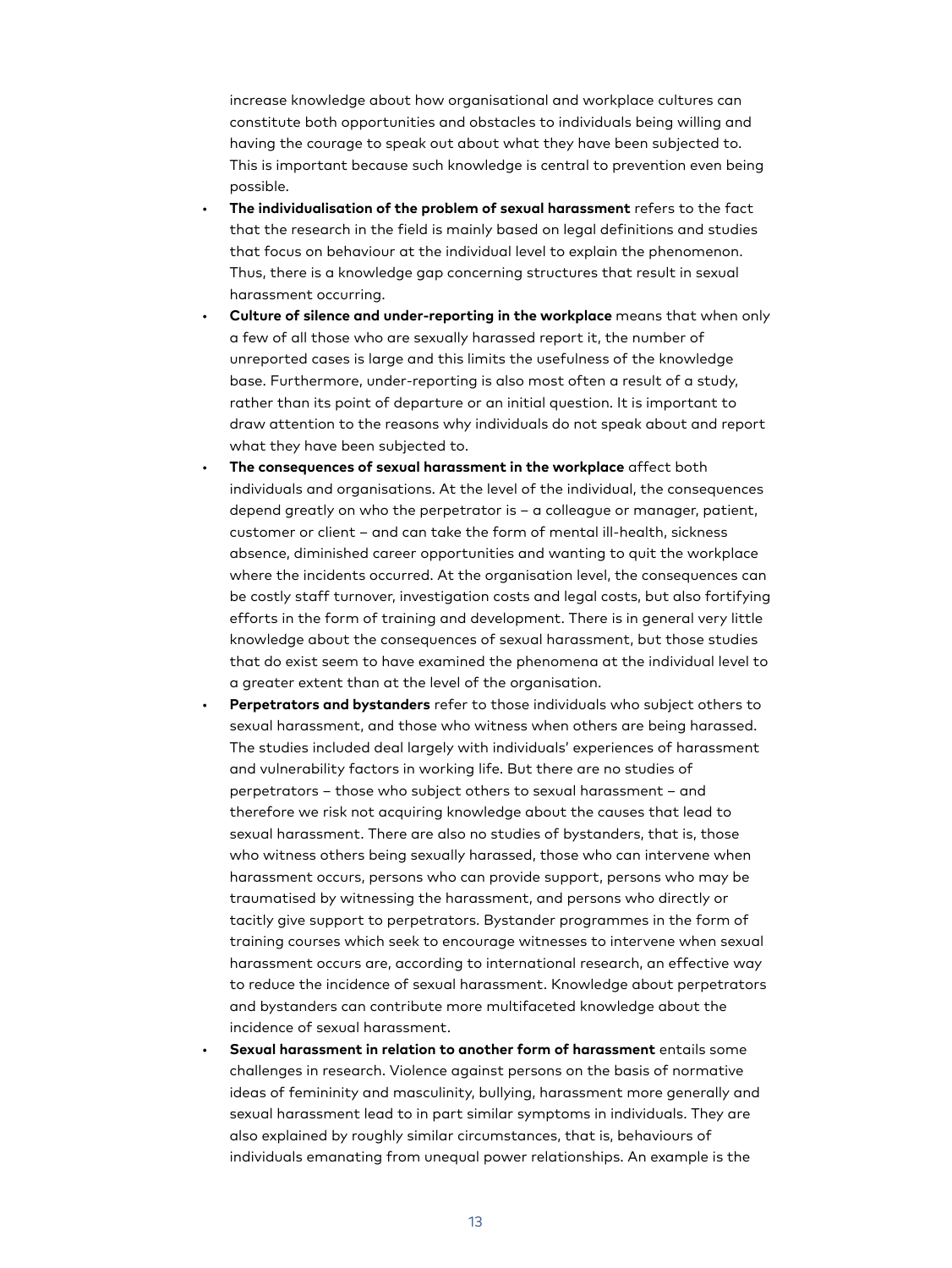difficulty in distinguishing between bullying and sexual harassment because bullying can be just as common among women as a group as between groups of women and men. The primary framework for understanding what harassment is cannot be taken for granted because the harassment is dependent on its context.

- **Working conditions and terms of employment** are often affected by the nature of the tasks and have an impact on the employee's security and their occupational safety under the law. Short-term and temporary contracts can entail a high risk of exploitation of labour. The gig economy, where permanent employment contracts are replaced to a large extent by temporary 'gigs', is a form of jobs based on flexibility, efficiency and short-termism without security of employment. It increases the employee's dependence on employers/customers. Even in cases where the terms of employment are secure, the working conditions can constitute a precariousness factor that has an impact on harassment in the workplace. The risks of being subjected to sexual harassment emanating from working conditions and terms of employment need to be investigated further.
- **Efforts to prevent** sexual harassment in the workplace are absent in the included studies. One aspect of the lack of knowledge of preventive efforts is that there is some lack of clarity in the research field around how sexual harassment should be defined and interpreted. Knowledge about concrete proposals for preventive efforts that promote gender equality and bring to light discriminatory actions that pass under the radar in the workplace is also needed.

This research overview is based on studies from a diversified research field with few interfaces between the various disciplines and between the studied occupations and industries. It is therefore important moving forward to facilitate a continuous and open scholarly dialogue on the term sexual harassment. Cross-sectoral perspectives on the phenomenon of sexual harassment in the workplace are lacking and are needed to be able to respond to the problem within different occupations and in order to share lessons learned between industries and sectors. Nordic perspectives on the phenomenon of sexual harassment in the workplace are lacking and are needed because the job market in the Nordic countries is interconnected since employees often move across these national borders during their working lives. It is of the utmost importance to study sexual harassment in the workplace in general in order to avoid the exclusion of employees in certain occupations and industries. Critical perspectives that explore systems of power other than sex and gender are lacking in the research field. These kinds of perspectives are needed in order to include more employees and grounds of harassment in working life in the Nordic countries. There is research-based knowledge about what preventive efforts should include, but studies of the impacts of such efforts in practice are lacking and are needed. Knowledge about the agency of women and other harassed groups is an important form of prevention because it provides more understanding of what obstacles and structures victims are up against in different occupations and industries.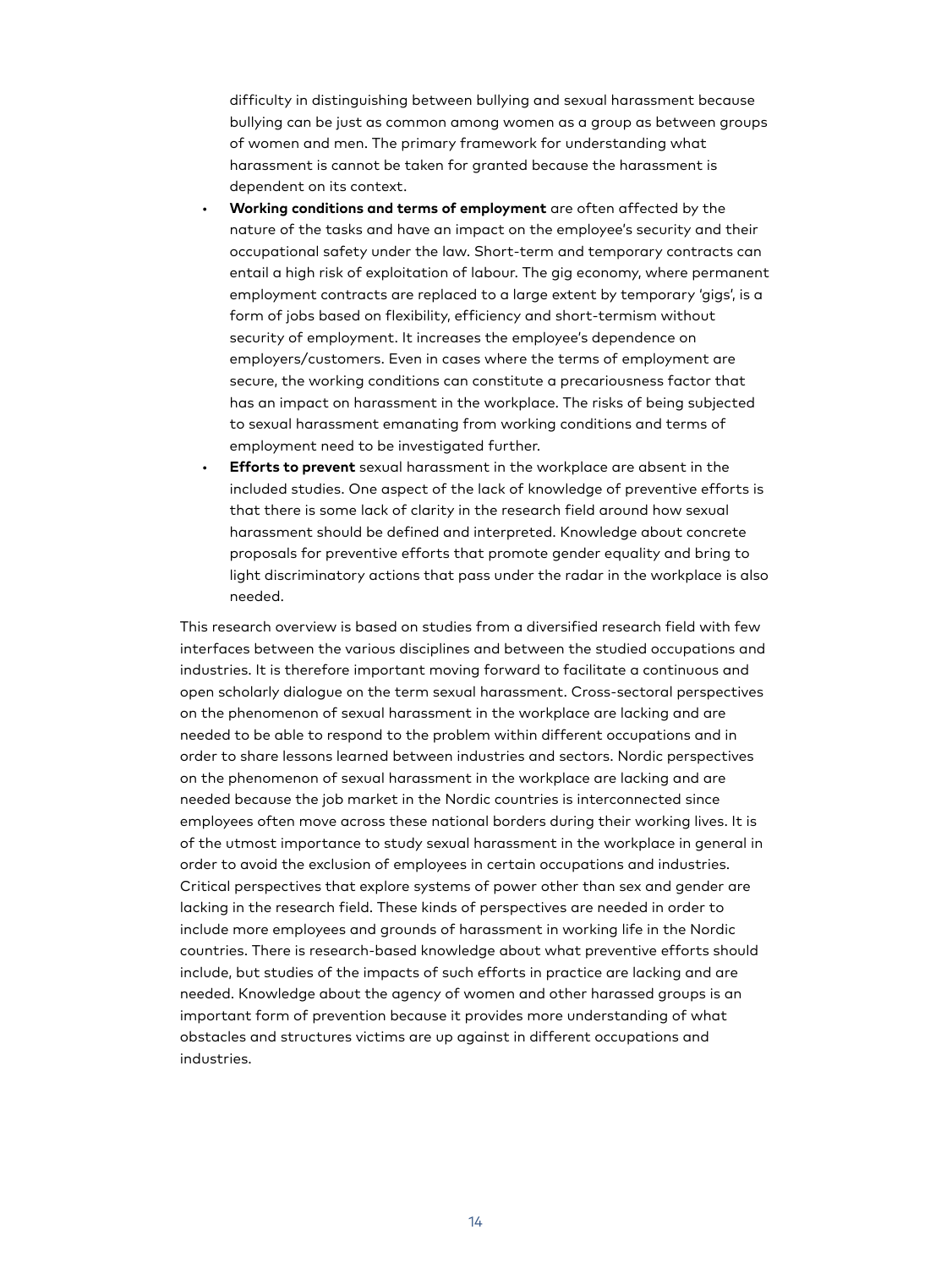#### <span id="page-13-0"></span>**Materials and implementation**

The research overview is based on a systematic review of research literature from the Nordic countries in the period 2014–2019. With the help of KvinnSam $^{\rm 1}$  at the University of Gothenburg Library, literature searches were carried out in ten databases during October 2019 based on two search queries: (1) How is the term "sexual harassment" used in the literature on sexual harassment in the workplace in the Nordic countries?; (2) What literature is available on other forms of harassment and discrimination in the labour market in the Nordic countries?

To assure the quality of this work, there have been regular consultations with a group of experts on sexual harassment at the Swedish Secretariat for Gender Research at the University of Gothenburg and with a Nordic reference group  $\overset{\,\,{}_\circ}{.}$ 

Of the approximately 300 abstracts read, 62 studies were read and categorised on the basis of the study's aim, theory, method and results. Finally, 27 studies were chosen to be included in this research overview. The qualitative studies included can largely be said to complement previous quantitative knowledge. It is not unusual for the sampling in interview studies to be based on previously collected survey data, with the aim of adding depth to this knowledge – knowledge that is difficult to obtain from a survey. The qualitative studies tend to be more theory-driven than the prevalence studies, which are more descriptive in nature. Most of the studies are published in scholarly articles that have undergone peer review, and they were selected on the basis of their scholarly quality.

#### <span id="page-13-1"></span>**Structure of the research overview**

The report begins with an overview of the research field on sexual harassment in the workplace in the international context. This is followed by a section on methodology and the process of knowledge acquisition. Then come four sections in which physical work, client contact, patient/customer contact and academic/organisational work are used as themes by which to analyse and categorise the studies that have been included. Finally, the most important results that we know today are summarised, and a concluding discussion presents the theoretical lines of inquiry that need to be developed, and the identified knowledge gaps that ought to be taken into consideration, in future research in the field.

<sup>1.</sup> Sanna Hellgren and Louise Preinitz Gärdinge. A more detailed description is given in Annex 1.

<sup>2.</sup> Eva Sophia Myers (University of Southern Denmark), Marjut H. Jyrkinen (Helsinki University), Ásta Snorradóttir (University of Iceland), Cathrine Holst (University of Oslo) and Gunilla Carstensen (Stockholm University).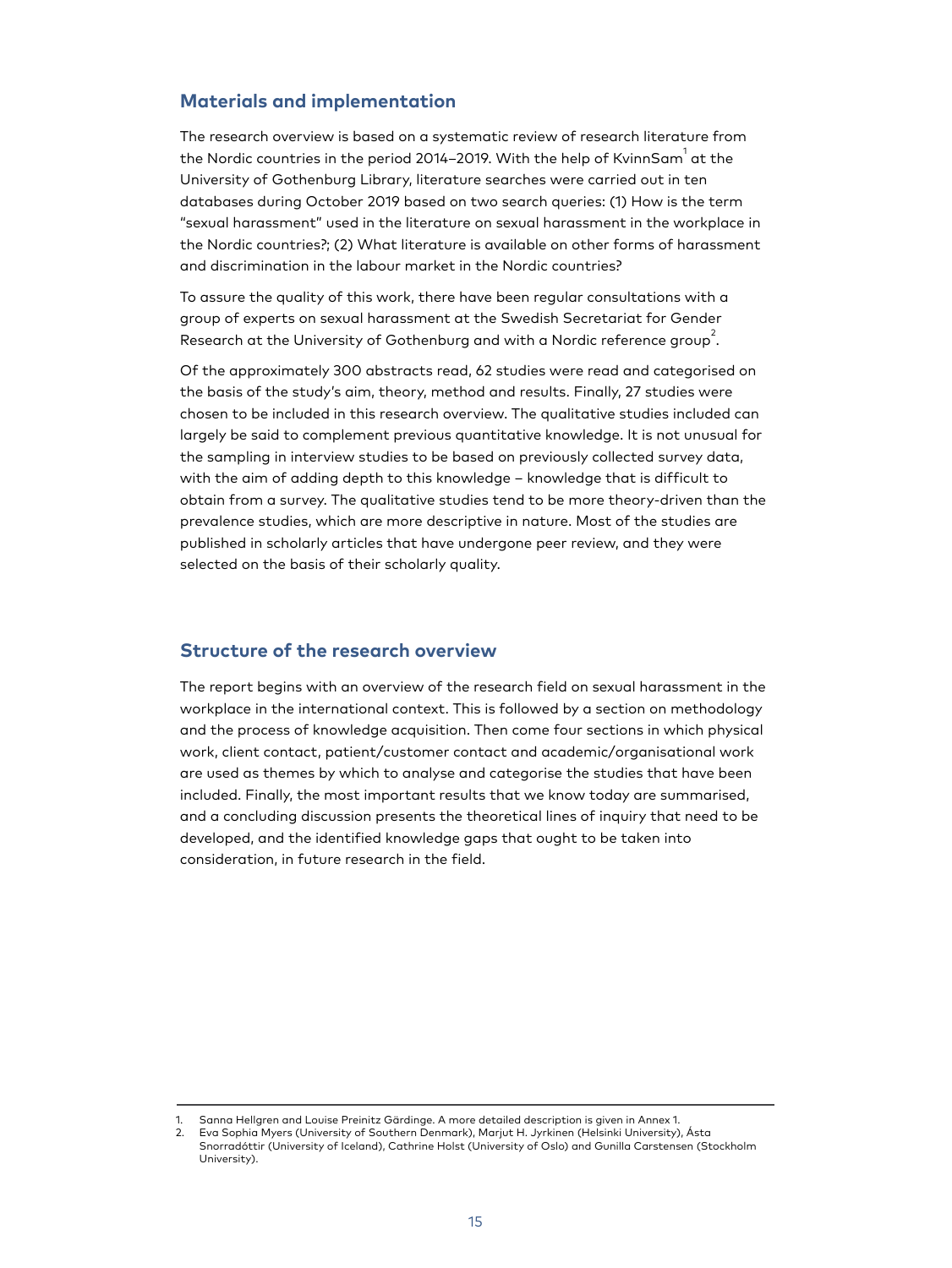### <span id="page-14-0"></span>**Introduction**

#### <span id="page-14-1"></span>**Purpose of this research overview**

This research overview has been produced on behalf of the Nordic Council of Ministers for Gender Equality. Its purpose is to identify what we know today about sexual harassment in the workplace in the Nordic countries from the research perspective. The research overview also aims to identify knowledge gaps as the basis for a proposal for a Nordic research initiative in the area. This is achieved by mapping out and reporting on different occupations on the basis of whether the body and physical work are the main tools of work, whether social relationships feature strongly in the work in the form of client, customer or patient contact, or whether the work is less physical and related more to office tasks. The purpose of this categorisation is to provide a cross-sectoral picture.

The overview is limited to what we know about sexual harassment in the workplace in the Nordic countries. It is based on a systematic review of the research literature from the Nordic countries in the years 2014–2019. The research overview does not claim to be comprehensive, but there has been an endeavour to present current research from all the Nordic countries.

#### <span id="page-14-2"></span>**The Nordic model**

The Nordic model is often emphasised as key in gender equality efforts in the Nordic countries. This is primarily a concept that describes how the societies in the Nordic countries have been organised in modern times and how they contrast with the rest of the world. There are some distinguishing characteristics that recur in this model. The first is a strong state and a large public sector. The second is that the welfare state in each of these countries is largely financed by tax revenue and their social security systems mean that in periods of incapacity for work – in the event of sickness, unemployment, parenthood or reduced work capacity – citizens are able to protect their standard of living without working. The third is the successful cooperation between the state and the social partners. The fourth is a high level of employment of women and mothers in the Nordic countries and relatively low inequality between women and men in comparison with other OECD countries, partly as a result of policy measures in working life and in family life. $\overset{3}{\cdot}$ 

There is a political aspiration to counter gendered education choices that result in a gender-segregated labour market in the Nordic countries. $\stackrel{4}{\cdot}$  At the society level, men and women work in a variety of occupations, and men and women can be found at different levels and positions within organisations and companies. However, there is a segregation between men's and women's specialisations within different

<sup>3.</sup> Grönlund, Halldén & Magnusson (2017)

<sup>4.</sup> Nordic Council of Ministers (2019)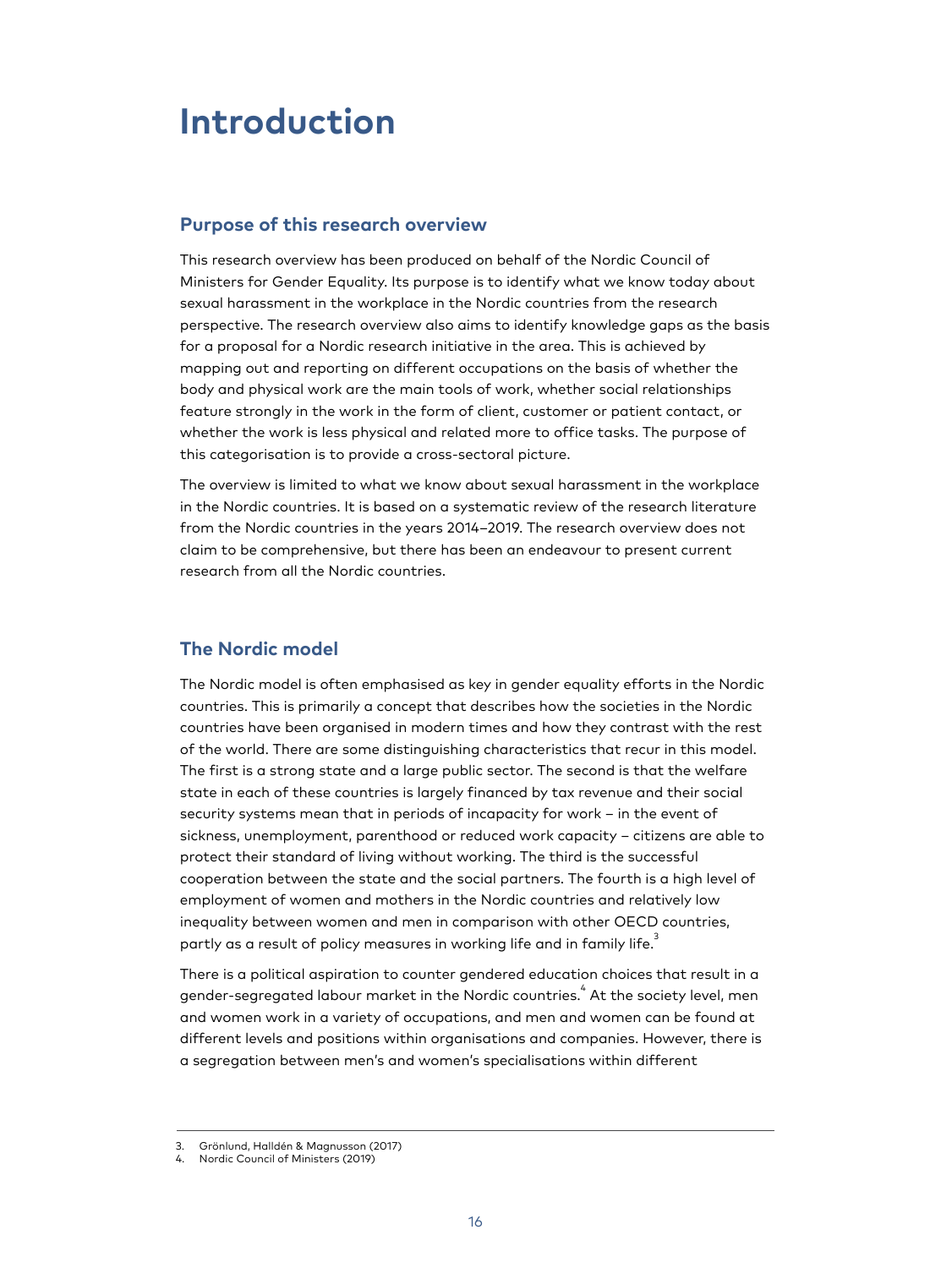occupations. This is reflected among other things in the pay gaps between women and men, which is one of the obstacles to the achievement of gender equality in the Nordic countries.<sup>5</sup> Since the 1990s, the Nordic labour markets have become more market-oriented and women as a group risk not benefiting from this as much as men due to persistent notions of the ideal worker as constituting a male/masculinity ideal. $^{\rm 6}$  Through policy decisions and broad strategies, the Nordic countries are attempting to push for equality in working life free of discrimination based on sex. For example, there is strong legal protection against discrimination and harassment in all these countries. $^7$  Furthermore, surveys from Nordic information on Gender (NIKK) demonstrate that questions relating to sexual harassment in the workplace have attracted political attention in the Nordic countries after the extensive #MeToo call for action in various sectors in autumn 2017. $^{\rm 8}$ 

#### <span id="page-15-0"></span>**Knowledge gaps concerning sexual harassment**

Nordic research shows that the #MeToo call for action has had varying outcomes in the Nordic countries, in spite of the Nordic model, and high ambitions in gender equality policy and its beneficial effects over time for women in working life. $\degree$  International research consists of studies from various disciplines and these show that sexual harassment is a widespread and serious problem in working life. $^{10}$  Internationally however, the research field is not cohesive and there is no clear, common definition of what sexual harassment in the workplace is among researchers. There are also no clear boundaries in relation to other phenomena such as violence, bullying and harassment more generally; violence directed against persons on the basis of normative ideas of femininity and masculinity; sexual violence and lack of consent; and gender inequality in the labour market. $^{\rm 11}$  These phenomena often intersect each other rather than exist side by side, but this is rarely reflected in the research field. This research overview mainly includes studies of sexual harassment.

#### **Sex, gender and power**

The research field is dominated by prevalence studies, i.e. studies which measure the prevalence of sexual harassment at a given point in time. This is done mainly through surveys, for example, how many individuals respond that they have been sexually harassed and how many respond that they have been the perpetrator of sexual harassment, and the splits between women and men.<sup>12</sup> Studies show that sexual harassment is a comprehensive and cross-sectoral problem within the workplace. <sup>13</sup> There is a preponderance of research in the field in a North American context, while there is substantially less research in Europe and in the Nordic countries.<sup>1</sup>

The research field is characterised by a binary understanding of gender and power,

<sup>5.</sup> Måwe (2019)

<sup>6.</sup> Grönlund, Halldén & Magnusson (2017)

<sup>7.</sup> Måwe (2018a)

<sup>8.</sup> Måwe (2018a, b; 2019); Young Håkansson (2019)

<sup>9.</sup> For example, Askanius & Møller Hartley (2019); Sletteland (2018)

<sup>10.</sup> Bondestam & Lundqvist (2018); Latcheva (2017); McDonald (2012)

<sup>11.</sup> For example, McDonald (2012) 12. Bondestam & Lundqvist (2018); Latcheva (2017); McDonald (2012)

<sup>13.</sup> McDonald (2012)

<sup>14.</sup> Bondestam & Lundqvist (2018); McDonald (2012)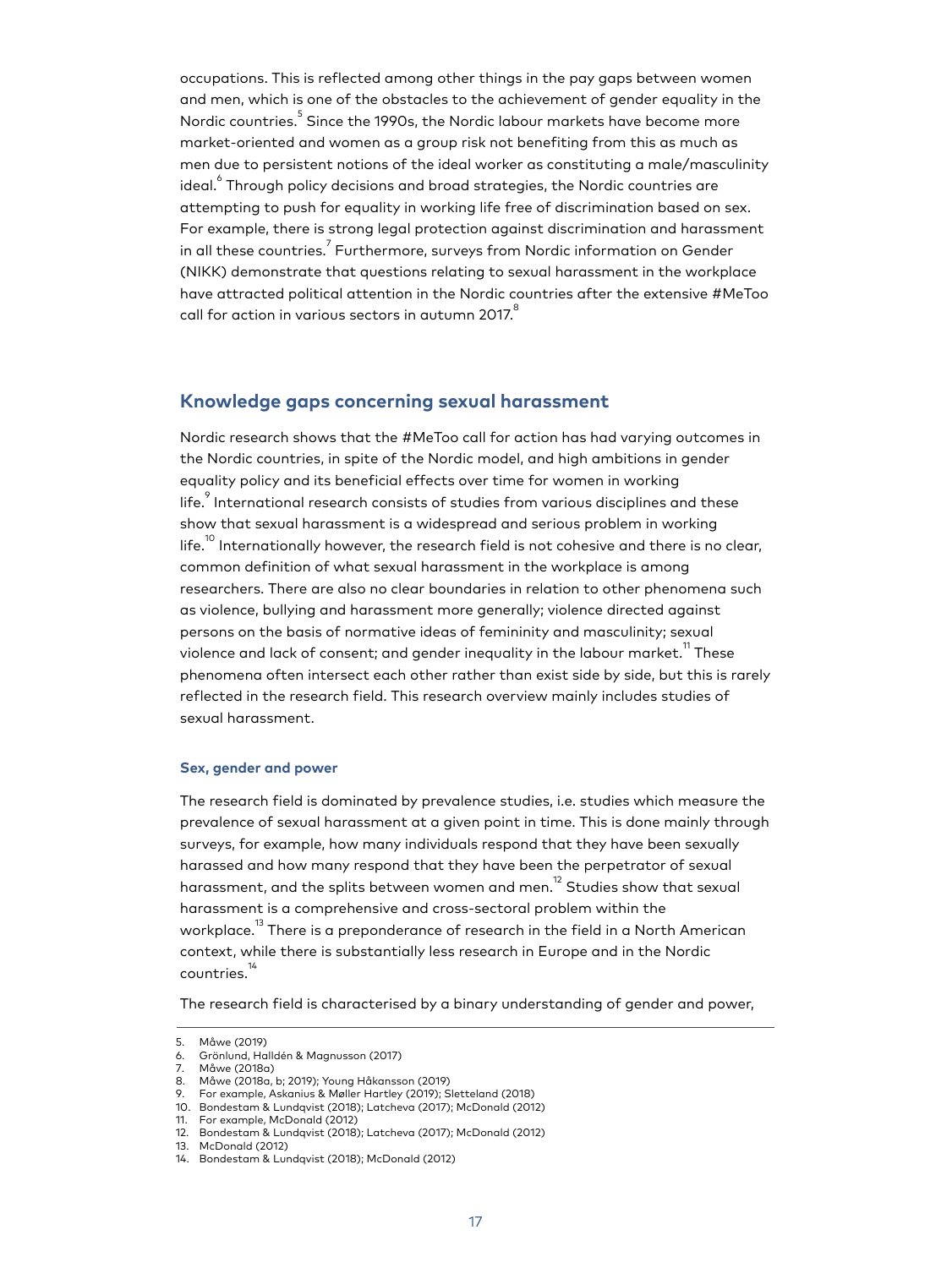and the collective knowledge internationally is that women are usually the victims and men are usually the perpetrators and that young women are sexually harassed to a greater degree than older women.<sup>15</sup> In the research field, these patterns are often explained on the basis of men's power and women's vulnerability linked to the grounds of discrimination of sex and age. The causes of the phenomenon of sexual harassment are also linked to the theoretical perspectives on gender. Gender perspectives makes apparent that there can be masculinity norms within organisations and workplace cultures that are permissive of men's degrading treatment of individuals who, according to the prevailing norms, are coded as women, or who are attributed characteristics that are associated with norms of femininity. <sup>16</sup> Gender is not defined in research studies on sexual harassment, and there is a risk that even this overview replicates a normative picture when these terms are used. The assumption here is that sex is a category that a body is considered to belong to on the basis of some form of biological determination of sex. The term gender, on the other hand, is often used to "emphasise the relational and dynamic in masculinity and femininity in terms of aesthetics, bodies and power". $^{7}$  In this research overview, there is reason to return to the significance of the terms sex and gender in a concluding discussion.

#### **Intersectional perspectives**

Intersectional perspectives are an additional theoretical tool that help to reveal the importance of systems of power other than sex and gender – for example class, ethnicity, race and skin colour, sexual identity and orientation, disability, and other factors.<sup>18</sup> International research overviews show however that thus far such perspectives are lacking in the research field of sexual harassment in the workplace – with a few exceptions.<sup>19</sup> These exceptions are rarely connected to the Nordic context, but concern mainly minority groups in North America. Knowledge on these perspectives in the Nordic countries can thus be regarded as very limited.

#### **A research field with many knowledge gaps**

International research indicates that there are many knowledge gaps in this field of research. Sexual harassment is often defined as various forms of unwelcome sexual attention and sometimes categorised into verbal, non-verbal and physical.<sup>20</sup> These categories are however defined in different ways in different studies which makes it difficult to compare their results. $^{21}$  Under-reporting and a culture of silence in the workplace are causes of the lack of knowledge about how prevalent the phenomenon is in the labour market in general. $^{22}$  Furthermore, there are no studies of perpetrators which means that there is a risk of not acquiring any knowledge about the behaviours which lead to sexual harassment. $^{\rm 23}$  Bystanders is another category about which we lack knowledge. Bystanders are described in the research field as persons who witness others being sexually harassed, those who can

<sup>15.</sup> Bondestam & Lundqvist (2018); McDonald (2012); Pina, Gannon & Saunders (2009)

<sup>16.</sup> Acker (1990)

<sup>17.</sup> Dahl (2016), p. 17

<sup>18.</sup> Acker (2006); Bergbom, Vartia-Vaananen, & Kinnunen (2015); Crenshaw (1989); de los Reyes (2014); Eide (2014); Fahlgren, Mulinari & Sjöstedt Landén (2016); Gressgård (2014); Hammarstedt, Ahmed & Aldén (2015); Kuznetsova, Yalcin, & Priestley (2017); Mulinari (2017); Ollus (2016)

<sup>19.</sup> Bondestam & Lundqvist (2018); McDonald (2012)

<sup>20.</sup> Latcheva, 2017

<sup>21.</sup> Bondestam & Lundqvist (2018); McDonald (2012); Latcheva (2017)

<sup>22.</sup> Bondestam & Lundqvist (2018); McDonald (2012); Pina, Gannon & Saunders (2009)

<sup>23.</sup> Bondestam & Lundqvist (2018); McDonald (2012); Pina, Gannon & Saunders (2009)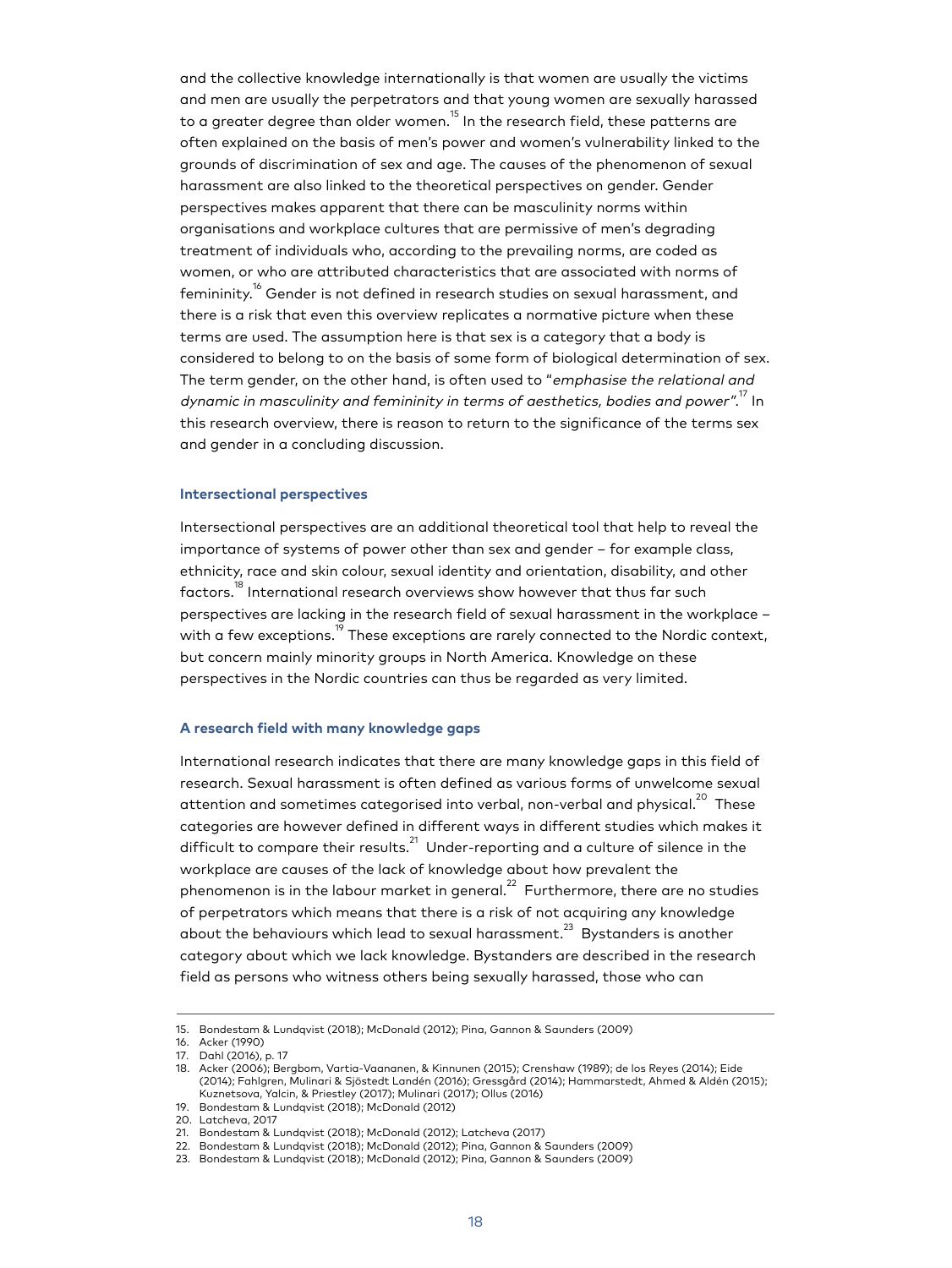intervene when harassment occurs, persons who can provide support, persons who may be traumatised by witnessing the harassment, and persons who directly or tacitly give support to perpetrators. Knowledge about bystanders is important in order to bring the phenomenon of sexual harassment to light. $^{24}$  Our research-based knowledge about the prevention of sexual harassment and its consequences is comprehensive, but however suffers from a lack of concrete results on the effectiveness of preventive methods. $^{25}$  The knowledge base in the Nordic countries is relatively thin in comparison with North American contributions.<sup>26</sup> That is why it is more urgent than ever that we boost the production of this knowledge in the Nordic counties.

#### <span id="page-17-0"></span>**Structure of the research overview**

This report begins with an overview of the research field on sexual harassment in the workplace in the international context. This is followed by a section on methodology and the process of knowledge acquisition. Then come four sections in which physical work, client contact, patient/customer contact and academic/organisational work are used as themes by which to analyse and categorise the studies that have been included. Finally, the most important results that we know today are summarised, and a concluding discussion presents the theoretical lines of inquiry that need to be developed, and the identified knowledge gaps that ought to be taken into consideration, in future research in the field.

<sup>24.</sup> Bondestam & Lundqvist (2018)

<sup>25.</sup> Lundqvist & Bondestam (2019); Simonsson (2020)

<sup>26.</sup> Bondestam & Lundqvist (2018)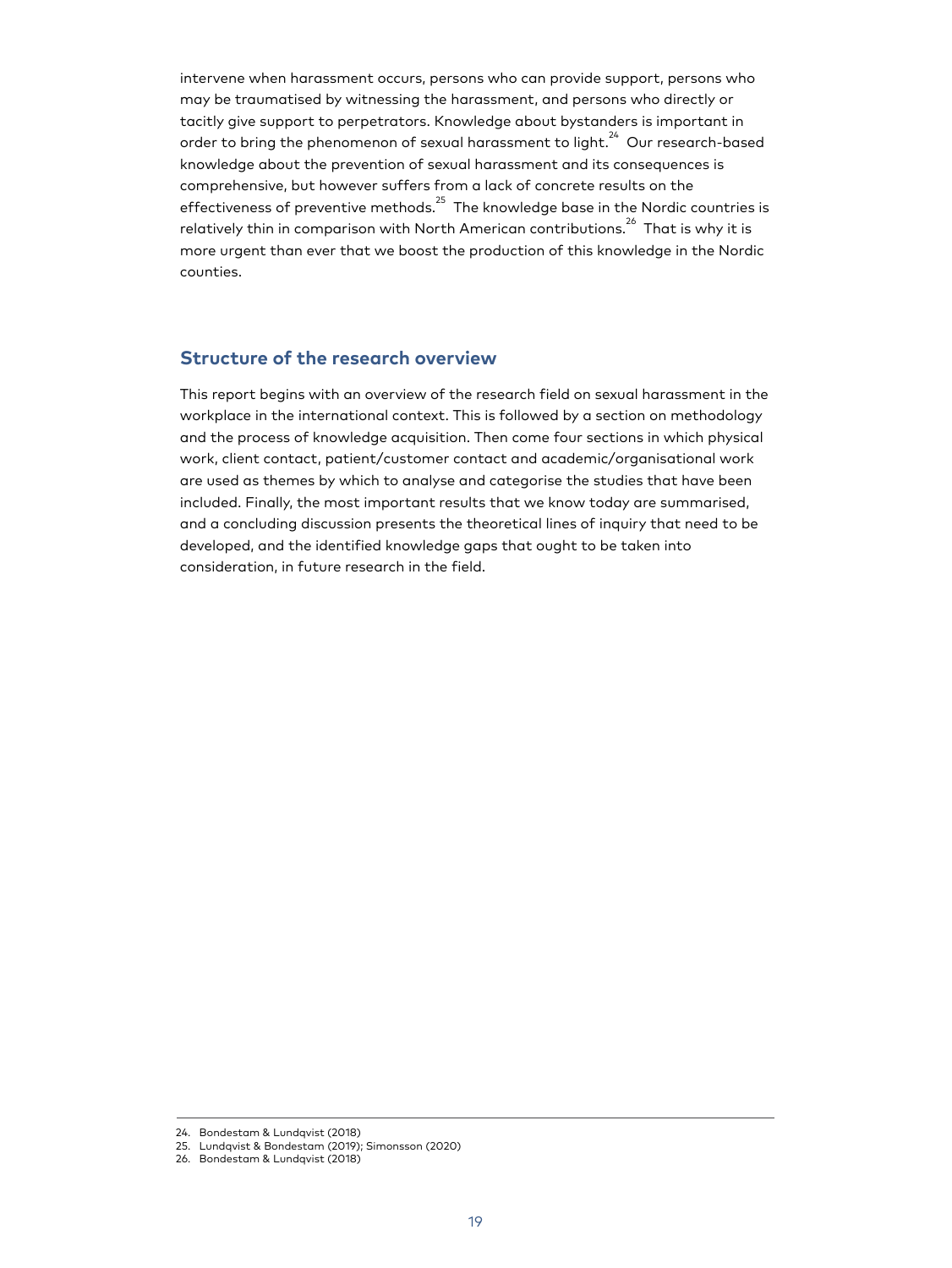### <span id="page-18-0"></span>**Background**

#### <span id="page-18-1"></span>**Sexual harassment as a concept**

Research on sexual harassment has its origins in the law and in American feminism in the 1970s, as a means for women themselves to formulate the problem of men's economic and sexual dominance over women.<sup>27</sup> In the Nordic countries, the term has been used since the 1980s and today sexual harassment is proscribed in the workplace and in the society as a whole. In all the Nordic countries, the legislation is based on the EU's Equal Treatment Directive<sup>28</sup> and links to the Council of Europe Convention on preventing and combating violence against women and domestic violence<sup>29</sup> (Istanbul Convention), which was adopted in 2011. The EU's Equal Treatment Directive is focused on working life and has been implemented in national legislation in the Nordic countries, which in most cases has expanded the protection offered in each country's legislation. The legislation in each country contains definitions of sexual harassment, focuses on the employer's responsibility to create a work environment that is free from sexual harassment, and sets out the employer's obligation to actively combat discrimination and to promote equal rights. The legislation also provides the opportunity to pursue the matter in a higher instance if the employer does not act as the law stipulates. A sexually harassed person can also report a perpetrator to the police. $^{\rm 3O}$  The anti-discrimination legislation in all the Nordic countries contains elements which are intended to prevent structural discrimination, that is, discrimination that impacts individuals at group level. NIKK's survey of the legislation against sexual harassment in the Nordic countries shows that their criminal code classifications are not clear and are chiefly concerned with more serious forms of sexual molestation, and that verbal harassment rarely becomes a legal case. $^{\textrm{31}}$  At the same time studies of sexual harassment have developed and become a research field, albeit not a cohesive one. Sexual harassment has also been included in the gender equality debate and the phenomenon has been taken up in a variety of sections in the legislation in the Nordic countries. Thus, from a historical perspective, issues of sexual harassment have been internationally recognised socially and legally as a result of the feminist movement's work in naming the phenomenon.<sup>32</sup>

#### **The importance of a common definition**

Researchers have not agreed on a common definition of sexual harassment in part because the focus of studies oscillates between the victim's experience of unwelcome sexual attention, the perpetrator's behaviour, and the legal criteria.<sup>33</sup> Examples of behaviour can range from requests to socialise to insults,

<sup>27.</sup> Carstensen (2016); Latcheva (2017)

<sup>28.</sup> European Union (2006)

<sup>29.</sup> Council of Europe (2011)

<sup>30.</sup> See Måwe (2018a) for more detail.

<sup>31.</sup> For example, Niemi (2019)

<sup>32.</sup> McDonald (2012)

<sup>33.</sup> Bondestam & Lundqvist (2018); Latcheva (2017); Penttinen, Jyrkinen & Wide (2019)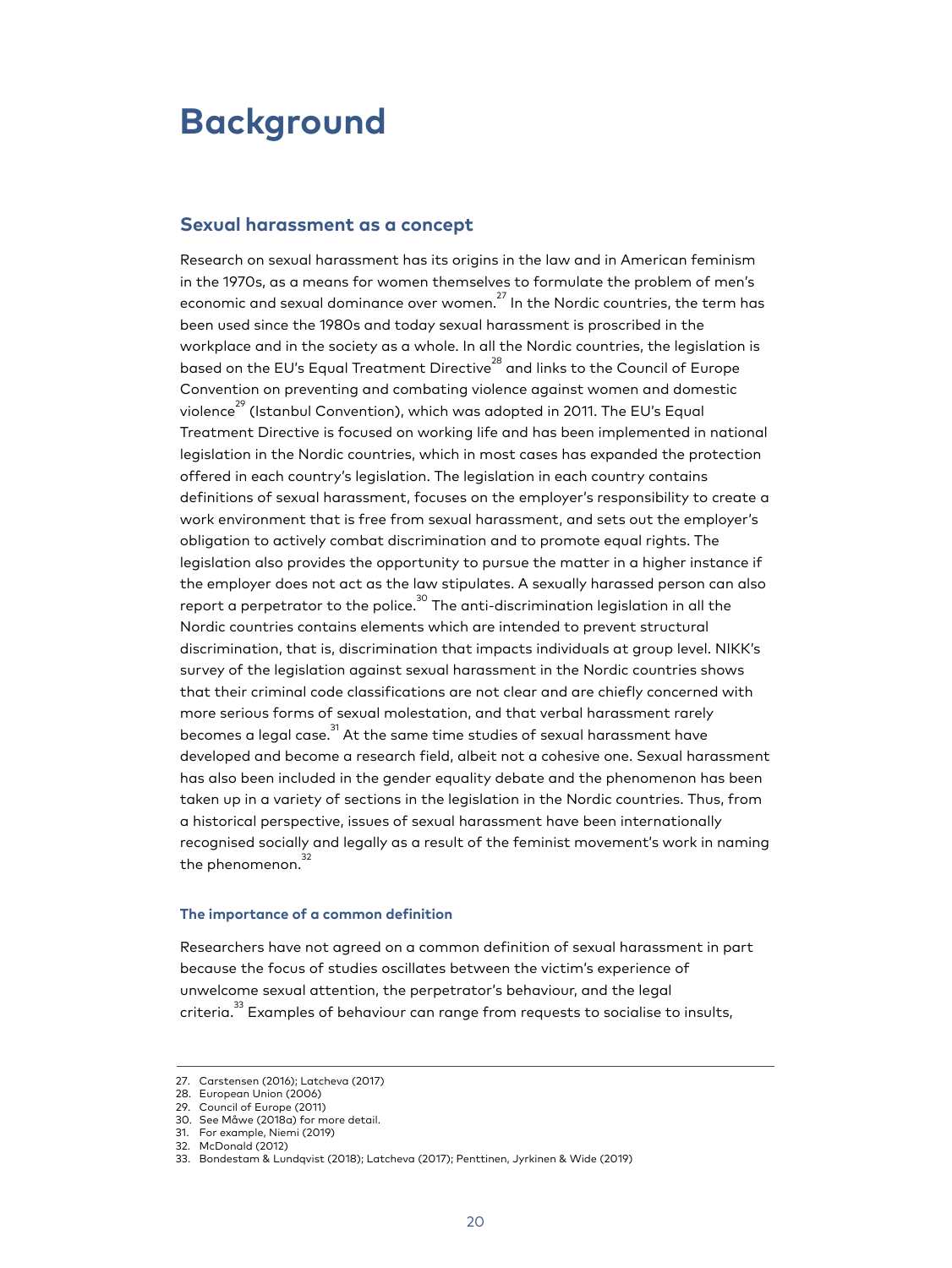ridicule, threats, sexual propositions, and physical assault. $^{\rm 34}$  Sexual harassment is also regarded as one of many expressions of an imbalance in power relations in the workplace, alongside bullying, racial harassment, condescending comments, and behaviours that exclude on the basis of sex and gender.<sup>35</sup> There is no common definition, but that does not preclude that there is a common understanding of what sexual harassment is in certain circumstances. An early definition was formulated by MacKinnon in 1979: "the unwanted imposition of sexual requirements in the context *of a relationship of unequal power"*. $\mathrm{^{36}}$  Another common definition, based on the legislation in the EU and in the Nordic countries is "… any form of unwanted verbal, non-verbal or physical conduct of a sexual nature". $^{\rm 37}$  There is a certain preoccupation with conduct/behaviour in these definitions and the term is focused on the individual in that it concerns the conduct of individuals (perpetrator and victim). However, neither of the definitions above list any specific behaviours. None of these definitions cover the structural aspects of potential causes of why sexual harassment occurs.<sup>38</sup> Common to the definitions is that certain types of conduct are unwelcome, but the fact that the formulations are so general allows great scope for interpretation. $^{39}$  At the same time, it is in everyday working life that traditional gender patterns are shaped, reproduced, and maintained. $^{40}$  In studies that measure the prevalence of sexual harassment, the understanding of the term is based primarily on legal and individual foundations – in other words the phenomenon is only rarely problematised on the basis of perspectives other than legal frameworks of understanding. $^{\rm 41}$  The problem with too general a definition is that the results of different studies become difficult to compare, which has an impact on how generalisable they are. On the other hand, too precise a definition risks diminishing the effects of words and actions that are interpreted and perceived as sexual harassment, but which do not fit into the legal definitions of the term. With reference to MacKinnon, Latcheva argues that as long as we do not have a clear language for naming a phenomenon which many people share experience of, the phenomenon is to some extent inaccessible. But she also notes: "the unnamed should not be mistaken for the non-existent". $^{\textrm{\tiny{42}}}$  In other words, sexual harassment is a reality, even if the definitions of the term are vague. The definitions can therefore be regarded as important springboards and opportunities for the development of the term 'sexual harassment'.

#### **Limitations of the concept in the Nordic countries context**

In the Nordic countries, there has been criticism of the emphasis on the legal and that this emphasis has had no contextualisation, that is, that the power relations in which sexual harassment occurs are stripped away in the law. A Finnish study discusses the problems arising from Finland's Act on Equality between Women and Men and Arbetsskyddslag (Work Safety Act), acknowledging the power perspective on sex, while Finland's criminal code concerning sexual violence is worded as if the violence were gender-neutral.<sup>43</sup> A Danish study points out that in Denmark there has

<sup>34.</sup> McDonald (2012)

<sup>35.</sup> Ibid.

<sup>36.</sup> MacKinnon i Latcheva (2017), p. 1824

<sup>37.</sup> Numhauser-Henning & Laulon i Carstensen (2016), p. 268

<sup>38.</sup> Carstensen (2016)

<sup>39.</sup> Latcheva (2017)

<sup>40.</sup> Carstensen (2016); McDonald (2012)

<sup>41.</sup> Bondestam & Lundqvist (2018); McDonald (2012); Latcheva (2017)

<sup>42.</sup> MacKinnon i Latcheva (2017), p. 1824

<sup>43.</sup> Niemi (2019)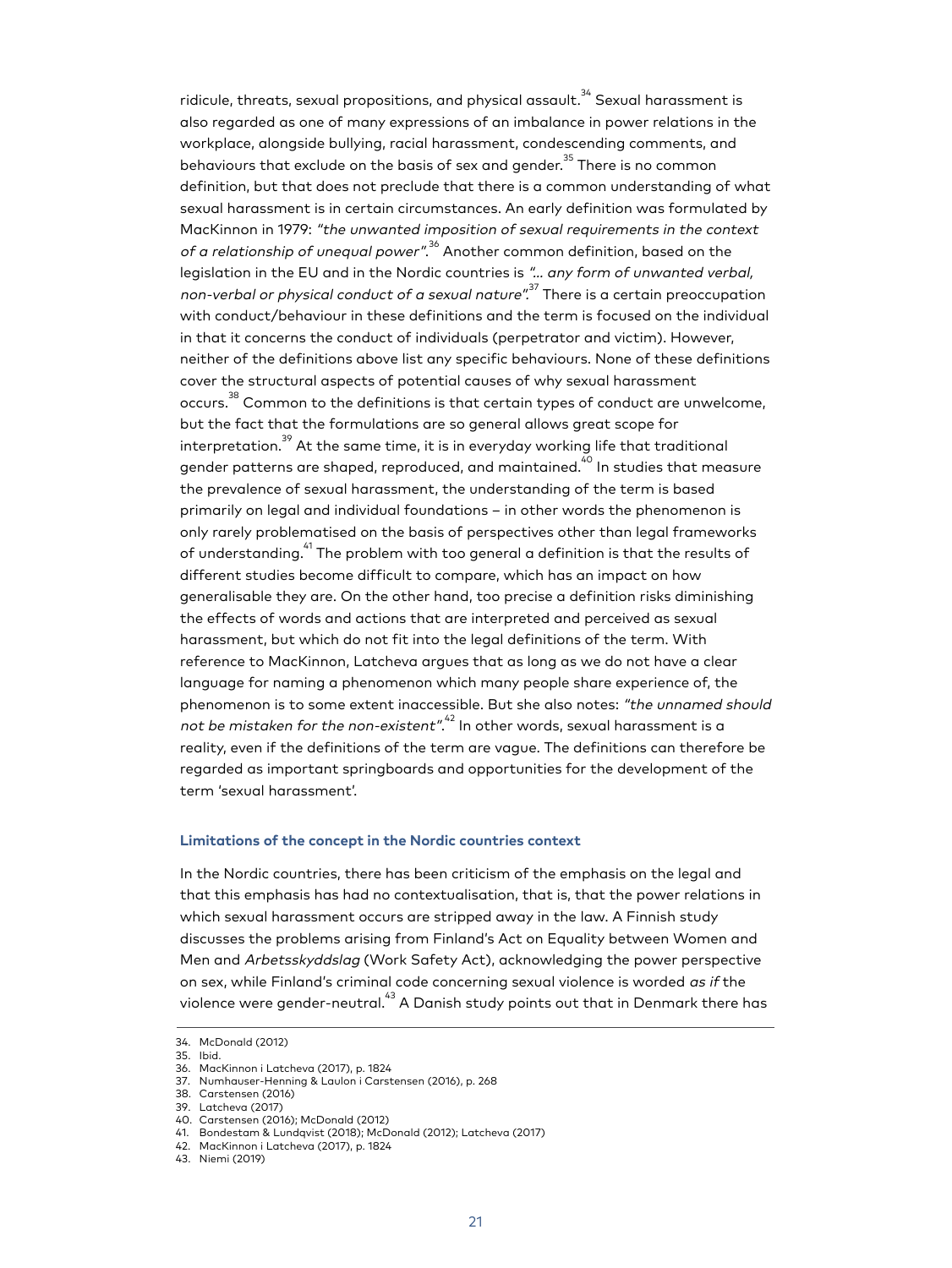been some resistance to the transposition of the EU directive's provisions into Danish legislation because naming and talking about sexual harassment is considered a taboo subject, and that there has been an interplay between political and legal arguments about the issue that have effectively limited the understanding of, and criteria for, sexual harassment to certain behaviours but not others. $^{\rm 44}$  A Norwegian study has problematised that sexual harassment is a form of discrimination and that anti-discrimination legislation first and foremost addresses individuals; however, to counter discrimination you need structural measures such as training in anti-discrimination law for employers and sanctions if they do not work preventively.<sup>45</sup> A Swedish study analyses how the term creates grey zones between the legal definition and subjective experiences in the form of what the individual victim perceives to be sexual harassment. 46 This can include ambiguous but normalised behaviours in the workplace, such as comments, jokes, and gestures which are unpleasant but difficult to pin on the perpetrator as sexual harassment. These different studies demonstrate that an understanding of the term based on the legislation may become so rigid that legislation designed to prosecute perpetrators and provide redress to individual victims ends up operating against its own purpose. This line of reasoning problematises in various ways the legitimacy and credibility that the individual victim has. Thus there is an embedded dilemma in the term concerning the balance between the extent to which interpretation and experiences of being sexually harassed at work can define the problem, and the extent to which the problem ought to be assessed in a standardised way, among other things for reasons of legal certainty.

#### <span id="page-20-0"></span>**Methodological opportunities and challenges**

In prevalence studies, various attempts are made to categorise unwelcome conduct of a sexual nature on a scale from ambiguous to serious. $^{47}$  Sometimes behaviours are grouped into verbal, non-verbal and physical. Scales can also be utilised to explore how personal and sexually focused the behaviours are for the victim. A wellknown survey instrument called the Sexual Experience Questionnaire (SEQ) has landed in a different breakdown: harassment based on gender, sexual harassment, and sexual coercion. However, SEQ has been criticised for the fact that its results cannot be standardised and because it is unclear whose definition of unwelcome sexual attention is actually being referred to. The prevalence of sexual harassment can vary depending on the methodology used such as the sampling process, which industries are investigated, if the prevalence is linked to legal or conduct-based definitions, and how far back in time the questions apply to.<sup>48</sup> Large-scale studies are suitable for studying prevalence and the connections between different factors, while this kind of study design does not capture the significance and consequences of sexual harassment in specific contexts, nor individual experiences of being sexually harassed in the workplace.<sup>49</sup> According to an international literature review, a better response rate is obtained if you ask if someone has experienced conduct that could

<sup>44.</sup> Borchorst & Agustin (2017)

<sup>45.</sup> Retterås (2015)

<sup>46.</sup> Carstensen (2016)

<sup>47.</sup> Bondestam & Lundqvist (2018); Latcheva (2017); McDonald (2012) 48. McDonald (2012)

<sup>49.</sup> Ibid.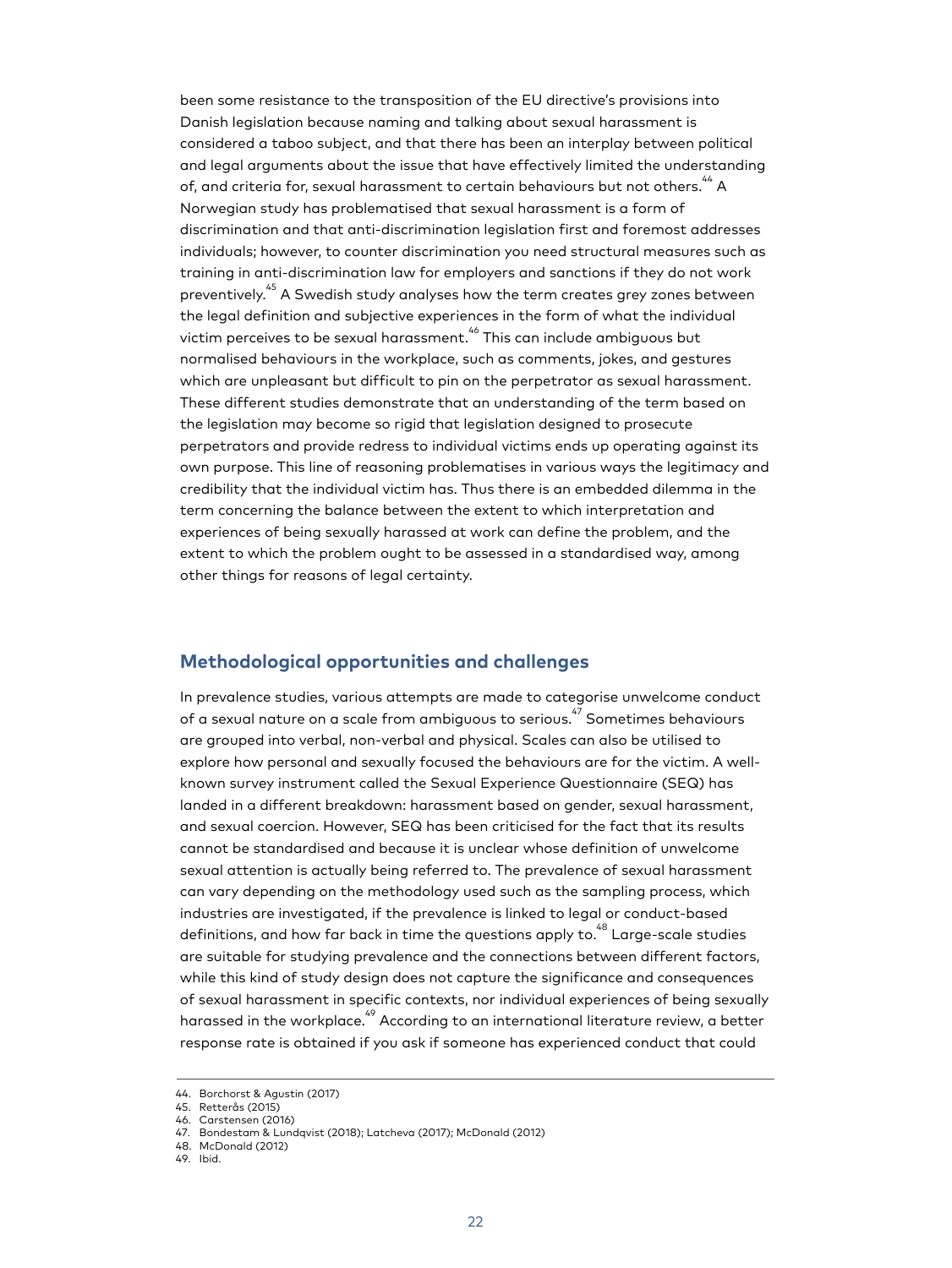be perceived as sexual harassment than if you ask if the individual has experienced sexual harassment when the definition of sexual harassment lies close to the legal definition.<sup>50</sup> It is claimed that longitudinal studies, i.e. studies where continuous observations are made over a longer period of time, can provide a deeper understanding of the phenomenon of sexual harassment and describe the nuances of individuals' experiences.<sup>51</sup> But such studies also have their limitations, for example, the outcomes can appear different even in studies where the same questions are asked once again, and it is important to analyse why this is so. How people understand sexual harassment, both in the research and in public debate, may have changed over time and thus have influenced the respondents' answers.<sup>52</sup> In conclusion, the absence of a jointly agreed upon measurement instrument in the field of research has led to a range of different methods of investigation whose results are difficult to compare.

#### **The importance of contextualisation**

In 2017, the European Union Agency for Fundamental Rights (FRA) conducted a large-scale, comparative interview study with 42,000 women between the ages of 18 and 74 in 28 EU countries.<sup>53</sup> Two measurement periods were included in the study: experiences since the age of 15 years and experiences over the last twelve months from the time of the interview. The questions concerned 11 possible incidents and forms of conduct which could be considered to be sexual harassment. The overall results show that 51.5 per cent of the women were in paid work, and that 55 per cent of women had experienced sexual harassment at some time during their lives, with 21 per cent having experienced sexual harassment in the last twelve months. Women in Sweden, Denmark and Finland reported the highest prevalence. The study comes to the conclusion that highly educated women in the high positions are the most vulnerable, which differs from the results of other studies. $^{\rm 54}$  Various explanations for the differences in rates of reporting between the EU countries were identified, such as: (a) variations in the actual prevalence of negative behaviours; b) cultural differences with regard to the type of behaviour that is considered negative; and c) country differences in the tendency to report being subjected to negative behaviours. According to the author, these variations might also reflect the different level of acknowledgement of sexual harassment in national legislation and its prioritisation in political debate as well as women's overall level of awareness and knowledge of what sexual harassment is.<sup>55</sup>

#### **Imbalance in the research field**

The international research overviews show that the research field is dominated by prevalence studies, but that both quantitative and qualitative research is needed. The overall international picture is that women are the victims of sexual harassment and men are the perpetrators, and that younger women and women in maledominated professions experience more sexual harassment than older women and women in mixed or female-dominated work environments. <sup>56</sup> These patterns are

<sup>50.</sup> Ibid.

<sup>51.</sup> Ibid. 52. Ibid.

<sup>53.</sup> Latcheva (2017)

<sup>54.</sup> See however Bondestam & Lundqvist (2018); Folke, Rickne, Tanaka & Tateishi (2020)

<sup>55.</sup> Latcheva (2017), cf. Bråten & Øistad (2018), p. 13

<sup>56.</sup> European Union Agency for Fundamental Rights (FRA) (2014); McDonald (2012)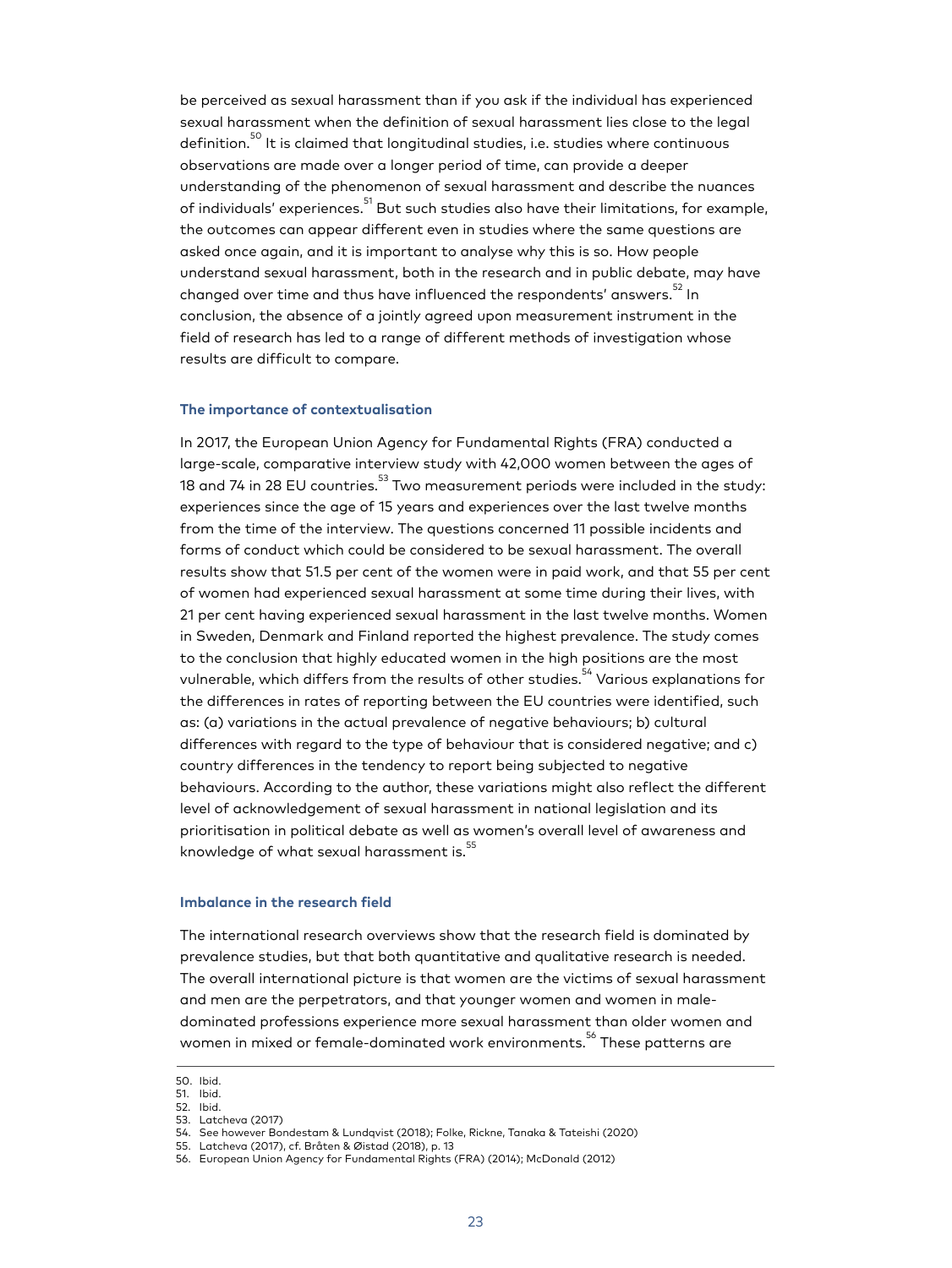often explained by feminist perspectives on gender, power and vulnerability. Causes of the phenomenon are also linked to masculinity norms within organisations and workplace cultures that are permissive when it comes to serious harassment.<sup>57</sup> However, the individual's overall level of awareness and knowledge about their rights are is important for how the sexual harassment is experienced and matters of sexual harassment and the different grounds of discrimination is a complex area that needs to be explored further. <sup>58</sup> Men tend to underestimate the seriousness of normative male behaviour of an unwelcome sexual nature, while in studies of individuals who do have knowledge of gender issues, the results do not show as great differences between men's and women's views on what is unwelcome sexual attention.<sup>59</sup> When it comes to *experiences* of unwelcome sexual conduct, women are in the majority. At the same time, there are no studies of perpetrators' perspectives and experiences. $^\mathrm{60}$  There is also an imbalance among the sectors investigated in the research field. It appears to be more common for occupational groups in the public sector to be investigated than occupational groups in the private sector. Sexual harassment in academia is an area that has been studied to a greater extent than other areas of working life. $^\mathrm{61}$ 

#### <span id="page-22-0"></span>**Theoretical lines of inquiry in the sexual harassment research field**

Research on violence and men's violence against women in a broad sense is important to a theoretical understanding of sexual harassment. $^{\rm 62}$  Furthermore, working life includes other forms of harassment than sexual such as bullying, and the boundaries between harassment, bullying, abuse and discrimination are not entirely clear in the research field. Some researchers have drawn attention to the similarities between bullying and sexual harassment, in the sense that there is always a power imbalance between the perpetrator and the victim. However, bullying can be just as common among women as a group as between groups of women and men, which means that power and sex are not necessarily the primary framework for understanding this behaviour. One of the international research overviews presents five theoretical lines of inquiry as explanations for the phenomenon of sexual harassment and it is these lines of inquiry that are presented in this section.<sup>63</sup>

The first is a socio-cultural understanding based on feminist perspectives on power, sex, gender and patriarchal structures where women/femininity is systematically seen as inferior to men/masculinity as the norm. The second line of inquiry is organisational theory in which the organisation's systems of power are an additional important explanatory factor. Power relationships within organisational theory are about superiority and inferiority within the organisation, but such power relationships are rarely connected to gender. However Acker $\overset{\scriptscriptstyle\wedge}{\scriptscriptstyle\circ}$  argues against this 'gender-neutral' view of organisational theory and believes instead that power asymmetries between the sexes are built into organisations because (the implicit)

<sup>57.</sup> Bondestam & Lundqvist (2018); McDonald (2012)

<sup>58.</sup> Latcheva (2017)

<sup>59.</sup> Latcheva (2017), p. 1826

<sup>60.</sup> Pina, Gannon & Saunders (2009) 61. Bondestam & Lundqvist (2018)

<sup>62.</sup> See for example Hester, Kelly & Radford (1996)

<sup>63.</sup> Pina, Gannon & Saunders (2009), pp. 130–134

<sup>64.</sup> Acker (1990)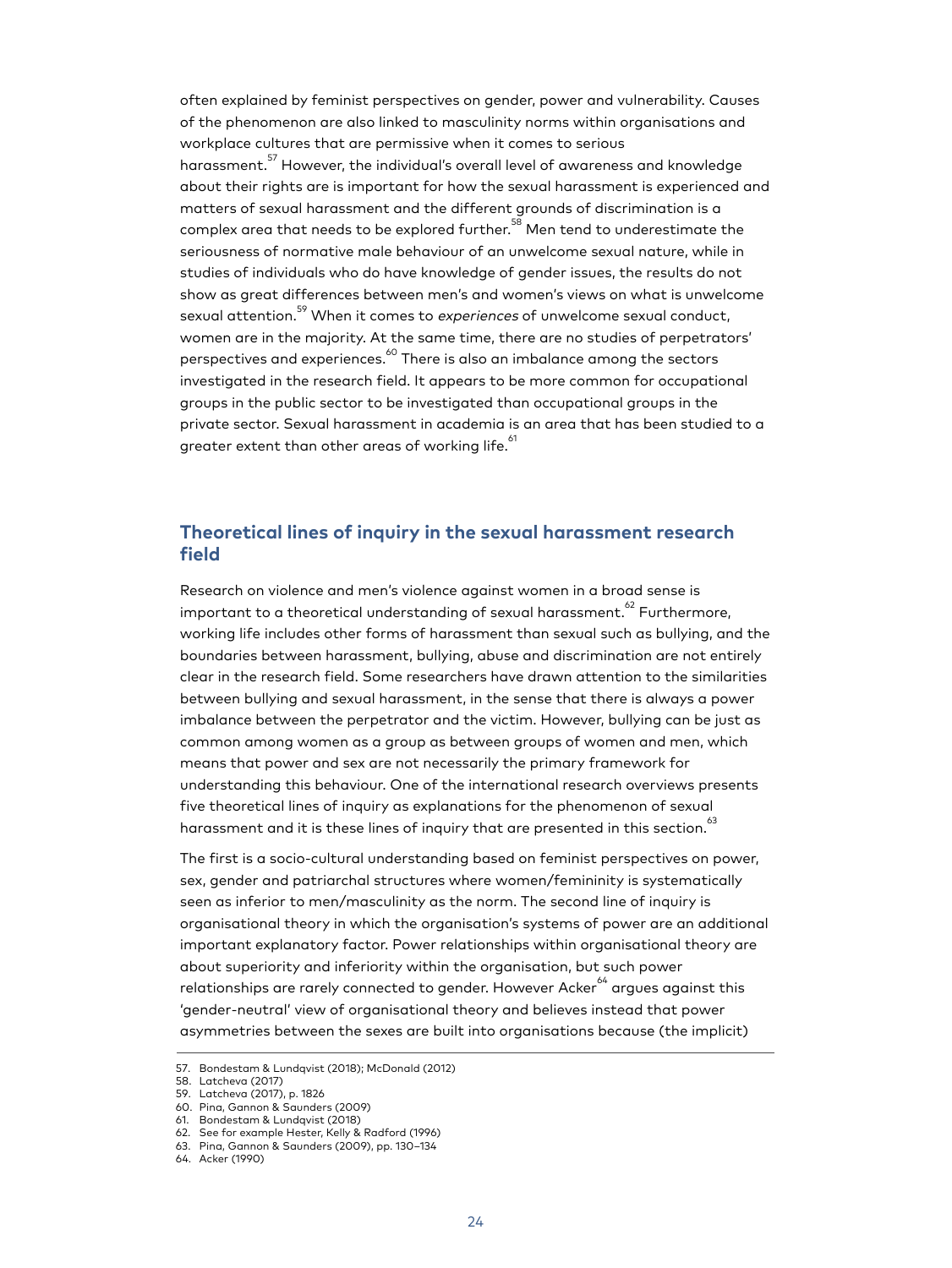norm is one of masculinity. The third theoretical line of inquiry is social cognitive theories supported by various behavioural studies which show that sex and power are associated in men who are perpetrators and that there is evidence of the role of long-term memory and structure in how thoughts become words and deeds. This does not mean however that potential perpetrators are necessarily aware of their behaviours. The fourth is the four factor theory which describes the four background factors which must be found for sexual harassment to take place: (1) The individual must be motivated by any combination of power, control, or sexual attraction to harass; (2) The individual must overcome internal inhibitions such as moral restraints not to harass; (3) The individual must overcome external inhibitions such as specific organisational workplace barriers such as their professional role in the workplace; (4) The individual must overcome the victim's resistance (such as assertiveness or status within the workplace). However, there are challenges in measuring all the factors in the four factor theory. In relation to working life, it is significant that in some organisations, occupations and industries, the use of violence and even a monopoly on violence is part of the work. All in all, this international literature overview $^\mathrm{65}$  shows that most studies are based on the harassment and the victims. $\overset{\text{\tiny{66}}}{ }$  There is a fifth line of inquiry – natural/biological theory – which posits that sexual harassment is a natural extension of mate selection evolutionary theory that men's sex drive is stronger than their own ability to control it, and that the intention of sexual harassment is therefore not to hurt anyone. This theory lacks any analyses of how power and sex interact, and without an understanding of power and sex it can be said to be lacking in empirical adequacy. It has a very simplistic perspective because it does not take into account any kind of social context and it normalises men's behaviour as sexually aggressive.

#### <span id="page-23-0"></span>**An 'other' understanding of sexual harassment**

The thorny aspect of harassment, power and privilege operating simultaneously is that they can be expressed in many different ways. 67 However, the international research field identifies a relatively static description of harassment, power and privilege which is indicative of how knowledge about sexual harassment is formulated and reformulated.

An understanding of the phenomenon on the basis of sex can be described as a binary and simplistic knowledge of what sex, masculinity and femininity are in workplaces, for example what male-dominated and female-dominated structures actually are. For the most part, such structures are based on power relationships and systems of power, and in the research field on sexual harassment, a Western, white, middle class and academic sex-based understanding of systems of power takes precedence, in combination with age and educational background.<sup>68</sup> Research in the Nordic countries shows however that homophobia, racism, disablism, hate and threats against religious minorities and other forms of repression are significant for how people are perceived and treated in the workplace.<sup>69</sup> In a comprehensive study

<sup>65.</sup> Pina, Gannon & Saunders (2009)

<sup>66.</sup> Cf. Acker (2006); Bondestam & Lundqvist (2018); McDonald (2012)

<sup>67.</sup> de los Reyes (2014)

<sup>68.</sup> Acker, 1990; 2006; Bondestam & Lundqvist, 2018

<sup>69.</sup> Bergbom, Vartia-Vaananen, & Kinnunen (2015); Björk & Wahlström (2018); Eide (2014); Fahlgren, Mulinari & Sjöstedt Landén (2016); Gressgård (2014); Hammarstedt, Ahmed & Aldén (2015); Kuznetsova, Yalcin &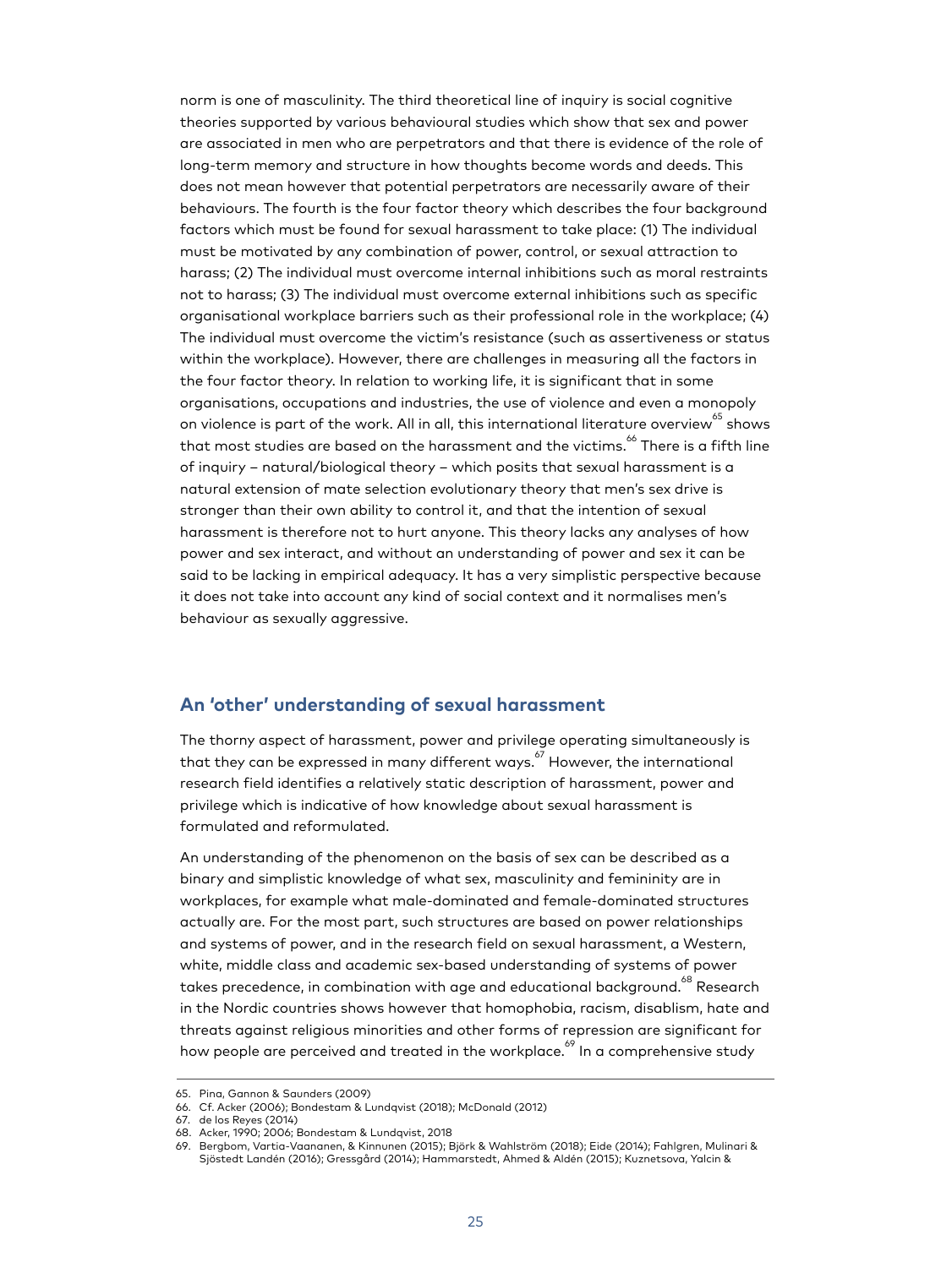of sexual violence against women in Europe, it emerged that women with minority backgrounds, persons who identify as LGBTQI and functionally diverse women run a higher risk of being sexually harassed than women from the majority population.<sup>70</sup> What emerges from all the research overviews however is that actual knowledge about grounds of oppression other than sex and age in relation to sexual harassment is in principle non-existent. $^{\text{71}}$  Furthermore, it is apparent in the international research overviews that there is a need for multidisciplinary knowledge in order to acquire a broader and deeper understanding of the phenomenon of sexual harassment and for preventive efforts.

Priestley (2017); Mulinari (2017); Ollus (2016)

<sup>70.</sup> European Union Agency for Fundamental Rights (FRA) (2014)

<sup>71.</sup> Bondestam & Lundqvist (2018); McDonald (2012); Pina, Gannon & Saunders (2009); cf. de los Reyes (2014)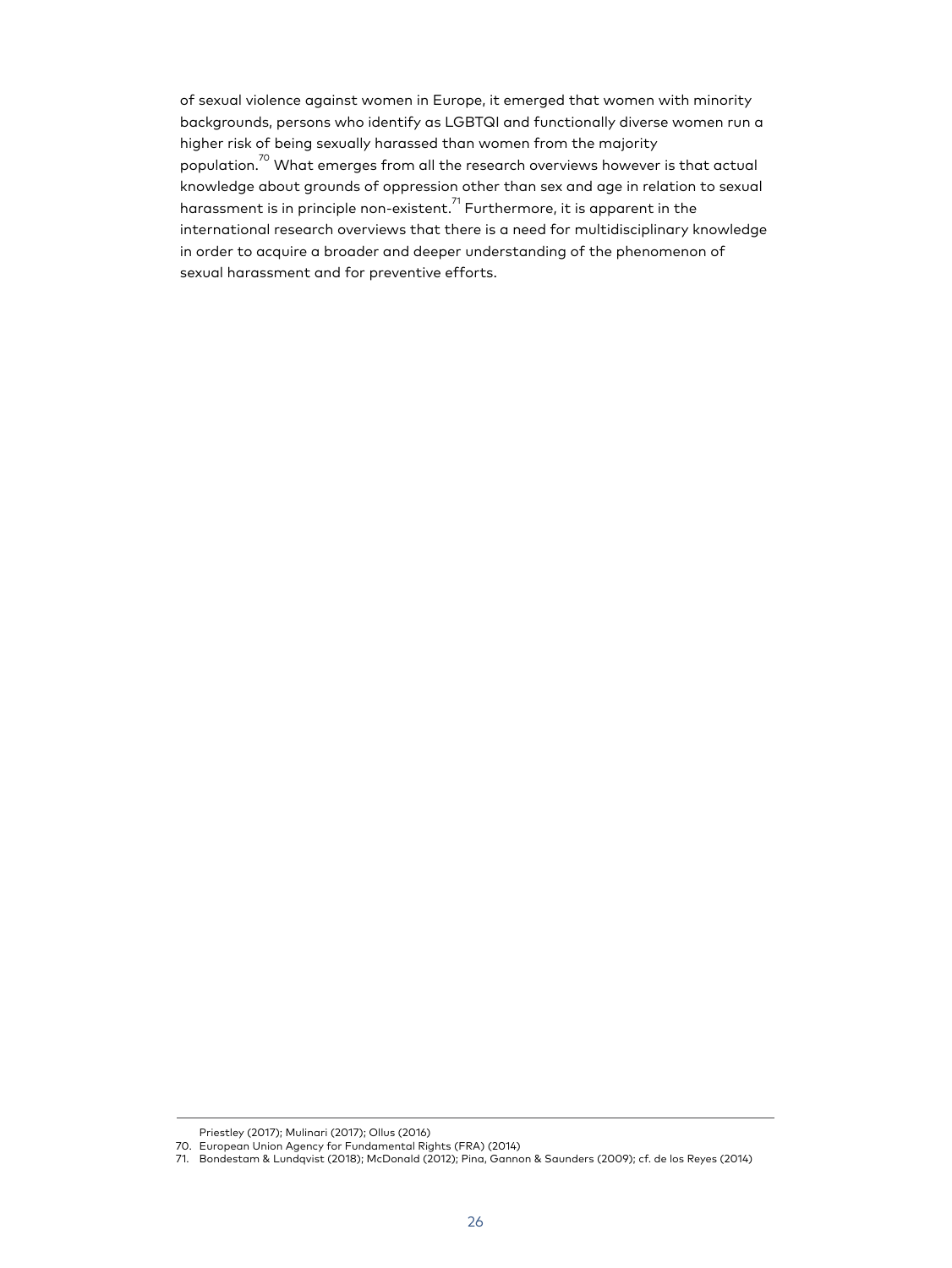# <span id="page-25-0"></span>**Methodology**

#### <span id="page-25-1"></span>**Systematic searches**

#### **Literature search and search strategy**

A systematic literature search was carried out by KvinnSam at the University of Gothenburg Library.<sup>72</sup> Initially four key terms were identified for the literature searches: "sexual harassment", "working life", "Nordic countries" and "other types of harassment and discrimination". In order to cover both scholarly publications and relevant material of a different nature, a combination of both international article databases and national library catalogues in the Nordic countries were selected. All in all, searches were conducted in ten databases during October 2019. $^{73}$ 

#### **The selection process and supplementary searches**

The material was limited to the publication years 2014–2019 and targeted the searches based on subject area relevance, scientific quality and articles that had been peer-reviewed. In addition, there was an endeavour to include material from all of the Nordic countries.

There was an initial screening of abstracts to identify studies that dealt with sexual harassment in the workplace in the Nordic countries. The majority of the publications on sexual harassment were from Norway and Sweden and thereafter from Denmark, while publications from Iceland and Finland were few. In order to obtain a broader representation of all the Nordic countries, supplementary searches were conducted outside the material in the category of "references from supplemental searches", which resulted in 20 hits. A total of 62 references were included for reading, 35 of which were excluded on the grounds that they did not fall within the scope of the purpose and focus of this research overview. Finally, 27 references for close reading were included in this overview.

In addition, there are references that are not part of the included selection but which constitute the relevant background knowledge, including international research overviews and articles of a theoretical nature.

The systematic search and selection work was limited by the design and timeframe for the task. This research overview does not claim to be comprehensive. To assure the quality of this work, there have been regular consultations with a group of experts on sexual harassment at the Swedish Secretariat for Gender Research at the University of Gothenburg and with a Nordic reference group  $^{\text{74}}$  .

<sup>72.</sup> Sanna Hellgren and Louise Preinitz Gärdinge.

<sup>73.</sup> A more detailed description is given in Annex 1.

<sup>74.</sup> Eva Sophia Myers (University of Southern Denmark), Marjut H. Jyrkinen (Helsinki University), Ásta Snorradóttir (University of Iceland), Cathrine Holst (University of Oslo) and Gunilla Carstensen (Stockholm University).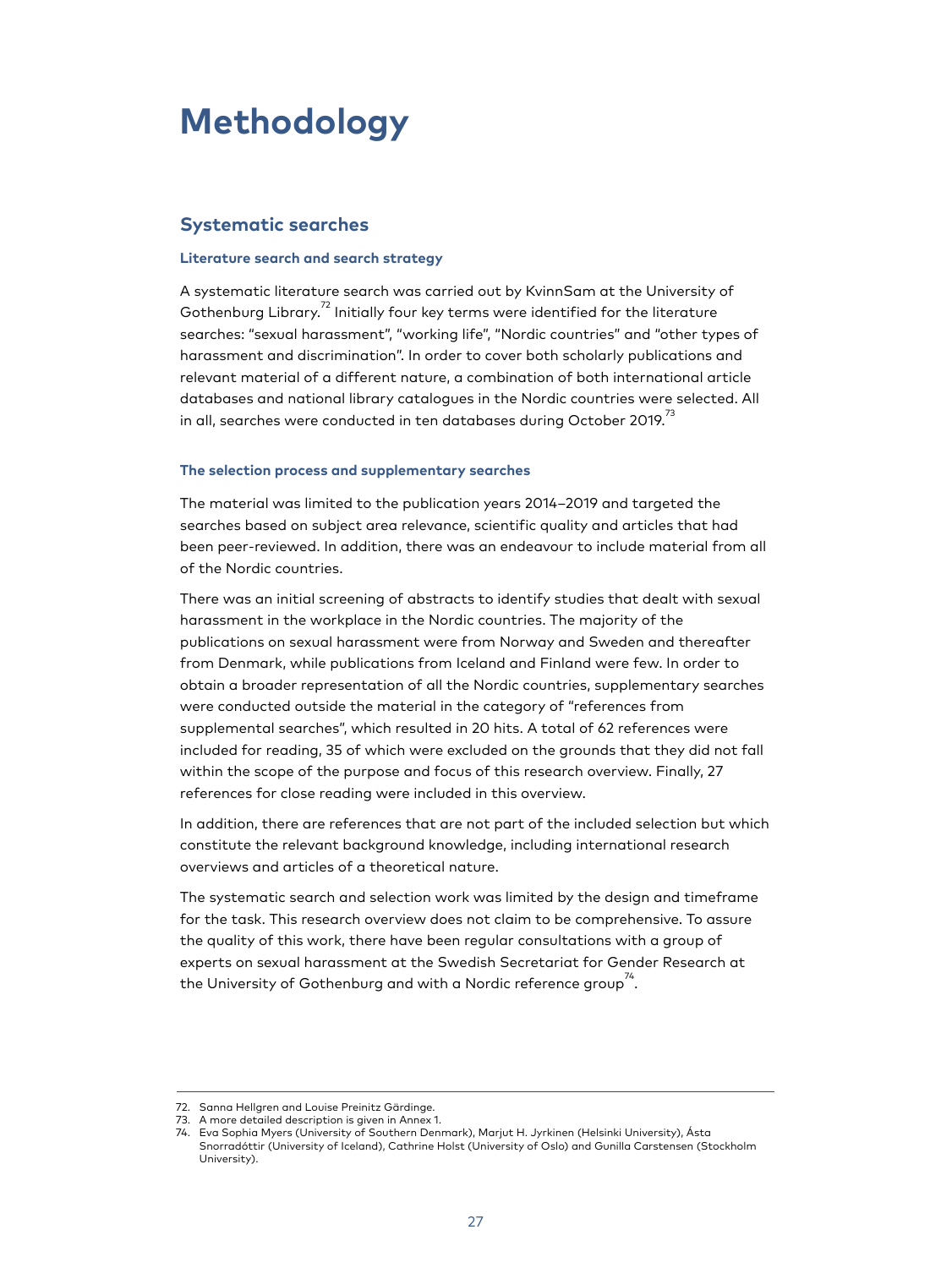#### <span id="page-26-0"></span>**Thematic classification of the material**

The 27 included full texts underwent a close reading and were categorised according to the focus of each study's aims, theory, method and results. The pattern that emerged was that studies in the Nordic countries have been conducted in different industries/sectors and in order to highlight the content of the studies, the nature of the study was used to foreground their thematic classification. The thematic classification focuses on different working conditions and structures within which sexual harassment occurs. The individual, as a social actor and a performing actor but also as a body, came to be what guided the determination of the four themes: (1) physical work, (2) work with client contact, (3) work with patient/customer contact, (4) academic and organisational work.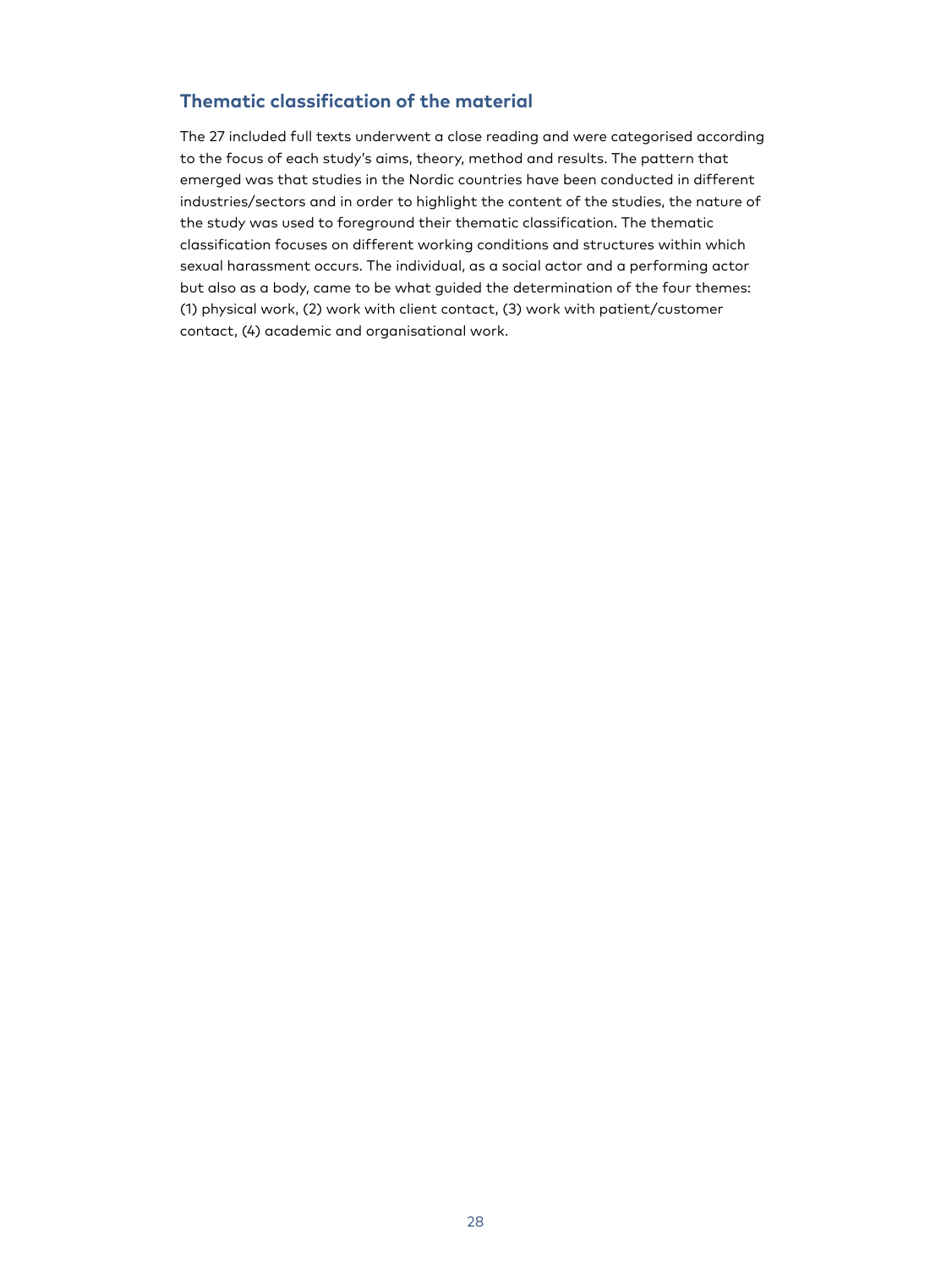# <span id="page-27-0"></span>**Four themes – studies included in the overview**

In previous international research overviews $^{\mathrm{75}}$  there has not been much emphasis on the nature of different occupations, for example whether the body is an important part of the work or if the work is of a more academic nature and related more to office tasks, or if the work entails social contact in providing health and social care. However, the selection of the studies for this research overview has shown that paying attention to such aspects of working conditions broadens, deepens and nuances the knowledge gained about sexual harassment in the workplace in the Nordic countries. The summaries that begin each theme cover what we mainly know today and to some extent they are uneven as a consequence of this research overview dealing with a research field that is not cohesive and is wide-ranging.

#### <span id="page-27-1"></span>**1. Physical work**

In physical work, the body is the main tool of work. The body is either a tool to operate machinery that performs the work, or the body is what creates the aesthetics and the strength that are essential to the performance of the work. What is in common for these kinds of work are that the boundaries between the private body and the professional body of the individual are often blurred and crossed in performing the work. In these occupations, physical contact is normalised and the boundaries for what may be considered a violation are moved and become multi-layered. Below is first a summary of the main points concerning sexual harassment in the occupations which involve physical work.

#### **Summary**

This summary begins with general points followed by sector-specific points.

#### General summary

- Most of the studies are interview studies, and in some cases the sampling is based on survey data and in a couple of studies the sampling originates from testimonies as part of #MeToo campaigns on social media.
- Some interview studies explore experiences of being sexually harassed retroactively stretching many years back in time.
- The groups selected for these studies were mainly women, but there are also some men.
- More women than men report that they have been sexually harassed, and more men are reported as being perpetrators.
- The perpetrators are usually men in leadership positions or male colleagues.
- There is often a power imbalance and relationship of dependence between the victim and the perpetrator.

<sup>75.</sup> Bondestam & Lundqvist (2018); McDonald (2012); Pina, Gannon & Saunders (2009)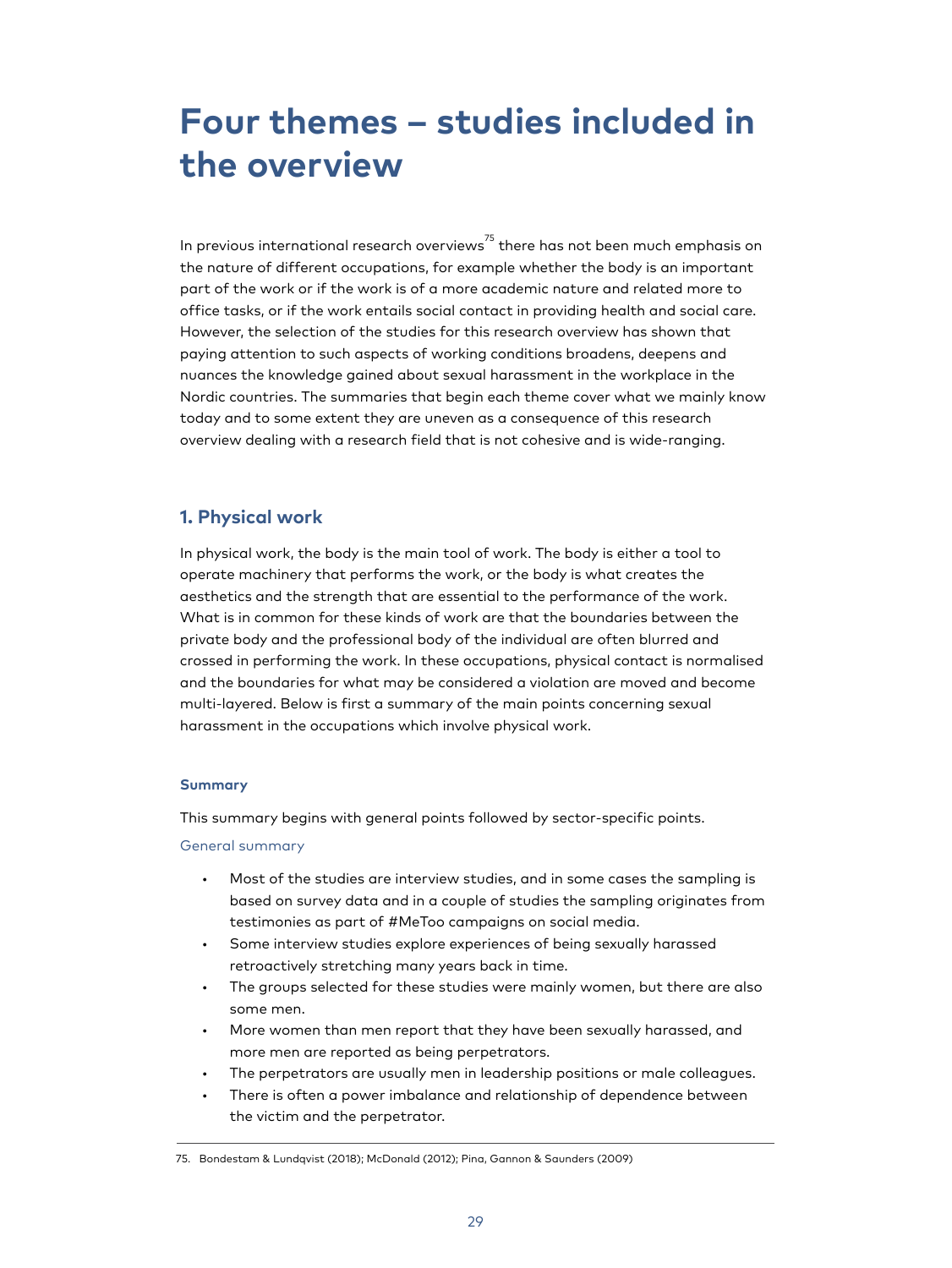- Under-reporting and a culture of silence are common.
- Heteronormativity, organisational theory and patriarchal power relationships are some of the starting points in the studies and they show that women and some men need to fight against fixed and deeply rooted masculinity structures and norms in order to be able to have a place within their occupations.
- Masculinity ideals and heteronormativity within these occupations make it taboo that men are also subject to sexual harassment.
- The various studies show that women's bodies in particular, and some men's bodies, are considered to be freely available to the male gaze and touch and the boundaries of personal and professional integrity are in many ways erased in occupations where physical work is key.

#### Sector-specific summary

- In occupations in which stage performance or performance in sports is central, physical contact is normalised and the risk of sexual harassment is high since the tasks often involve going beyond the physical boundaries of professional relationships.
- In the theatre, attraction, intimacy and eroticism are elements of daily work and the director has great power to orchestrate these and judge performances and this entails both vulnerability and a power imbalance in the professional relationship.
- In the theatre, women generally have shorter careers due to age while there is a tolerance for male ageing. This means that a fixation on physical appearance and discrimination based on sex constitute vulnerability factors.
- In the theatre, the consequences of being sexually harassed can be ill-health, the wanting to quit, but also limited career opportunities.
- In the research field concerning athletes, studies of the prevalence of sexual harassment predominate.
- In the world of sport, the perpetrator is usually a coach and male, and also very often older than the victim. The relationship between coach and athlete therefore constitutes a risk factor. The relationship can be formal and superficial but also personal and intimate, and this constitutes a risk factor when the coach uses their expertise to instruct the athlete in directly physical ways, and the boundaries between a focus on the body and body contact become blurred.
- In the world of sport, there are examples of women being potential perpetrators, which reveals the complexity of drawing the line between friendships between women and sexual assault.
- In the theatre and in the world of sport, the boundaries between work and leisure time are not clearly delineated and forms of social interaction between the victim and the perpetrator are common at work and in their spare time.
- The studies show that physical work in certain occupations are characterised by a masculinity ideal for the traditional ways of doing the work, for example in the forest industry and the professional armed forces.
- In the forest industry and professional armed forces, a sauna after work for example is an exclusion mechanism that men use to distance themselves from their colleagues who are women and to reject them as part of the occupational group.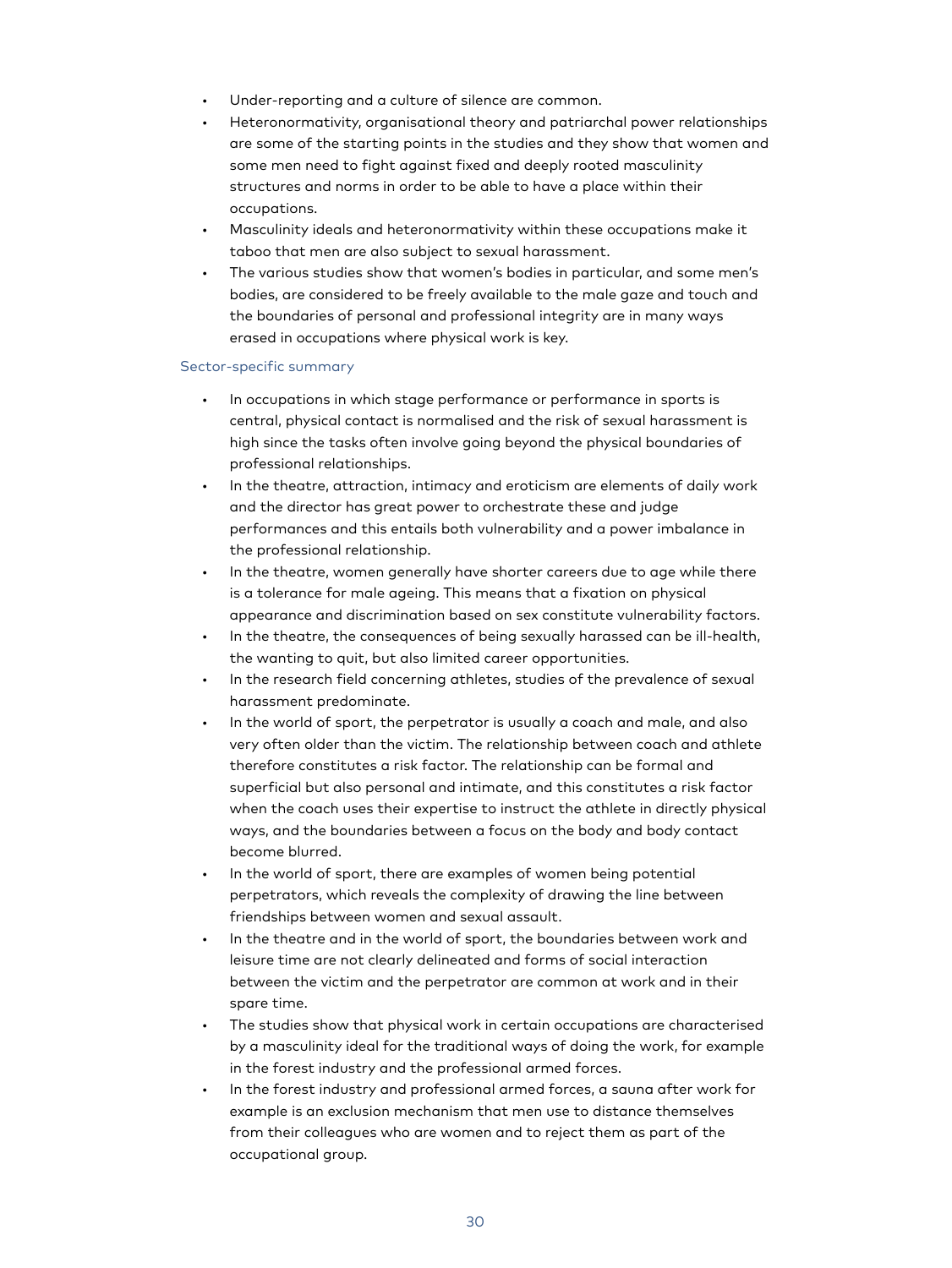- The strategies employed by women who feel harassed in the forestry industry can include learning to laugh at the 'right' jokes to 'not spoil the atmosphere', explaining away behaviour as 'typically male' or as 'humour', or remaining silent.
- The strategies employed by women who are harassed within the professional armed forces can be to try to work side by side with men who actually dislike women being in the occupation or to avoid these men.
- According to the studies, consent is more multi-layered than a yes or a no, since sexual harassment is often a process of trust-building and more frequent contact leading to crossing boundaries, and consent can be camouflaged by legitimate touch that is part of the job.

#### **Vulnerability on the stage**

In the theatre and other performing arts, the body is a prerequisite for doing the work and often involves the work going beyond the normal boundaries for workplace relationships and doing things that others do not do at work. A Norwegian study examined various risk factors for sexual harassment in the theatre by combining survey responses with semi-structured interviews. $^{\text{76}}$  The participants were mainly women. According to the survey study, women in the theatre world are more exposed to sexual harassment than women and men in other professions. The results of the interviews show that the perpetrators are primarily directors and other actors, but also casting agents, and that under-reporting is a problem. The analysis landed in three themes. The first theme is based on attraction, intimacy and eroticism as part of routine work and a lack of clear boundaries between what is work and what is private. The interviewees report the following:

"We are friends, we work together and we become fond of each other. This is related to how we work together. We play parents and children, we play lovers, we play very intimate roles. … we touch each other, we kiss, we hug, we cry, we do things other people don't do at work. [...]."<sup>77</sup>

The director also has the power to orchestrate intimacy, evaluate and approve performances, which can be experienced as a grey area between a positive response and assault.

The second theme concerns recruitment processes which often take place in an informal context in the theatre industry. They require participation in social gatherings outside the workplace and the ability to network successfully to advance one's career. Generally women have shorter careers in the profession because they are considered to become less attractive as they age, while there is a tolerance for men being seen as ugly and unattractive. Such discrimination based on sex and a fixation on appearance is a further vulnerability factor in this kind of work. An interviewed person reports the following: "[…] many want to be an actor and there are many actors, few jobs. […] you are in a situation where you easily can be subjected to sexual harassment without reporting it." $^{\mathrm{78}}$ 

The third theme explores the fact that when artistic expression is the focus in the pursuit of an occupation, its importance often takes precedence over the

<sup>76.</sup> Kleppe & Røyseng (2016)

<sup>77.</sup> Ibid. p. 289

<sup>78.</sup> Ibid. p. 290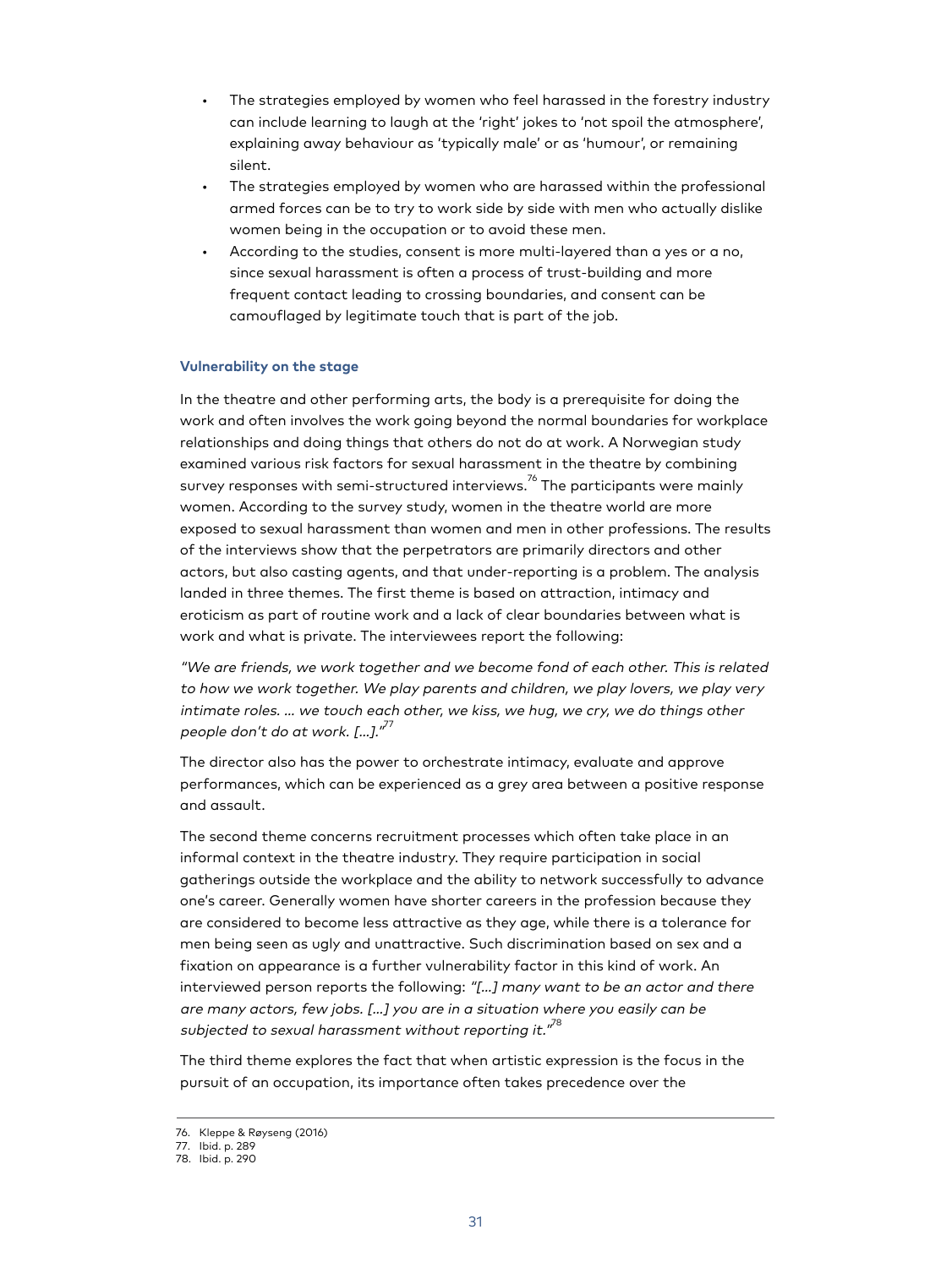vulnerability that this artistic expression also entails, for example in the case of instructions. An interviewed person reports the following: "If the director pinches the girls on the buttocks or the breasts… It is quite common in situations where the director explains a stage or something. … There is an acceptance for it. […]." $^{79}$  Overall, the study shows that sexual harassment is very common in the theatre profession and that there is also a culture of silence. One conclusion is that it is important to start naming sexual harassment as a problem in the industry.

Another Norwegian study that explored the prevalence of sexual harassment in film, TV, the performing arts, music and gaming aimed to survey the prevalence of sexual harassment in the wake of #MeToo.<sup>80</sup> A total of 4,752 industry players participated in an online survey. In a similar way to the previous study, the results indicate that women are more often sexually harassed than men, but men are also harassed, and that men in leadership roles or colleagues are the perpetrators. One third have been subjected to sexual harassment at some time during their career and the younger the person, the greater the likelihood of being harassed. The occupational groups dancers, actors and set designers are the groups most frequently harassed. The harassment is of a verbal and non-verbal and physical nature and most often occurs in work situations, but also outside of work. The consequences are an unpleasant atmosphere at work, and in particular if the harassment has occurred recently, mental ill-health, wanting to quit, and limited career opportunities are particularly common. Seven out of ten do not report the incidents for fear that it will impact their work situation negatively. Approximately one third are bystanders, that is, those who witness someone else being sexually harassed, those who can intervene when harassment occurs, persons who can provide support to the victim, persons who may be traumatised by witnessing the harassment, and persons who directly or tacitly give support to perpetrators. It also emerges from the study that older people have a more liberal view of sexual harassment than younger people.

A Finnish knowledge review focused on sexual harassment in the cultural sector after #MeToo and public debate on the issue in Finland.<sup>81</sup> This overview found that factors which contribute to sexual harassment occurring are: when the body is a key instrument in the work, in individual and intimate coaching situations, and in circumstances where there are career ladders and merit systems that involve power and dependence relationships. More women than men are sexually harassed, and more frequently women who are musicians and performing artists. Men who are sexually harassed are primarily performing artists of various kinds, and secondarily musicians. Under-reporting is a major problem in the industry; only one quarter tell anyone at all about what they have been subjected to. Sexual harassment often occurs in secret, and there are more reports of what individuals themselves have been subjected to, than what they have witnessed others being subjected to. Younger people report fewer incidents than older people, despite the fact that young people are sexually harassed more frequently. This can be explained by the fact that younger people have been working for a shorter period of time and that what is regarded as sexual harassment may be more difficult to judge. Precarious forms of employment, such as project-based employment and other time-limited assignments, result in higher rates of sexual harassment. This is particularly true if the income is unreliable, and if the employee needs to accept poor working

<sup>79.</sup> Ibid. p. 292

<sup>80.</sup> Bråten & Svalund (2018)

<sup>81.</sup> Anttila (2019)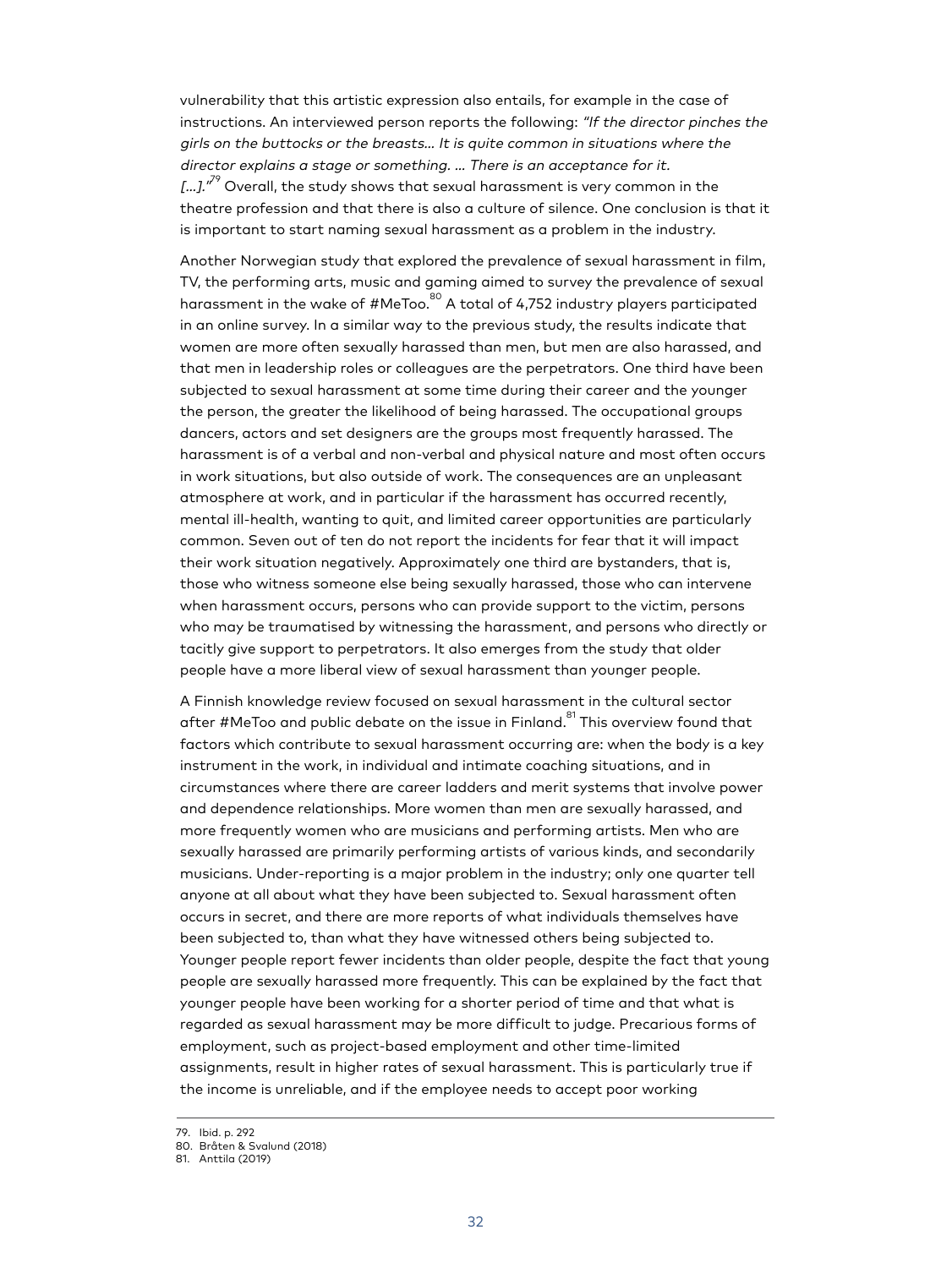conditions such as abuse and exploitation in order to get the work. The Finnish knowledge overview proposed a series of measures, including zero tolerance for sexual harassment. Follow-up of funding is another measure proposed – that the project funders ought to check that cultural workers have reasonable employment contracts and request gender equality plans in conjunction with funding applications. Furthermore, if it is found that a project leader has sexually harassed anyone, the funding should be withdrawn. The overview also pointed out that traditional gender roles and stereotypes need to be problematised, that the myth of "the great genius" (who is a man) in the cultural sector needs to be busted, and that responsibility should not rest with the victim. In addition, it is proposed that within scientific and artistic academic study programmes, the criteria for appointing teachers and professors ought to be determined by teaching and learning rather than artistic qualifications, and that they ought to have completed management training. The Finnish knowledge review concludes that more research is needed on sexual harassment in the cultural sector.

#### **Practitioners and perpetrators in sports**

As the previous studies $82$  show, the body can be both a tool and an object of projection in the work and just like in the theatre world, physical contact is normalised within the world of sport and the boundaries of what is considered a transgression are shifted and become more multi-layered. Prevalence studies dominate the field of sexual harassment among athletes. The studies described below do not deal solely with working life, but raise important aspects of sexual harassment as a phenomenon linked to physical activity and sports practice. Three studies are relevant to this research overview. A Norwegian narrative interview study $^{83}$  with two women who are former athletes, a Swedish survey study $^{84}$  of formerly active athletes and a Swedish study $^{85}$  based on a single sample from the previous study that describes the situation of a former female athlete who was sexually harassed by her female coach. The description below brings together the main features of these three different studies. The studies are based on an understanding of power asymmetries between the sexes, heteronormativity and organisational theory where patriarchal power relationships at the individual and structural level between coaches and athletes and between women and men are significant.

The perpetrator is usually the coach of a younger athlete, and the relationship between coach and athlete therefore constitutes a risk factor, but this is primarily dependent on the nature of the relationship. The relationship may be formal and superficial, which does not constitute as great a risk factor as when the relationship is deep, personal and intimate.<sup>86</sup> According to these studies, the coach's management of the athlete and their role in relation to the athlete can take the form of a parent or a love partner or a friend. Loyalty, trust and discipline may be typical features of a relationship of dependency that also has elements of authority and performance demands. There is a built-in power asymmetry in the relationship between coach and athlete and few who have insight into such a relationship. $^{\mathrm{87}}$  It is

<sup>82.</sup> Anttila (2019); Bråten & Svalund (2018); Kleppe & Røyseng (2016)

<sup>83.</sup> Fasting & Sand (2015)

<sup>84.</sup> Johansson & Lundqvist (2017) 85. Johansson (2018)

<sup>86.</sup> Fasting & Sand (2015); Johansson (2018); Johansson & Lundqvist (2017)

<sup>87.</sup> Fasting & Sand (2015); Johansson (2018); Johansson & Lundqvist (2017)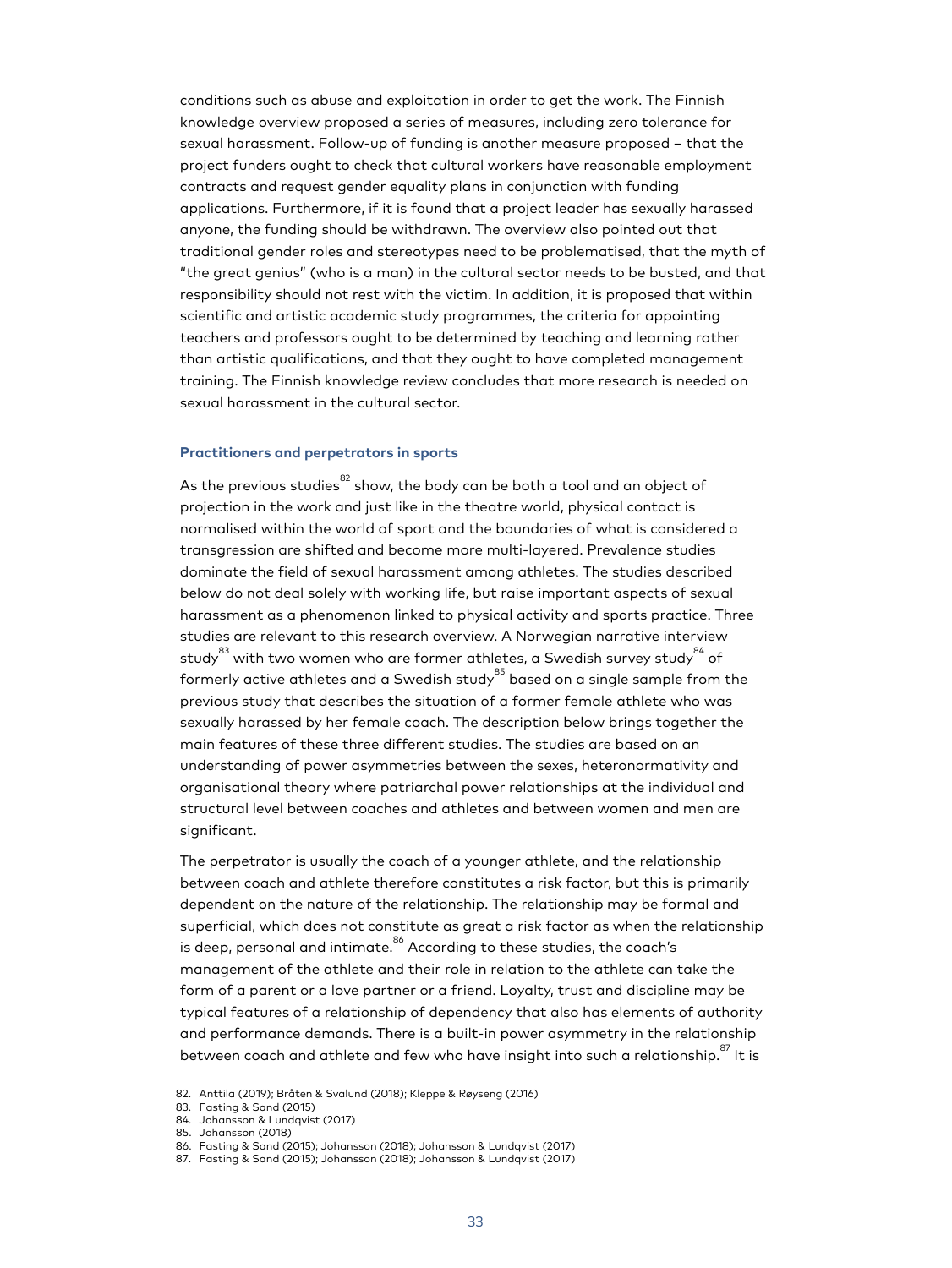clear from the studies that poorly defined boundaries between support and authority are a risk factor, and between a focus on the body and bodily contact when the coach instructs the athlete in directly physical ways. Sexual harassment can be camouflaged by the coach's legitimate reasons for touching the athlete's body *as if* there were consent.<sup>88</sup> A woman in the Norwegian study reports the following: "One example was if we were gathered for pep-talk during a practice, and then he could stroke a player's back."<sup>89</sup> According to these studies, consent is more complex than a yes or no, and sexual harassment between coaches and athletes often constitutes a process of trust-building over time, more frequent contact and ultimately boundary crossing. $^{90}$  Often contact may have been initiated with 'grooming', that is when the older coach establishes contact with underage athletes that with time develop into strong emotional ties by playing on the young person's feelings, offering a ride home after training, touching and manipulating them. $^{^{\mathrm{91}}}$  A woman in the Norwegian study reports the following:

"[…] he started asking if we could go for a ride. He wanted to talk to me. […] He played on my feelings, on me as caring… […] And there I was, a victim in his world, I believe. […] Actually, I cannot say that he was pushing me. […] I didn't think then that what he was doing was wrong, but later I have seen that very clearly... [...]." $^{22}$ 

More women athletes than men took part in the studies and they show that women are more frequently sexually harassed than men and that the perpetrator is mostly male. $^{23}$  One of the Swedish studies, however, concerns a lesbian who becomes a victim of sexual harassment by her coach who is also a woman, and according to the author a narrative case study method is appropriate when the case to be studied offers a rare insight.<sup>94</sup> The study points to consent as being a particularly complex issue when both the victim and the perpetrator are lesbian, because there are norms for friendships between women that make it more difficult to identify whether violence or abuse is occurring in the relationship. The woman in the study reports the following: "Perhaps men must be extra considerate when coaching girls and women and keep a distance… I mean, female coaches are always with you in the locker room and so on... [...]."<sup>95</sup> The woman also reports the following: "[...] I believe that if [the female abuser] had been a man I would've probably like 'yes I was sexually abused', I reckon." 96

All in all, the three studies indicated that the legal understanding of consent may be inadequate because the ways in which sexual harassment is expressed are multifaceted. The studies also point out that abused athletes who are men have been rendered invisible and under-researched because sexual harassment is taboo in the context of masculinity norms. The two interview studies additionally demonstrate the importance of bringing to light what is hiding behind behaviours that are clustered into categories in prevalence studies.<sup>97</sup>

<sup>88.</sup> Johansson & Lundqvist (2017); Johansson (2018)

<sup>89.</sup> Fasting & Sand (2015), s. 581

<sup>90.</sup> Johansson (2018)

<sup>91.</sup> Fasting & Sand (2015); Johansson (2018)

<sup>92.</sup> Fasting & Sand (2015), p. 579

<sup>93.</sup> Fasting & Sand (2015); Johansson (2018); Johansson & Lundqvist (2017)

<sup>94.</sup> Johansson (2018)

<sup>95.</sup> Ibid., p. 316

<sup>96.</sup> Johansson (2018), p. 318

<sup>97.</sup> Fasting & Sand (2015); Johansson (2018)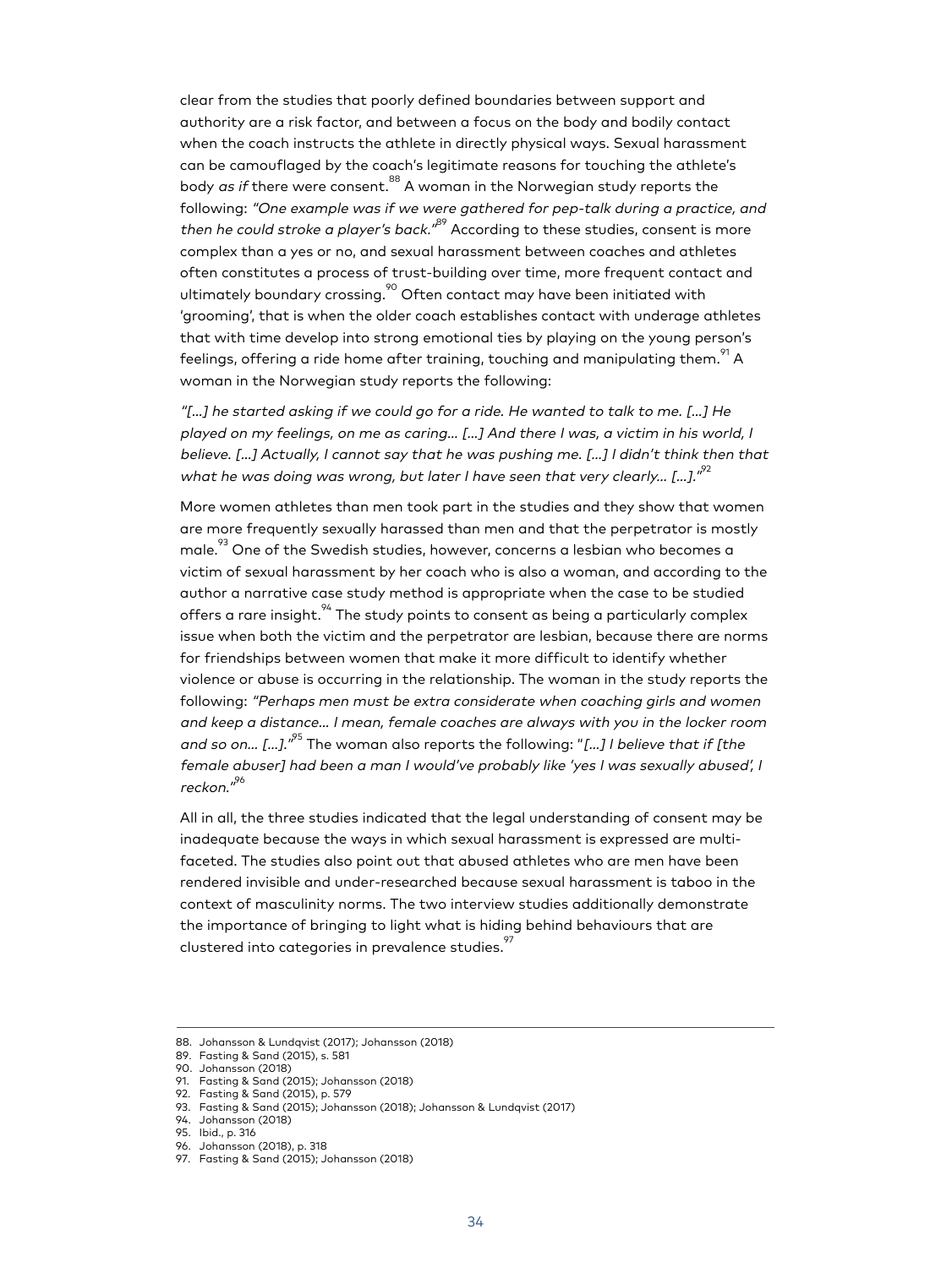#### **Women's professional identity in men's territories**

Other examples of occupations where the body is an important tool are found in the forest industry. A Swedish study related to the industry call for action #slutavverkat on the social media platform Instagram was based on 100 anonymous women's and non-binaries' written testimonies of sexual harassment. $^{^\mathrm{98}}$  The empirical evidence is thus taken from the #MeToo call for action and the senders were employees, exemployees and students in the forestry industry. The industry is homogeneous and dominated by men and women's bodies deviate from the male norm. The aim of the study was to get an in-depth understanding of gender patterns, men's needs for control over women, and the impact of policy on organisational culture. According to the authors, the Me Too movement contributes knowledge and understanding of how inequalities are expressed in different industries. The theoretical understanding stems from gender being constructed by men's control over women and sexuality is understood in the study as men's instruments of control over women as an integral part of the organisational culture. $^{^{99}}$  The study lands in three themes. The first theme is that women are made into objects of men's desire through comments, touching and grabbing. A woman writes: "Daily comments about my breasts and my bum and what they would do to me behind the pile of brushwood."<sup>100</sup> The second theme is about women in the forest industry being in unsafe and formally gendered places in their working lives, in which they are subjected to harassment, i.e. environments which are considered to be dominated by ideals of masculinity. There are also informal places, such as in the sauna, where women are frozen out by men. A survey respondent writes:

"In this industry, there is always sauna baths. As soon as there is social activity of some sort, sauna bathing happens. … When I came into the sauna, a number of naked men over the age of 50 were sitting there. … the first time I met some of my co-workers, they were naked and sweaty. […] after that time, I stopped participating in sauna baths. [...] When I meet them later, I always feel left out." $^{101}$ 

The third theme is about how women and men are socialised in work places where gender patterns are normalised. The various aspects of harassment result in women developing strategies to deal with the ridicule and belittling. Examples of these strategies are learning to laugh at the 'right' jokes to 'not spoil the atmosphere', or explaining away behaviour a 'typically male'. Another strategy is to make even coarser jokes than the men in order to outdo them. A survey respondent writes:

"Being the only girl among nine guys at the forestry secondary school, the only strategy that worked for me was to be twice as hard as the guys – be telling even dirtier jokes and ignoring groping. [...]." <sup>102</sup> The study also points out that underreporting and a culture of silence in the workplace lead to sexual harassment not being named as such within the industry.

The last example within this theme of physical work is a Swedish study which aimed to gain a deeper understanding of women in the professional armed forces and their situation in an organisation dominated by men. $^{\rm 103}$  The focus of the study is not on

102. Ibid. p. 423

<sup>98.</sup> Johansson, Johansson & Andersson (2018)

<sup>99.</sup> Johansson, Johansson & Andersson (2018); cf. Acker (1990)

<sup>100.</sup>Johansson, Johansson & Andersson (2018), p. 422 101. Ibid.

<sup>103.</sup> Linehagen (2018)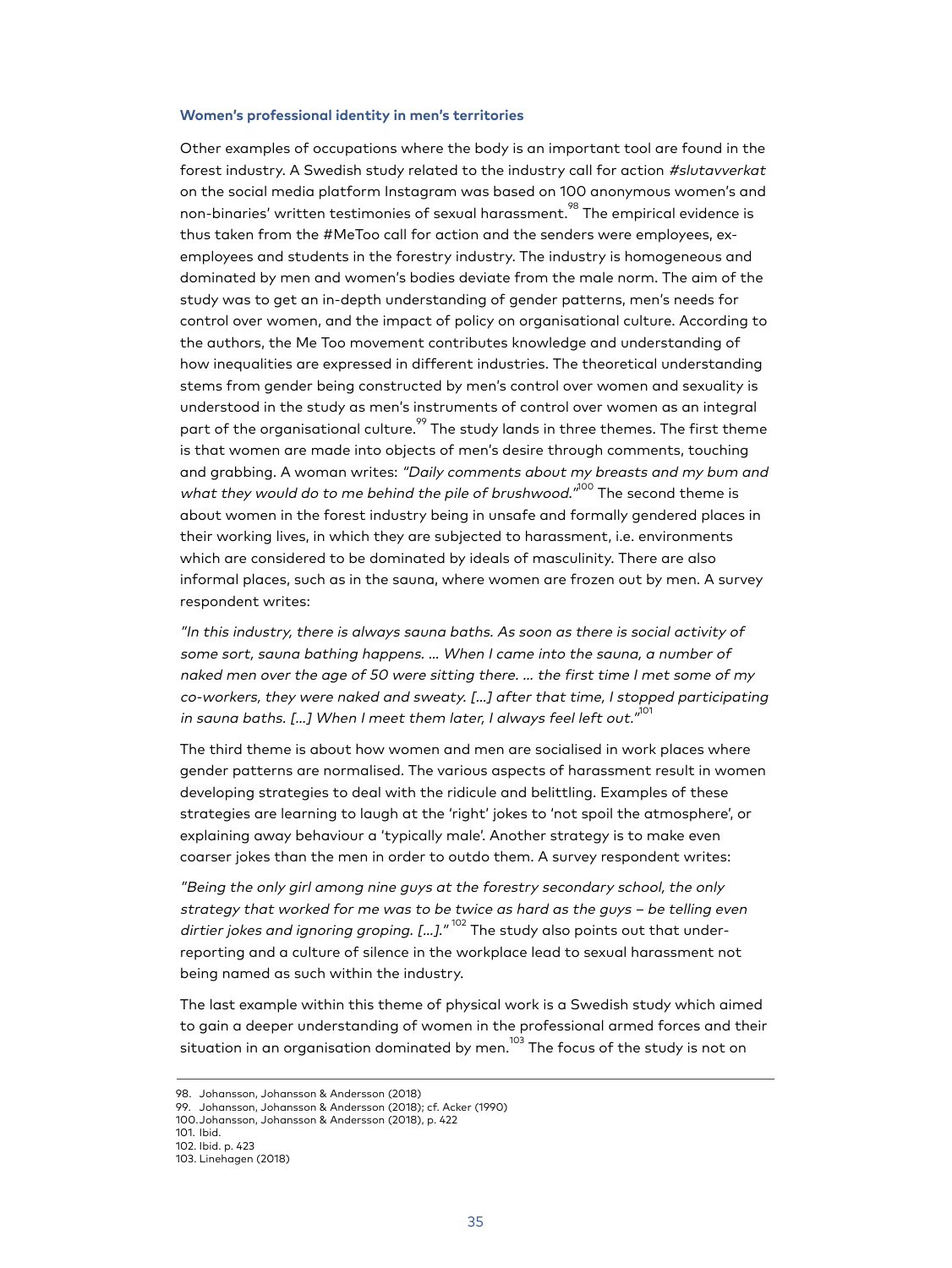sexual harassment, but on the working conditions for women in this occupational group. The study has a sociological orientation and is based on semi-structured interviews with nine women who work in the professional armed forces at different levels. The professional armed forces is an organisation that is marked by masculine ideals, which affects the possibilities for women to carve out a professional identity. The results of the study show that norms in the profession are a good physique and good analytical ability, being able to instil both confidence and respect, and having a strong work ethic and the ability to cooperate. A woman reports the following:

"When I think about a military person I think about a man. He is hard and stiff and shows no feelings, doesn't complaint. He takes the lead and does what he has been ordered to do. He must be hard and tough."<sup>104</sup>

Identity as a woman is important, but women do not easily connect themselves with other women because the most important thing is to be a professional rather than a woman. A woman reports the following: "[...] the best of course is that they even forget that you are a woman." $^{105}$  Women in the professional armed forces feel they have to work harder than their colleagues who are men, and they have lower pay for equal work. The profession is steeped in hierarchies and rising through the ranks, but the conditions are less favourable for women to get promotions. A woman reports the following:

"In my darkest hours, I wonder whether the Armed Forces will ever promote more women to leading positions. […] they say that they want more female commanding officers but I don't think they are creating tools for developing more female commanding officers." 106

According to the study, it is particularly difficult for women to be promoted because it is assumed that they will be absent from work due to family obligations and children. The strategies they develop are to work side by side with men who in fact dislike having women in the armed forces, or to avoid such men in the workplace as far as possible. The results also show that some men underestimate women's professional ambitions, abilities, and suitability within the profession.<sup>1</sup>

#### <span id="page-34-0"></span>**2. Work that involves client contact**

In certain occupations in the public sector, employees have some form of bureaucratic responsibility and influence over the activity's clients, while at the same time being in direct contact with them. Examples of such professions are the police, teachers, and social workers. These employees find themselves in a kind of inbetween position, that is, they must take into account the demands and expectations of both their employer and the target groups for their activities. But their work is often also characterised by less than clear job descriptions, few guidelines and limited resources in the form of money, time, and skills development. This in-between position creates a space where the employee has to make decisions that involve influence and power over citizens, students, and clients. These decisions often need to be made on the fly, using one's own judgement, not based on a given

<sup>104.</sup> Ibid. p. 11

<sup>105.</sup> Ibid. p. 9

<sup>106.</sup> Ibid. p. 15

<sup>107.</sup> Cf. Johansson, Johansson & Andersson (2018)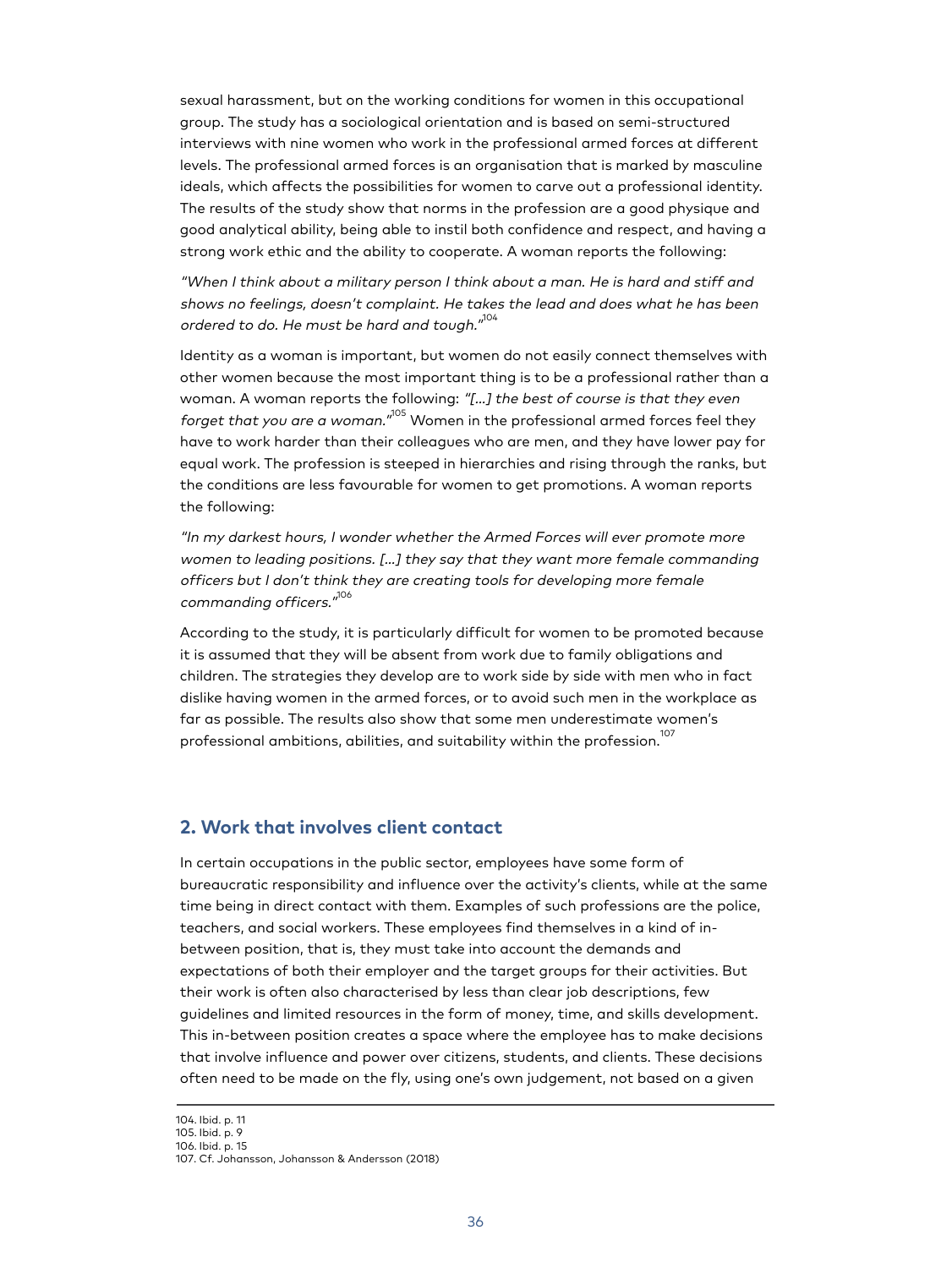rule. This type of work often creates a dilemma for employees, and this can be an uncertainty factor in their work. Some occupations that involve client contact are traditionally dominated by women employees, for example social services. Other occupations involving client contact are traditionally dominated by male employees, for example the police force. A summary of the main points regarding sexual harassment in occupations involving social and, in some cases, physical contact with clients and other target groups of the organisation's activities follows below.

#### **Summary**

This summary begins with general points followed by sector-specific points.

#### General summary

- The studies of occupations in the public sector are based on surveys, interviews, or testimonies on social media.
- The groups selected for participation in the studies of sexual harassment in occupations in which client contact is central are primarily women, with some men and some non-binaries.
- More women than men report that they have been sexually harassed, and more men are reported as being perpetrators.
- The perpetrators are usually men in leadership positions or male colleagues.
- Under-reporting and a culture of silence are common.
- In the studies, heteronormativity, organisational theory, and patriarchal power relations are common explanations for the phenomenon of sexual harassment.

#### Sector-specific summary

- In social services, which is traditionally a sector dominated by female employees, the male norm may still be predominant and risk undermining the credibility of women who are sexually harassed and report it.
- Another expression of how the male norm predominates in social services is that women in leadership positions may sometimes diminish other women's experiences of sexual harassment in order not to cast suspicion on the few men who do work in the sector.
- In social services, women's engagement with feminist issues can influence whether they are sexually harassed, for example by their male colleagues taking a stand against and questioning their commitment.
- In social services, examples are given of how heteronormative desire can be imposed on others, even individuals who do not identify as heterosexual, by objectifying young women's bodies for the sexualising practices of primarily older men, and regarding older women as asexual.
- In the police force, which is dominated by male employees, organisational violence is enforced in order to exclude women and include men.
- A violent environment can normalise violent behaviour, such as in the police force, where violence is part of the job, and the boundaries between exclusion mechanisms such as bullying and sexual harassment become blurred.
- There are tendencies within the police force to reduce the phenomenon of sexual harassment to a case of 'bad individuals' within the force who sexually harass others, rather than pointing to a workplace culture that is permissive of such behaviour.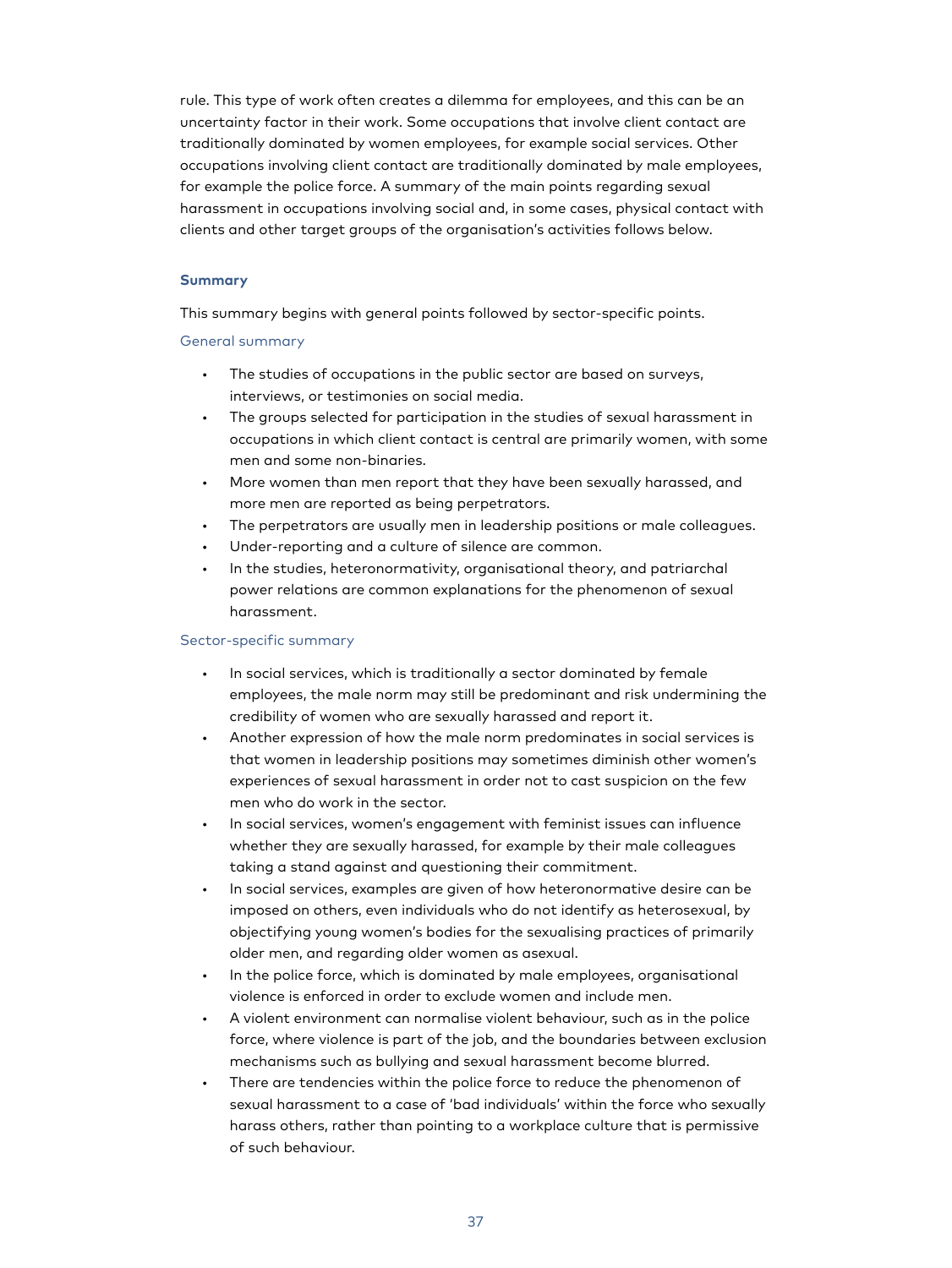- In the teaching profession, examples are given of a gap arising between employees' expectations concerning their own job situation and their own possibilities for doing their job. It is in this gap that a negative workplace culture of bullying and harassment develops.
- In some cases, sexual harassment is studied in conjunction with bullying, for example within the police force and in the teaching profession.
- In the teaching profession, one study shows that under-reporting and a culture of silence are common, but also that no action is taken even when sexual harassment is reported.

## **#orosanmälan – tales of resistance to sexual harassment in social work**

#orosanmälan is Sweden's answer to the #MeToo call for action for social workers. A study based on 100 testimonies from anonymous individuals published on the #orosanmälan website <sup>108</sup> analysed 'resistance stories'. <sup>109</sup> Sweden's social services are traditionally a female-dominated sector. The stories deal with professions such as social workers, correctional facility warders, and employees of residential care homes. The study demonstrates the tension between women in the majority and men in the minority. The analysis of the empirical material establishes how young women's bodies are objectified for primarily older men's sexualising practices and how men's superiority is consolidated. A woman wrote the following:

"[…] a colleague reacted when I turned up to work pregnant. He said that I was among the sexiest he had seen because he gets turned on by pregnant girls. He talked more about his sex life. I asked him to stop because I was feeling uncomfortable and he went, but came back soon afterwards. He then said that he just had to feel me."<sup>110</sup>

At the same time, older women are considered to be asexual. It is heteronormative desire that is imposed on others, in one case a lesbian:

"One of them started making advances as soon as we were alone. He said things like that 'he had always dreams of having sex with a lesbian couple. He showed me pictures of his genitals and banged on about wanting to get together with me and my girlfriend."<sup>111</sup>

The study also shows that women's engagement with feminist issues can influence sexual harassment, for example by men not taking this engagement seriously. This results in women, when sexually harassed, being seen as less credible while men's judgement is valued more highly. Examples of this are when women managers diminish incidents of sexual harassment in order not to cast suspicion on the few men who do work in the sector. A woman reports the following:

"A colleague came to work and said that he had been thinking all night about whether he would hurt me, he even said that he wanted to kill me. I took it up with my manager who looked at me and said 'you're really important to him, he really cares about you' and as she said this she was smiling." $^{\rm 112}$ 

Often, women do not dare to report sexual harassment because they do not want to

<sup>108.</sup> www.metoo-orosanmalan.nu

<sup>109.</sup> Jangland, Thorén Lagerlöf & Livholts (2019)

<sup>110.</sup> Ibid. p. 106

<sup>111.</sup> Ibid. p. 107

<sup>112.</sup> Ibid. p. 110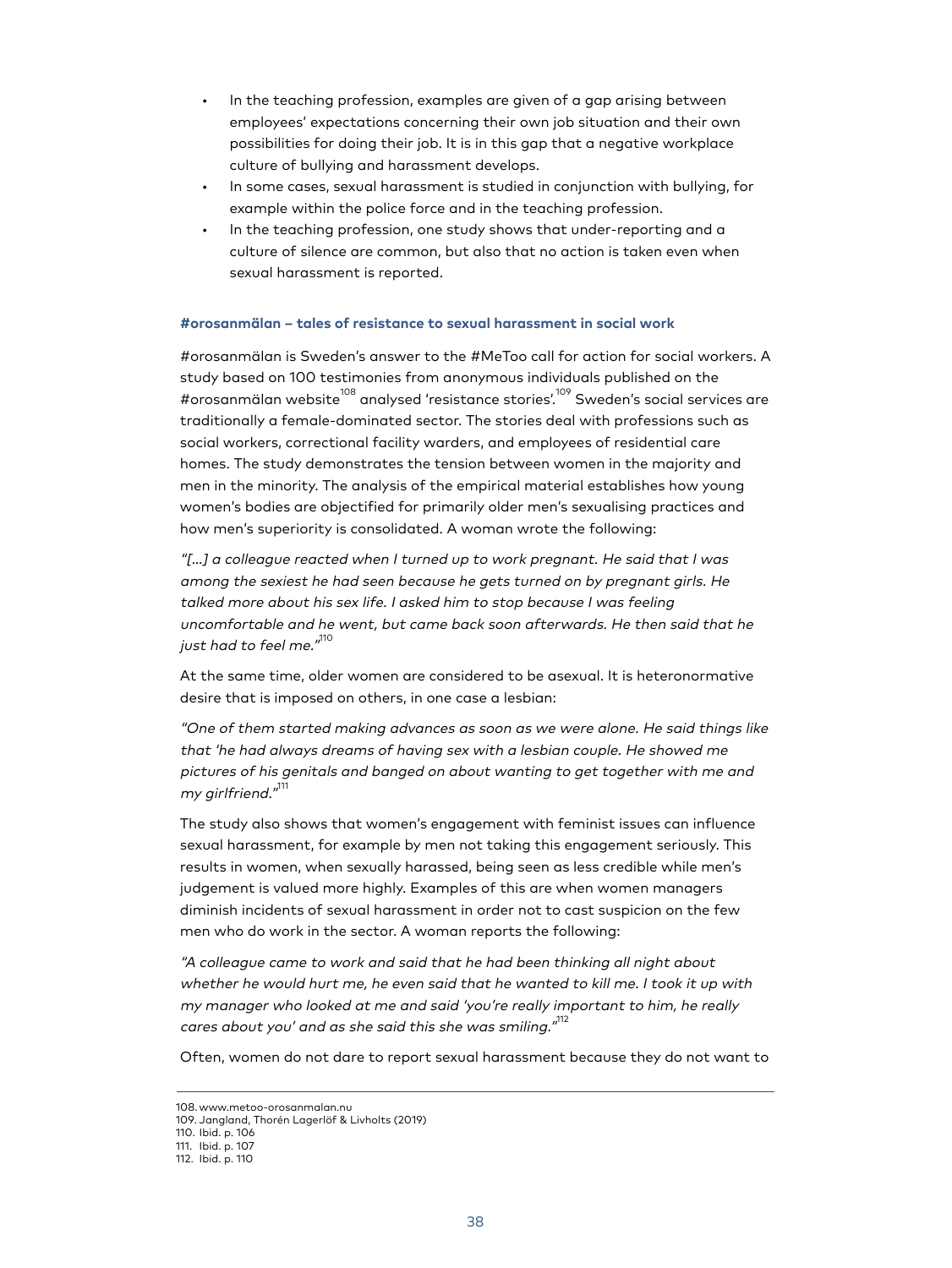make things difficult for the perpetrator. The study shows that sexual harassment is a multifaceted phenomenon and this raises the question of its definition.

#### **The police**

In a prevalence study from Iceland of its police force, the aim was to demonstrate the links between bullying and gender, and between gender-based bullying and sexual harassment.<sup>113</sup> The aim was also to show how organisational violence within the police force is enforced in order to exclude women and include men. In an Icelandic legal context, bullying is a repeated inappropriate behaviour that affronts another individual. A violent environment can normalise violent behaviour, as in the police force, where violence is part of the job. Bullying that targets another person's gender or gender identity is, according to the study, gender-based bullying. The results showed that it was ten times more common for women to experience sexual harassment than for men. The perpetrators of bullying and sexual harassment were men who were supervisors. One of the conclusions of the study is that organisational measures within the police force are needed to increase understanding of how gender, bullying and sexual harassment are connected.

Another study, based on action research from the Reykjavik area in Iceland, shows that there are tendencies within the Icelandic police force to disclaim responsibility at an organisational level for the prevalence of sexual harassment.<sup>114</sup> Instead, the phenomenon is individualised as being about 'bad individuals' who sexually harass others. The study aimed to identify existing structures that show the importance of gender awareness and also to educate police officers about sexual harassment. An overarching purpose was to contribute knowledge about better prevention. The empirical data consists of semi-structured interviews and focus group interviews. The results show that the operations plan that the police in the metropolitan area have produced is clear (there is a law that workplaces with more than 25 employees must have an equal opportunities plan). But when it comes down to practice, there are major obstacles to applying and implementing the intentions of the legislation.

#### **The teaching profession**

In a study by members of the teachers' association in Iceland, the prevalence of bullying, harassment, threats, and physical and psychological violence in the workplace was investigated.<sup>115</sup> Sexual harassment was thus a phenomenon among many others in this study. A survey was answered by 4,518 individuals, 83.6 per cent of whom were women. About 2 per cent of the women in the study indicated that they had been sexually harassed, in most instances by colleagues. There is a theoretical understanding that when a gap arises between an employee's expectations of their job situation and the opportunities available to them to fulfil these expectations, a negative workplace culture can emerge. The results show that only a small proportion of the harassment and violence were reported to the management, and in many of these cases no action was taken. According to the study, this should be understood in light of the 2015 legislation, which aimed to protect employees from violence and harassment in the workplace.

<sup>113.</sup> Steinþórsdóttir & Pétursdóttir (2017)

<sup>114.</sup> Pétursdóttir & Hjálmarsdóttir (2019)

<sup>115.</sup> Sigursteinsdóttir (2017)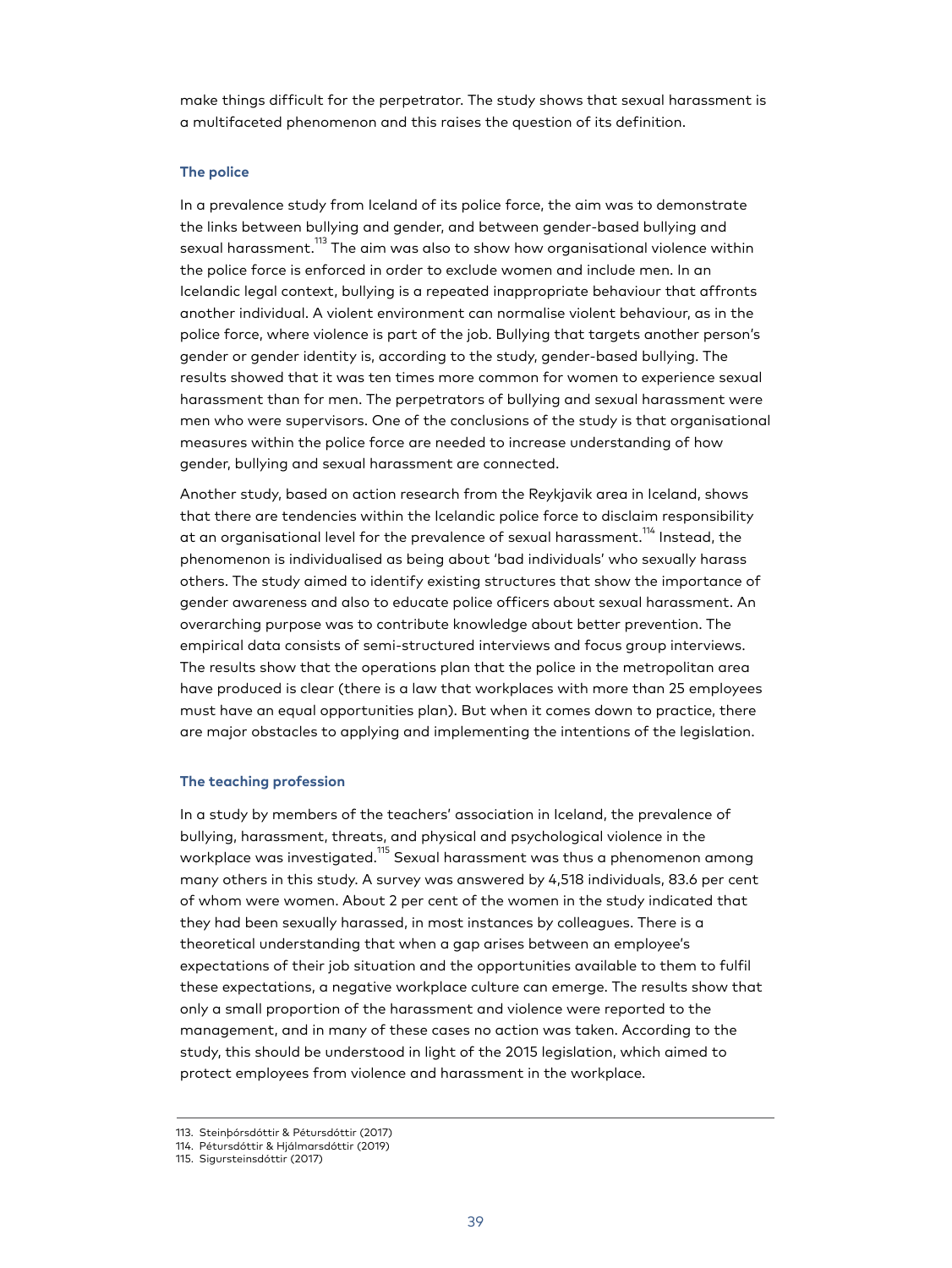# **3. Work that involves patient/customer contact**

The health and care professions often involve intimate care, for example when the carer uses their own body to wash and dress someone else's body. Traditionally, the health and care professions are dominated by women employees. Care work and direct contact with patients, customers and their relatives also involve social contact and interaction. Similar working conditions exist in the services sector, where there is interaction with customers and guests paying for various goods and services. A summary of the main points regarding sexual harassment in occupations involving contact with patients and customers begins this section.

## **Summary**

This summary begins with general points followed by sector-specific points.

## General summary

- The majority of the studies of occupations with patient and customer contact are based on surveys. One study is based on interviews and one is a research review.
- The study populations include more women than men.
- More women than men and more younger women than older women report that they have been sexually harassed, and more men are reported as being perpetrators.
- The perpetrators are patients, customers, colleagues, or managers, which may be described as constituting a double vulnerability for those working in these sectors.
- Health and care tasks, and other forms of service-oriented and care-oriented work, expose workers to a high risk of being subjected to unwelcome sexual behaviour.
- The normalisation of physical contact and unclear boundaries between what patients and customers 'are allowed to' do can have consequences for how organisations manage sexual harassment. For example, there is a risk of the workplace disclaiming responsibility by not having action plans and reporting systems.
- One of the methodological challenges of investigating the prevalence of sexual harassment in sectors with patient/customer contact is reaching respondents by email because they rarely have office-related tasks.
- Under-reporting and a culture of silence are common in both sectors.

## Sector-specific summary

- The nursing profession entails a particularly high risk of being sexually harassed. The perpetrators are usually patients who subject nurses to physical violence, and colleagues who harass nurses, including sexual harassment.
- It can be difficult for those who carry out tasks within the care professions to determine what lies behind unwelcome sexual behaviours, and there is a risk of confusing a patient's/customer's mental state or illness with sexual harassment.
- One of the conclusions is that sexual harassment by patients and colleagues should be investigated separately, as the consequences for the victim may be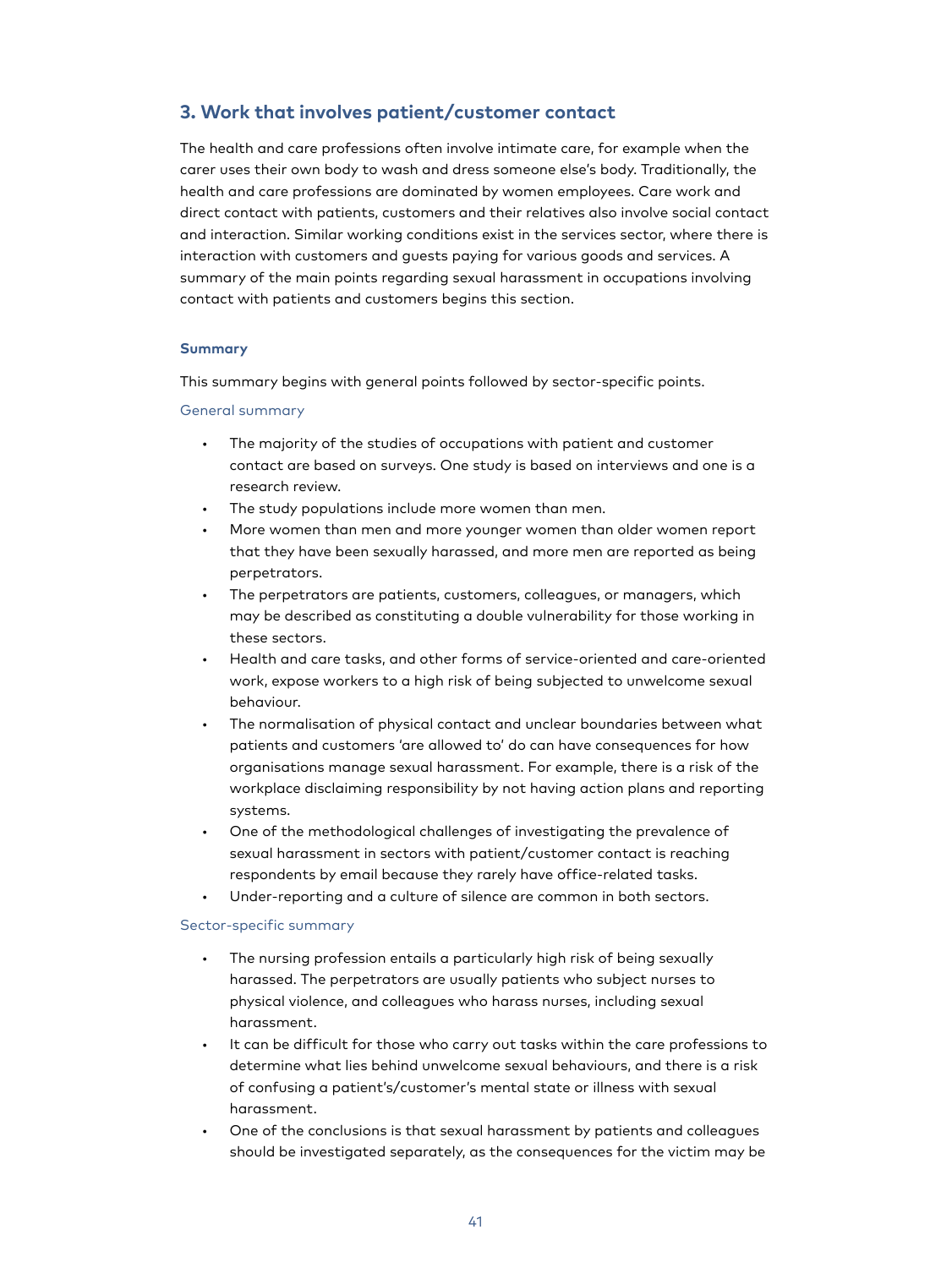different.

- Measures to prevent unwanted sexual attention must be adapted to whether or not the perpetrator is employed in the workplace.
- In the medical profession, one explanation for why women choose some specialities and not others may be that they are excluded from a context that is dominated by men.
- In the hospitality sector, employees are in direct contact with customers and guests. Customers are those who are alleged to be the main perpetrators where employees are subjected to physical, verbal, and non-verbal sexual harassment.
- A high proportion of people of ethnic minority backgrounds work in the health and care professions and in the hospitality sector, but there are no theoretical perspectives for investigating sexual harassment and privileges based on ethnicity and colour.
- Sickness absence due to sexual harassment is more common in the hospitality sector. At the same time, it can be assumed that many cases go unreported in both the care sector and the hospitality sector.
- Sexual harassment is paid little attention in systematic preventive efforts within the care sector and the hospitality sector.

## **Double vulnerability in the health and care sector**

Both international and Nordic research shows that care work entails a high risk of being subjected to unwelcome sexual behaviours. An international research review which includes 136 studies of exposure to violence in the nursing profession worldwide, including the Nordic countries, shows that roughly one in three nurses have been subjected to sexual harassment. $^{\rm 116}$  For European nurses, the figure was approximately one in six. Prevalence studies appear to be rare in the research field, and nurses' working conditions are usually investigated via qualitative studies. This is confirmed in a Norwegian study which found that the target groups within the care professions are difficult to reach with quantitative methods. $^{117}$  Two of the reasons mentioned are that many people in the sector do not have office-related tasks and thus have limited access to email and online surveys, and that the questions concern personal experiences of the psycho-social work environment, which is a sensitive topic. According to this international research review, sexual harassment is a subcategory of physical violence. $^{\rm 118}$  The perpetrators are usually patients who subject nurses to physical violence, and colleagues who subject nurses to verbal and sexual harassment. The research review shows that harassment is most widespread in psychiatry, and secondly in hospitals. Under-reporting is common, and the knowledge gap concerning the causes of this is highlighted. According to the research review, the reason why the prevalence of physical violence appears to be the most important to identify may be due to the fact that physical violence is a more acknowledged problem than sexual harassment, which is a phenomenon that is more difficult to define.<sup>119</sup>

Three Norwegian prevalence studies based on surveys of members of different trade unions show that employees in the health and care sector suffer more sexual

<sup>116.</sup> Spector, Zhou & Che (2014)

<sup>117.</sup> Bråten (2019) 118. Ibid.

<sup>119.</sup> Ibid.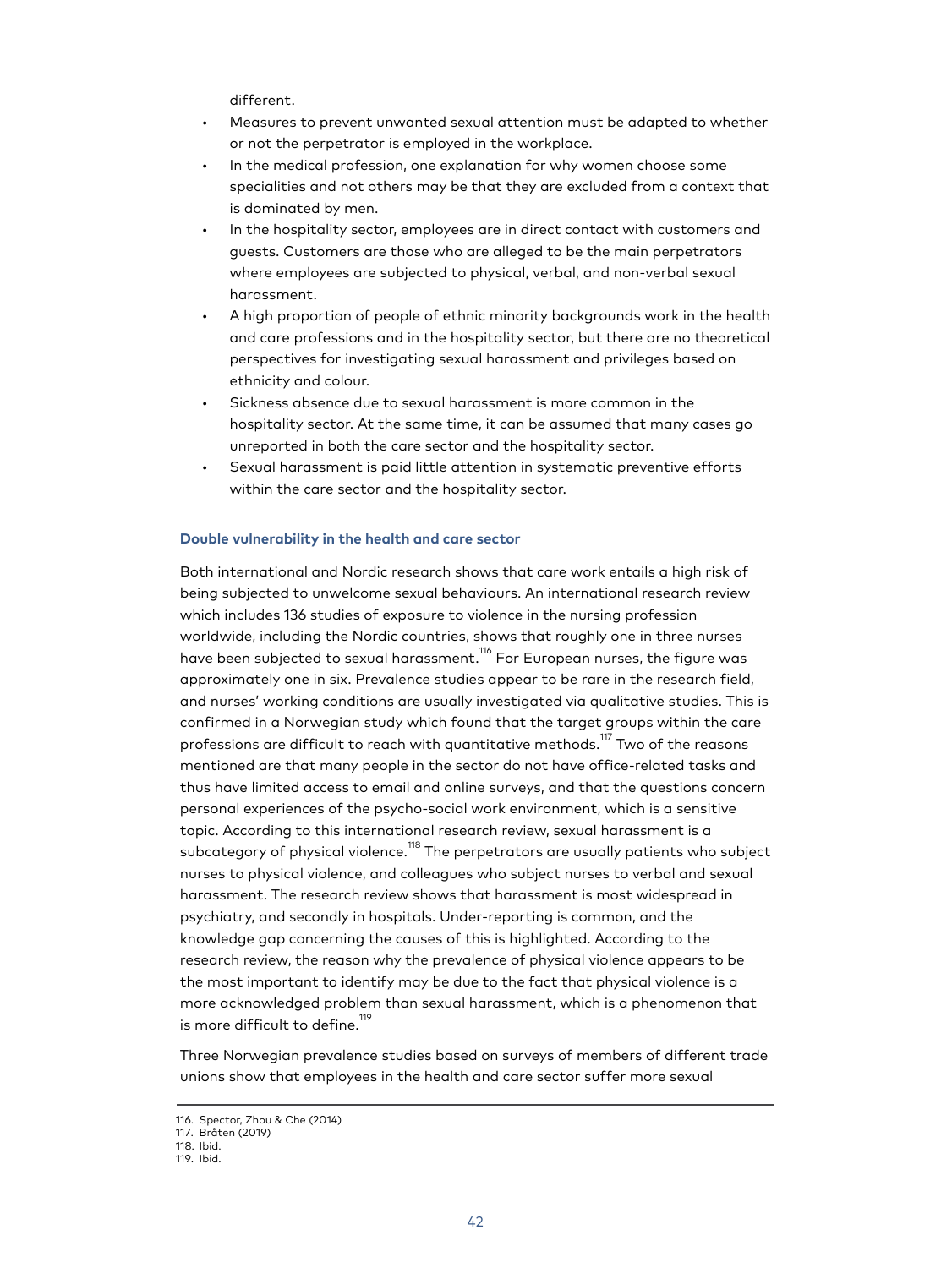harassment than those in other sectors.<sup>120</sup> One of the studies refers to national surveys in the Scandinavian countries showing that the incidence of sexual harassment is highest in professions with close patient and customer contact. $^{121}\,$ A range of factors affect vulnerability, one of which is the overriding logic that patient/ customer satisfaction comes first. However, if the patient is mentally ill, it is difficult to determine whether unwelcome behaviour is an expression of the patient's own needs or some form of harassment. In the words of a health and care employee: "Men with dementia who have a sex fixation and want to have sex with young girls in the evening/at bedtime. Men who masturbate in the shower when we are helping them wash. Kisses on the cheek. Holding us tight and hugging. $^{\prime^{\prime 22}}$  In work that is based on social relations, the place where harassment occurs may also be a risk factor and influence how behaviour is perceived. In home help services, the employee is often at the patient's home, and it may then be difficult to pinpoint where the boundary is between inappropriate sexual behaviour by a patient and the professional responsibility of the care worker: "An old man [user of home help services] tried to pull me into his bed when I came in to wake him up. He tried to kiss and hug me."<sup>123</sup> Another risk factor in the care professions is that unwelcome behaviour by patients becomes normalised. It is explained away and excused by the patient's mental state or disease, and that may be an explanation for the underreporting.<sup>124</sup>

A Finnish doctoral thesis investigated nurses' experiences of sexual harassment in the workplace through interviews with eight nurses. <sup>125</sup> The questions were about how sexual harassment is expressed in the nurses' experience, how nurses' care work is affected, and how nurses deal with their experiences of sexual harassment. The nurses worked at two different emergency departments in Finland. The results showed that the nurses were subjected to physical, verbal, and non-verbal sexual harassment at work. The perpetrators were colleagues and patients, mostly in situations where they were providing care, such as when the patient was naked. One strategy among nurses was to avoid the patient. Another strategy was to tell colleagues and to use humour when telling them, to distance themselves from the events.

A Danish prevalence study investigated self-reporting about the work environment, including exposure to sexual harassment, and its relationship with depressive symptoms among 7,603 employees aged 18-64 in 1,041 organisations.<sup>126</sup> The study covered the care sector, the construction industry, the education sector, the private services sector and the industrial sector in Denmark, and it found that women are sexually harassed more frequently than men. It also found that employees in the care sector are more exposed to sexual harassment than employees in the other sectors. In the care professions, it was roughly twice as common to be sexually harassed by patients as by colleagues. Depressive symptoms were most common in those who were harassed by their colleagues. One conclusion of the study is therefore that sexual harassment by patients and colleagues should be investigated separately since it may have different consequences. Under-reporting of harassment

124. Ibid.

<sup>120.</sup> Bråten (2019); Bråten & Øistad (2017); Hagen & Svalund (2019)

<sup>121.</sup> Bråten (2019), p. 31

<sup>122.</sup> Ibid. p. 37 (original quotation in Norwegian)

<sup>123.</sup> Ibid. p. 35 (original quotation in Norwegian)

<sup>125.</sup> Kahilampi, Kimpimäki & Leikkari (2016)

<sup>126.</sup> Friborg, Hansen, Aldrich, Folker, Kjaer, Nielsen, Rugulies & Madsen (2017)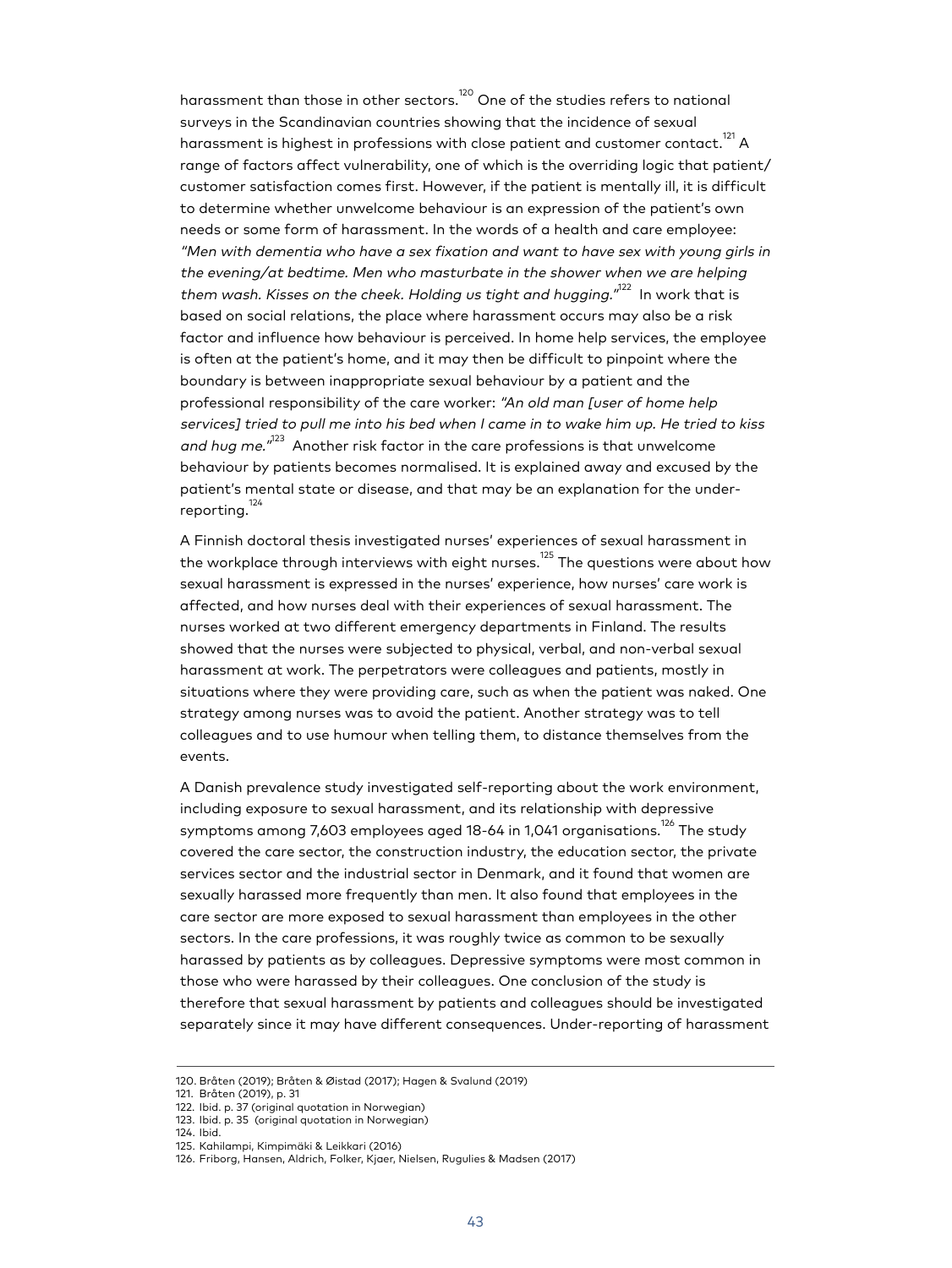by colleagues for example may be due to fear of losing their job or having their experience invalidated, or of the perpetrator going free on account of the power imbalance between perpetrator and victim. Further reasons for under-reporting may be a work environment in which sexual harassment is tolerated as part of work. According to the study, sexual harassment may take different forms, depending on the nature of the occupation and the format of the tasks. $^\mathrm{127}$  The study also points out that the normalisation of unwelcome sexual attention in care professions may have consequences for how organisations deal with sexual harassment. For example, there is a risk of the workplace disclaiming responsibility by not having action plans and reporting systems.<sup>128</sup>

A Norwegian study of experiences of sexual harassment among Norwegian doctors prior to the Me Too movement is based on two representative populations of working doctors who answered surveys. <sup>129</sup> Most worked full-time in a hospital. One study was carried out in 1993 and the other was carried out in 2014-2015. The questions concerned unwanted sexual attention and were mapped out as violence, bullying or sexual harassment. The results showed an increase in individuals who had experienced unwanted sexual attention, that women were harassed more frequently than men, and that young women were harassed more frequently than older women. With reference to previous research, the authors discuss the fact that the results of studies of unwanted sexual attention depend on how the questions are asked because it is a sensitive topic that is difficult to define. This discussion also covers the fact that measures against unwanted sexual attention must be adapted to whether the perpetrator is employed at the workplace or not. The authors note that the Me Too movement raised awareness of unwanted sexual attention. The study concludes that nurses are the occupational group suffering the most unwanted sexual attention, which is explained by the fact that there may be differences between nurses' and doctors' contact with patients and relatives. This strengthens the assumption that the incidence is higher in professions with evident patient or customer contact.<sup>130</sup> The consequences are mental ill-health and reduced job satisfaction. The study suggests that the phenomenon should therefore be understood in a wider context of male dominance, which may also explain why women choose some specialities, and do not choose others, in the medical profession. Finally, it is emphasised that men are also subjected to unwanted sexual attention in the medical profession, but that it may be more taboo for men to report it, and that this also needs to be highlighted. Finally, the authors ask for more focus on the perpetrators in future research.

# **The customer is always right**

A Norwegian study includes survey responses from trade union members in both the health and care sector and the hospitality sector.<sup>131</sup> According to the study, these sectors have parallels in that employees have direct contact with customers/users/ patients.<sup>132</sup> In both sectors, respondents state that customers/users/patients are those who subject employees to the most physical, verbal and non-verbal sexual harassment. In both sectors, employees state that sexual harassment is part of the

<sup>127.</sup> Ibid.

<sup>128.</sup> Cf. Bråten (2019); Bråten & Øistad (2017); Hagen & Svalund (2019)

<sup>129.</sup> Rø, Johansen, & Rosta (2018)

<sup>130.</sup> Cf. Spector, Zhou & Che (2014)

<sup>131.</sup> Bråten & Øistad (2017); cf. Bråten (2019)

<sup>132.</sup> Cf. Friborg et al. (2,017)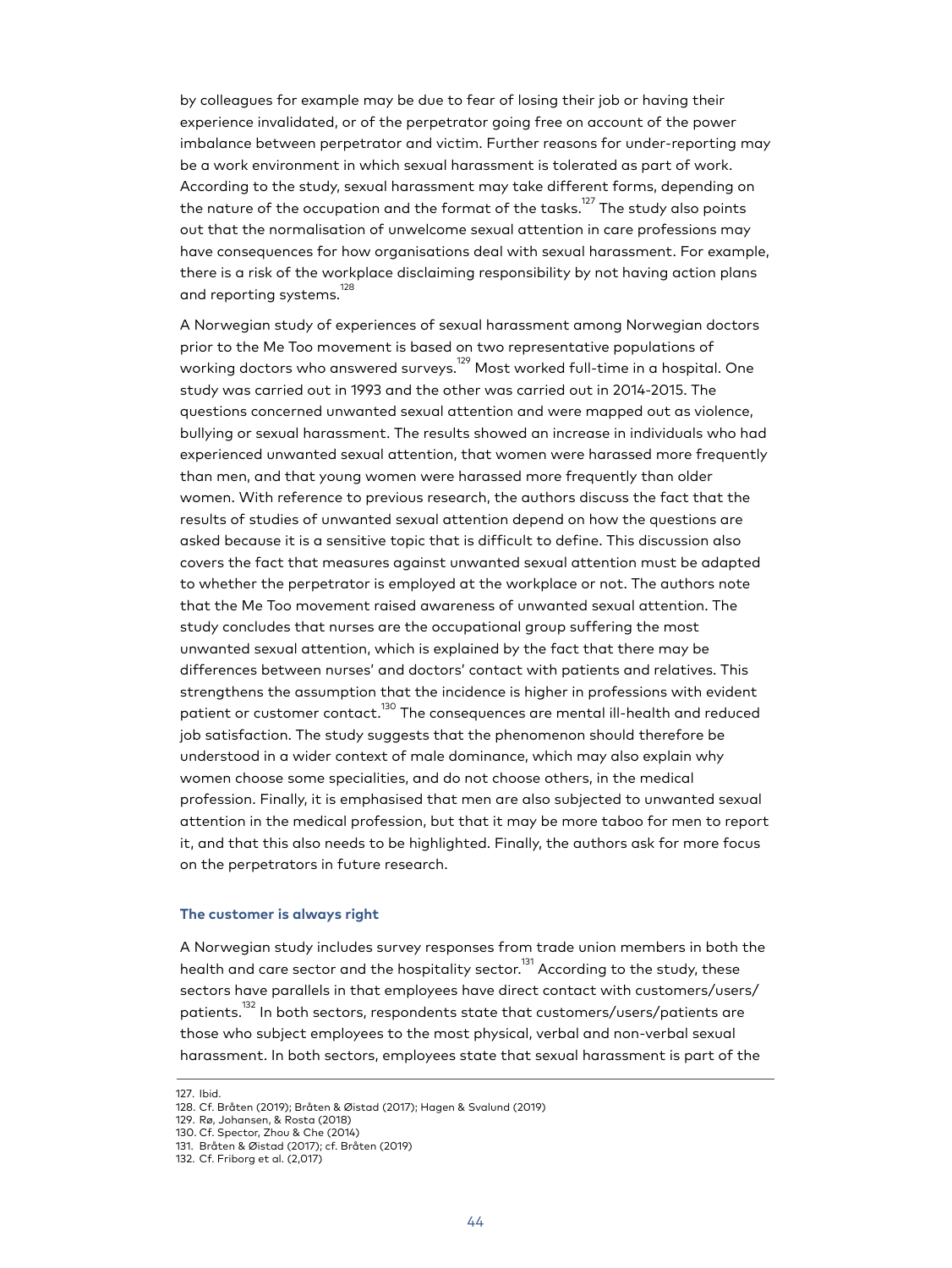culture at work, which has resulted in job dissatisfaction and various psycho-social consequences. However, there are a few significant differences between the sectors. The first is that employees in the health and care sector have a relatively high average age in comparison with employees in the hospitality sector, who have a low average age.<sup>133</sup> The second is that in both sectors there is a high proportion of workers with an ethnic minority background. An intersectional approach is required to study harassment based on ethnicity and skin colour as well.<sup>134</sup> In addition, alcohol and intoxicated persons are part of the risk factors of the work in the hospitality sector. An interviewed person reports the following: "Many male quests have often forced me to given them hugs, particularly when they are drunk. Or sometimes someone will 'accidentally' touch my bottom or breasts when I pass them.'<sup>,135</sup> Such unwelcome behaviour is an example of what employees are also expected to accept in a sector in which the customer is always right. However, employees in the hospitality sector tend to state the negative consequences to a greater extent than employees in the health and care sector. Sickness absence due to sexual harassment is more common in the hospitality sector. At the same time, it may be assumed that many cases go unreported in both sectors. In both sectors, employees typically tell colleagues rather than managers what they have been subjected to. The study also shows that sexual harassment is an occupational health and safety problem that is paid little attention in systematic prevention efforts in both sectors. $^{\rm 136}$ 

# **4. Academic and organisational work**

In this theme, office-related and less physical tasks characterise working life, as in academic work and work at the organisational level. In studies of these occupations, the employee's physical body is more rarely attributed importance for the performance of the tasks. However, there are professions in which ideas of beauty have a bearing on whether an individual is considered suitable for the job. Below is first a summary of the most important points concerning sexual harassment in the occupations which involve academic and organisational work.

#### **Summary**

This summary begins with general points followed by sector-specific points.

#### General summary

- The studies of occupations involving academic and office-related tasks are based on either surveys or interviews, and a couple of international research reviews.
- Few of the empirical studies deal explicitly with sexual harassment.
- Studies of academia often deal with working conditions and phenomena such as bullying and, more rarely with sexual harassment as part of the working conditions.
- The study populations include more women than men.
- More women than men report sexual harassment, and more men are

<sup>133.</sup> Bråten & Øistad (2017); cf. Bråten (2019); Bråten & Øistad (2018)

<sup>134.</sup> Cf. Bråten & Øistad (2018); Storm (2018)

<sup>135.</sup> Bråten (2019), p. 37; cf. Bråten & Øistad (2017) (original quotation in Norwegian)

<sup>136.</sup> Cf. Bråten (2019); Bråten & Øistad (2018)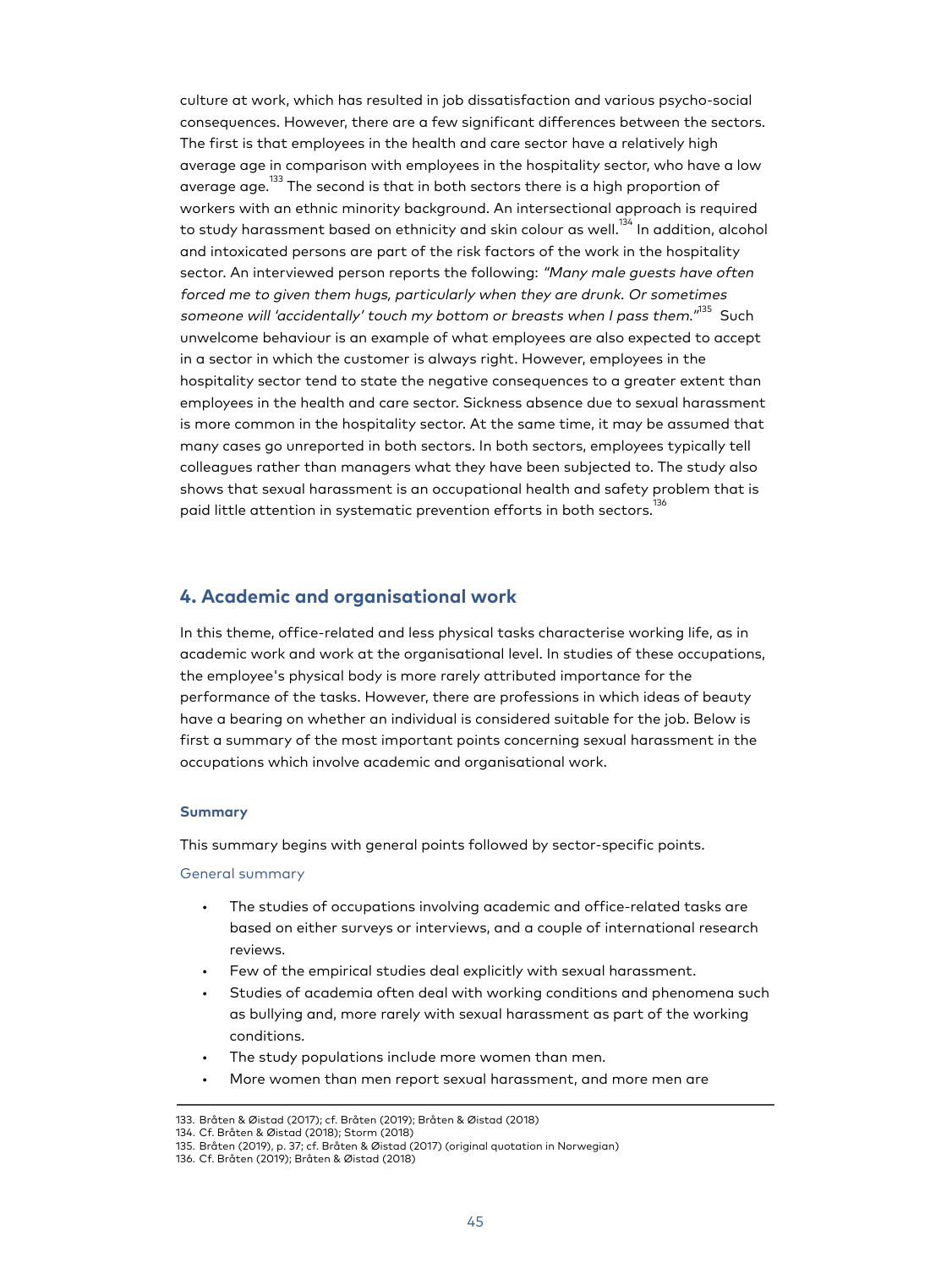reported as being perpetrators.

- In an understanding of sexual harassment based on violence theory, the emphasis is on the emotional effects of being harassed, and the importance of putting the acts of violence into words, even though this is difficult.
- One of the reasons for the difficulties involved in naming sexual harassment as violence is that the emotional effects of violence do not leave visible marks on the body. However, this is precisely why it needs to be called violence, so that it is not rendered invisible.
- Behaviour such as sexual harassment involves feelings of shame in the victims. They blame themselves and risk internalising – and also rationalising – a negative self-image based on the behaviour of the perpetrator.
- The division between private/public and work/home when it comes to sexual harassment risks concealing the extent of the consequences for the individuals who are harassed, i.e. what happens at work has consequences in a person's private life and vice versa.
- The consequences of sexual harassment at work include depression, anxiety, post-traumatic stress disorder, impaired career opportunities, reduced motivation at work and the risk of dismissal of the victims, or that victims remain at work because there are no other reasonable alternatives.
- There are risks involved in calling sexual harassment a problem in the workplace, for example the risk of losing one's job.
- Management may find it hard to admit that harmful behaviour occurs in the workplace because it has a negative impact on the organisation's reputation, and because a manager may be the perpetrator.
- There are few studies of sexual harassment in the private sector and in voluntary organisations.

## Sector-specific summary

- Sexual harassment is the most common form of harassment in academia.
- The research field on sexual harassment in academia is dominated by prevalence studies, and these often lack any contextualisation of the phenomenon. For example, access to success in academia is deemed to be based on meritocracy principles, i.e. merit is the only thing to be taken into account when appointments are made. It may therefore be particularly difficult to claim that sex and gender are behind injustice and discrimination.
- The results vary greatly between prevalence studies, which may be due to how the survey questions are posed. However, it also makes it difficult to compare the various studies' results.
- Qualitative studies of sexual harassment in academia have been carried out recently, mainly with theoretical approaches from feminist violence theory, feminist sociology and gender studies.
- Under-reporting of sexual harassment in academia is a significant problem.
- Students, young women, women with precarious employment conditions and specific minorities (based on ethnicity, skin colour, and sexuality) are more often the victims of sexual harassment than other groups.
- There are virtually no studies of sexual harassment in academia with an intersectional perspective.
- For doctoral students, a good relationship with their supervisor may be one of the important investments for success in their studies, but the power imbalance in the relationship may also constitute a risk factor.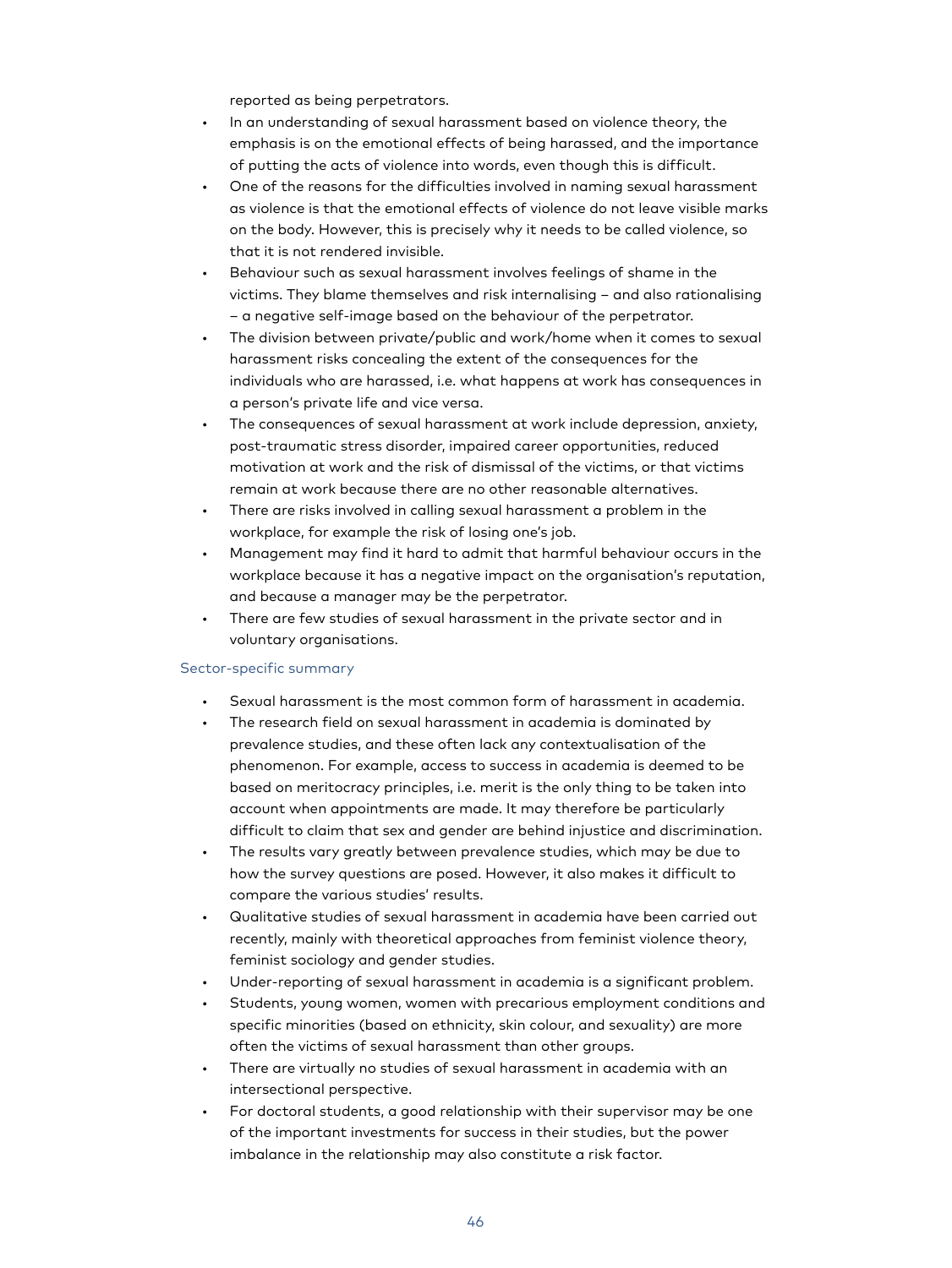- In academia, it is not unusual to have outdated gendered hierarchies in which men hold higher positions than women and women are not admitted to the collaborations that could further their careers.
- Sexual harassment may be the reason why young people do not want to pursue a career in academia.
- Work to prevent sexual harassment in academia is often lacking, and the instruments used are primarily bureaucratic and there is a lack of evidence that they have any effect.
- More managers need to recognise the problem and take victims' experiences of being sexually harassed at work seriously.
- In the management profession in the private sector, physical and aesthetics aspects are emphasised as part of the workplace culture, for example youthful, Western ideas of beauty and normative metrics of weight and height, as well as gendered ageism with a disparaging view of ageing in women.

#### **An international research review on sexual harassment in academia**

An international research review on sexual harassment in academia frames the field of research with some main features.<sup>137</sup> These are that sexual harassment is the most common form of harassment in academia and that the phenomenon occurs in all disciplines and in all groups (students, doctoral students, teachers, researchers, administrative and technical staff). In addition, the international research review shows that the results vary greatly between prevalence studies and that this may be due to how the survey questions were posed. The international research review shows that students, young women, women with precarious employment conditions and specific minorities (based on ethnicity, skin colour, sexuality, and disability) are victims of sexual harassment more often than other groups. According to the international research review, it is mainly men who are perpetrators, but there are no studies that focus on perpetrators. There is therefore very little knowledge about who is subjecting others to sexual harassment, why this is happening and how it is made possible. The consequences of sexual harassment for those subjected to it at work include depression, anxiety, post-traumatic stress disorder, impaired career opportunities, reduced motivation at work and dismissal. There is virtually no research into the consequences of sexual harassment at the organisational level in academia, and under-reporting of harassment in prevalence studies is a significant problem. As with other sectors of the labour market, studies of academia are also dominated by prevalence studies, and, according to the international research review, these often lack any contextualisation of the phenomenon. However, qualitative studies have been carried out recently, mainly with theoretical approaches from feminist violence theory, feminist sociology, gender science and organisational theory. There are virtually no studies with an intersectional perspective, and the few exceptions focus mainly on a North American context. Bystanders, i.e. those who witness sexual harassment of others, have an important role to play, but there are virtually no Nordic studies of bystanders. Finally, the research on sexual harassment in the workplace is fragmented in the Nordic countries. For example, there is a lack of peer-reviewed studies, and sexual harassment is not always at the core of the studies. Sometimes it is investigated in

<sup>137.</sup> Bondestam & Lundqvist (2018)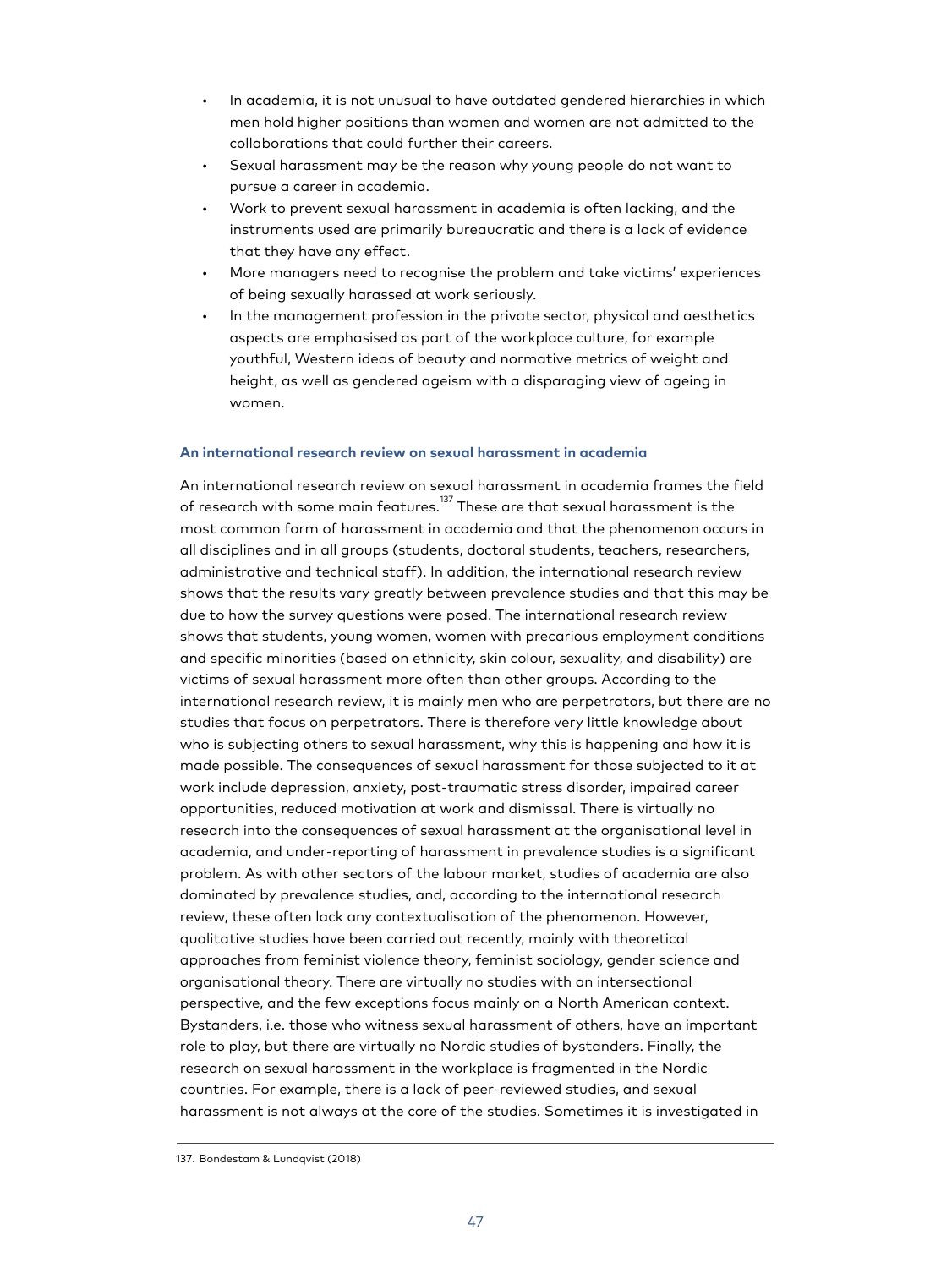conjunction with bullying as a phenomenon. $^{138}$ 

#### **Obstacles and opportunities in academia**

Unlike traditional physical labour, academic work involves intellectual tasks in the performance of which the body is rarely mentioned or attributed any importance. In a Swedish prevalence study based on an online survey of 322 participants (186 women and 136 men), the focus is on the incidence of harassment among university teachers and researchers based on gender and how it relates to ill-health and job satisfaction.<sup>139</sup> The results show that women are harassed more often than men, and that associate professors and professors are harassed more often than senior lecturers. Gender-based harassment was linked to high workload and poor leadership. Experience of gender-based harassment was linked to ill-health and job dissatisfaction, and the leadership style of the employee's line manager. According to the study, gender-based harassment, as a subtle form of sexual harassment, may have negative effects on university employees, and sexual harassment should be seen as an organisational problem rather than a problem for the individual. The study points out that access to success in academia is deemed be based on meritocracy principles, i.e. merit is the only thing to be taken into account when appointments are made. Consequently, it may be particularly difficult to highlight sex and gender as the causes of injustice and discrimination, and the fact that discrimination on the grounds of sex, or different forms of harassment on grounds of sex, are often subtle, indirect and difficult to rebut and report. $^{140}$  One conclusion of the study is that a quantitatively even gender balance does not necessarily mean qualitative equality between women and men within an organisation.

A Norwegian study of women lawyers in academia shows that, despite there being a targeted policy to recruit women at a law faculty in Norway and the fact that women feel encouraged to start working there, gender segregation remains widespread among its employees.<sup>141</sup> Old gendered hierarchies live on, the study shows, and are expressed in men holding positions of higher status than women for example. Women were not admitted to collaborations that could further their careers, for example to write textbooks together, or to accept prestigious external assignments. Sexual harassment is given as a reason for young employees not wanting to pursue a career at the faculty, and the management were unaware that employees were being subjected to sexual harassment.

An international research review on the prevention of sexual harassment in academia shows that policy, education, case management and support structures constitute a 'package' at universities.<sup>142</sup> These instruments are primarily bureaucratic and, according to the research review, there is no evidence that existing preventive measures actually have any effect. According to the international research review, this may be due to the fact that more managers need to acknowledge the problem and take victims' experiences seriously, and that power, gender and hierarchies ought not be so imbalanced.<sup>143</sup>

An interview study with 16 doctoral students, eleven women and five men, with

<sup>138.</sup> Bondestam & Lundqvist (2018)

<sup>139.</sup> Muhonen (2016)

<sup>140.</sup> Muhonen (2016) 141. Korsvik (2017)

<sup>142.</sup> Lundqvist & Bondestam (2019)

<sup>143.</sup> Ibid.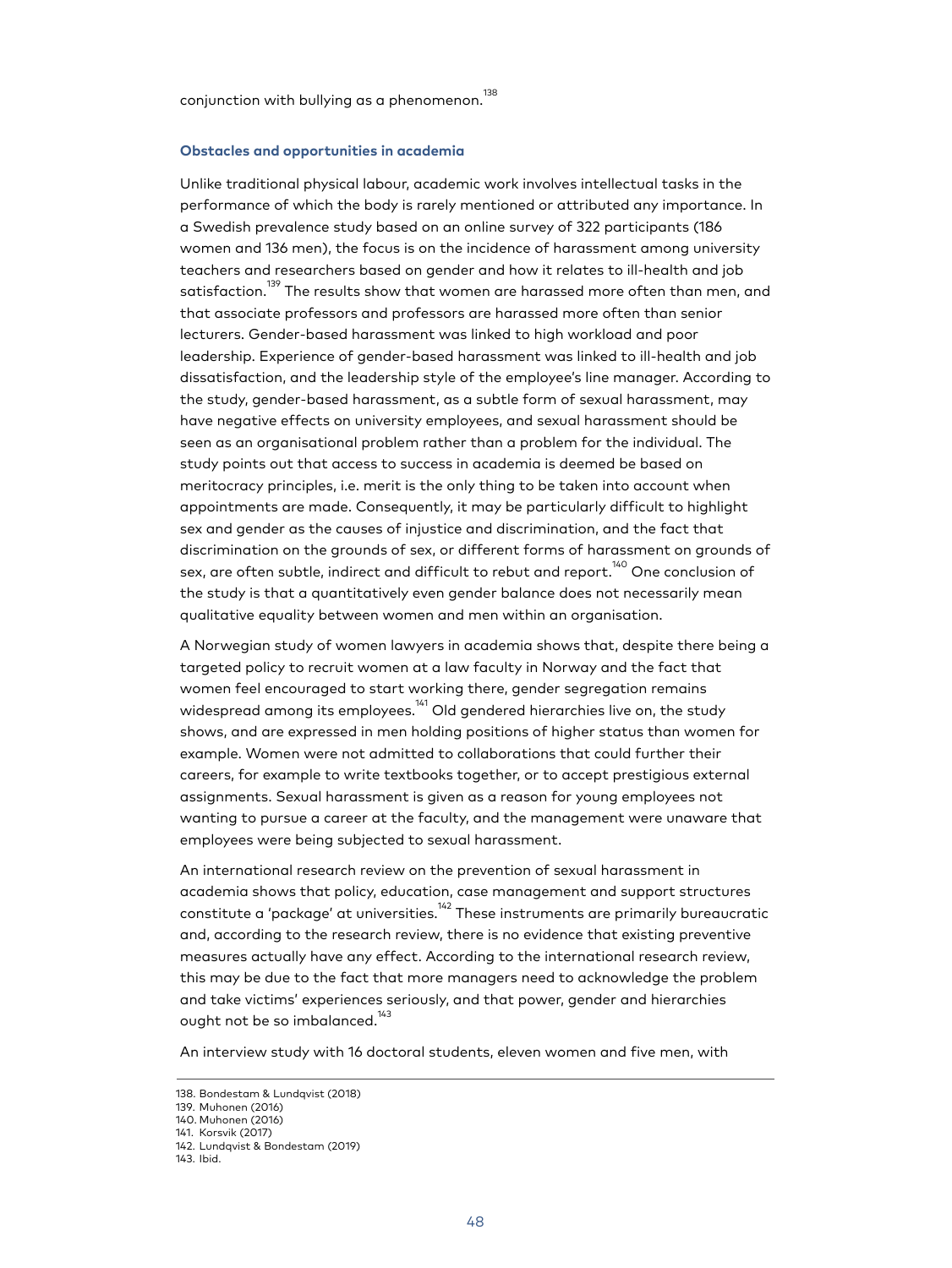different educational backgrounds at a medical faculty in Sweden investigated the working conditions of the doctoral students.<sup>144</sup> The study does not specifically address sexual harassment, but points to vulnerability factors that affect doctoral students' working conditions and constitute a risk for harassment. There were no differences between the way women and men responded. The results show that there may be tacit expectations concerning their willingness to do their work, regardless of whether it is done outside normal working hours and affects both family life and health.<sup>145</sup> For example, flexible working time was an advantage, but there was also a fear of conflict with supervisors and the feeling that anything at all could jeopardise their thesis project. In the hierarchy, the relationship with the supervisor is key to how the work is perceived and to its outcome. Another important factor is the funding of the work, which is not always self-evident through secure employment. Some of the interviewees were part-time doctoral students and worked part-time as clinicians, while full-time doctoral students had better working conditions than those who worked part-time. However, employment as a clinician was considered more secure in the long term, and a research career was considered more vulnerable. Some of the doctoral students experienced high pressure and blamed themselves if they failed to meet tacit expectations. To compensate for parental leave, they might skip lunch, for example. Those who saw others subjected to various forms of bad behaviour by supervisors did not dare speak out for fear that it would affect their own situations. According to the study, support structures need to be developed for doctoral students to improve their working conditions.

In Estonia and Finland, experiences of different forms of bullying among university employees, both academics and management are compared in a prevalence study based on a survey. The 1,191 respondents from Estonia and Finland answered the same questions about experiences of different forms of bullying. Sexual harassment is regarded as a form of bullying in this study. Around one third of the respondents in Estonia and around one fifth of the respondents in Finland had experienced some form of bullying in the six months prior to the survey. According to the study, bullying and abuse can have culturally specific forms of expression. For example, comments and abuse were more direct in Estonia and more indirect in Finland.<sup>146</sup>

#### **Women's strategies in management**

There are also other jobs of a more intellectual nature, such as management in the private sector and in voluntary organisations, which turn out to be of a more physical and aesthetics-focused nature in women's working lives than has previously been described. A Finnish interview study to investigate strategies among women in management shows that sex and age were the most important factors in how they were regarded and treated by male colleagues. $^{\rm 147}_{\rm }$  Based on a theoretical understanding of women as both subjects and objects in the workplace, the study examines how women navigate a number of contradictory working conditions. The authors call this MyManagement. MyManagement refers to how women both adapt to and resist workplaces where masculinity is the norm in management. The study is based on 15 individual interviews and two focus group interviews with women aged 30-60 in the private and voluntary sectors in Finland. Sexist comments by men

<sup>144.</sup> Falk, Augustin, Toren & Magnusson (2019)

<sup>145.</sup> Falk, Augustin, Toren & Magnusson (2019) 146. Meriläinen, Käyhkö, Kõiv & Sinkkonen (2019)

<sup>147.</sup> McKie & Jyrkinen (2017)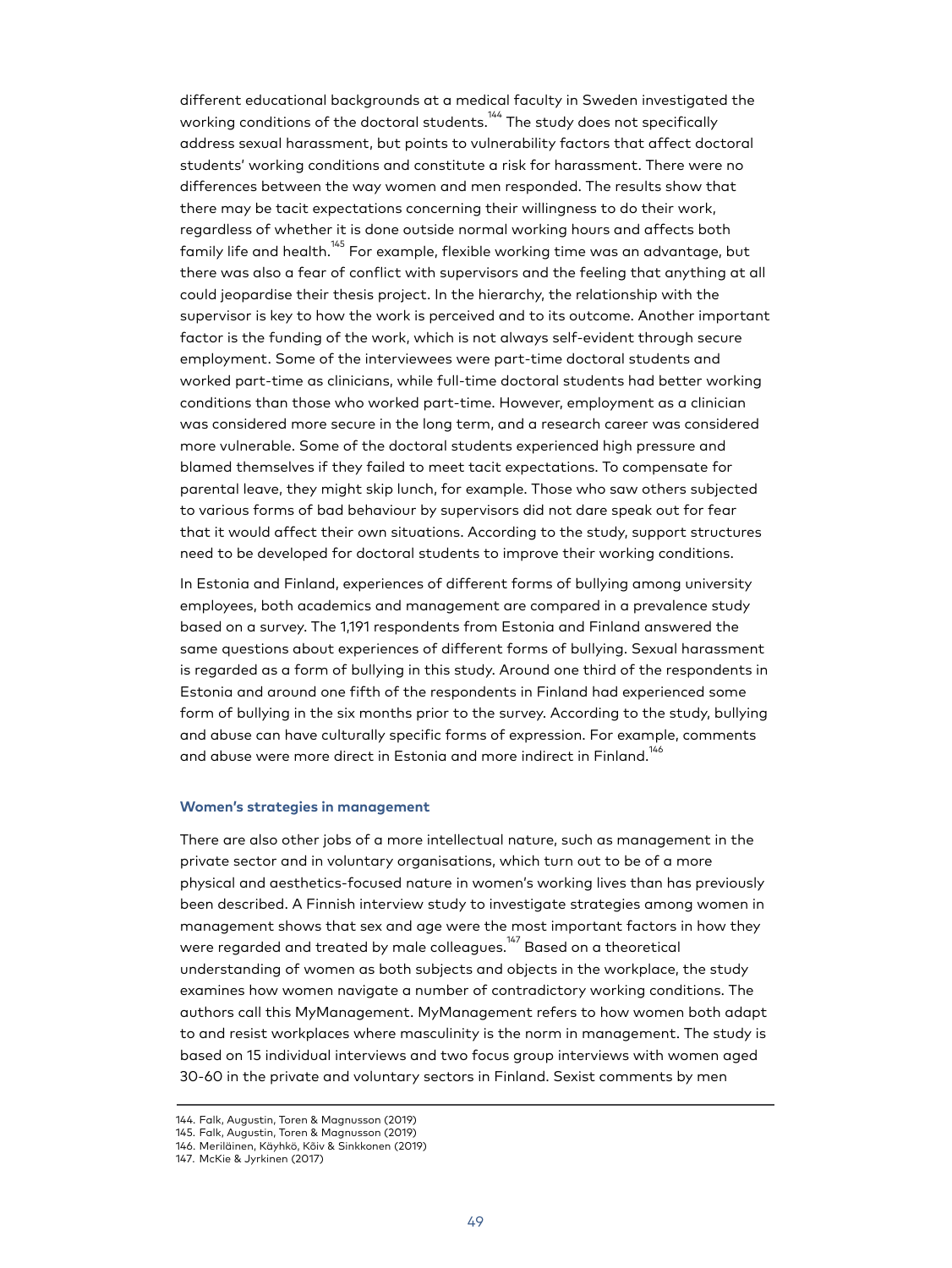about appearance and sexiness were not uncommon. A woman reports the following: "Many [men] talked about what kind of legs women have, or that, gee, she was looking really ugly. An assistant had to be good-looking and well-groomed."<sup>148</sup> It was also not uncommon for women to compare their appearance with each other based on how men saw them. A woman reports the following: "What bothers me in this organisation is that I am not so elegant [as colleagues] […] I do not look like the photographs in women's magazines. Sometimes I feel that I should be more *presentable."<sup>149</sup> T*he women's interview responses were relatively homogeneous. They talked about youthful, Western ideas of beauty, for example normative metrics of weight and height. They also expressed gendered ageism, i.e. a disparaging view of ageing as a woman. A woman reports the following:

"Is it so that when men get older they [are thought to be] even better looking and stylish grey. But for older women, when they look different than they used to, then a kind of a feeling of inferiority becomes present [...]." $^{150}$ 

While reproducing the male gaze, they also resisted it. A woman reports the following:

"I went to a meeting [organisation], and I had bicycled there. In the elevator I still wore my bicycling shoes, even had the click pedal on. I think I even tried secretly to sniff to see if my armpits were sweaty. […] [Her boss enters the elevator and looks at her suspiciously] Then afterwards my then boss gave me feedback on what business dressing is about [...]."<sup>151</sup>

The analysis was divided into three topics, based on how the women in the study tried to avoid sexual propositions using different strategies. These were self-control (to fit in), self-criticism (efforts to keep pace with external demands), and empowerment with other women (to free themselves from demands). Although they experienced sexual harassment, they made no formal complaints.

### **Sexual harassment as emotional violence**

Another Finnish study investigates the experience and consequences of work-related violence by combining feminist violence theory and organisational theory.<sup>152</sup> The study uses the term emotional workplace abuse (EWA), which focuses on the fact that work-related violence is emotional and involves feelings of shame in the victims. For example, it is common for victims to blame themselves for what has happened, and there is a risk of internalising a negative self-image based on the behaviour of the perpetrator. The term 'abuse' is used synonymously with workplace-related violence to describe emotional violence as actual violence, and not a precursor of physical violence. According to the study, there are two criteria for EWA: (1) the harassment is repeated; (2) the perpetrator disclaims responsibility and projects the responsibility onto the victim. The study is based on two data sets: (1) six semistructured interviews with five women and one man who experienced EWA in different sectors in Finland, the most common of which were research, IT and administration; (2) 16 accounts of fears at work submitted via an online form, 14 from women and two from men.

<sup>148.</sup> Ibid. p. 102

<sup>149.</sup> Ibid. p. 102 150. Ibid. p. 104

<sup>151.</sup> Ibid. p. 105

<sup>152.</sup> Penttinen, Jyrkinen & Wide (2019)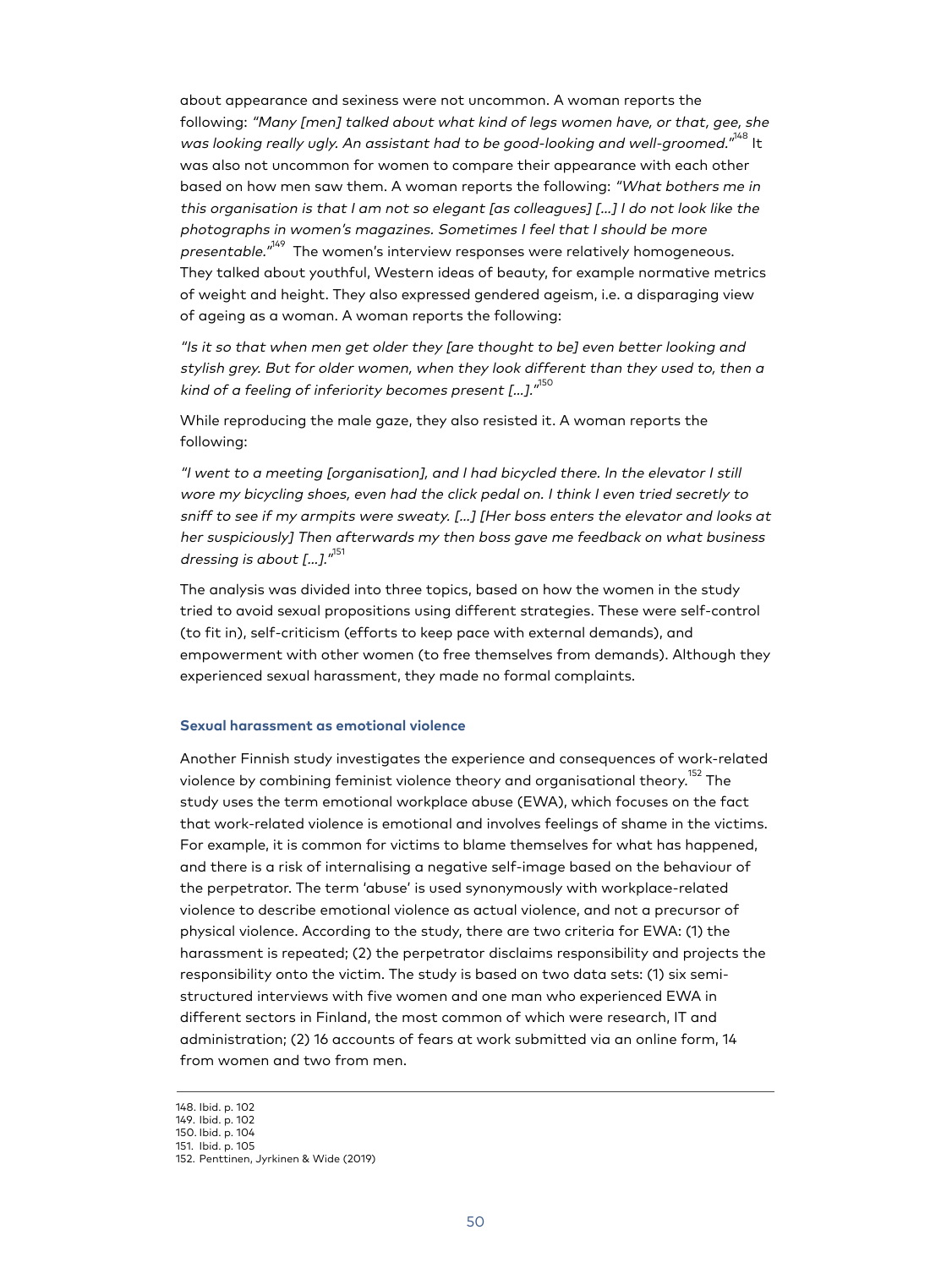The study<sup>153</sup> points out that the division between private/public and work/home risks not regarding workplace-related violence as a problem that affects the individual's private life. The results also show that EWA needs to be named, even though the victims find it difficult to put words to the acts of violence. One of the reasons for these difficulties is that emotional violence leaves no visible marks on the body and is thus not always perceived as violence. In addition, there may be fear among the victims that they will not be trusted. The role of bystanders is also discussed in the study, partly in relation to the fact that bystanders have an important role to play in rendering sexual harassment visible and partly in relation to the fact that this role also involves being a victim. When sexual harassment is discovered, it may lead to the victim being at risk of being excluded from the rest of the workplace, either physically or through being given different tasks. The study also indicates that management may be reluctant to acknowledge that harmful behaviour takes place in the workplace because it may have negative consequences for the organisation's reputation. It may also be the case that a manager is the perpetrator. One of the conclusions is that the psychological and emotional well-being of employees is important in the prevention efforts of organisations and that organisations can learn from feminist theory of sexual violence in order to better combat sexual harassment.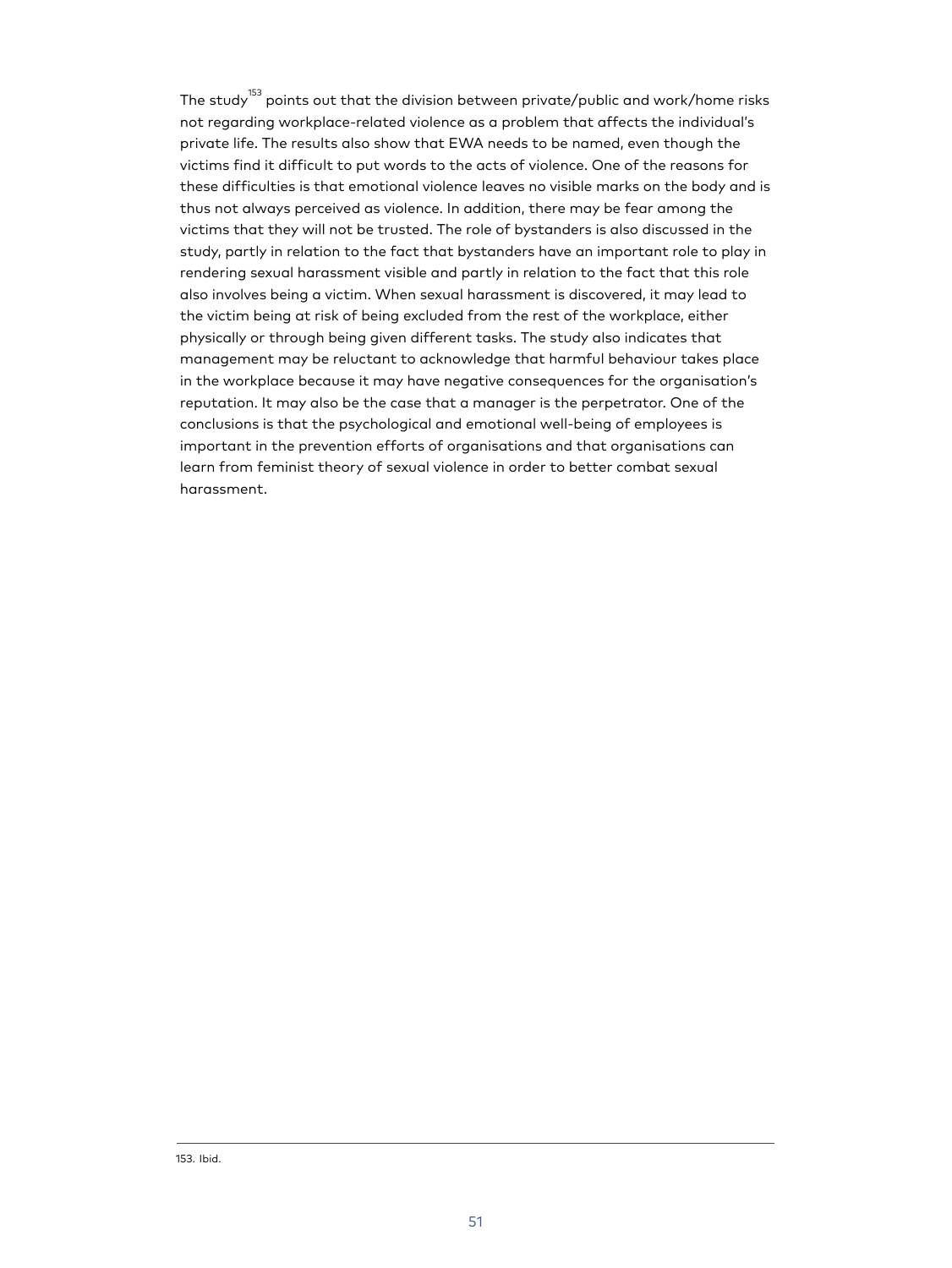# **Concluding discussion**

The overall aim of this research overview has been to identify, based on current research, what we know today about sexual harassment in the Nordic countries. This research overview has described the research from the Nordic countries and what is characteristic of the field of research globally.

The main conclusions of the research overview are highlighted and discussed in this summarising chapter in order to make the knowledge gaps more apparent. These identified knowledge gaps in turn make it clear what is important to take into account in order to boost knowledge and make efforts to prevent sexual harassment in the Nordic countries more effective. The following is a brief summary of the main contributions of the Nordic research to the knowledge in this research field. Theoretical lines of inquiry that need to be developed within the research field are then presented in order to both broaden and deepen the understanding of sexual harassment in the workplace. Finally, knowledge gaps are identified as suggestions for springboards for new research questions.

# **Knowledge contributions and knowledge gaps in the Nordic countries based on four themes**

The knowledge we have about sexual harassment in the Nordic countries is limited in its scope and content, and there are many sectors and occupations – and therefore workers – who are not represented at all in the research. This lack of knowledge about the situation for individuals and groups who are legally entitled to protection against discrimination, in addition to the grounds of discrimination of sex and age. In some of the included studies, #MeToo calls for action constitute empirical data,<sup>154</sup> which opens up the possibility of studying more experiences of being harassed at work than has been done in previous research. In other studies, the importance of the Me Too movement is mentioned in the introduction as an important frame of reference but does not constitute empirical data $^{155}$ . The risk of not taking a cross-sectoral, overarching approach to the phenomenon of sexual harassment in the Nordic countries is that the ambitions of gender equality policy may miss their targets of promoting a work environment that is free from sexual harassment in a gender-equal workplace in which everyone's right to inviolability is respected. The importance of a research overview such as this is therefore to demonstrate the breadth, depth, and diversity of the problem, in the world of work at large.

## **Knowledge about who the victims are**

The studies included in this research overview are largely based on prevalence studies with surveys being the main method used and having the aim of mapping the prevalence and experiences of sexual harassment. Prevalence studies show that

<sup>154.</sup> For example, Jangland, Thorén Lagerlöf & Livholts (2019); Johansson, Johansson & Andersson (2018)

<sup>155.</sup> For example, Bråten (2019); Pétursdóttir & Hjálmarsdóttir (2019)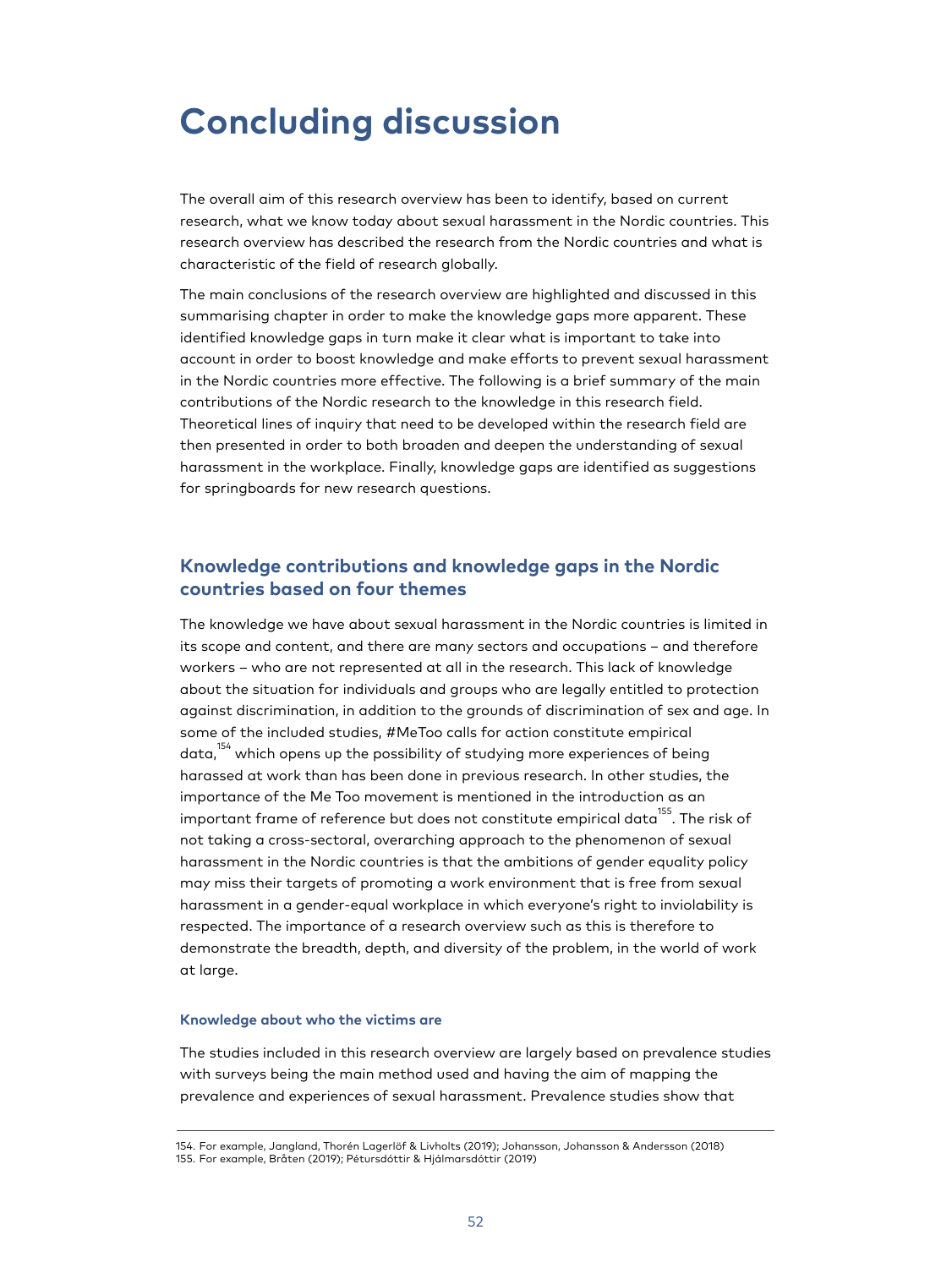women are over-represented when it comes to being sexually harassed in the workplace. A small number of the studies included are based on interviews that aim to obtain a more in-depth picture of victims' perspectives on sexual harassment. Interview studies also show that women are over-represented when it comes to being subjected to sexual harassment in the workplace and that men are overrepresented when it comes to subjecting others to sexual harassment. In both the prevalence studies and the interview studies, women make up the larger proportion of the population sample, and men make up the smaller proportion. In one study alone, the sample is a lesbian who has been subjected to sexual harassment by another woman. <sup>156</sup> In the empirical data descriptions, only the voices of women in the form of quotations are highlighted, while the voices of sexually harassed men are not heard at all. In addition, the empirical knowledge base with regard to who the victims are is remarkably homogeneous.

#### **Knowledge about who the perpetrators are**

In the studies included, men are over-represented when it comes to subjecting others to sexual harassment. The picture of what position the perpetrator has varies depending on the sector/industry or occupation in which the harassment occurs. In the performing arts, sports, the forest industry, and the professional armed forces, most often the perpetrator is a superior or colleague. In health and care occupations and in the hotel and restaurant industry, it is most often patients or customers or guests who are the perpetrators, but superiors and colleagues also do figure among the perpetrators. In occupations in public administration, such as the police and the teaching profession, it is citizens, clients, superiors, and colleagues who are the perpetrators. In academia and organisational occupations, students, colleagues, supervisors, and other superiors within the organisation are the perpetrators.

# **Theoretical lines of inquiry to develop within the research field**

In the studies included in this research overview, common theoretical starting points are feminist theory and sometimes feminist violence theory, organisational theory, or sociological perspectives that investigate how individuals and social structures relate to each other. The legal perspectives in the studies are mainly related to the definition of the term sexual harassment. From this overview, three theoretical lines of inquiry have emerged that are central to developing this field of research.

### **A binary conception of gender**

In the research field, a binary conception of gender is expressed in the included studies in that they are based on the assumption that there are only two genders. The empirical sections depict men and women in a relatively traditional and unproblematic way with heterosexuality as the norm. For example, women and men are divided into two parallel and complementary categories, and are assumed to be sexually attracted to each other. In the literature, the assumption is that men harass women, and that both parties are heterosexual. Sexual harassment of persons who do not conform to the heterosexual norm, for example LGBTQI people, can be

<sup>156.</sup> Johansson, Johansson & Andersson (2018)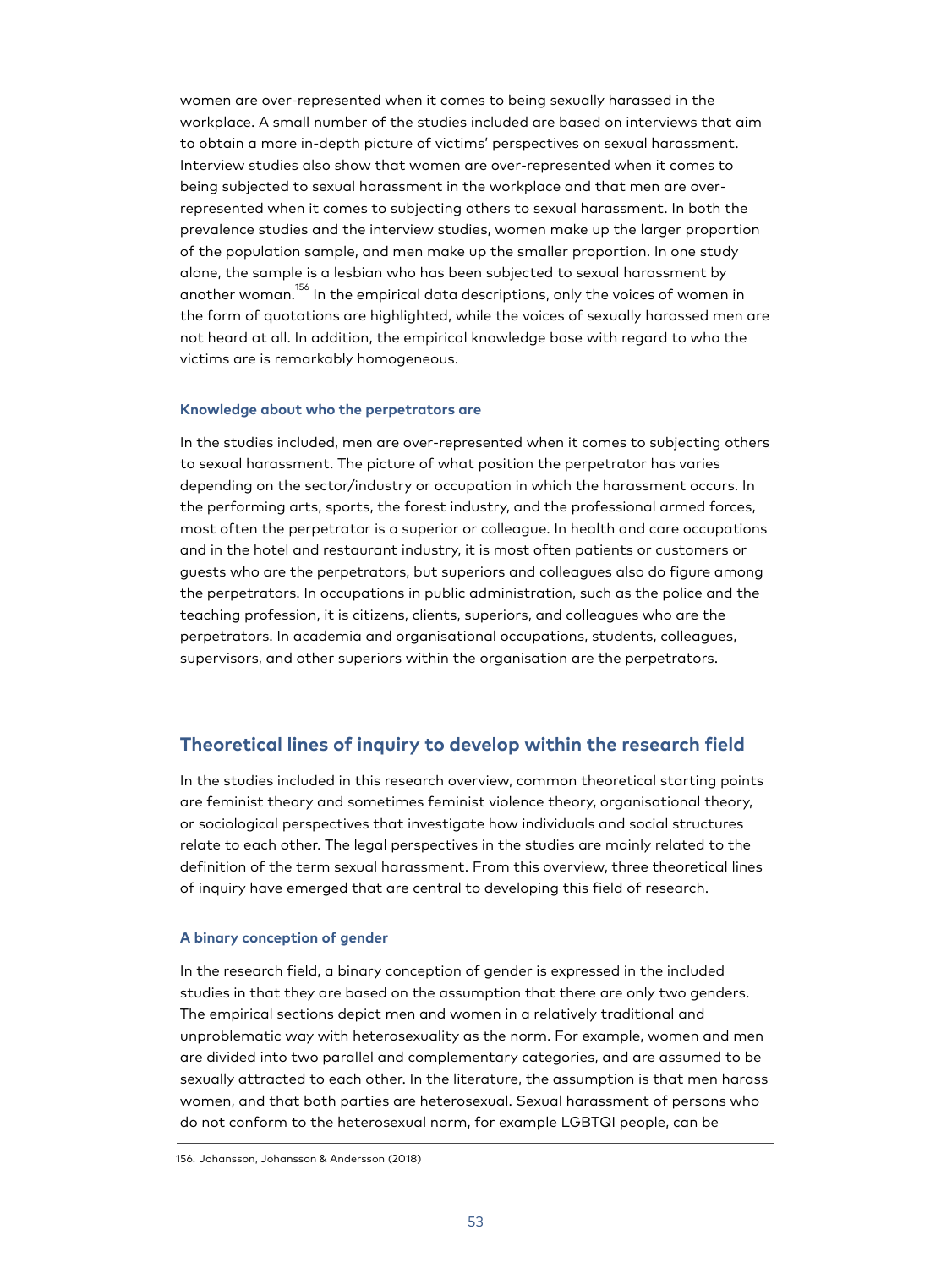understood as heterosexism, based on notions underpinned by homophobic and transphobic structures.<sup>157</sup> This confirms what the theoretical gender perspective makes apparent, namely that there is a system of power in which individuals who, according to the prevailing norms, are coded as men are privileged in comparison with individuals who are coded as women. However, in studies where the concepts of man and woman constitute given input values, the analyses risk being limited because many individuals and groups fall outside of these, for example, on the basis of sexuality and gender identity.<sup>158</sup> Women who do not live by conventional ideals of femininity are also at risk of deviating from norms of how a woman is expected to be and behave in various ways.<sup>159</sup> Single women, young women, women in nontraditional occupations, functionally diverse women, lesbians and women from ethnic minority groups, gay men and young men are subject to sexual harassment to a greater extent than majority groups.<sup>160</sup> For individuals whose identities include several of these factors, the likelihood of being harassed increases. Structures do not exist without the thoughts, values and actions of many individuals being instituted in systems, such as our idea of gender identity. $^{161}$  As some of the studies included in this research overview point out, a theoretical understanding based on gender being constructed rather than the existence of two gender identities would open the way for more questions about sexuality, such as the instruments of control used by men over women and other vulnerable groups in the workplace.

## **A 'colour blind' knowledge of gender**

In this research field, there is a striking silence and invisibility with regard to categorisations of women and men, their backgrounds and whether they are covered by any grounds of discrimination besides sex and age. In a North American context, the research shows that minority women are particularly vulnerable to discrimination and harassment based on sex, skin colour and ethnicity, and to occupational and economic segregation.<sup>162</sup> Studies from a North American context also highlight that white women tend to define sexual harassment in line with the legal definition of the term to a greater extent than do women with a minority background and other women who do not identify themselves as white women. The latter tend to include harassment that also targets their skin colour and origin, gender, and citizenship in the term sexual harassment.<sup>163</sup> This reveals a problem that Kimberlé Crenshaw<sup>164</sup> drew attention to in the USA in the 1980s when she described how different forms of oppression combine to impact certain bodies simultaneously. When she first coined the concept of intersectionality, she was referring to how gender, race and class combine to impact black women simultaneously. In a Norwegian study of the hotel and restaurant industry, immigrant groups and ethnic minorities are highlighted as some of the most frequently sexually harassed groups in the workplace, but there has been no further exploration of this fact, merely identification of it as a knowledge gap. $^{165}$  There is generally a presumption within the research field that studies of sexual harassment primarily include white women and

160. Ibid.

162. McDonald (2012)

<sup>157.</sup> McDonald (2012)

<sup>158.</sup> Cf. Bråten and Øistad (2017), p. 11 159. McDonald (2012)

<sup>161.</sup> Butler (2007)

<sup>163.</sup> Welsh et al. in Carstensen (2016), p. 273

<sup>164.</sup> Crenshaw (1989)

<sup>165.</sup> For example, Bråten & Øistad (2018)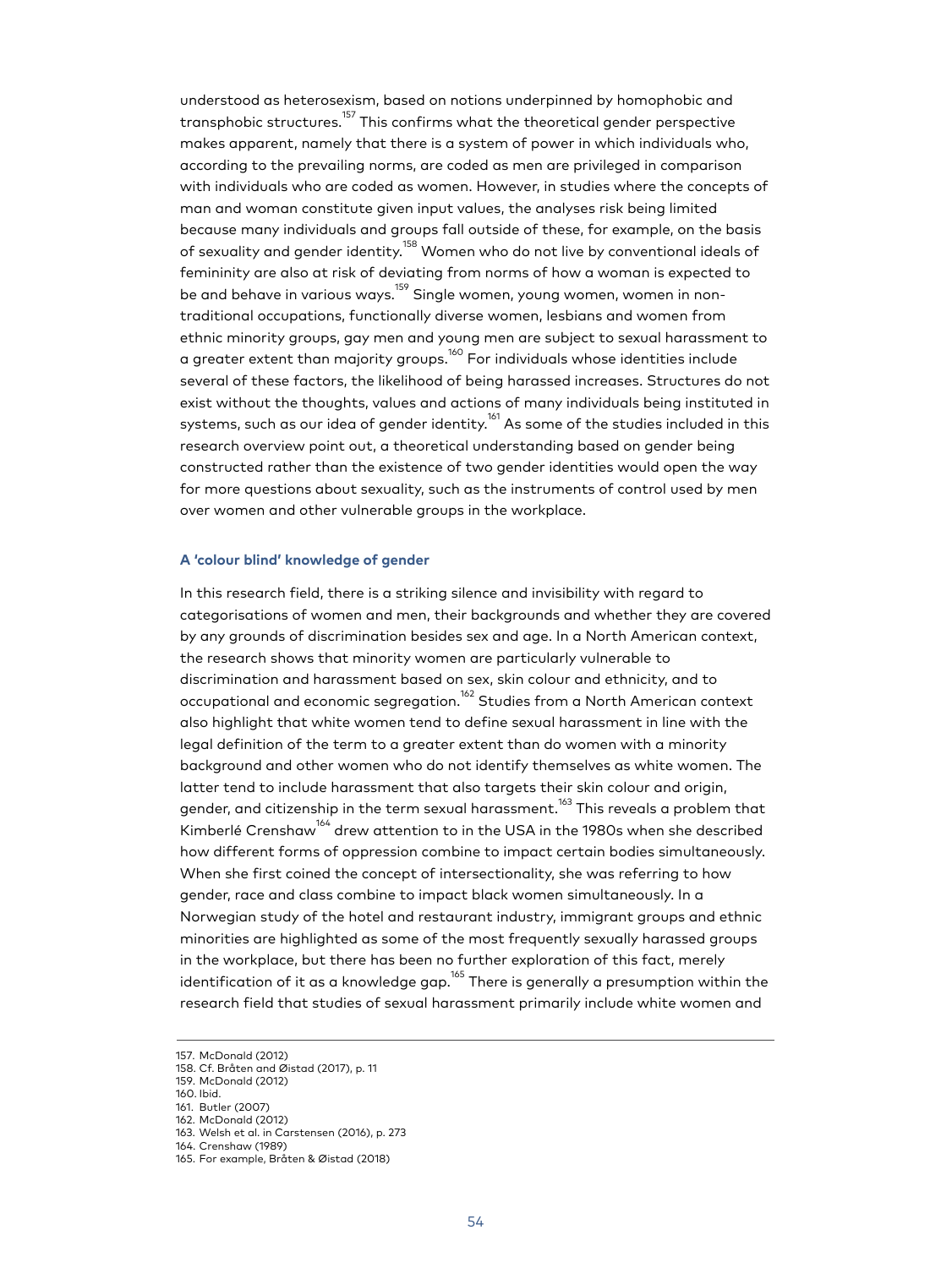men, and those who fall outside these categories are often described as 'other groups', meaning other than the majority population, with 'other vulnerabilities'. This masks who these other groups are in working life in the Nordic countries, what the prevalence of sexual harassment is among them, and how these individuals and groups, from their own perspectives, experience having been sexually harassed in the workplace.<sup>166</sup>

It is important to point out that the categories 'woman' and 'man' and 'girl' and 'boy' are useful in understanding the prevalence, causes, effects and prevention of sexual harassment from the point of view of power, gender, and sex, but that these categories also have their limitations. Focusing solely on sex can lead to a fragmentation of knowledge about sexual harassment in the workplace in the Nordic countries. In view of demographic factors, it is important to take into account the fact that employees in the Nordic labour market are not a homogeneous group. Migration to this part of the world has been going on for more than 50 years and, according to a Norwegian study, all industrialised Western countries are, to some extent, multi-cultural, multi-religious, and multi-ethnic.<sup>167</sup> Despite this, the history of immigrants and minorities in the labour market has been defined on the basis of the immigrant man, who works in specific sectors where immigrant labour is in demand.<sup>168</sup> Statistical studies show that there are considerable differences between majority and minority population groups in the Nordic countries when it comes to access to the labour market, working conditions, and terms of employment.<sup>169</sup> Ultimately, such working conditions are about what individuals must be prepared to agree to in order to be able to work and to have a secure stay in the Nordic welfare societies. $^{170}$  de los Reyes $^{171}$  points out that work and working life have been the most important arena for analysing gender relations and subordination, and that similarity and difference concerning women have been studied with men as the reference point. However, there is relatively little in working life research that deals with a multifaceted understanding of femininity, or being able to see similarities between men's and women's working conditions and differences between women's working conditions, for example from a class perspective. Intersectional perspectives on harassment that operate simultaneously in the lives of individuals and groups are therefore needed in order to increase knowledge about sexual harassment in the workplace in the Nordic countries.

#### **Knowledge contributions with different approaches**

The knowledge that a study on sexual harassment results in depends on the questions asked and how they are asked. Knowledge about sexual harassment in the Nordic countries could take new directions with new ways of tackling research questions. The qualitative studies included in this research overview can largely be said to complement previous quantitative knowledge. It is not unusual for the sample in interview studies to be based on previously collected survey data, with the aim of deepening knowledge that is difficult to obtain from a survey. The qualitative studies tend to be more theory-driven than the prevalence studies, which are more descriptive in nature. At the same time, an observation is that the qualitative studies

<sup>166.</sup> See however Mulinari (2017)

<sup>167.</sup> For example, Midtbøen (2015)

<sup>168.</sup> de los Reyes (2014)

<sup>169.</sup> Statistics Sweden (2018); cf. Mulinari (2017); Wolgast Molina & Gardell (2018) 170. Midtbøen (2015); Wojtyńska & Dís Skaptadóttir (2019); Ollus (2016); cf. McDonald (2012)

<sup>171.</sup> (2014)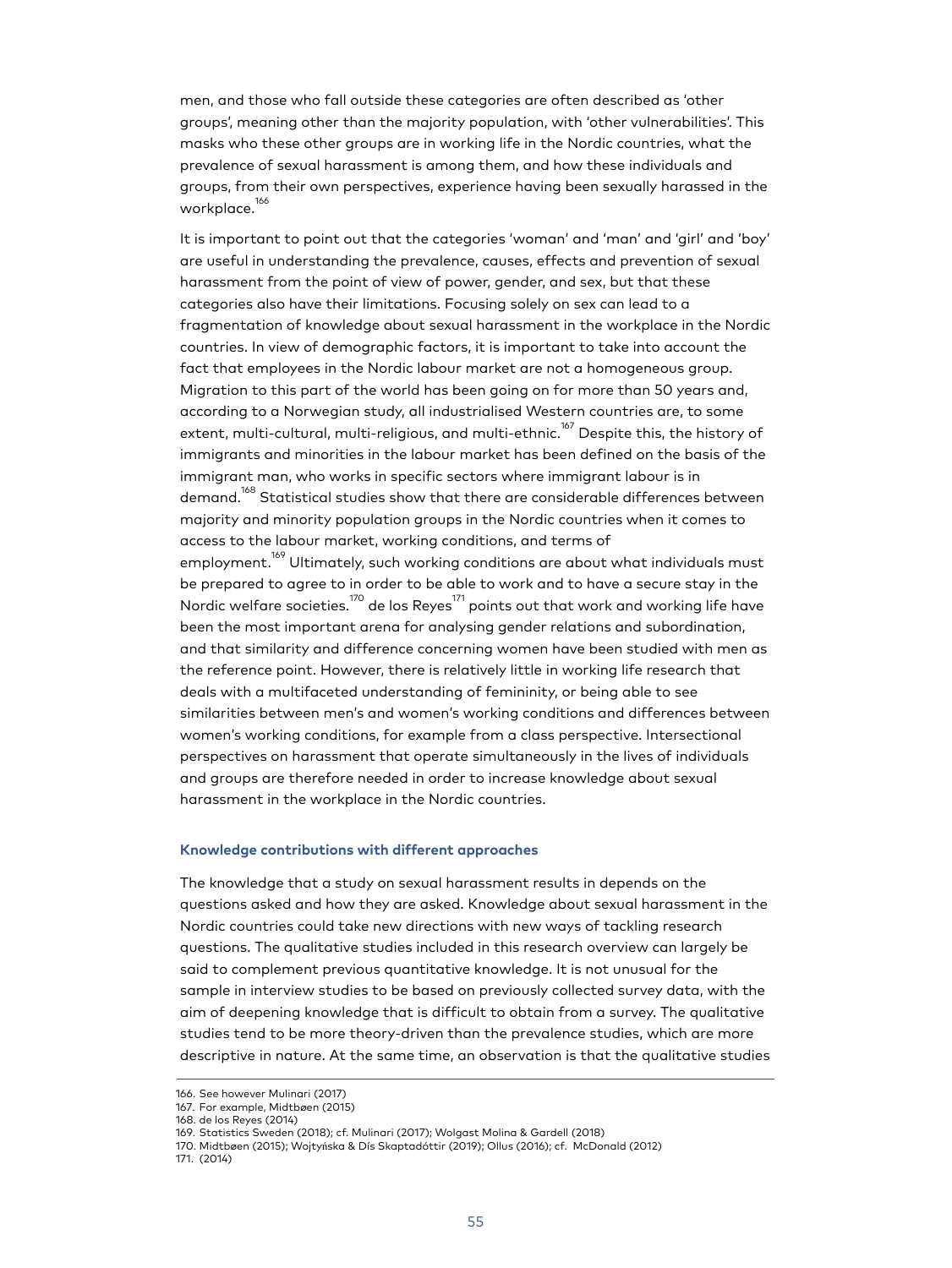tend to have similar questions to the prevalence studies – questions that circulate around experiences (based on a binary conception of gender) concerning how women (and a few men) experience various forms of expression and behaviours in men who are perpetrators of sexual harassment. On the other hand, the agency of women and other harassed groups is hardly afforded any attention at all. Analytically, the interview studies confirm the results of the prevalence studies concerning who is sexually harassed and who perpetrates sexual harassment, with organisational theory and theories of gendered power structures as the framework of understanding. The role of the qualitative studies in relation to the prevalence studies can therefore be described as a dual role. They deepen knowledge in the field by investigating how the victims themselves formulate their experiences of being sexually harassed in the workplace and reveal what lies hidden behind the behaviours that are clustered into categories in the prevalence studies. In addition, they reproduce the existing knowledge within the research field, without developing it with, for example, new sample populations. The results of the interview studies, on the other hand, open up the possibilities for formulating new questions in future research. In a violence theory understanding of the phenomenon of sexual harassment, there is also a more trenchant line of argument that sexual harassment is an expression of men's violence against women, and against some other men, and that the phenomenon is part of a wider context of violence and power; and also that sexual harassment causes emotional injury that goes beyond the working life of the victim.<sup>172</sup> There are also studies that investigate women's strategies for managing and resisting normative perceptions of women, especially in occupations dominated by men, but these studies are few. $^{\rm 173}$ 

Knowledge about the agency of women and other harassed groups would make an important contribution to preventive efforts and would also be able to provide more understanding of what precisely it is that the victims are up against in different occupations and industries/sectors. The strength of sector-specific studies is that the results of both prevalence studies and interview studies inform each other; they broaden and deepen knowledge about the working conditions of those who work in these sectors, and how different tasks constitute vulnerability factors for being sexually harassed. In this way, they give an insight into the nature and challenges of different occupations and give in part a new understanding of the seriousness of sexual harassment. There is however a tendency in the studies included to present the studied sector or the studied occupation as worst affected with more harassment than other industries/sectors and occupations. The risk with this is that knowledge about specific sectors and occupations becomes normative for the whole of the labour market. It is in this context that openness to cross-sectoral perspectives and new theoretical frameworks of understanding is important, such as intersectional perspectives on privilege, vulnerability and factors that operate simultaneously in the lives of individuals and groups. They can help to provide insights on more occupations and workers in the Nordic countries.

One important aspect of the studies included in this research overview is that there is a recognition of structures and that the responsibility for sexual harassment cannot be placed solely on individuals. The studies included also show that sexual harassment cannot be presumed to be a feature of female- and male-dominated

<sup>172.</sup> For example, Penttinen, Jyrkinen & Wide (2019)

<sup>173.</sup> For example, Johansson, Johansson & Andersson (2018); McKie & Jyrkinen (2017)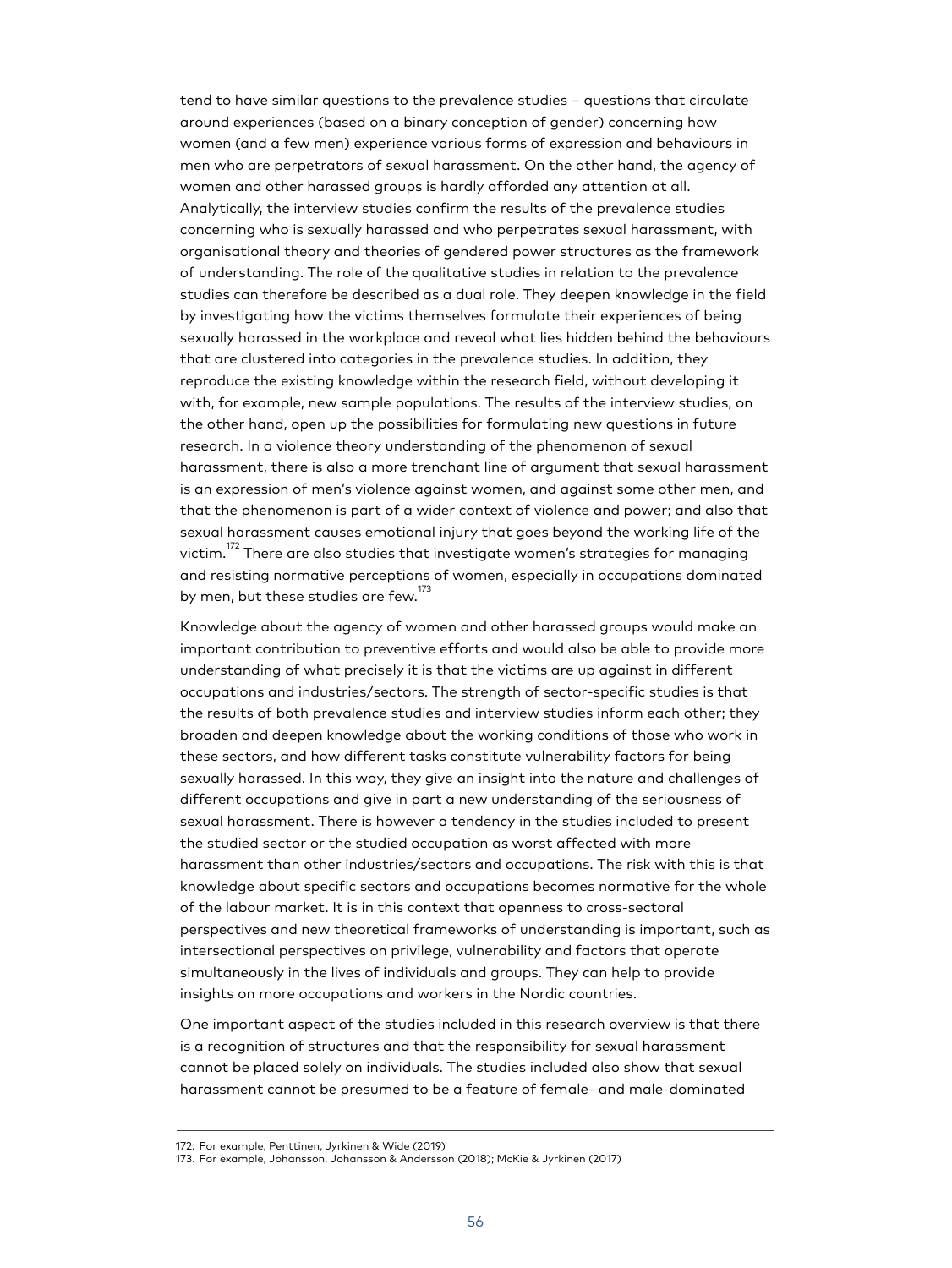occupations, but rather is a feature of working life in general. However, there is no recognition that structures at the social level have an impact on individuals and organisations throughout the labour market, albeit in different ways, depending on, among other things, the occupation, the tasks performed, and the working conditions. In this context, it is important to remember the different conditions for conducting research in this area, such as the challenges of reaching subjects for studies who do not have tasks that involve regular handling of e-mail. In order to investigate processes in workplaces, what the motives are behind individuals' sexual harassment of others, and the outcomes of decision-making logics in practice, it is appropriate to use, for example, an ethnographic approach. $^{174}$  There are thus more approaches and methodological possibilities that can be applied to address the complex issues of sexual harassment in working life.

# **Identified knowledge gaps**

The following lists the identified knowledge gaps that have emerged from this research overview. They are suggestions for springboards for new research questions and new methodological approaches. What we do not know very much about today thus represents opportunities and potential for future research and thus for boosting knowledge about sexual harassment in the Nordic countries, and in particular cross-sectoral knowledge.

## **Conceptual knowledge gaps**

A challenge with the concept sexual harassment is that a legal awareness of the phenomenon is required for naming, blaming, and claiming sexual harassment.<sup>175</sup> The legal construction of the term however provides limited scope for an interpretation that takes into account what the victim experiences sexual harassment to be. The definitions of the concept also tend to be without context and, in terms of knowledge, this poses challenges for what we can actually know about sexual harassment. The problem with too general a definition is that the results of different studies become difficult to compare, which has an impact on how generalisable they are. On the other hand, too precise a definition risks diminishing the effects of words and actions that are interpreted and perceived as sexual harassment, but which do not fit into the legal definitions of the term. Furthermore, one of the difficulties involved in naming sexual harassment as violence is that the emotional effects of violence leave no visible marks on the body. However this is precisely why it needs to be called violence, so that it is not rendered invisible. This is not easy, because women in particular are rendered powerless in the psychological sense in patriarchal structures.<sup>176</sup> There is also a paradox in that certain forms of vulnerability are protected in the anti-discrimination legislation in the Nordic countries, while there is a homogeneity and unilateralism in how these grounds for discrimination are written about and rendered into knowledge in the field of research on sexual harassment in the workplace. It is therefore important moving forward to facilitate a continuous and open scientific dialogue on the concept of sexual harassment.

<sup>174.</sup> McDonald (2012)

<sup>175.</sup> Carstensen (2016)

<sup>176.</sup> McDonald (2012)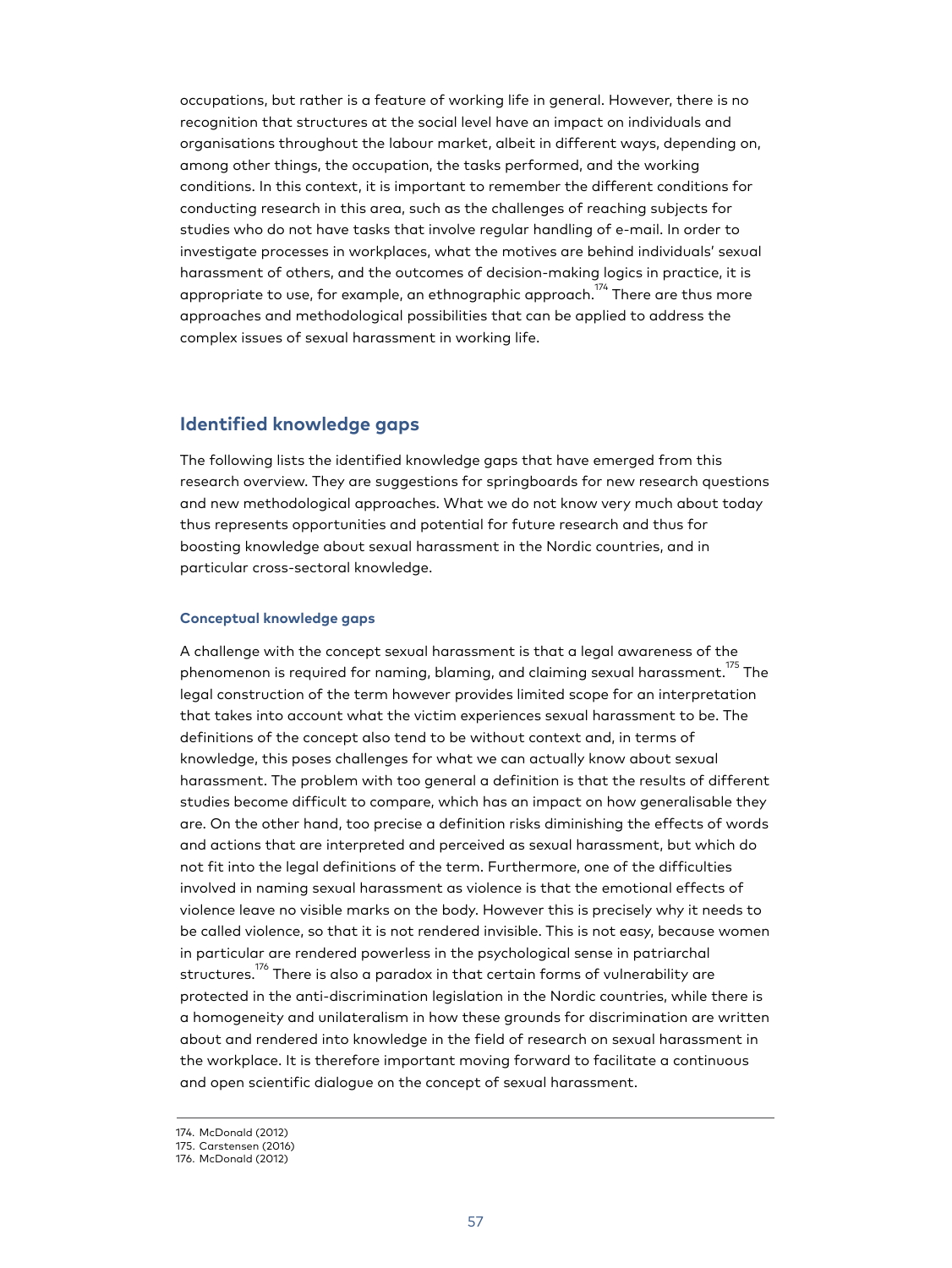## **The organisation and workplace cultures**

In the studies included, the question of responsibility is written about much more than that employers and leaders of organisations actually have employer responsibilities. Management and employers tend to become blurred terms that do not really make it clear that they are individual professionals who occupy these positions and who are responsible for the workplaces that they manage. Consequently, who is to take responsibility, and what is to be taken responsibility for, is rarely enlarged upon. $^{177}$  The reporting systems identified within academia internationally show that they are often bureaucratic and inaccessible to users. $^{^{178}}$  In addition, there are rarely policies in workplaces for how to deal with perpetrators or what the nature of support structures for victims should be like. International research shows that a workplace culture that is permissive in relation to sexual harassment can have a greater impact on employee attitudes and behaviours than formal rules and guidelines within the organisation. Therefore, a ban on sexual harassment does not necessarily mean that changes will occur in practice in terms of gender-based harassment.<sup>179</sup> There are also studies that show that sexual harassment policies within organisations are there to protect the organisation rather than individuals.<sup>180</sup> The term 'zero tolerance' then stands for internal compensation to reduce the victim's suffering and to prevent the victim from taking the case to a higher instance. In some cases, the victim reporting the matter to the authorities may be seen as an organisational risk. What actually occurs in organisation and workplace cultures in the Nordic countries is a relatively unexplored area.

#### **The individualisation of the problem of sexual harassment**

Organisation and workplace cultures can function as enablers of sexual harassment and can even serve to individualise the problem. This means, among other things, that the burden of proof of what happened is placed on the victim. Experiences of being sexually harassed in the workplace have consequences such as mental illhealth, sickness absence, and wanting to quit the workplace where the incidents occurred.<sup>181</sup> Individualisation of the problem may also involve assigning the victim different tasks, the victim being allowed to sit in a secluded place, or leaving the workplace voluntarily, but in many cases there is no alternative but to stay at the workplace, depending on the victim's opportunities for getting another job. In a few studies, it is apparent that individuals struggle hard to continue to do their work as well as possible, despite the harassment and the burden of their experiences. <sup>182</sup> Knowledge about how the individualisation of sexual harassment is expressed in individual cases could thus contribute to a deeper understanding of its

consequences both in and beyond the workplace.

- 179. McDonald (2012) 180. Ibid.
- 181. Ibid.

<sup>177.</sup> Cf. Bondestam & Lundqvist (2018); McDonald (2012); Simonsson, 2020

<sup>178.</sup> Lundqvist & Bondestam (2019)

<sup>182.</sup> For example, Penttinen, Jyrkinen & Wide (2019)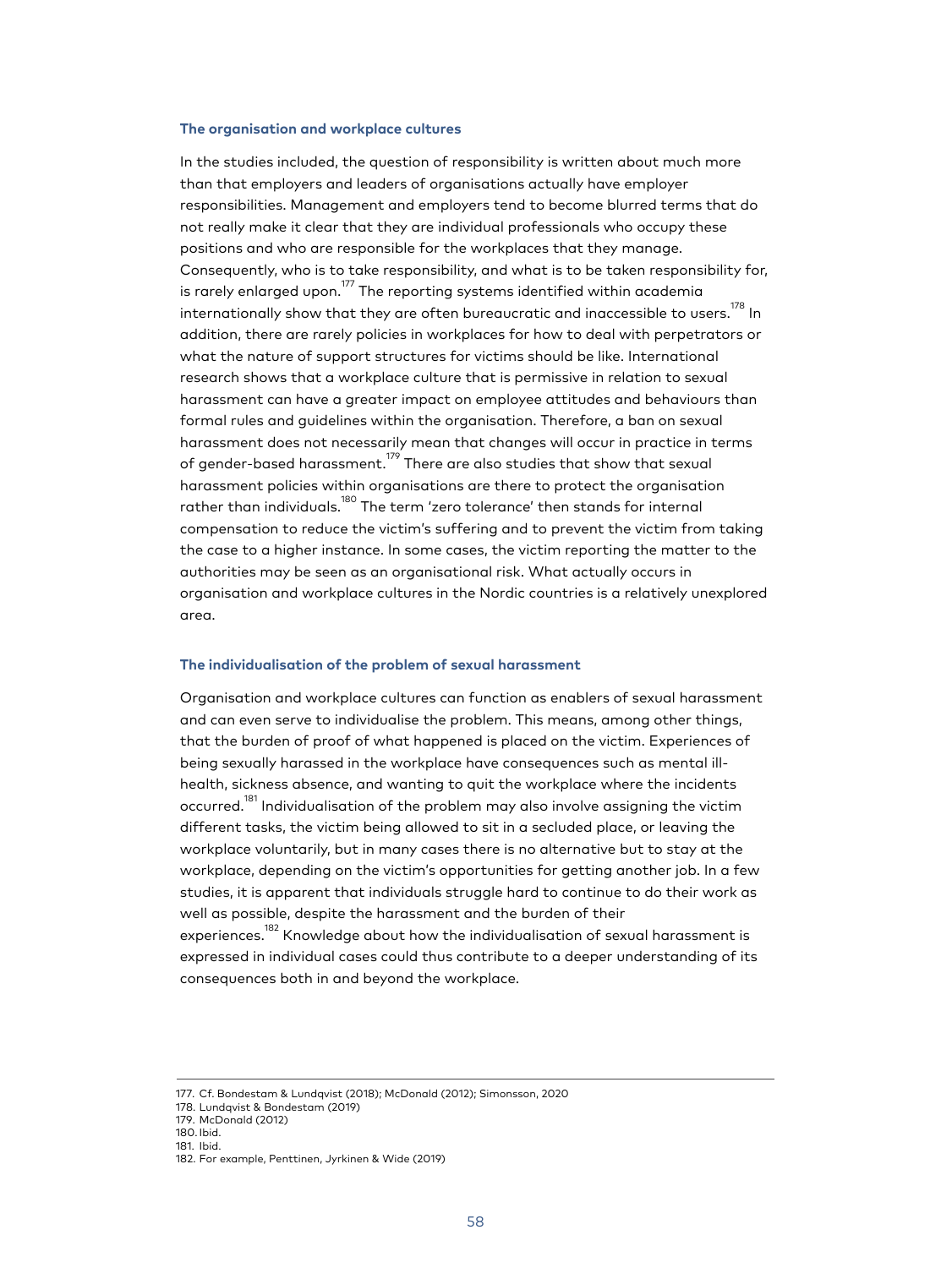#### **Culture of silence and under-reporting in workplaces**

There is a recurring need that emerges from this research overview for more knowledge about under-reporting. If only a few of those who are sexually harassed report it, the number of unreported cases is necessarily large and such a large figure compromises the knowledge base. This is despite the fact that prevalence studies – and the #MeToo calls for action – so clearly demonstrated the magnitude of the phenomenon, but also women's and girls' agency, their strategies, and their desire for change. The silence of sexually harassed individuals may also be an expression of women's resistance strategies and an expression of a lack of confidence in systems that are purported to protect victims, but which in practice do not protect them.<sup>183</sup> The culture of silence and under-reporting also applies to the fact that men are not only perpetrators. There are also men who are sexually harassed at work, and there are also women and men who are harassed by a member of the same sex.<sup>184</sup> According to international research, fewer reports of sexual harassment are made within small organisations, which may exemplify that employees in such organisations feel insecure and thus do not report this harassment, and this poses challenges for organisations in terms of confidentiality and privacy. <sup>185</sup> A culture of silence and under-reporting constitute a major and important knowledge gap because we cannot assume what such silence and non-reporting of cases actually represents. These are empirical questions that need to be investigated.

### **Consequences of sexual harassment in the workplace**

The consequences of sexual harassment in the workplace have been relatively little explored, but international research shows that they are devastating to the individuals who are harassed.<sup>186</sup> Mental and physical health effects, worry, anxiety, anger, feelings of powerlessness, humiliation, depression, and post-traumatic stress disorder are some aspects that are highlighted in the international research. The consequences depend very much on who the perpetrator is – a colleague or manager, patient, or customer. It is therefore important that sexual harassment is contextualised in terms of positions of formal power within the organisation, but also in terms of aspects of formal/informal relations within an organisation and other power hierarchies.<sup>187</sup> The effects are deemed to be more serious when the perpetrator is the victim's superior in the organisation in cases of sexual coercion or sexual harassment in combination with racism.<sup>188</sup> A small number of qualitative studies describe the enormous impacts of sexual harassment on individuals, the complexity of being harassed and, not least, the victim's agency, capacity to find strategies and the will and desire to do good work despite the harassment. $^{189}$  The consequences not only involve individual suffering, but also affect organisations in the form of costly staff turnover, investigation costs and legal costs, but also in the form of fortifying efforts such as training and development to raise the level of knowledge, among other things.<sup>190</sup> There is in general very little knowledge about the consequences of sexual harassment, but those studies that do exist seem to have

<sup>183.</sup> McDonald (2012)

<sup>184.</sup> Cf. Bråten & Øistad (2017), p. 11 185. Ibid.

<sup>186.</sup> Bondestam & Lundqvist (2018); McDonald (2012)

<sup>187.</sup> Carstensen (2016)

<sup>188.</sup> McDonald (2012)

<sup>189.</sup> For example, Penttinen, Jyrkinen & Wide (2019)

<sup>190.</sup> Ibid.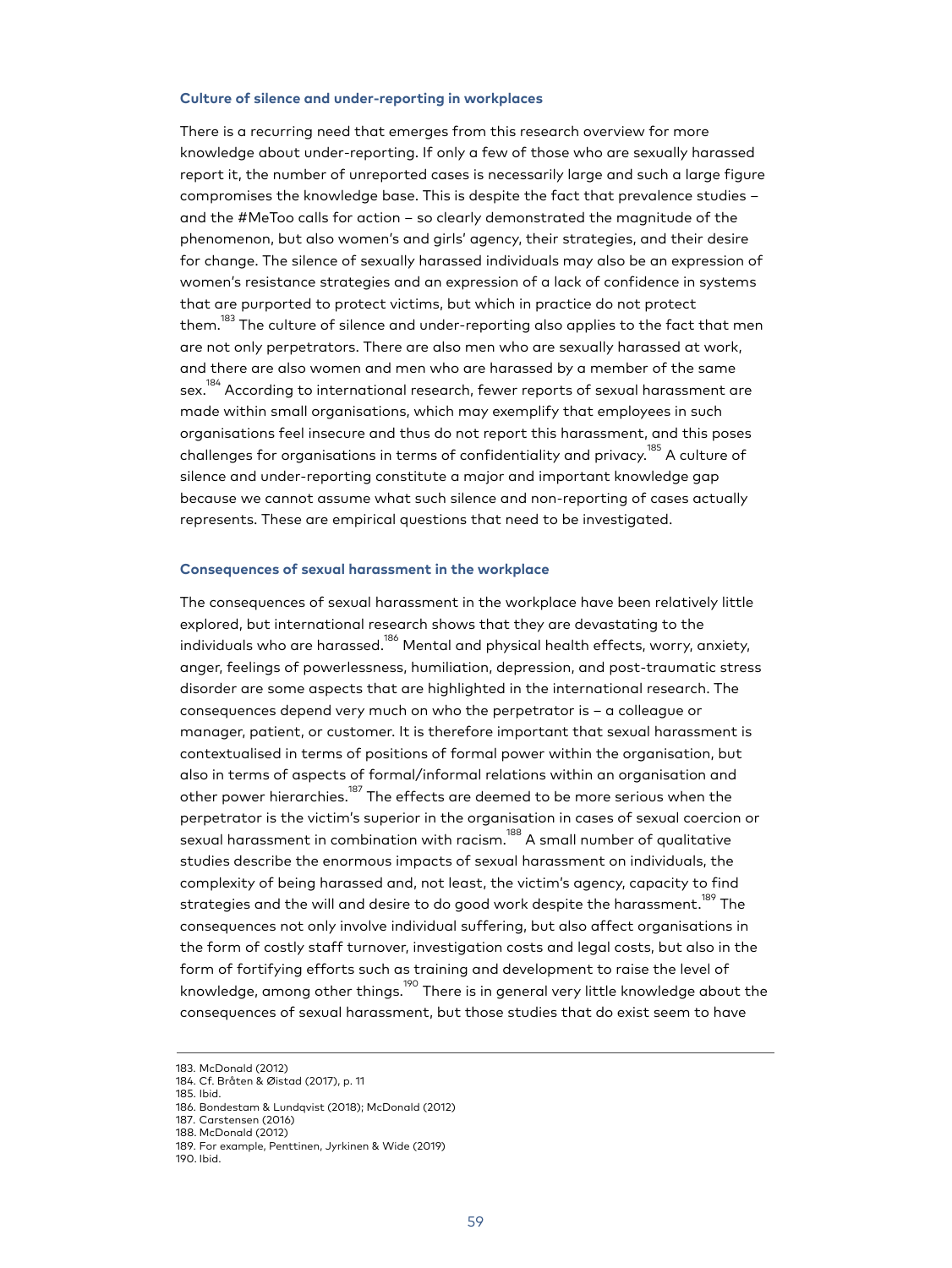examined the phenomena at the individual level to a greater extent than at the level of the organisation.

#### **Perpetrators and bystanders**

The studies included deal largely with individuals' experiences of sexual harassment and vulnerability factors in working life. Norms, values and power imbalances in specific occupations and sectors/industries are described, as are situations where individuals describe experiences of being sexually harassed in the workplace. But there are no studies of perpetrators – those who subject others to sexual harassment – and therefore we risk not acquiring knowledge about the causes that lead to sexual harassment. Some of the studies indicate if the perpetrator is a superior, colleague or patient/client/customer. However there are few analyses that deepen our understanding of who the perpetrator is otherwise, for example, based on variables that usually describe the victim, such as age, sex, and ethnicity. There are also no studies of bystanders, that is, those who witness others being sexually harassed, those who can intervene when harassment occurs, persons who can provide support, persons who may be traumatised by witnessing the harassment, and persons who directly or tacitly give support to perpetrators. Bystanders can also be harassed if they tell others about what they have witnessed. Bystander programmes in the form of training courses which seek to get bystanders to intervene when sexual harassment occurs are, according to international research, an effective way to reduce the incidence of sexual harassment.<sup>191</sup> Knowledge about perpetrators and bystanders can contribute more multifaceted knowledge about the incidence of sexual harassment. With very little knowledge about perpetrators and about bystanders, those who suffer sexual harassment appear in the research to be alone throughout the whole process, and knowledge about sexual harassment risks becoming one-sided. Studies of perpetrators and of bystanders could contribute to a more multifaceted knowledge of sexual harassment as interpersonal acts and about the motives behind such acts, as well as about the structures that enable the phenomenon. They therefore represent a major and important knowledge gap in the field of research.

#### **Sexual harassment related to other forms of harassment**

Some of the studies included investigated sexual harassment alongside other forms of harassment such as bullying, other forms of victimisation, and exclusion mechanisms.<sup>192</sup> Bullying and sexual harassment cause similar symptoms in individuals and are explained by roughly similar backgrounds; power relations that have an impact on internalised negative self-esteem among women, the racialised, the functionally diverse, LGBTQI people, those with an identity that does not conform to the norms of masculinity and femininity, whiteness, adequacy and heteronormativity in the workplace as well as in society in general. However, bullying can be as common within groups of women as between groups of women and groups of men, which means that the primary framework of understanding for each form of harassment cannot be taken for granted. However, the links between

<sup>191.</sup> Simonsson, 2020

<sup>192.</sup> For example, Pétursdóttir & Hjálmarsdóttir (2019); Sigursteinsdóttir (2017); Steinþórsdóttir & Pétursdóttir (2017)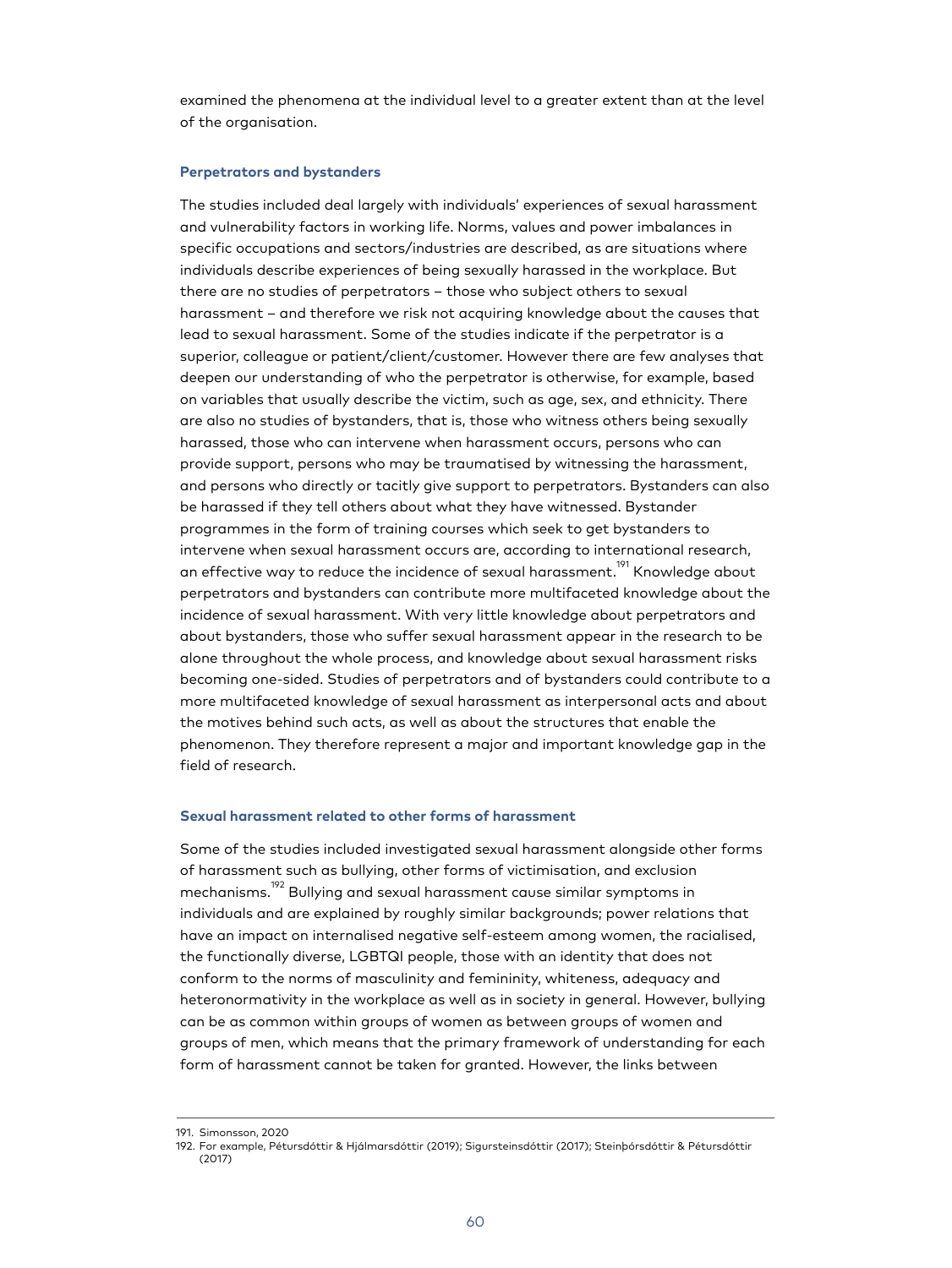different forms of harassment are rarely studied within the field of research.<sup>193</sup> How sexual harassment relates to other forms of harassment thus constitutes a knowledge gap.

## **Working conditions and terms of employment**

In recent decades, the status and form of the Nordic model has undergone changes, and has shifted from having large public sectors to the 1990's 'marketisation' of industries and sectors in the Nordic countries' welfare systems. An example of what is currently described as a major problem for security and gender equality in the labour market is the 'gig economy', which is a rapidly growing form of working and access to goods and services in the labour market.<sup>194</sup> Short-term and temporary contracts are examples of risk factors that create dependency relationships and power imbalances between employees, employers and customers. Some of the studies included in this research overview show that there are precarious terms of employment in a range of sectors, and in light of this these kinds of working conditions can undermine the benefits of the Nordic model.<sup>195</sup> For some workers, the gig economy means extra income in addition to regular work or studies. But for many people, it is their only form of livelihood. Even when the terms of employment are secure in some occupations, the working environment can be a precariousness factor due to the nature of the tasks. Working conditions and terms of employment are therefore important aspects of sexual harassment victimisation about which we need more knowledge.

#### **Prevention and preventive efforts**

Efforts to prevent sexual harassment in the workplace are absent from the included studies and constitute a knowledge gap within the field of research in general.<sup>1%</sup> Sexual harassment concerns both interpersonal acts and organisational structures. One aspect of this lack of knowledge about preventive efforts is that there is some uncertainty within the research field concerning how sexual harassment ought to be defined and interpreted, and this in turn can lead to preventive efforts in workplaces being feeble.<sup>197</sup> In addition, organisational goals and legal intentions may constitute a field of tension between different definitions of terms and conflicts of interest, thereby making it more difficult to combat sexual harassment in practice. Over time, behaviours are normalised and eventually become accepted at workplaces and become part of the workplace culture. The risk with processes of normalisation is that they result in legitimised and passive acceptance of negative behaviours which are consequently considered to be less serious. $^{198}$  At the same time, behaviours that are normalised can be far more common than grosser behaviours. Efforts to prevent sexual harassment can therefore include identifying behavioural patterns that concern gender equality and gender patterns from a broader perspective, for example, that everyone takes care of their own dishes because, implicitly, in certain workplaces, women primarily take on that responsibility.<sup>199</sup> Another example could be that sauna clubs for men and vulgar jokes

<sup>193.</sup> McDonald (2012); Simonsson (2020)

<sup>194.</sup> Schoenbaum (2016)

<sup>195.</sup> For example, Bråten & Øistad (2017); Kleppe & Røyseng (2016)

<sup>196.</sup> Lundqvist & Bondestam (2019); McDonald (2012); Simonsson (2020)

<sup>197.</sup> Carstensen (2016); McDonald (2012)

<sup>198.</sup> Carstensen (2016)

<sup>199.</sup> Ibid.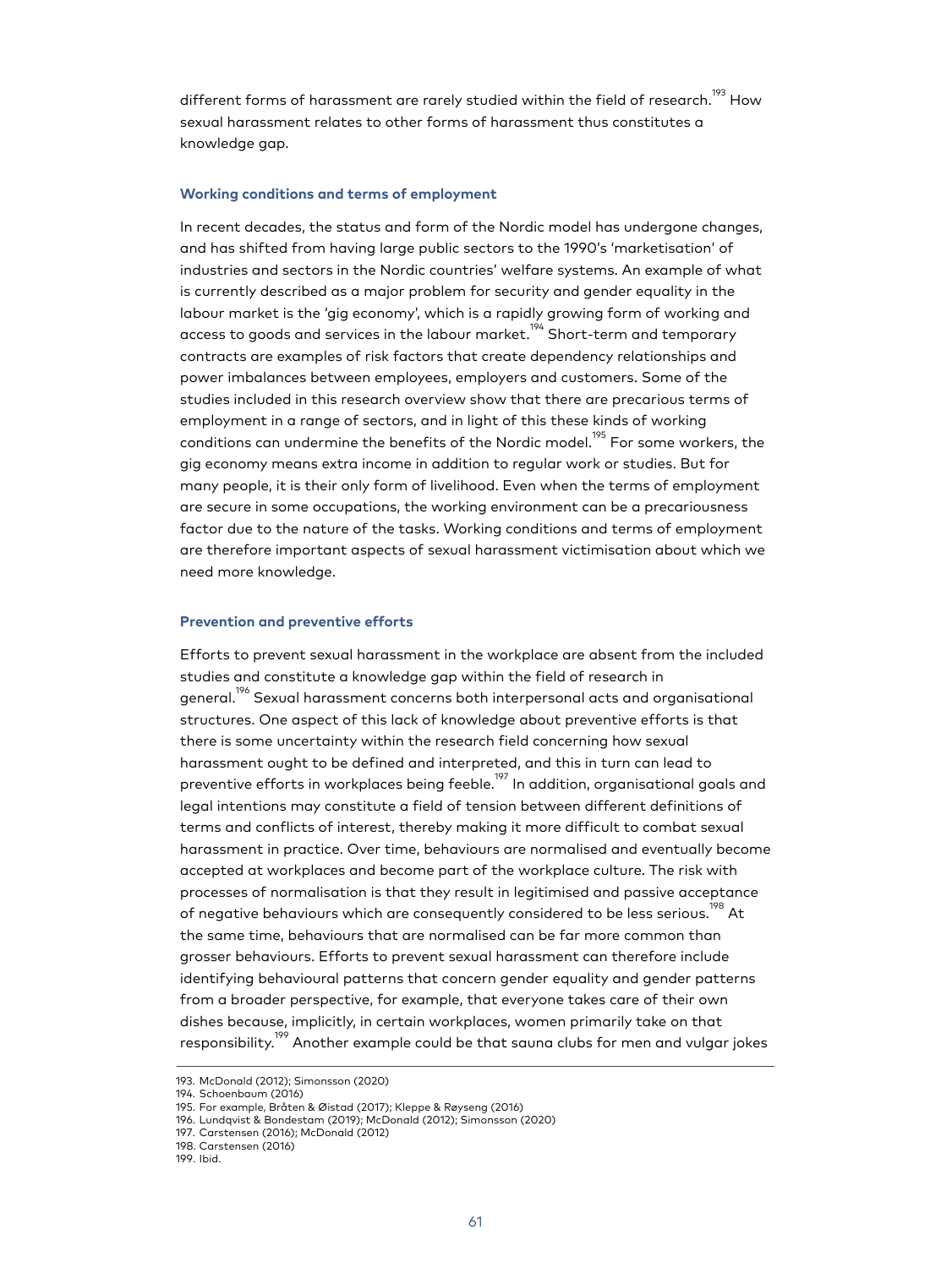in the workplace are identified as inappropriate because they do not promote a gender-equal and inclusive workplace. Workplaces with systematic work environment management have a greater capacity to educate, train and encourage changes in attitudes and behaviours that can change women's everyday working lives than legislation and policies have.<sup>200</sup> Concrete proposals for preventive efforts are needed in order to promote gender equality and to address the discriminatory practices that pass under the radar in the workplace.<sup>201</sup> Such proposals today constitute a knowledge gap within the field of research.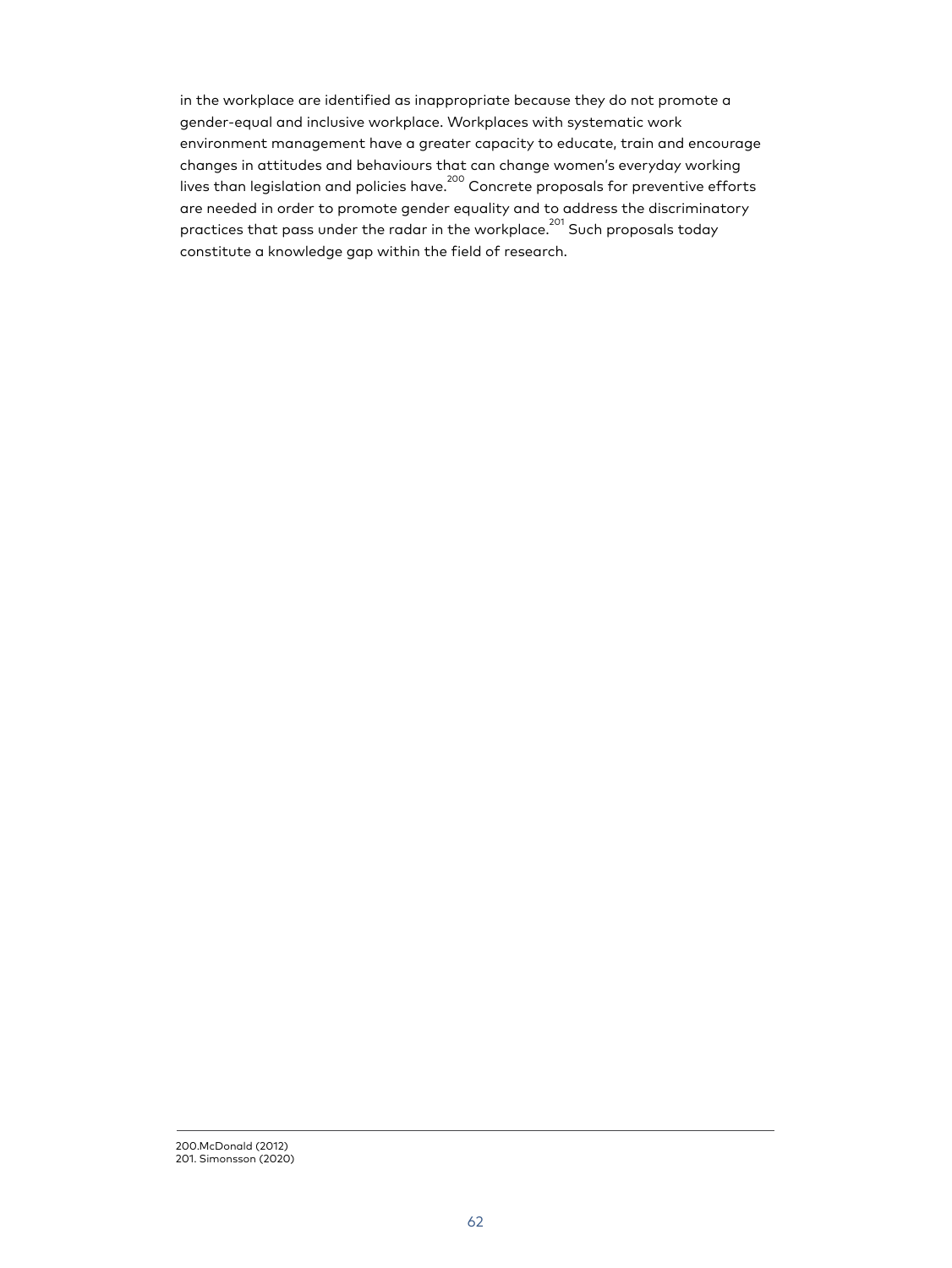# **Bibliography**

Acker, J. (1990). Hierarchies, jobs, bodies: A Theory of Gendered Organizations. Gender & Society, 4(2), 139–158. [https://doi-org.ezproxy.ub.gu.se/](https://doi-org.ezproxy.ub.gu.se/10.1177%2F089124390004002002) [10.1177%2F089124390004002002](https://doi-org.ezproxy.ub.gu.se/10.1177%2F089124390004002002)

Acker, J. (2006). Inequality Regimes: Gender, Class, and Race in Organizations. Gender & Society, 20(4), 441–464. [https://doi-org.ezproxy.ub.gu.se/](https://doi-org.ezproxy.ub.gu.se/10.1177%2F0891243206289499) [10.1177%2F0891243206289499](https://doi-org.ezproxy.ub.gu.se/10.1177%2F0891243206289499)

Anttila, A. (2019). She plays like a man! How to strengthen equality and wellbeing at work in the cultural field? [Tyttöhän soittaa kuin mies! Kuinka vahvistaa taide- ja kulttuurialan tasa-arvoa ja työhyvinvointia?] Cupore webpublications 55. Kulttuuripolitiikan tutkimuskeskus Cupore. [https://www.cupore.fi/en/publications/](https://www.cupore.fi/en/publications/cupore-s-publications/the-girl-plays-like-a-man) [cupore-s-publications/the-girl-plays-like-a-man.](https://www.cupore.fi/en/publications/cupore-s-publications/the-girl-plays-like-a-man) Downloaded 30 March 2020.

Askanius, T. & Hartley Møller, J. (2019). Framing Gender Justice: A comparative analysis of the media coverage of #metoo in Denmark and Sweden. Nordicom Review, 40(2), 19-36. <https://doi.org/10.2478/nor-2019-0022>

Bergbom, B., Vartia-Vaananen, M., & Kinnunen, U. (2015). Immigrants and natives at work: Exposure to workplace bullying. Employee Relations, 37(2), 158–175. <https://doi-org.ezproxy.ub.gu.se/10.1108/ER-09-2014-0101>

Björk, S. & Wahlström, M. (2018). Normer som skaver. Hbtq-personers sociala arbetsmiljö i Göteborgs Stad. Forskningsrapporter i Sociologi No. 148. Department of Sociology and Work Science, University of Gothenburg,

Bondestam, F. & Lundqvist, M. (2018). Sexual harassment in academia: An international research overview Stockholm: Swedish Research Council.

Borchorst, A., & Agustin, L. R. (2017). Seksuel chikane på arbejdspladsen: Faglige, politiske og retlige spor. (OA-udgave udg.) Aalborg Universitetsforlag.

Bråten, M. & Sletvold Øistad, B. (2017). Seksuell trakassering i arbeidslivet. Undersøkelse blant fellesforbundets medlemmer i hotell og restaurant og Fagforbundets medlemmer i helse og omsorg. Report 2017:09. Fafo Institutt for arbeidslivsog velferdsforskning.

Bråten, M. & Sletvold Øistad, B. (2018). Seksuell trakassering i hotellbransjen i Skandinavia. Erfaringer fra tre hoteller i Danmark, Norge og Sverige. Report 2018:29. Fafo Institutt for arbeidslivsog velferdsforskning.

Bråten, M. & Svalund, J. (2018). Seksuell trakassering innen film-, TV-, scene-, musikk- og spillfeltet. Report 2018:39. Fafo Institutt for arbeidslivsog velferdsforskning.

Bråten, M. (2019). Seksuell trakassering – et stille arbeidsmiljøproblem? Arbetsmarknad & Arbetsliv, 25(1), 28–48.

Butler, J. (1990). Gender trouble: feminism and the subversion of identity. New York: Routledge.

Carstensen, G. (2016). Sexual Harassment Reconsidered: The Forgotten Grey Zone. NORA – Nordic Journal of Feminist and Gender Research, 24(4), 267-280. [https://doi-](https://doi-org.ezproxy.ub.gu.se/10.1080/08038740.2017.1292314)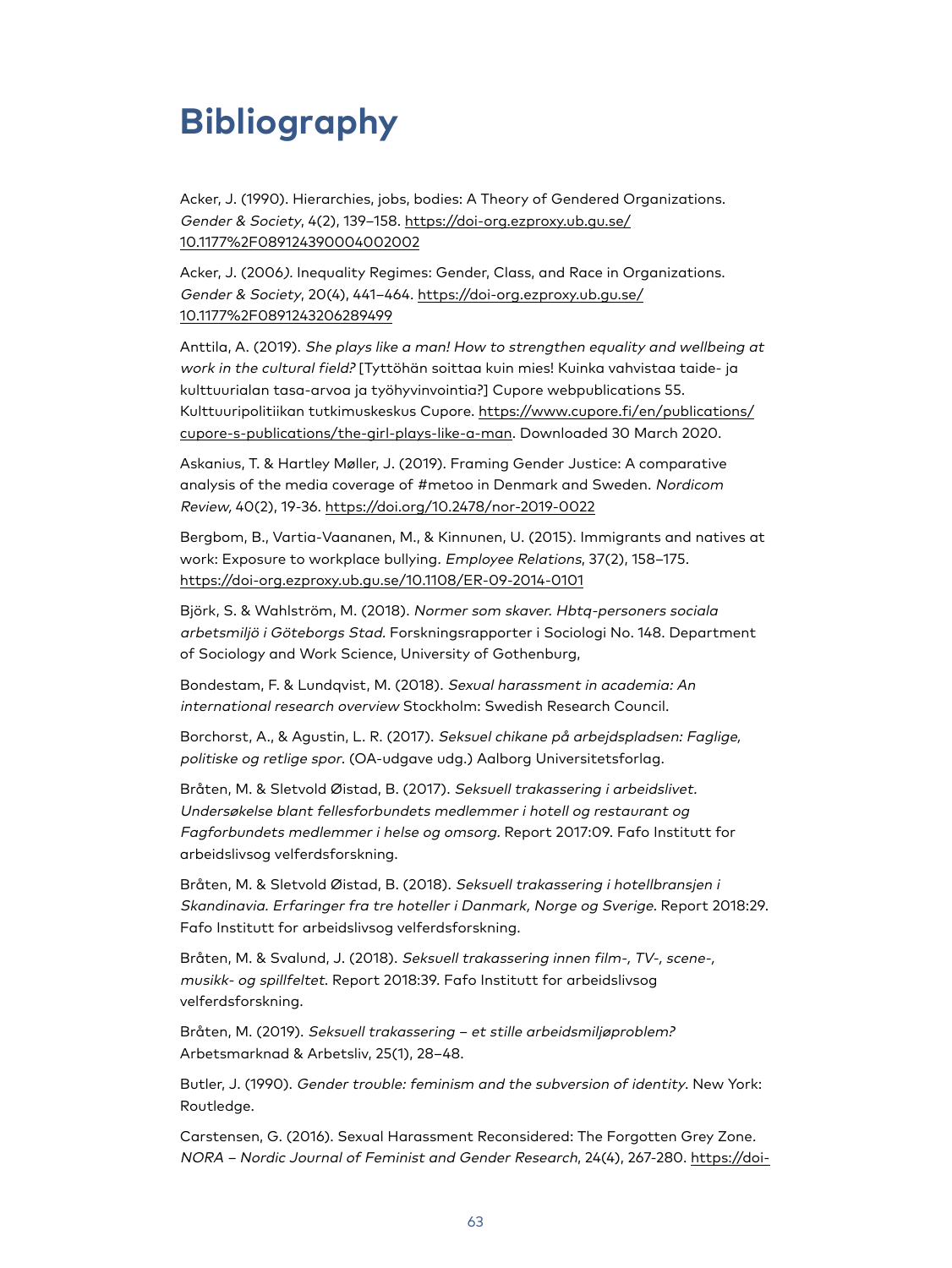## [org.ezproxy.ub.gu.se/10.1080/08038740.2017.1292314](https://doi-org.ezproxy.ub.gu.se/10.1080/08038740.2017.1292314)

Crenshaw, K. (1989). Demarginalizing the Intersection of Race and Sex: A Black Feminist Critique of Antidiscrimination Doctrine, Feminist Theory and Antiracist Politics. University of Chicago Legal Forum, 1989(1), Article 8, 139-167.

Dahl, U. (2016). Kön och genus, femininitet och maskulinitet. In Lundberg, A. & Werner, A. (Eds.), En introduktion till genusvetenskapliga begrepp. Gothenburg: Swedish Secretariat for Gender Research, University of Gothenburg.

de los Reyes, P. (2014). Inte bara jämställdhet: intersektionella perspektiv på hinder och möjligheter i arbetslivet. Research report SOU 2014:34. Stockholm: Fritzes.

Eide, E. (2014). Bekjennelser og kompromisser - Homofile/lesbiske/skeive medieerfaringer. Norsk medietidsskrift, 21(3), 209–225.

European Union. (2006). Directive 2006/54/EC of the European Parliament and of the Council of 5 July 2006 on the implementation of the principle of equal opportunities and equal treatment of men and women in matters of employment and occupation (recast) [https://eur-lex.europa.eu/legal-content/EN/TXT/](https://eur-lex.europa.eu/legal-content/EN/TXT/PDF/?uri=CELEX:32006L0054&qid=1585667710596&from=EN.%20Downloaded%2030%20March%202020) [PDF/?uri=CELEX:32006L0054&qid=1585667710596&from=EN. Downloaded 30](https://eur-lex.europa.eu/legal-content/EN/TXT/PDF/?uri=CELEX:32006L0054&qid=1585667710596&from=EN.%20Downloaded%2030%20March%202020) [March 2020](https://eur-lex.europa.eu/legal-content/EN/TXT/PDF/?uri=CELEX:32006L0054&qid=1585667710596&from=EN.%20Downloaded%2030%20March%202020).

Council of Europe. (2011). Council of Europe Convention on preventing and combating violence against women and domestic violence. [https://www.coe.int/en/](https://www.coe.int/en/web/istanbul-convention/) [web/istanbul-convention/](https://www.coe.int/en/web/istanbul-convention/). Downloaded 30 March 2020.

European Union Agency for Fundamental Rights (FRA). (2014). Violence against women: an EU-wide survey. Main results report. Vienna: European Union Agency for Fundamental Rights. [https://fra.europa.eu/sites/default/files/fra-2014-vaw-survey](https://fra.europa.eu/sites/default/files/fra-2014-vaw-survey-at-a-glance-oct14_en.pdf)[at-a-glance-oct14\\_en.pdf](https://fra.europa.eu/sites/default/files/fra-2014-vaw-survey-at-a-glance-oct14_en.pdf) Downloaded 30 March 2020.

Fahlgren, S., Mulinari, D., & Sjöstedt Landén, A. (2016). Ambivalenser och maktordningar: Feministiska läsningar av nyliberalism. Stockholm: Makadam.

Falk, L., Augustin, H., Toren, K., & Magnusson, M. (2019). Doctoral students' perceived working environment, obstacles and opportunities at a Swedish medical faculty: A qualitative study. BMC Medical Education, 19(1), 250. [http://dx.doi.org/10.1186/](http://dx.doi.org/10.1186/s12909-019-1684-x) [s12909-019-1684-x](http://dx.doi.org/10.1186/s12909-019-1684-x)

Fasting, K., & Sand, T. (2015). Narratives of sexual harassment experiences in sport. Qualitative Research in Sport, Exercise and Health, 7(5), 573-588. [https://doi](https://doi-org.ezproxy.ub.gu.se/10.1080/2159676X.2015.1008028)[org.ezproxy.ub.gu.se/10.1080/2159676X.2015.1008028](https://doi-org.ezproxy.ub.gu.se/10.1080/2159676X.2015.1008028)

Folke, O., Rickne, J., Tanaka, S., & Tateishi, Y. (2020). Sexual Harassment of Women Leaders. Daedalus, 149(1), 180-197. [https://doi.org/10.1162/DAED\\_a\\_01781](https://doi.org/10.1162/DAED_a_01781)

Friborg, M. K., Hansen, J. V., Aldrich, P. T., Folker, A. P., Kjaer, S., Nielsen, M. B. D., Rugulies, R. & Madsen, I. E. H. (2017). Workplace sexual harassment and depressive symptoms: a cross-sectional multilevel analysis comparing harassment from clients or customers to harassment from other employees amongst 7603 Danish employees from 1041 organizations. BMC Public Health, 17(1), 675. [https://doi.org/10.1186/](https://doi.org/10.1186/s12889-017-4669-x) [s12889-017-4669-x](https://doi.org/10.1186/s12889-017-4669-x)

Gressgård, R. (2014). Å stange hodet i veggen: Mikroaggresjon i akademia. Nytt Norsk Tidsskrift, 31(1), 17–29.

Grönlund, A., Halldén, K., & Magnusson, C. (2017). A Scandinavian success story?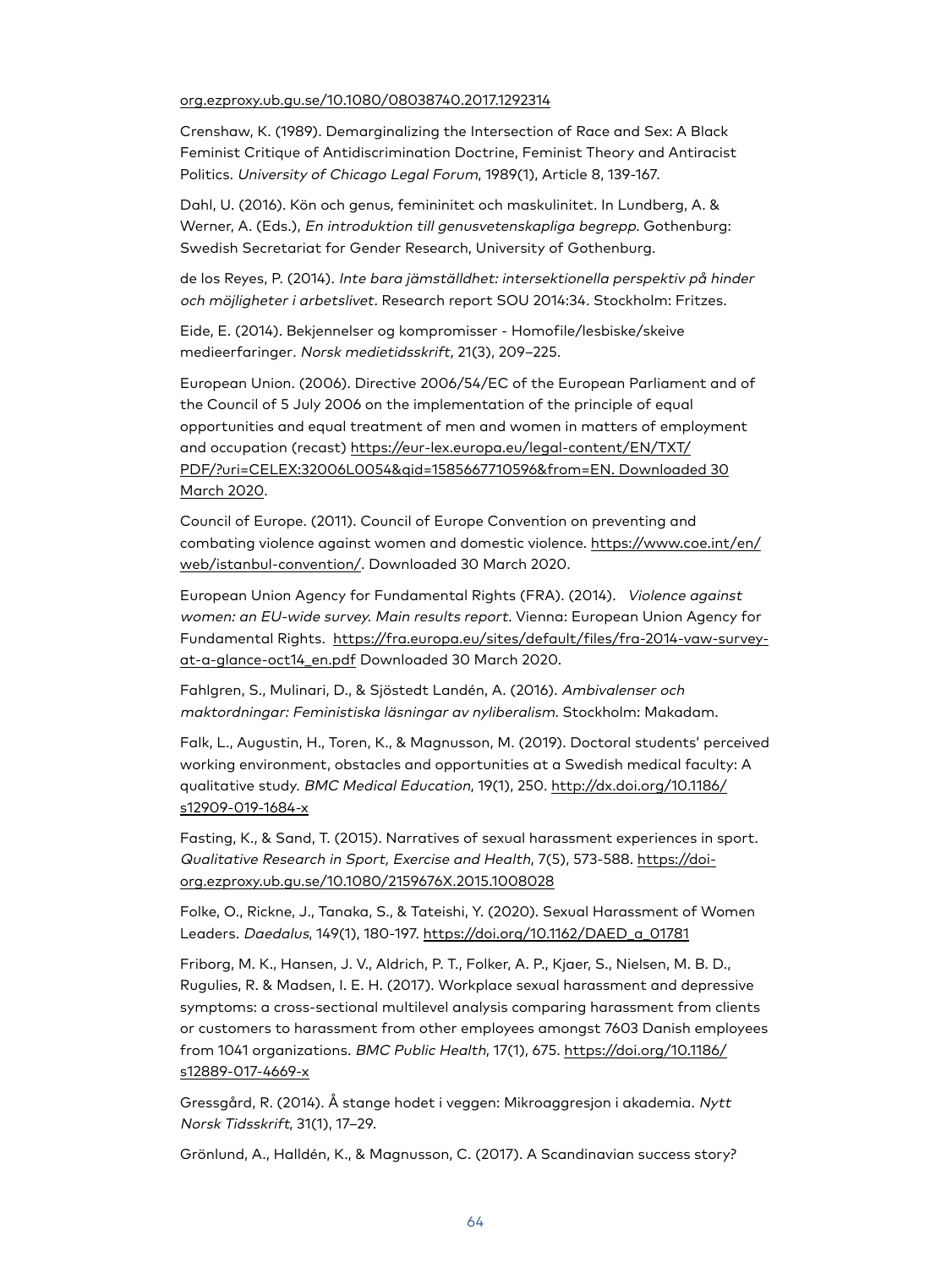Women's labour market outcomes in Denmark, Finland, Norway and Sweden. Acta Sociologica, 60(2), 97–119. [https://doi-org.ezproxy.ub.gu.se/](https://doi-org.ezproxy.ub.gu.se/10.1177%2F0001699316660595) [10.1177%2F0001699316660595](https://doi-org.ezproxy.ub.gu.se/10.1177%2F0001699316660595)

Hagen, I. M. & Svalund, J. (2019). Vold, trusler og trakassering i helse- og sosialsektoren. Report 2019:32. Fafo Institutt for arbeidslivsog velferdsforskning.

Hammarstedt, M., Ahmed, A., & Aldén, L. (2015). Sexual prejudice and labor market outcomes of gays and lesbians: Evidence from Sweden. Feminist Economics, 21(1), 90-109. <https://doi-org.ezproxy.ub.gu.se/10.1080/13545701.2014.937727>

Hester, M, Kelly L & Radford, J. (Eds.). (1996). Women, Violence and Male Power: Feminist Activism, Research and Practice. Bristol: Open University Press.

Jangland, S., Thorén Lagerlöf, L. & Livholts, M. (2019). #Metoo: Motståndsberättelser om sexuella trakasserier i(nifrån) socialt arbete i Sverige. Tidskrift för Genusvetenskap, 40(2), 97-119.

Johansson, M., Johansson, K. & Andersson, E. (2018). #Metoo in the Swedish forest sector: Testimonies from harassed women on sexualised forms of male control. Scandinavian Journal of Forest Research, 33(5), 419-425. [https://doi.org/10.1080/](https://doi.org/10.1080/02827581.2018.1474248) [02827581.2018.1474248](https://doi.org/10.1080/02827581.2018.1474248)

Johansson, S. & Lundqvist, C. (2017). Sexual harassment and abuse in coach–athlete relationships in Sweden. European Journal for Sport and Society, 14(2), 117-137. <https://doi-org.ezproxy.ub.gu.se/10.1080/16138171.2017.1318106>

Johansson, S. (2018). 'Am I sexually abused?' Consent in a coach-athlete lesbian relationship. Sport, Education and Society, 23(4), 311-323. [https://doi](https://doi-org.ezproxy.ub.gu.se/10.1080/13573322.2016.1202819)[org.ezproxy.ub.gu.se/10.1080/13573322.2016.1202819](https://doi-org.ezproxy.ub.gu.se/10.1080/13573322.2016.1202819)

Kahilampi, N., Kimpimäki, N. & Leikkari, M. (2016). Registered nurses' experiences of sexual harassment at work. [Sairaanhoitajan työssä kokema seksuaalinen häirintä]. Seinäjoki University of applied sciences.

Kleppe, B., & Røyseng, S. (2016). Sexual Harassment in the Norwegian Theatre World. Journal of Arts Management Law and Society, 46(5), 282-296. [https://doi](https://doi-org.ezproxy.ub.gu.se/10.1080/10632921.2016.1231645)[org.ezproxy.ub.gu.se/10.1080/10632921.2016.1231645](https://doi-org.ezproxy.ub.gu.se/10.1080/10632921.2016.1231645)

Korsvik, T. (2017). Kvinnelige jurister i akademia: Ikke lenger "inntrengere i en mannskultur"? Tidsskrift for Kjønnsforskning, 41(1), 39-54.

Kuznetsova, Y., Yalcin, B., & Priestley, M. (2017). Labour Market Integration and Equality for Disabled People: A Comparative Analysis of Nordic and Baltic Countries. Social Policy and Administration, 51(4), 577–597.

Latcheva, R. (2017). Sexual Harassment in the European Union: A Pervasive but Still Hidden Form of Gender-Based Violence. Journal of Interpersonal Violence, 32(12), 1821-1852. <https://doi-org.ezproxy.ub.gu.se/10.1177%2F0886260517698948>

Linehagen, F. (2018). Conforming One's Conduct to Unwritten Rules Experiences of Female Military Personnel in a Male-Dominated Organization. Res Militaris, 8(1), 1-25.

Lundqvist, M. & Bondestam, F. (2019). Förebyggande arbete mot sexuella trakasserier i akademin - en internationell forskningsöversikt. Report 2019:3. Universitets- och högskolerådet i Sverige.

McDonald, P. (2012). Workplace Sexual Harassment 30 Years on: A Review of the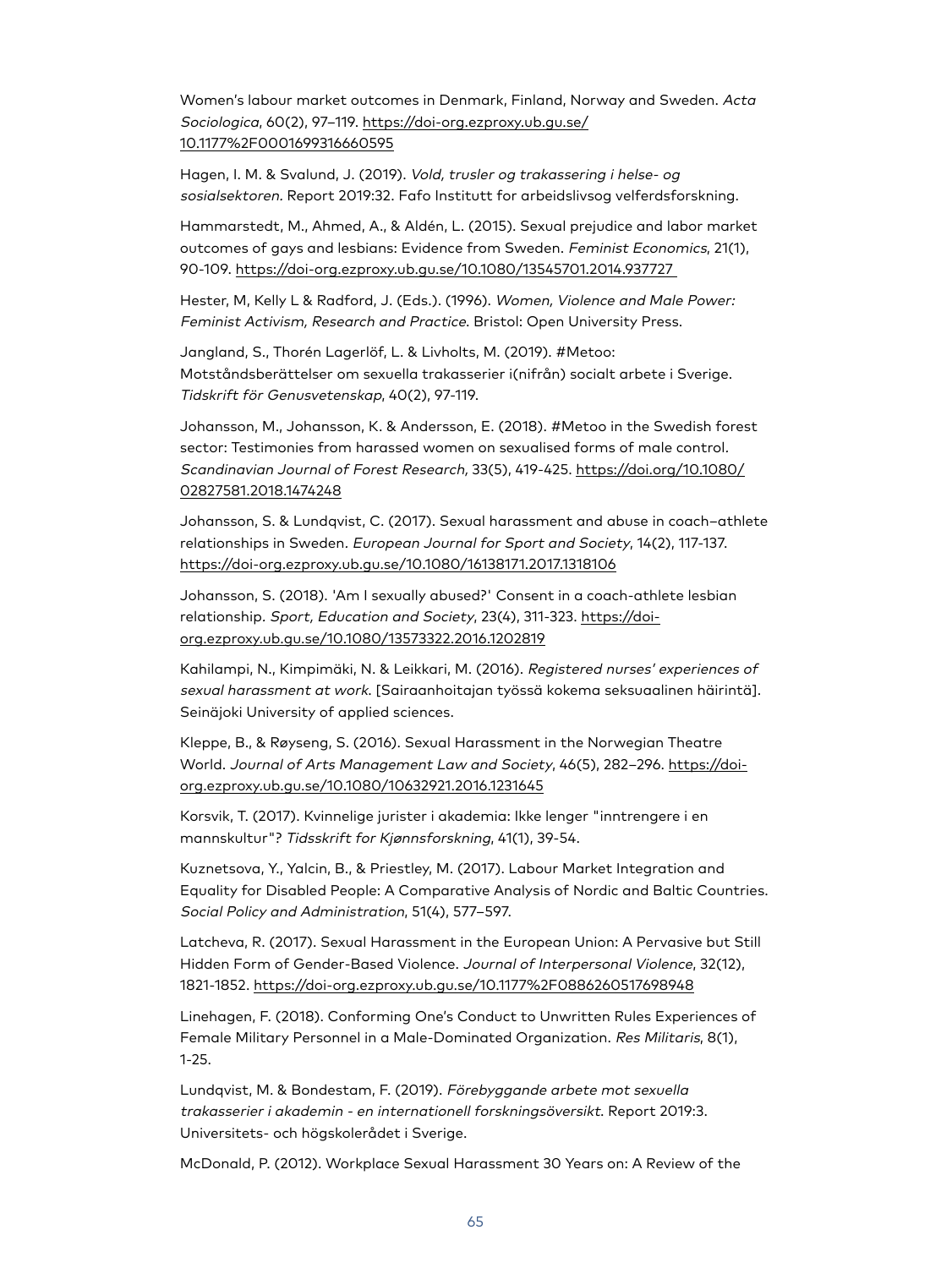Literature. International Journal of Management Reviews, 14, 1-17. [https://doi](https://doi-org.ezproxy.ub.gu.se/10.1111/j.1468-2370.2011.00300.x)[org.ezproxy.ub.gu.se/10.1111/j.1468-2370.2011.00300.x](https://doi-org.ezproxy.ub.gu.se/10.1111/j.1468-2370.2011.00300.x)

McKie, L., & Jyrkinen, M. (2017). MyManagement: Women managers in gendered and sexualised workplaces. Gender in Management: An International Journal, 32(2), 98-110. <https://doi-org.ezproxy.ub.gu.se/10.1108/GM-04-2016-0091>

Meriläinen, M., Käyhkö, K., Kõiv, K., & Sinkkonen, H.-M. (2019). Academic bullying among faculty personnel in Estonia and Finland. Journal of Higher Education Policy and Management, 41(3), 241–261. [https://doi-org.ezproxy.ub.gu.se/10.1080/](https://doi-org.ezproxy.ub.gu.se/10.1080/1360080X.2019.1591678) [1360080X.2019.1591678](https://doi-org.ezproxy.ub.gu.se/10.1080/1360080X.2019.1591678)

Midtbøen, A. (2015). Ethnic Penalties In Western Labour Markets. Nordic Journal of Migration Research, 5(4), 185-193. <https://doi.org/10.1515/njmr-2015-0022>

Muhonen, T. (2016). Exploring gender harassment among university teachers and researchers. Journal of Applied Research in Higher Education, 8(1), 131-142. <https://doi-org.ezproxy.ub.gu.se/10.1108/JARHE-04-2015-0026>

Mulinari, P. (2017). Racism as intimacy – looking, questioning and touching in the service encounter. Social Identities, 23(5), 600–613. [https://doi.org/10.1080/](https://doi.org/10.1080/13504630.2017.1281111) [13504630.2017.1281111](https://doi.org/10.1080/13504630.2017.1281111)

Måwe, I. (2018a). What does the law say about #MeToo? Nordic Information on Gender (NIKK).

Måwe, I. (2018b). One year after Me Too – Initiatives and action in the Nordic and Baltic countries Nordic Information on Gender (NIKK).

Måwe, I. (2019). Equal pay in the Nordic countries – the law and policy strategies. Nordic Information on Gender (NIKK)

Niemi J. (2019). Excluding Power from a Narrative: Sexual Harassment in a Criminal Law Reform. In: Andersson U., Edgren M., Karlsson L., Nilsson G. (Eds.) Rape Narratives in Motion. Palgrave Studies in Crime, Media and Culture. [https://doi.org/](https://doi.org/10.1007/978-3-030-13852-3_2) [10.1007/978-3-030-13852-3\\_2](https://doi.org/10.1007/978-3-030-13852-3_2)

Nordic Council of Ministers. (2019). Nordic Co-operation Programme on Gender Equality 2019–2022. PolitikNord 2019:701. <http://dx.doi.org/10.6027/PN2019-701.>

Ollus, N. (2016). Forced Flexibility and Exploitation: Experiences of Migrant Workers in the Cleaning Industry. Nordic Journal of Working Life Studies, 6(1), 25-45. <https://doi.org/10.19154/njwls.v6i1.4908>

Penttinen E., Jyrkinen M., Wide E. (2019). Emotional Workplace Abuse: A New Research Approach. Palgrave Pivot. doi: [10.1007/978-3-030-19993-7](http://10.0.3.239/978-3-030-19993-7)

Pétursdóttir, G. M., & Hjálmarsdóttir, K. A. (2019). Workplace sexual harassment: Action, inaction and the way forward. Icelandic Review of Politics & Administration, 15(1), 91–112. <https://doi.org/10.13177/irpa.a.2019.15.1.5>

Pina, A. & Gannon, T. A. & Saunders, B. (2009). An overview of the literature on sexual harassment: Perpetrator, theory, and treatment issues. Aggression and Violent Behavior, 14, 126-138. [https://doi-org.ezproxy.ub.gu.se/10.1016/](https://doi-org.ezproxy.ub.gu.se/10.1016/j.avb.2009.01.002) [j.avb.2009.01.002](https://doi-org.ezproxy.ub.gu.se/10.1016/j.avb.2009.01.002)

Retterås, R. (2015). Aktivt likestillingsarbeid; et nødvendig grep for å hindre diskriminering i arbeidslivet. Kritisk Juss, 41(4), 243-250.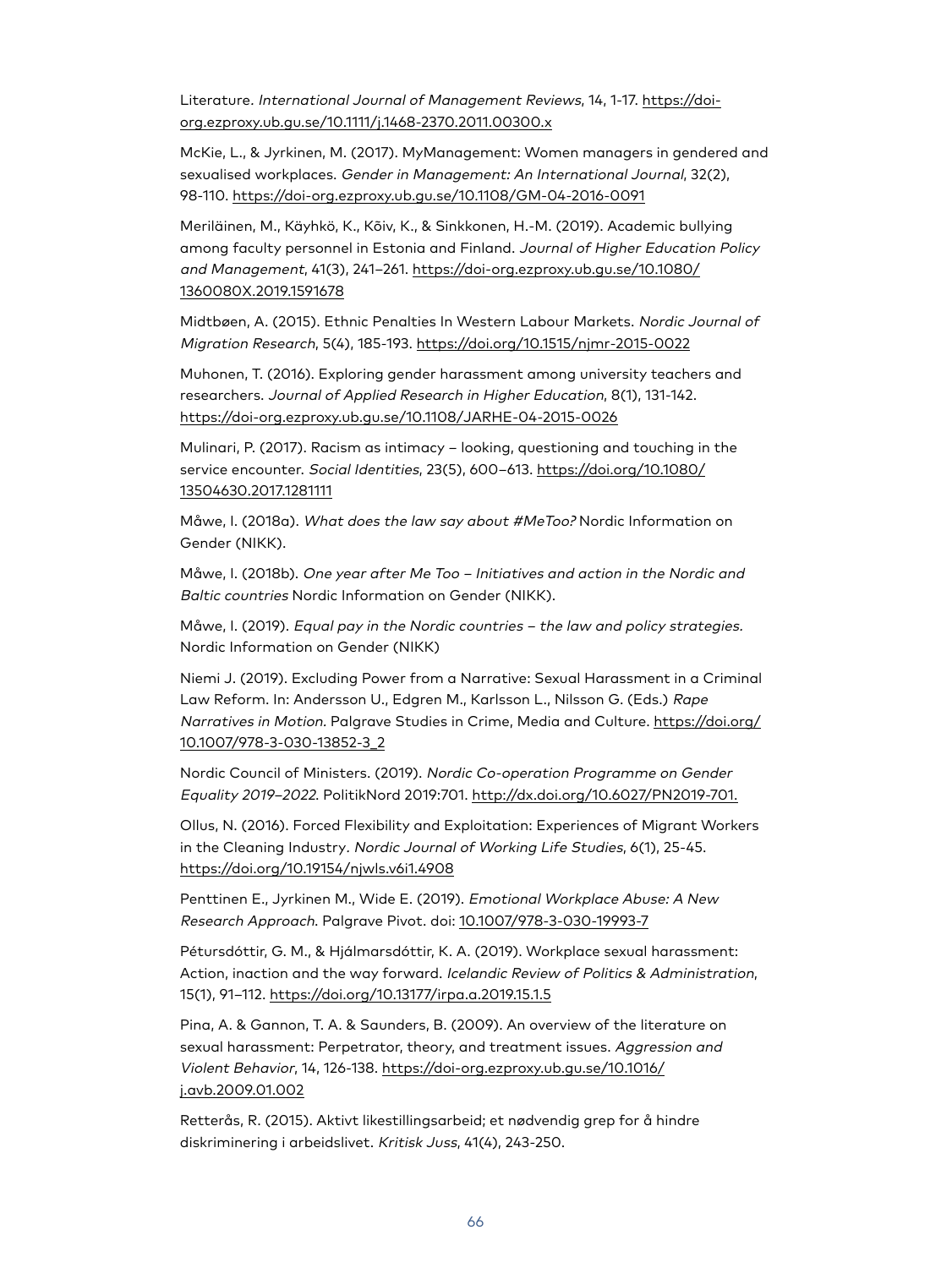Rø, K., Johansen, I., & Rosta, J. (2018). Uønsket seksuell oppmerksomhet rettet mot leger. Tidsskrift for Den Norske Legeforening, 138(16), 1522-1526. [https://doi.org/](https://doi.org/10.4045/tidsskr.18.0203) [10.4045/tidsskr.18.0203](https://doi.org/10.4045/tidsskr.18.0203)

SCB (2018). Lägre andel förvärvsarbetande bland utrikes födda i Norden. Välfärd, 4.2018.

Schoenbaum, N. (2016). Gender and the Sharing Economy, 43 Fordham Urb. L.J. 1023. [https://ir.lawnet.fordham.edu/ulj/vol43/iss4/4.](https://ir.lawnet.fordham.edu/ulj/vol43/iss4/4) Downloaded 30 March 2020.

Sigursteinsdóttir, H. (2017). Bullying and harassment at work: A survey among members of the Icelandic Teachers' Union. [Einelti, áreitni og ofbeldi á vinnustað: könnun meðal félagsmanna Kennarasambands Íslands]. [http://netla.hi.is/serrit/](http://netla.hi.is/serrit/2017/menntakvika_2017/006.pdf) [2017/menntakvika\\_2017/006.pdf.](http://netla.hi.is/serrit/2017/menntakvika_2017/006.pdf) Downloaded 30 March 2020.

Simonsson, A. (2020). Förebyggande arbete mot sexuella trakasserier i svenskt och nordiskt arbetsliv – en forskningsöversikt (Report, 2020:1). Gothenburg: Swedish Secretariat for Gender Research, University of Gothenburg.

Sletteland, A. (2018). Da #metoo kom til Norge: et ufullendt normskifte mot seksuell trakassering. Tidsskrift for Kjønnsforskning 42(3), 142-61.

Spector, P., Zhou, Z., & Che, X. (2014). Nurse exposure to physical and nonphysical violence, bullying, and sexual harassment: A quantitative review. International Journal of Nursing Studies, 51(1), 72-84. [https://doi-org.ezproxy.ub.gu.se/10.1016/](https://doi-org.ezproxy.ub.gu.se/10.1016/j.ijnurstu.2013.01.010) [j.ijnurstu.2013.01.010](https://doi-org.ezproxy.ub.gu.se/10.1016/j.ijnurstu.2013.01.010)

Steinþórsdóttir, F., & Pétursdóttir, G. (2018). Preserving Masculine Dominance in the Police Force with Gendered Bullying and Sexual Harassment. Policing: A Journal of Policy and Practice, 12(2), 65-176. [https://doi-org.ezproxy.ub.gu.se/10.1093/police/](https://doi-org.ezproxy.ub.gu.se/10.1093/police/pax009) [pax009](https://doi-org.ezproxy.ub.gu.se/10.1093/police/pax009)

Storm, P. (2018). I en annan situation? Erfarenheter av att vara man, född utanför Europa och arbeta i äldreboenden. Socialvetenskaplig Tidskrift, 25(3-4), 231-249.

Wojtyńska, A. & Dís Skaptadóttir, U. (2019). Reproduction of marginality: The labour market position of unemployed foreign citizens during economic recession in Iceland. Migration Studies, mnz037. <https://doi.org/10.1093/migration/mnz037>

Wolgast, S., Molina, I. & Gardell, M. (2018). Antisvart rasism och diskriminering på arbetsmarknaden Skillnader mellan afrosvenskar och den övriga befolkningen i bruttolön, disponibel inkomst och möjlighet att göra karriär på den svenska arbetsmarknaden. Stockholm: Stockholm County Administrative Board.

Young Håkansson, S. (2019). Ending sexual harassment– a precondition for gender equality: Nordic initiatives in the aftermath of #MeToo. Nordic Information on Gender (NIKK)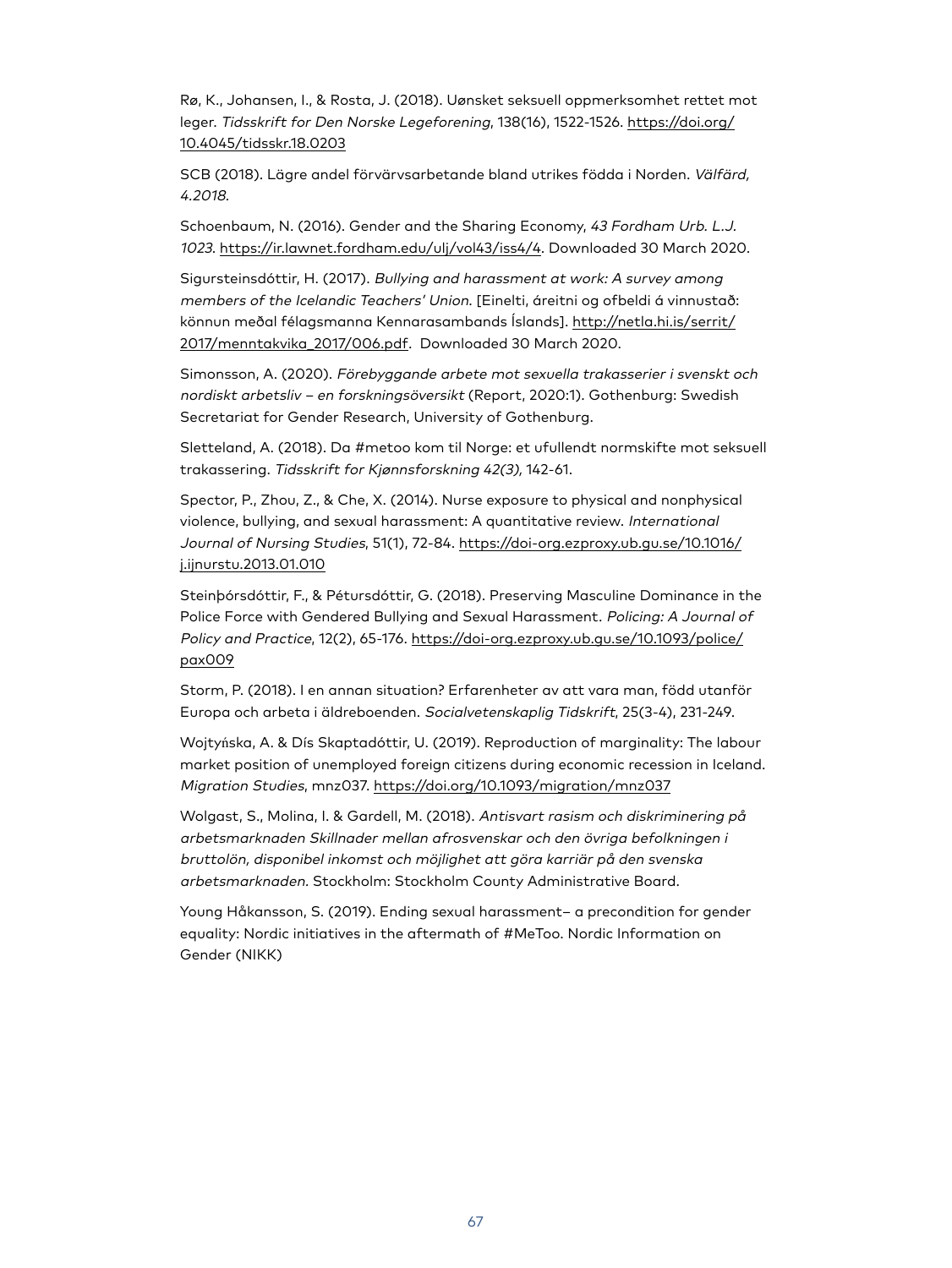# **Annex 1. Systematic literature search**

# **Literature search by KvinnSam at the University of Gothenburg Library**

Librarians Sanna Hellgren and Louise Preinitz Gärdinge of KvinnSam<sup>202</sup> at the University of Gothenburg Library were consulted to carry out literature searches for an overview of the research on sexual harassment and other forms of harassment in the workplace in the Nordic countries. Their role in the search process was to develop a search strategy, to carry out the searches and deliver full texts during the selection process, and to evaluate and document the search strategy. This Annex describes the search strategy in more detail.

# **Search strategy**

Together with the author of the report and a working group at the National Secretariat for Gender Research, the librarians at KvinnSam discussed the search focus for the task and formulated search queries. The phenomenon of sexual harassment in the workplace in the Nordic countries is an extensive and broad field, and with regard to the purpose and time frame of the task, it was divided into two separate reports. This research overview maps out the phenomenon of sexual harassment in the Nordic countries in different sectors/industries. A further research overview maps out preventive strategies, working methods and methods to prevent the incidence and consequences of sexual harassment in the workplace in Sweden and the other Nordic countries.<sup>203</sup> The searches, done by KvinnSam, were carried out in a single process for the task and the aims of the two reports. Thereafter, KvinnSam delivered separate hit lists to the respective authors.

Following test searches and an evaluation of the hit lists, it was decided to formulate two separate search queries that together covered the aims of the two reports: (1) the phenomenon of sexual harassment in the workplace in the Nordic countries; and (2) other harassment and violence in the workplace in the Nordic countries (not described as sexual harassment). This was done in order to break down the material into themes prior to the selection process and to facilitate this process. For the purposes of establishing themes, a distinction was made between sexual harassment as a term used in Nordic working life research, where literature that explicitly uses the term sexual harassment would be found. This search query was supplemented by another query where other types of harassment that do not explicitly mention sexual harassment would be found. The search queries were formulated as:

1. How is the term 'sexual harassment' used in literature on sexual harassment

<sup>202.</sup>KvinnSam is a national library for gender research at the University of Gothenburg Library. For more information, see www.ub.gu.se/kvinn

<sup>203.</sup>Simonsson, 2020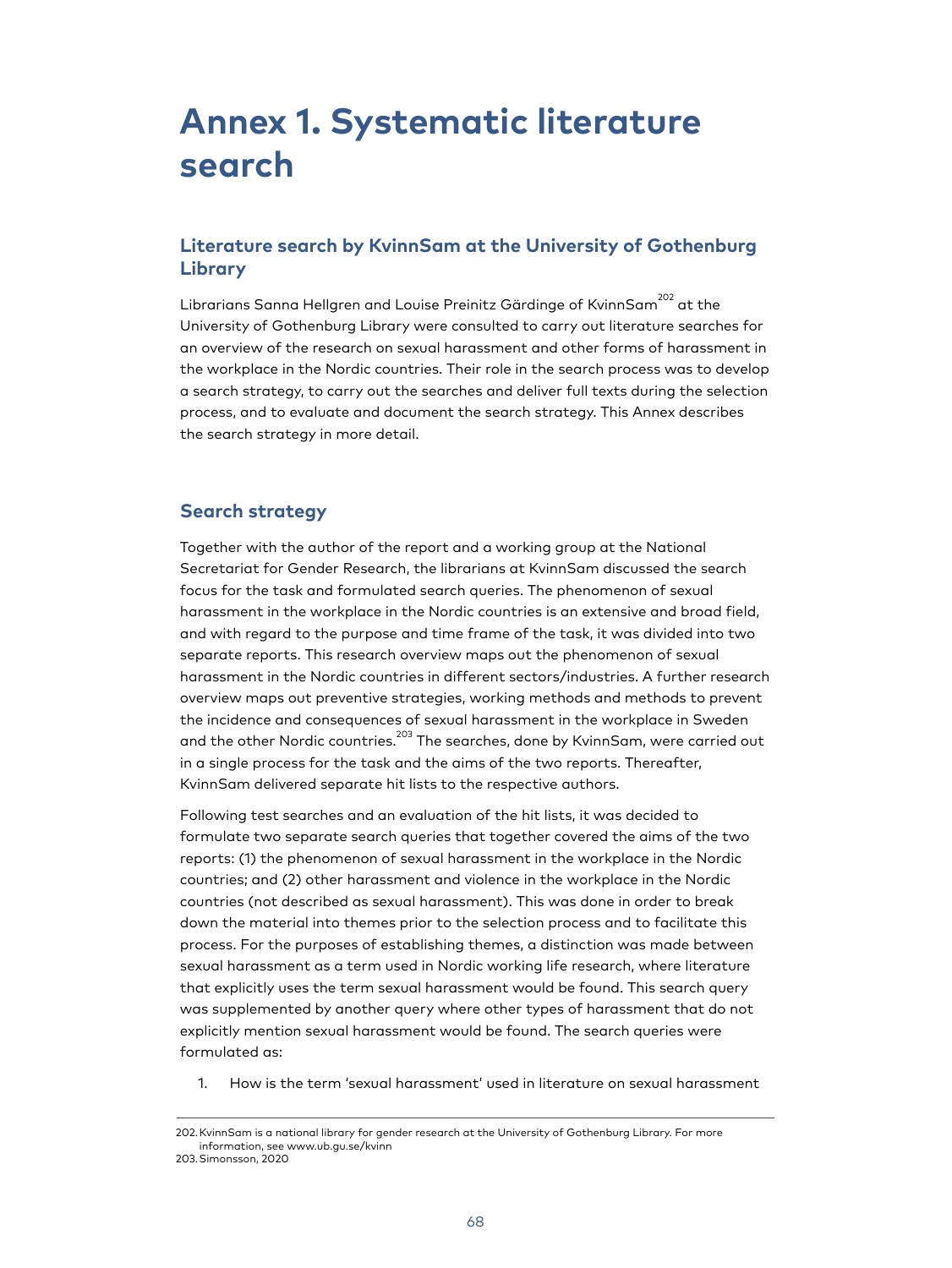in the Nordic countries?

2. What literature is there on other forms of harassment and discrimination in the workplace in the Nordic countries linked to grounds of discrimination and other relevant terms EXCEPT sex in combination with harassment?

Based on the search queries, terms were produced for this research overview, and were divided into four separate blocks:

- Block A: Sexual harassment (only)
- Block B: Working life
- Block C: Nordic countries
- Block D: Violence, harassment and discrimination

All the blocks (except Block A, which contained only the term sexual harassment) were expanded with synonyms and antonyms combined with the Boolean operator OR. The blocks in turn were then combined with AND, to ensure that any of the words in each block would be included in the results of the search, and to capture as much as possible in a search.

The following combinations of the blocks were used for the two different search queries:

Search query 1: sexuella trakasserier + arbetsliv + norden (Blocks A+B+C) (sexual harassment + working life + Nordic countries)

Search query 2: arbetsliv + norden + våld/utsatthet (Blocks B+C+D) (working life + Nordic countries + violence/harassment

Examples of search strings for search query 1:

(arbet\* OR anställ\* OR villkor\* OR workplace\* OR "work\* condition\*" OR "work\* life" OR "work\* environment\*" OR "work\* ethic\*" OR "work\* secur\*" OR "work\* insecur\*" OR job\* OR labour\* OR labor\* OR employ\* OR precari\* OR prekari\*)(norden\* OR nordisk\* OR nordic\* OR "northern countr\*" OR skandinavi\* OR scandinavi\* OR Sverige\* OR svensk\* OR swed\* OR Finland\* OR finsk\* OR finnish\* OR Suomi\* OR Norge\* OR norsk\* OR norway\* OR norwegian\* OR Noreg\* OR Danmark\* OR dansk\* OR Denmark\* OR danish\* OR Island\* OR islän\* OR Iceland\*)((Sex\* trak\*) OR (sex\* harass\*))

# **Databases, limitations and quality review**

The two searches were performed in ten databases during October 2019. Four of these – Gender Studies Database, International Bibliography of the Social Sciences, Scopus and Web of Science – are international multidisciplinary databases containing references to articles, books, book chapters, conference contributions and reports. In addition, searches were performed in broad library catalogues for each Nordic country, Sweden's LIBRIS, Finland's National Library, Norway's Oria, Denmark's REX and Iceland's Gegnir. In addition, SwePub was used, which contains Swedish scholarly publications. The combination of databases in which searches were performed aimed to find literature from the Nordic countries as well as internationally published material. In addition to scholarly publications, the national library catalogues also contain material of a different nature, such as sector-specific publications, that help to provide a supplementary overall picture of the questions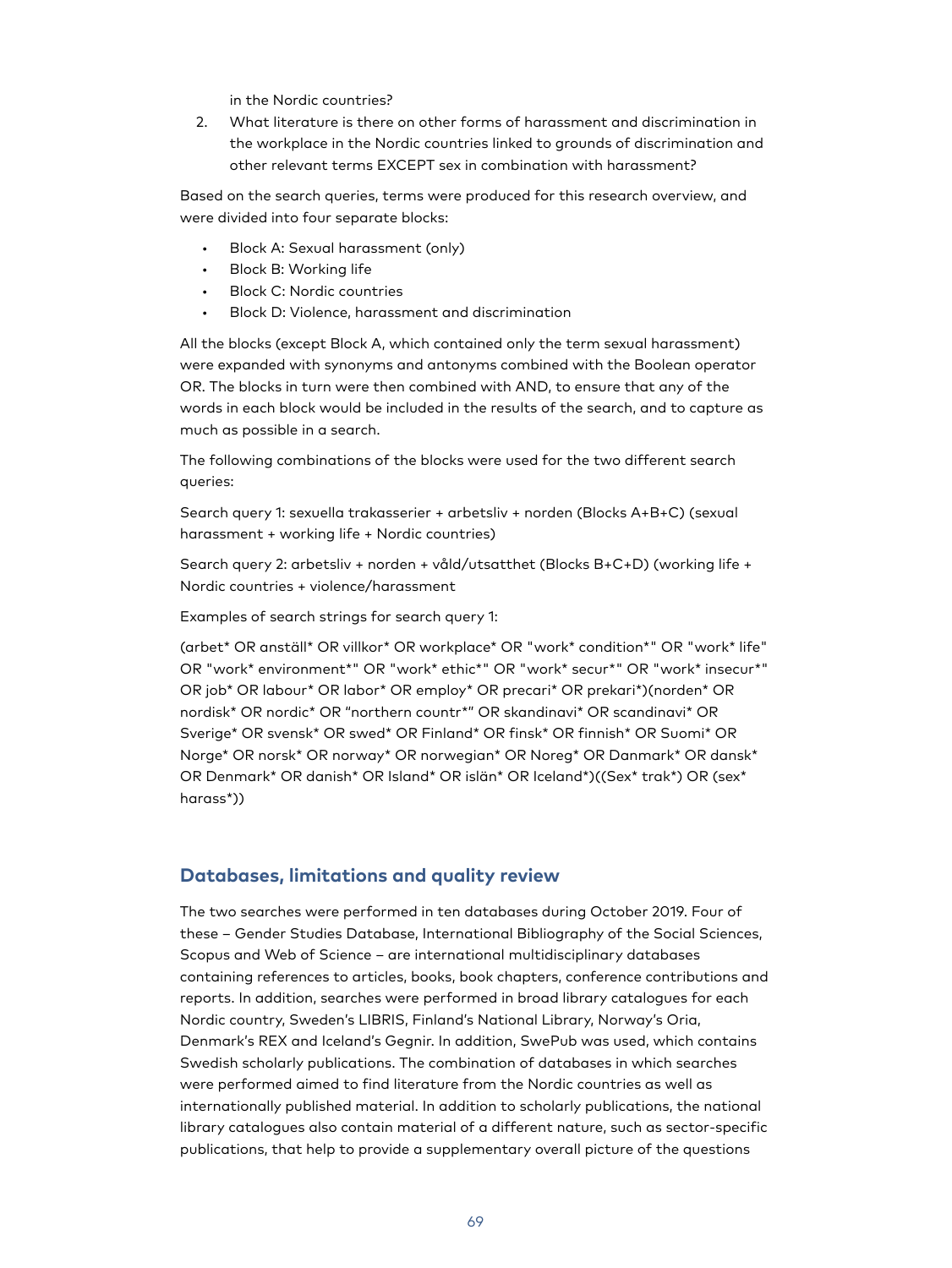asked by the reports. There were no limits set on the year of publication in the database searches. Instead, this was sorted by the report's author in connection with their own searches of the material using the tool Rayyan QCRI.

For the English-language databases as well as for Sweden's LIBRIS, SwePub and the Finnish National Library catalogue, search strings were used with both Swedish and English terms, as shown in the above example. For Iceland's Gegnir, Norway's Oria and Denmark's REX, the search strings were formulated slightly differently, as the databases only allow a limited number of Boolean operators. Therefore, only search terms which were considered to be priority terms were selected and translated into the language of each country. The search was geographically restricted to the Nordic countries as a group or separately. Before conducting the searches in other Nordic languages, the Nordic Information Network Gender (NING) was contacted, which provided translations of terms.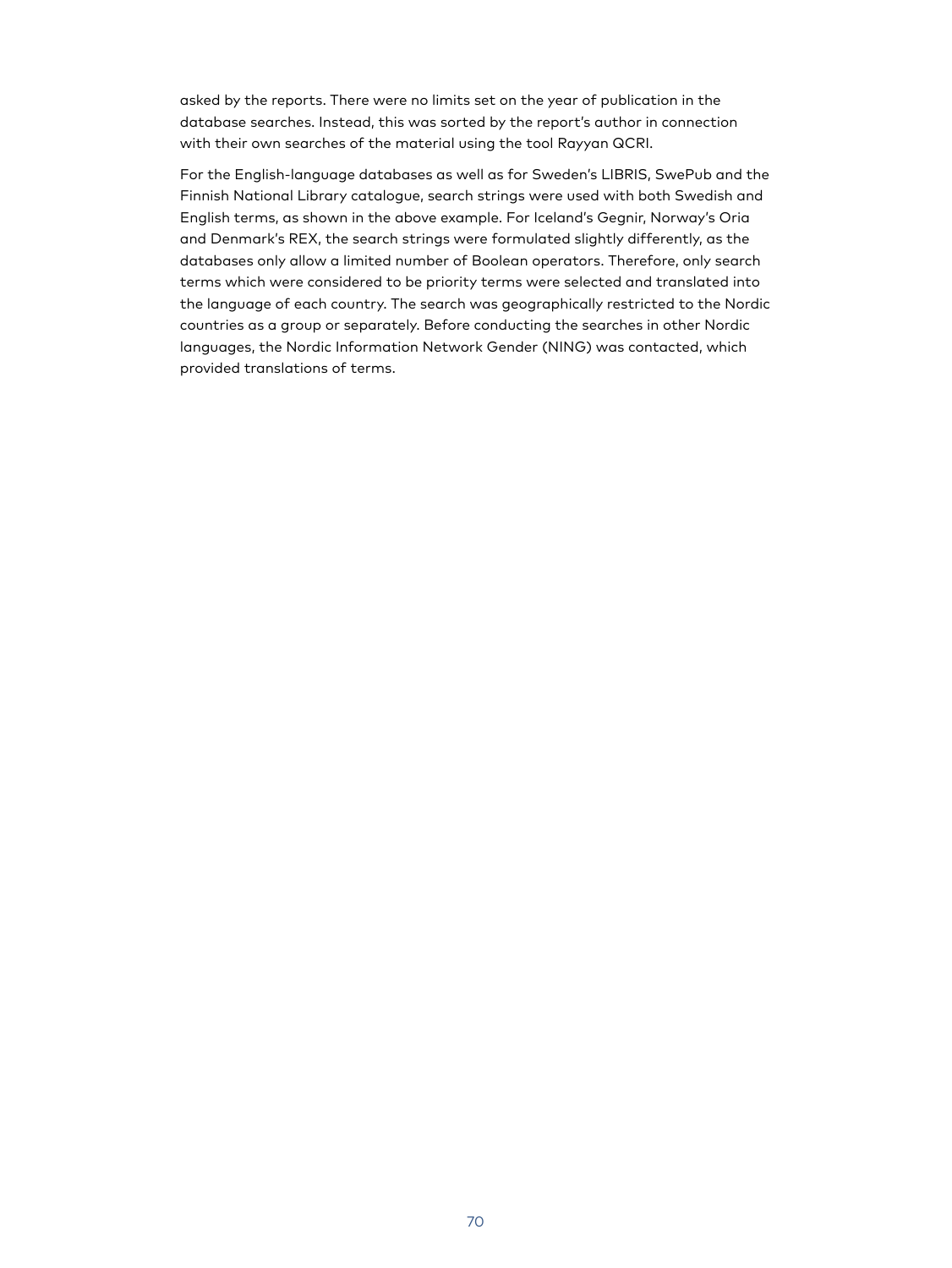**Table showing the number of hits in each database, as well as the total hits, for search query 1:**

| <b>DATABASE</b>                           | <b>NUMBER OF HITS</b> | <b>REMARKS</b>                                 |
|-------------------------------------------|-----------------------|------------------------------------------------|
| LIBRIS (Sweden)                           | 233                   |                                                |
| National library collections<br>(Finland) | 19                    |                                                |
| Oria (Norway)                             | 67                    |                                                |
| Gegnir (Iceland)                          | 4                     |                                                |
| REX (Denmark)                             | 61                    |                                                |
| Swepub (Sweden)                           | 45                    |                                                |
| Gender Studies Database<br>(Ebsco)        | 19                    |                                                |
| International Bibliography of the         |                       |                                                |
| Social Sciences (IBSS)<br>(ProQuest)      | 11                    | Advanced search "Anywhere<br>except full text" |
| Scopus                                    | 68                    | Advanced search "Title, abstract,<br>keywords" |
| Web of Science                            | 48                    | Advanced search "Topic"                        |
| <b>Total</b>                              | 575                   |                                                |
| After duplicate clean-up in<br>Zotero     | 473                   |                                                |

To assure the quality of the search strategy, the search strings were reviewed using Peer Review of Electronic Search Strategies (PRESS), and based on a checklist of questions the operationalisation, search technique, spelling and limits for each search string were reviewed.<sup>204</sup>

<sup>204.</sup>McGowan J, Sampson M, Salzwedel DM, Cogo E, Foerster V, Lefebvre C. PRESS Peer Review of Electronic Search Strategies: 2015 Guideline Statement. J Clin Epidemiol. 2016 July75:40–46. For the Swedish translation, see KI's library: https://kib.ki.se/soka-vardera/systematiska-oversikter/press-2015-checklistasokstrategier.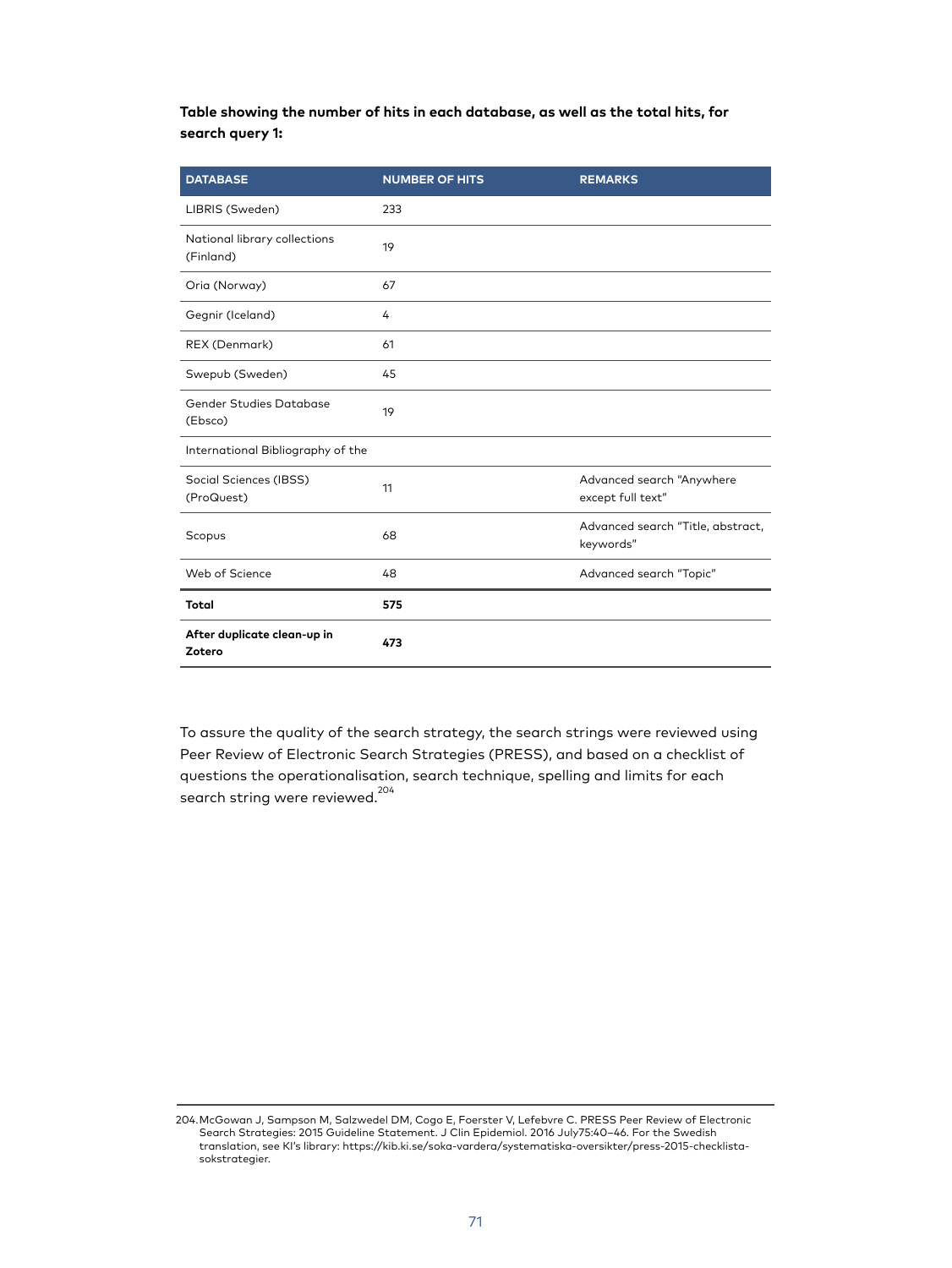# **The selection process and supplementary searches**

The two hit lists resulting from KvinnSam's search strategy were delivered in the Rayyan QCRI tool. In each hit list, the author of the report set limits for the publication years 2014–2019. The two hit lists are merged in the figure below.



Out of 473 references in the first hit list, after delimitation by year of publication, a reading list of all 192 abstracts was made, and then included or excluded in this research overview. Out of 11,312 references in the second hit list, the number, after limiting the search by year of publication, resulted in 3,920 references. It was not possible to read through all the abstracts within the framework of the task. Therefore, targeted searches were performed in the list aiming to provide representation from all the Nordic countries, and aiming to provide grounds for harassment other than gender. In the second hit list, a reading list of 100 abstracts was made, of which only a few could be included based on the purpose of the task.

The roughly 300 abstracts were screened in order to identify studies of scholarly quality that dealt with sexual harassment in the Nordic countries. For this reason, mainly peer-reviewed articles were included. The majority of the publications were from Norway and Sweden and thereafter Denmark, while publications from Iceland and Finland were few.

In order to obtain a broader representation of all the Nordic countries, additional searches were conducted outside KvinnSam's searches, for example by asking representatives in the Nordic reference group $^{205}\!.$  These resulted in 20 hits and were sorted into the category "references from supplemental searches".

A total of 62 full text references were included for reading, 35 of which were excluded

<sup>205.</sup>Consisting of Eva Sophia Myers (University of Southern Denmark), Marjut H. Jyrkinen (Helsinki University), Ásta Snorradóttir (University of Iceland), Cathrine Holst (University of Oslo) and Gunilla Carstensen (Stockholm University).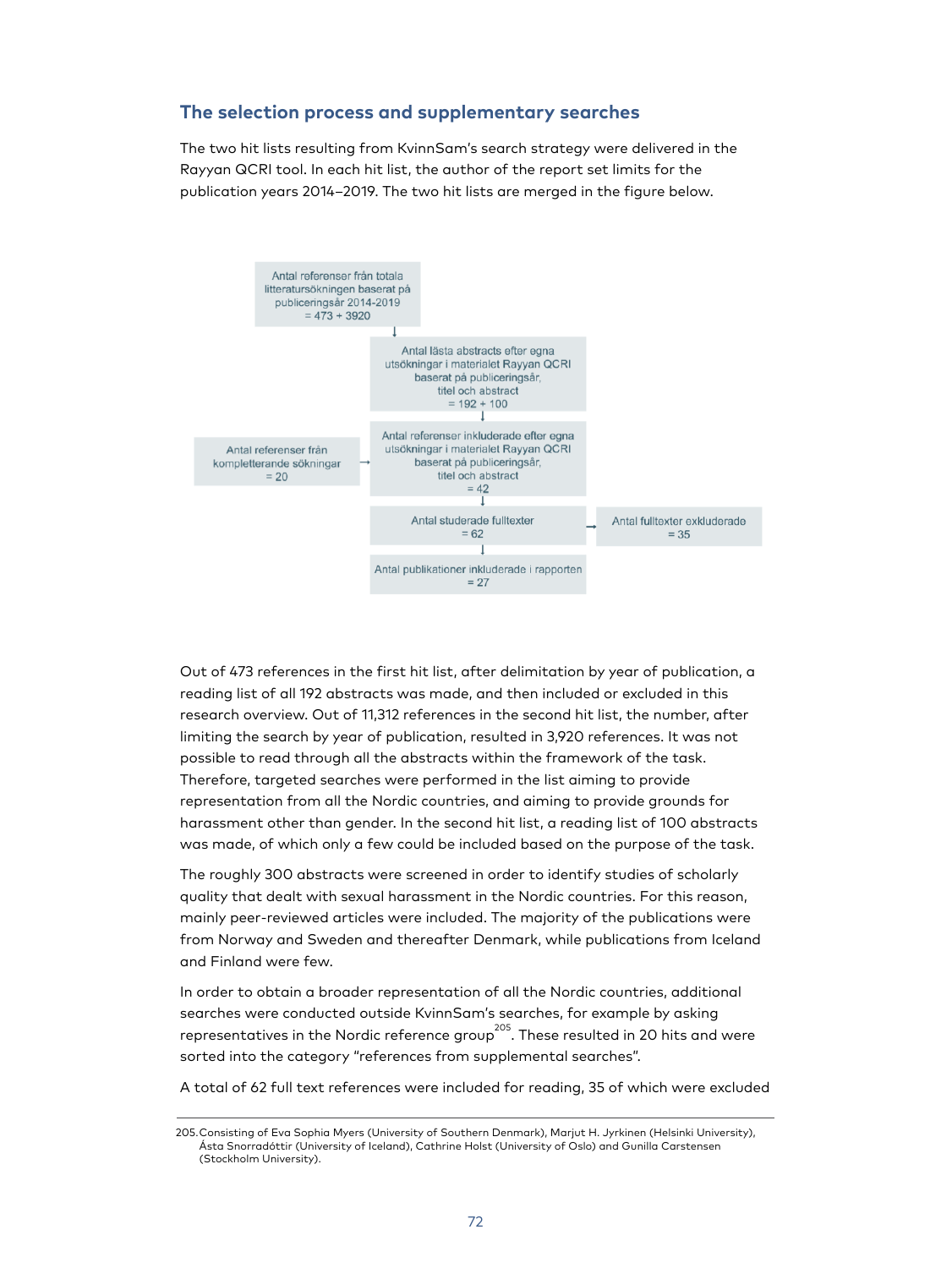on the grounds that they did not fall within the scope of the purpose and focus of this research overview. Finally, 27 references were included for close reading in this research overview. In addition, there are references that are not part of the included selection but which constitute relevant background knowledge, including articles of a theoretical nature.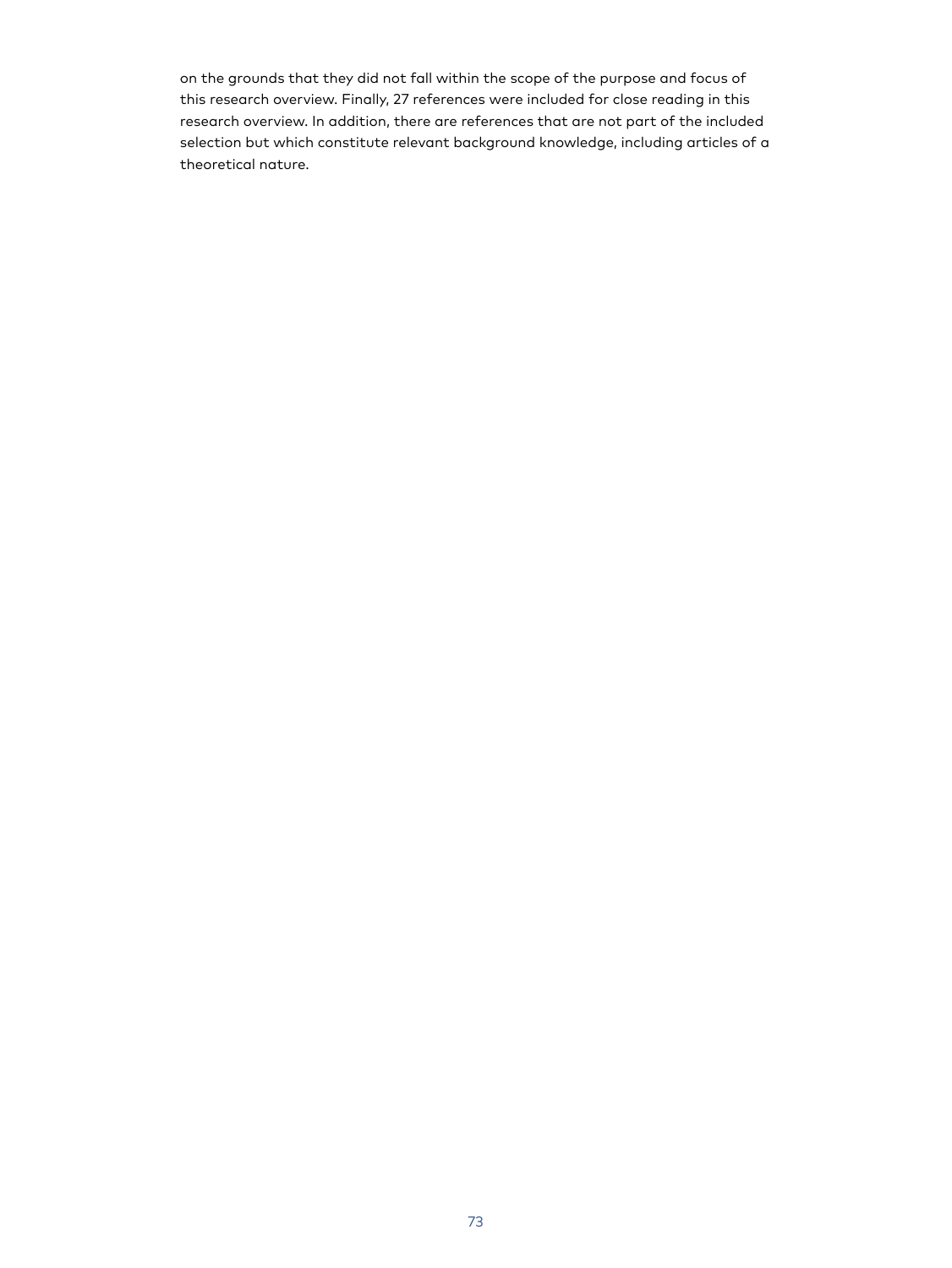# **Annex 2. Ongoing and recently completed research projects in the Nordic countries**

Research projects on sexual harassment in the workplace are under way or have recently been concluded in the Nordic countries. The search process that NIKK has conducted is described first. This is followed by a summary of the tasks that NIKK has learned about from each country.

# **Search process**

Ongoing and recently completed research projects on sexual harassment in the Nordic countries were mapped during work on this research overview. The aim was to provide a picture of research that has not yet been published as searchable publications. In view of the scope of the task, this search was limited to all national research funders in the Nordic countries. How national research funding is organised varies from one Nordic country to the next.

In September 2019, all national research councils in the Nordic countries were contacted and requested to provide NIKK with information on funded research projects concerning sexual harassment in the workplace. The request was sent in English, as was the reminder email that was sent out. The research councils were asked to search for research projects on sexual harassment in the workplace granted funding in the last five years (2014–2019). The research councils were also asked to use alternative search terms, such as gender-based harassment and gender-based violence in the searches. Finally, all the research councils were requested to provide NIKK with information on other actors financing ongoing or recently concluded research on sexual harassment.

Eight research councils were contacted, and five of them came back with information. All had conducted searches in both their own Nordic language and in English. NIKK has thus learned about both state-funded projects and projects financed by other actors. Anyone wishing to come in contact with the responsible researcher working on these projects is welcome to contact the researcher directly or NIKK.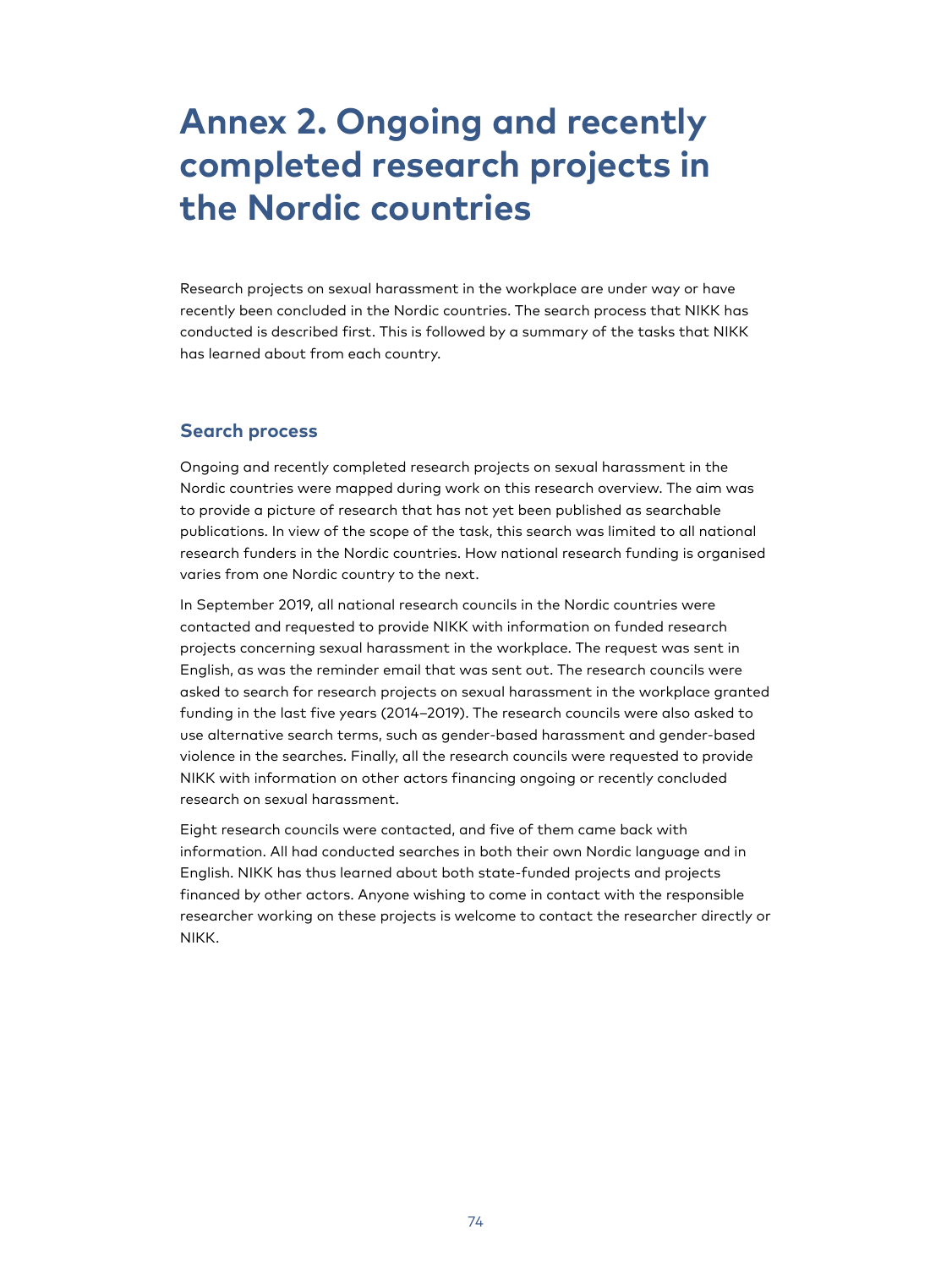# **Denmark**

In Denmark, there are no projects on sexual harassment in the workplace funded by the Independent Research Fund Denmark. Research projects funded by other actors are listed below:

# **National Research Center for the Working Environment (NFA)**

# Workplace sexual harassment and gender harassment: a qualitative pilot study (2019) 206

In this pilot study, Dea Busk Larsen, Ida E. H. Madsen, (both NFA) and Maj Britt Dahl Nielsen, (the National Institute of Public Health Denmark) have studied how gender harassment is linked to, and how it differs from, other types of sexual harassment that occur in Danish workplaces.

The preliminary results show that workplace culture is a key factor in understanding gender harassment. Gender and sexual minorities experience a high degree of gender harassment.

# Uønsket seksuel opmærksomhed fra ledere og kollegaer (Pågående - 2018-2021)<sup>207</sup>

Maj Britt D. Nielsen (SDU), Anna P. Folker (SDU), Ida E.H. Madsen (NFA), Thomas Clausen (NFA), Per T. Aldrich (NIRAS), Susie A. Kjær (Arbejdspsykologisk Praksis), Laura V. Kvorning (COWI) and Gry Grundtvig (COWI).

The project is developing tools to help companies prevent sexual harassment in the workplace.

# Seksuel chikane i omsorgsarbejdet (2018) 208

Nielsen MBD, Kjær S, Aldrich PT, Madsen IEH, Friborg MK, Rugulies R, Folker AP.

The project developed methods that can help workplaces develop effective strategies for preventing/dealing with sexual harassment by customers in care work.

206.https://nfa.dk/da/Forskning/Udgivelse?journalId=42dd4795-e776-4a32-967c-f2db9eae4d68 207.https://nfa.dk/da/Forskning/Projekt?docId=96c10231-6e56-4471-897a-78563ddc6005 208.https://nfa.dk/da/Forskning/Projekt?docId=d56fd083-a1eb-4256-9283-c73641097f9c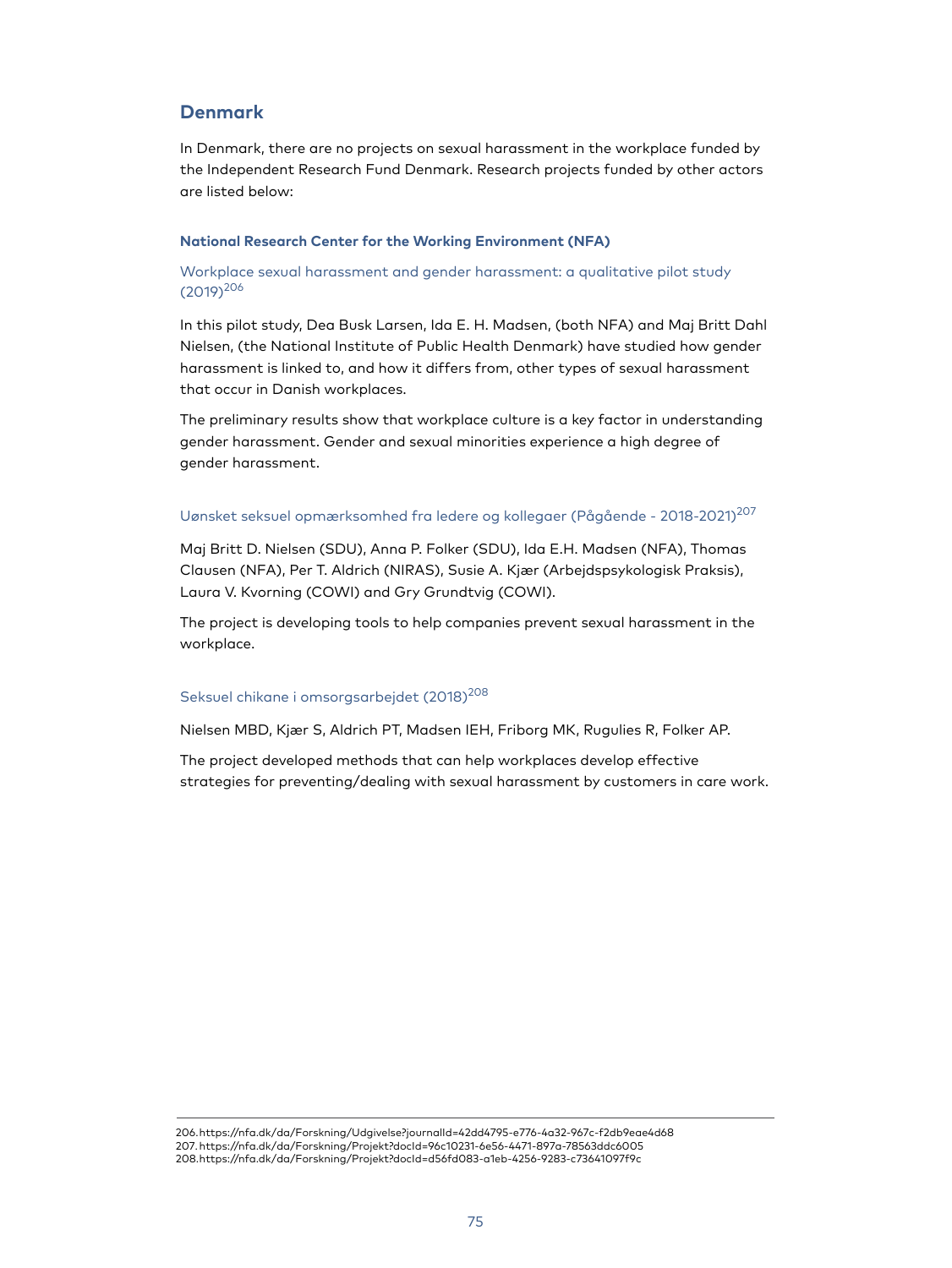# **Finland**

#### **Academy of Finland**

Analysis report on harassment and other inappropriate treatment on theatre and film industry

In September 2018, the Ministry of Education and Culture published a comprehensive report on sexual harassment. The report was written by LL.D Jaana Paanetoja. The study shows, among other things, how film production companies have taken their employer responsibility into account based on working life legislation which aims to ensure a work environment free from harassment and other unfair treatment.

# **Finnish Center for Integrity in Sports (SUEK)**

## Mapping of sexual harassment in sports in Finland

In the autumn of 2019, a study/survey of sexual harassment in Finnish sports that involve group training or coaching was initiated to investigate its prevalence. The survey covers all Finnish sports of this kind, and there are publications on football, ice hockey and tennis for example. The report will be included in the spring of 2020.

# **Iceland**

**Violence in the workplace: An investigation of the prevalence and nature of bullying and harassment in the Icelandic labour market (2019)** 209

Snorradóttir, Á., Valdimarsdóttir, M., Gústafsdóttir, G., Snæfríðar- og Gunnarsdóttir, H. & Tryggvadóttir, G. B.

The purpose of the study was to identify the extent and nature of bullying and sexual and gender-based harassment in the Icelandic labour market. The study used mixed methods and research designs: surveys, qualitative interviews, and focus groups. The survey results show that just over 20 per cent have been bullied at work, and 16 per cent have been sexually harassed. The analysis showed a contradiction between the view that workers/employees have on the one hand, and managers or HR staff on the other. Only 38 per cent of victims of bullying and 19 per cent of victims of sexual harassment made a formal complaint. Bullying and harassment are a major problem on the Icelandic labour market and have their roots in the workplace culture. Preventive efforts are inadequate and victims do not receive the support they want and need.

The results also show that individuals with a foreign background or with disabilities are at particularly high risk of bullying and harassment in the workplace. Thirty-five per cent of people with disabilities and 20.9 per cent of foreign citizens had experienced bullying at work, compared to 12.4 per cent of Icelandic citizens.

<sup>209.</sup>https://www.stjornarradid.is/lisalib/getfile.aspx?itemid=ce38c409-dae1-11e9-944d-005056bc530c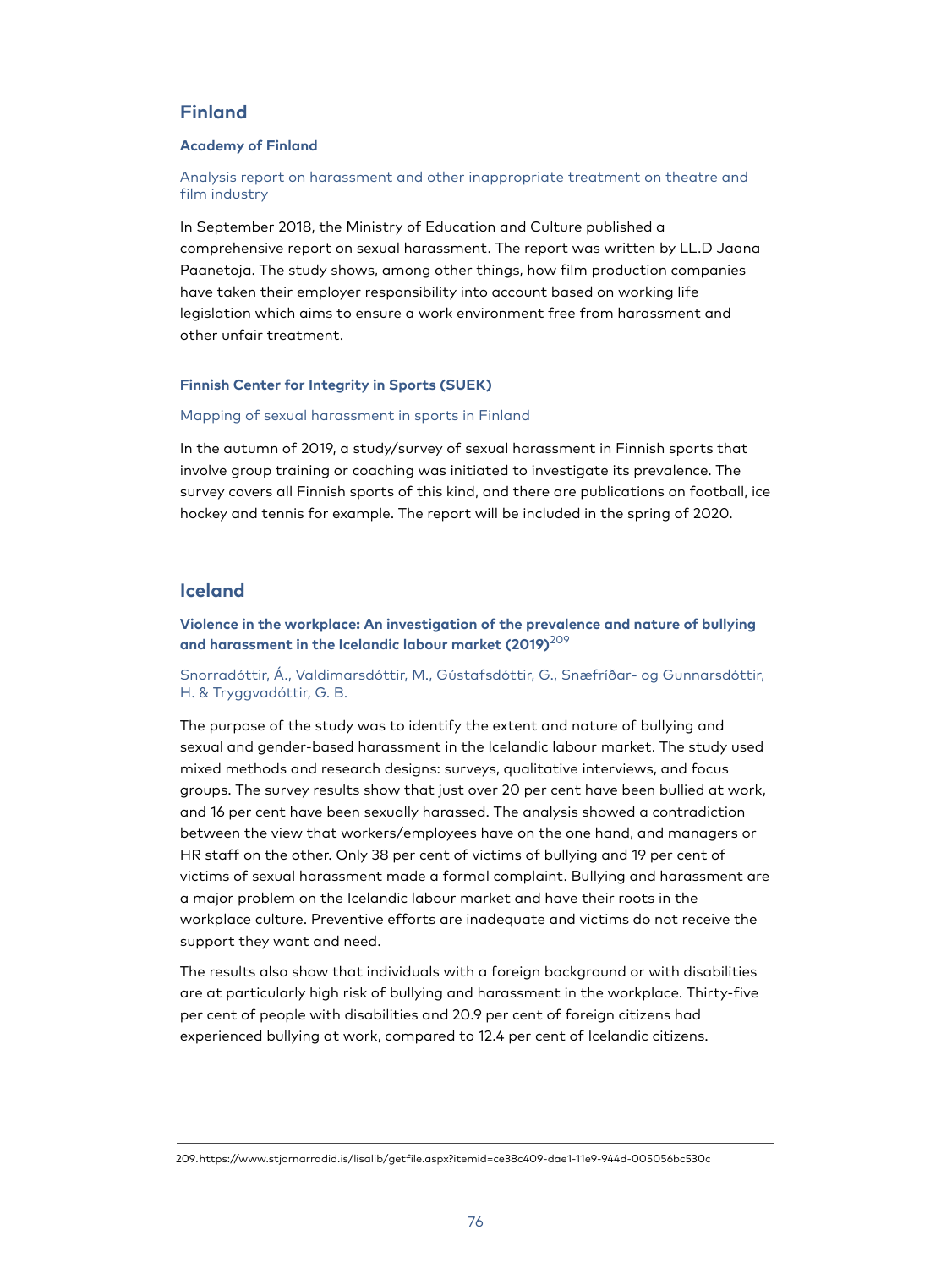# **Norway**

In Norway there is a state research council, the Research Council of Norway. Funding for research on sexual harassment was advertised as a call for proposals as part of the Research Council of Norway's BALANSE programme in 2019. However, no proposals were received.

Other actors that produced research on sexual harassment in the workplace include the National Institute of Occupational Health, and the independent FAFO research foundation.

#### **The National Institute of Occupational Health in Norway**

Effectiveness of the Labour Inspection Authority's regulatory tools for work environment and employee health: study protocol for a cluster-randomised controlled trial among Norwegian home-care workers (Ongoing – 2021) 210

Anne-Marthe R Indregard, Stein Knardahl, Jan Shahid Emberland, Øivind Skare and Håkon A Johannessen

This intervention study, which is a collaboration between the National Institute of Occupational Health (STAMI) and the Norwegian Labour Inspection Authority is looking at the effects of the Norwegian Labour Inspection Authority's efforts in relation to the psychosocial work environment among employees in the home help service. Sexual harassment is being investigated as part of the psychosocial work environment and also weighing in organisational and mechanical aspects based on the aim of getting answers to what works best to help improve the work environment.

# **Sweden**

## **Swedish Research Council**

#MeToo activism in Sweden: Development, consequences, strategies.

#### Karin Hansson (Media Studies)

A four-year research project that is investigating #MeToo as a locally and globally cohesive movement, using a combination of methods and multidisciplinary approaches such as Computer and Systems Sciences, Social Psychology, Gender Studies, and Media and Communication Studies.

Towards a greater understanding of sexual harassment in the academic workplace/ student environment: a multi-facetted study of exposure, determinants, consequences, and handling strategies.

Anette Agardh (Public Health Science, Global Health, Social Medicine and Epidemiology).

The aim of the three-year research project is to investigate sexual harassment as an individual and structural phenomenon in working life. The target group is employees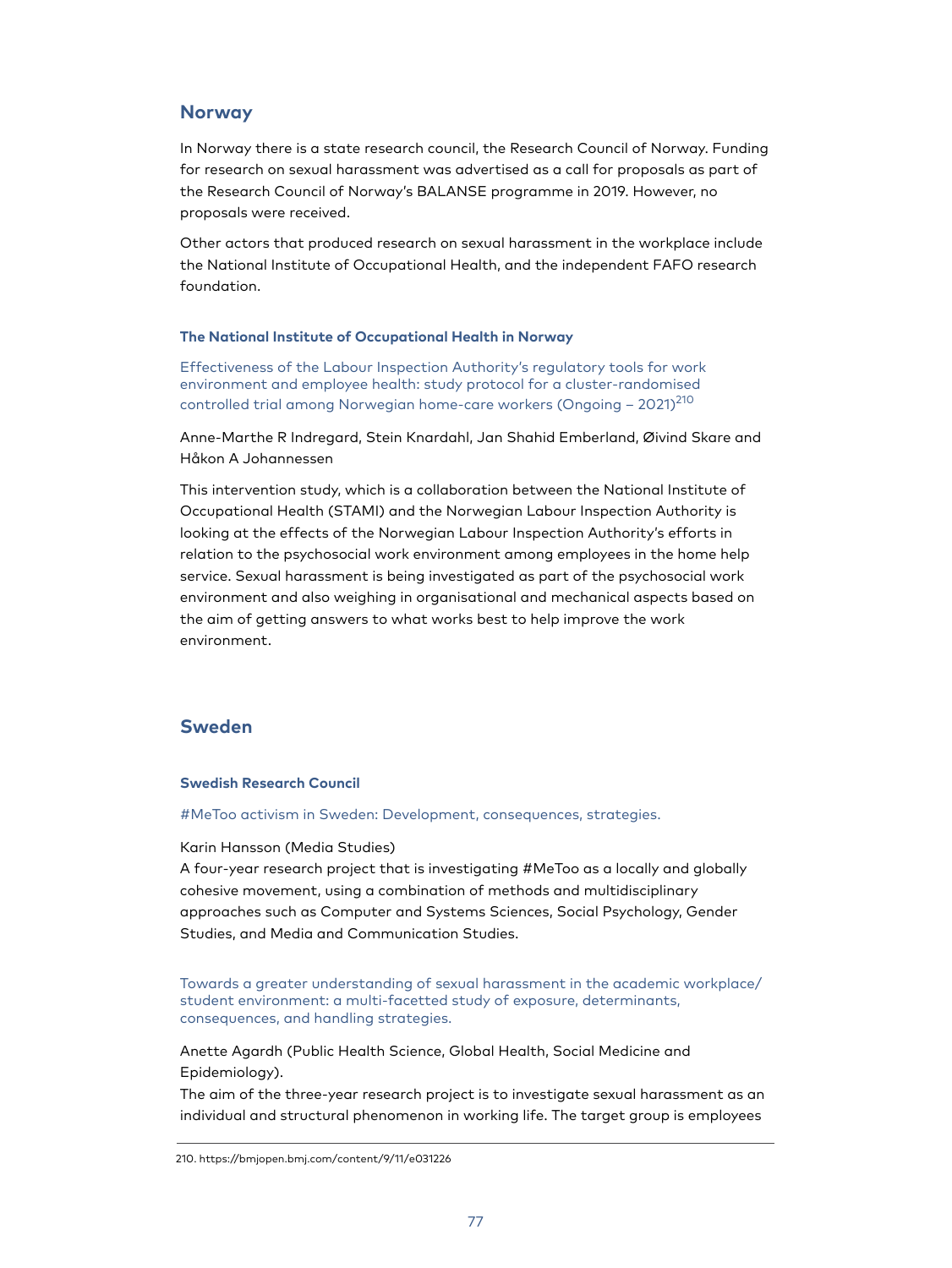and students at Lund University. Methods are in-depth interviews, focus group interviews, and online surveys.

#### **FORTE**

# How can trade union organisations help to promote gender equality in the workplace? A study of LO as a gender politics actor.

#### Christina Bergqvist (Political Science)

The study examines trade union feminist demands within the Swedish Trade Union Confederation (LO) where more and more women are taking part in decisionmaking structures. The aim of the project is to investigate what is happening in an organisation like LO, with roots in the class struggle, when a new dimension of conflict based on feminist ideas is to be incorporated.

# Gender-based harassment and victimisation in Swedish workplaces: Longitudinal connections with mental ill-health in survey and register data.

#### Anna Nyberg (Stress Studies)

The aim of this project is to develop new knowledge, based on an intersectional perspective in representative samples of the Swedish working population, about the significance of the individual's relative risk of being subjected to gender-based harassment in the workplace, and how this relates to self-assessed mental ill-health, sickness absence, sickness presence, register-based sickness absence and the prescription of antidepressants, tranquilizers and sleeping pills over time. The data has been obtained from the Swedish Work Environment Authority's surveys.

# Clients with "benefits" – #MeToo, power and gender in client-interactive service work.

## Anna Fyrberg Yngfalk (Business Administration)

The aim of the project is to investigate how customer orientation ideals interact with broader power and gender structures and what implications this has for the work environment; how it can legitimise and support customers' sexual harassment, but also limit employees' opportunities to take action. The project is based on approximately 70 interviews with employees in services that involve close interactions with customers/clients. The survey is based on how employees experience their situation, as well as secondary data through published #MeToo stories.

# Negative social vulnerability at work – organisational risk factors, consequences and mitigation measures.

## Michael Rosander (Psychology)

This research project focuses on negative social exposure in the workplace such as threats, violence, discrimination, sexual harassment and bullying, with a focus on organisational circumstances. Risk groups will be identified based on age, ethnic background, type of employment, education and position in different sectors. The main data is longitudinal survey data (approximately 10,000 responses).

Exposure to work-related negative social behaviours – expanded knowledge on their psycho-social work-related and organisational determinants and risk of morbidity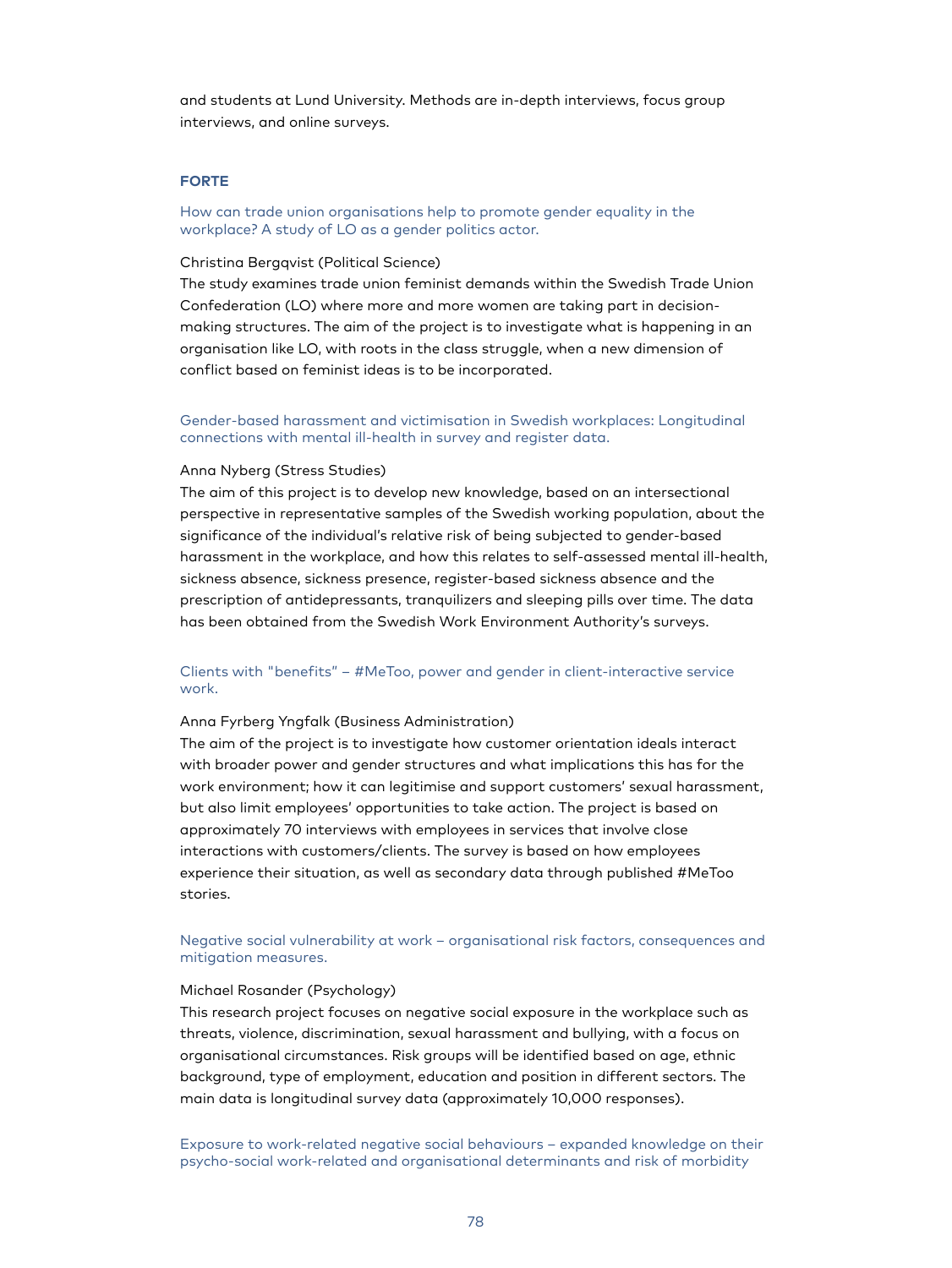# and mortality.

Linda Magnusson Hansson (Stress Studies)

This programme aims to raise awareness of whether exposure to work-related negative social behaviours including violence/threats of violence, bullying and sexual harassment is related to serious health outcomes. The data comes from several of the largest cohorts worldwide focusing on work and health, including Sweden, Denmark, and Finland. The data includes a total of more than 300,000 individuals.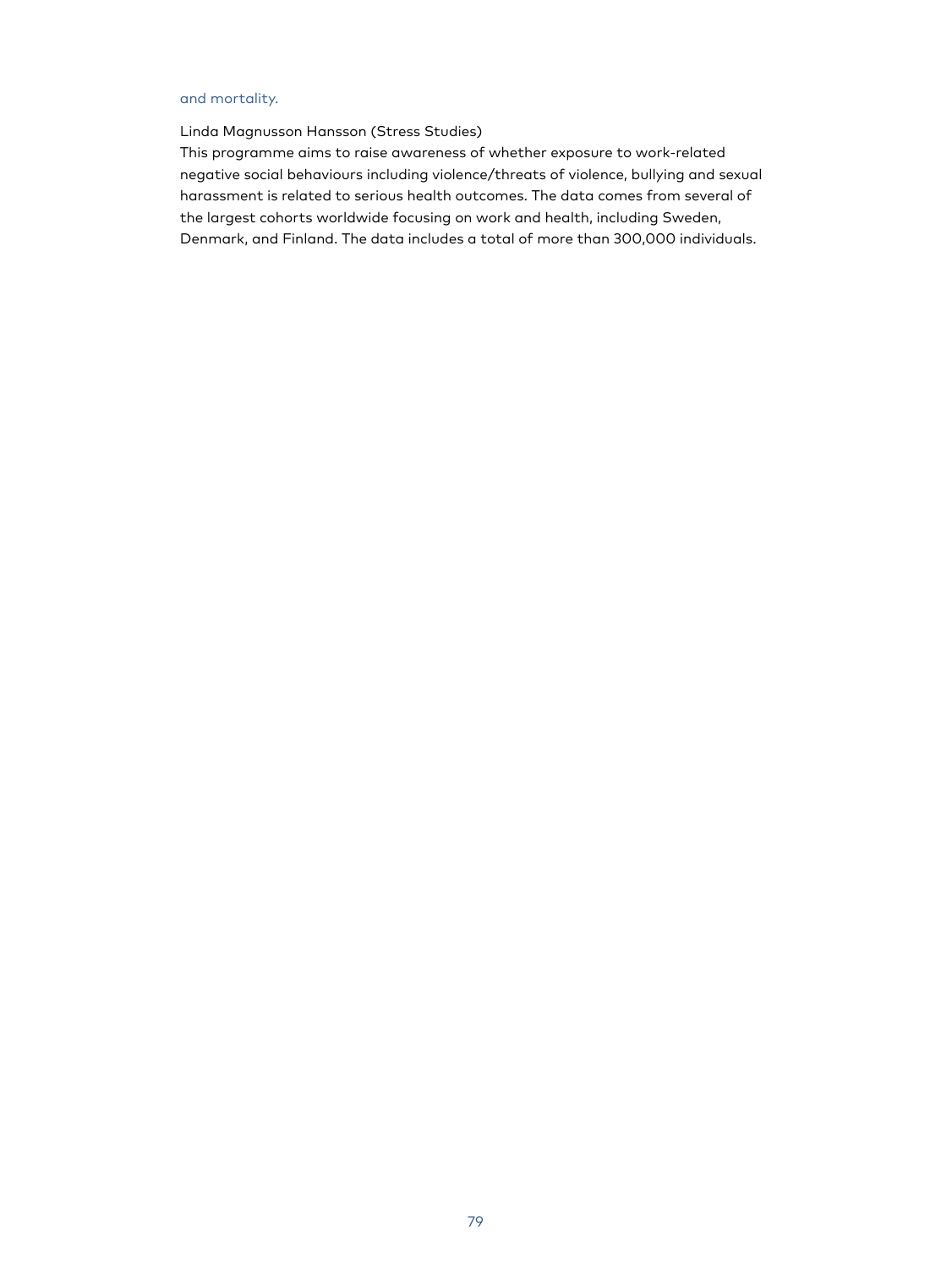# **About this publication**

# **Sexually harassed at work**

An overview of the research in the Nordic countries

Malin Svensson, PhD, Swedish Secretariat for Gender Research, for Nordic Information on Gender, NIKK

ISBN 978-92-893-6659-5 (PDF) ISBN 978-92-893-6663-2 (ONLINE) http://dx.doi.org/10.6027/temanord2020-521

TemaNord 2020:521 ISSN 0908-6692

© Nordic Council of Ministers 2020

#### **Disclaimer**

This publication was funded by the Nordic Council of Ministers. However, the content does not necessarily reflect the Nordic Council of Ministers' views, opinions, attitudes or recommendations.

#### **Rights and permissions**

This work is made available under the Creative Commons Attribution 4.0 International license (CC BY 4.0) https://creativecommons.org/licenses/by/4.0.

**Translations:** If you translate this work, please include the following disclaimer: This translation was not pro-duced by the Nordic Council of Ministers and should not be construed as official. The Nordic Council of Ministers cannot be held responsible for the translation or any errors in it.

**Adaptations:** If you adapt this work, please include the following disclaimer along with the attribution: This is an adaptation of an original work by the Nordic Council of Ministers. Responsibility for the views and opinions expressed in the adaptation rests solely with its author(s). The views and opinions in this adaptation have not been approved by the Nordic Council of Ministers.

**Third-party content:** The Nordic Council of Ministers does not necessarily own every single part of this work. The Nordic Council of Ministers cannot, therefore, guarantee that the reuse of third-party content does not in-fringe the copyright of the third party. If you wish to reuse any third-party content, you bear the risks associ-ated with any such rights violations. You are responsible for determining whether there is a need to obtain per-mission for the use of third-party content, and if so, for obtaining the relevant permission from the copyright holder. Examples of third-party content may include, but are not limited to, tables, figures or images.

#### **Photo rights (further permission required for reuse):**